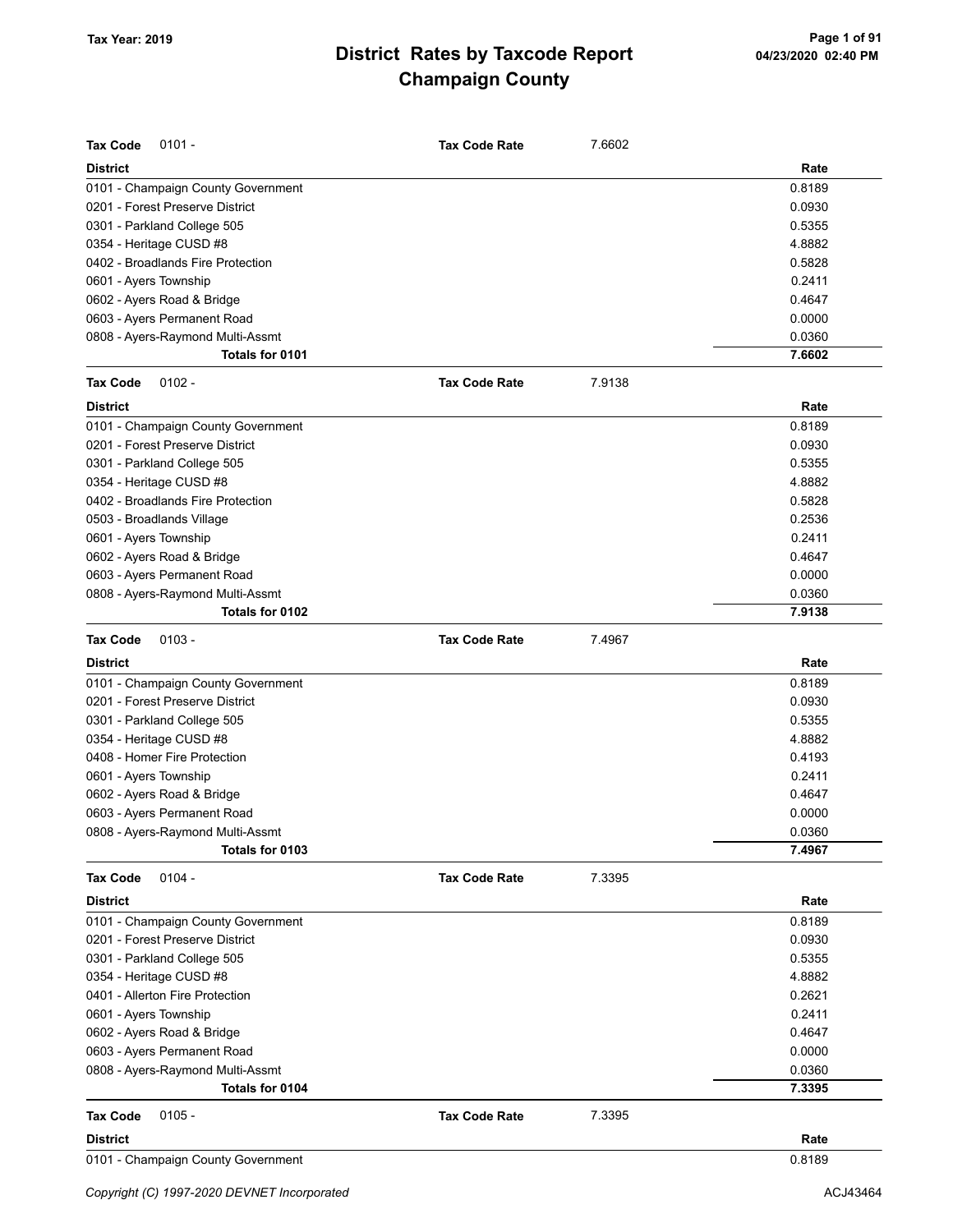| <b>Tax Code</b><br>$0105 -$        | <b>Tax Code Rate</b> | 7.3395 |        |
|------------------------------------|----------------------|--------|--------|
| <b>District</b>                    |                      |        | Rate   |
| 0201 - Forest Preserve District    |                      |        | 0.0930 |
| 0301 - Parkland College 505        |                      |        | 0.5355 |
| 0354 - Heritage CUSD #8            |                      |        | 4.8882 |
| 0401 - Allerton Fire Protection    |                      |        | 0.2621 |
| 0501 - Allerton Village            |                      |        | 0.0000 |
| 0601 - Ayers Township              |                      |        | 0.2411 |
| 0602 - Ayers Road & Bridge         |                      |        | 0.4647 |
| 0603 - Ayers Permanent Road        |                      |        | 0.0000 |
| 0808 - Ayers-Raymond Multi-Assmt   |                      |        | 0.0360 |
| Totals for 0105                    |                      |        | 7.3395 |
| <b>Tax Code</b><br>$0201 -$        | <b>Tax Code Rate</b> | 8.2117 |        |
| <b>District</b>                    |                      |        | Rate   |
| 0101 - Champaign County Government |                      |        | 0.8189 |
| 0201 - Forest Preserve District    |                      |        | 0.0930 |
| 0301 - Parkland College 505        |                      |        | 0.5355 |
| 0356 - GC-M-S CUSD #5              |                      |        | 5.6766 |
| 0417 - Sang-Valley Fire Protection |                      |        | 0.1304 |
| 0607 - Brown Township              |                      |        | 0.2877 |
| 0608 - Brown Road & Bridge         |                      |        | 0.4673 |
| 0609 - Brown Permanent Road        |                      |        | 0.0000 |
| 0946 - Moyer Library               |                      |        | 0.2023 |
| Totals for 0201                    |                      |        | 8.2117 |
| <b>Tax Code</b><br>$0202 -$        | <b>Tax Code Rate</b> | 7.0202 |        |
| <b>District</b>                    |                      |        | Rate   |
| 0101 - Champaign County Government |                      |        | 0.8189 |
| 0201 - Forest Preserve District    |                      |        | 0.0930 |
| 0301 - Parkland College 505        |                      |        | 0.5355 |
| 0341 - Fisher CUSD #1              |                      |        | 4.6874 |
| 0417 - Sang-Valley Fire Protection |                      |        | 0.1304 |
| 0607 - Brown Township              |                      |        | 0.2877 |
| 0608 - Brown Road & Bridge         |                      |        | 0.4673 |
| 0609 - Brown Permanent Road        |                      |        | 0.0000 |
| Totals for 0202                    |                      |        | 7.0202 |
| <b>Tax Code</b><br>$0203 -$        | <b>Tax Code Rate</b> | 7.3600 |        |
| <b>District</b>                    |                      |        | Rate   |
| 0101 - Champaign County Government |                      |        | 0.8189 |
| 0201 - Forest Preserve District    |                      |        | 0.0930 |
| 0301 - Parkland College 505        |                      |        | 0.5355 |
| 0341 - Fisher CUSD #1              |                      |        | 4.6874 |
| 0417 - Sang-Valley Fire Protection |                      |        | 0.1304 |
| 0509 - Fisher Village              |                      |        | 0.3398 |
| 0607 - Brown Township              |                      |        | 0.2877 |
| 0608 - Brown Road & Bridge         |                      |        | 0.4673 |
| 0609 - Brown Permanent Road        |                      |        | 0.0000 |
| Totals for 0203                    |                      |        | 7.3600 |
| <b>Tax Code</b><br>$0204 -$        | <b>Tax Code Rate</b> | 8.4330 |        |
| <b>District</b>                    |                      |        | Rate   |
| 0101 - Champaign County Government |                      |        | 0.8189 |
| 0201 - Forest Preserve District    |                      |        | 0.0930 |
| 0301 - Parkland College 505        |                      |        | 0.5355 |
|                                    |                      |        |        |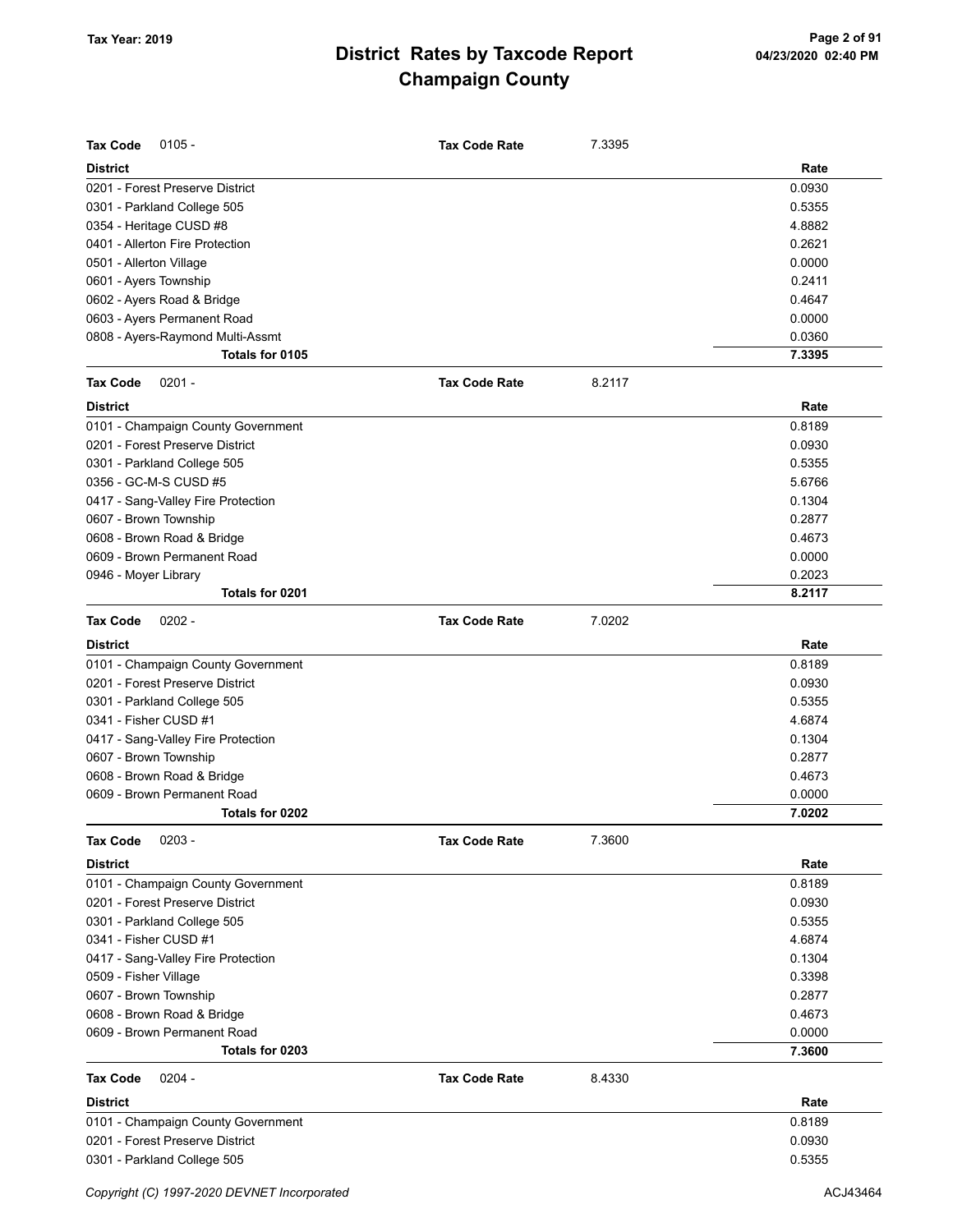| <b>Tax Code</b><br>$0204 -$        | <b>Tax Code Rate</b> | 8.4330 |        |
|------------------------------------|----------------------|--------|--------|
| <b>District</b>                    |                      |        | Rate   |
| 0356 - GC-M-S CUSD #5              |                      |        | 5.6766 |
| 0417 - Sang-Valley Fire Protection |                      |        | 0.1304 |
| 0510 - Foosland Village            |                      |        | 0.2213 |
| 0607 - Brown Township              |                      |        | 0.2877 |
| 0608 - Brown Road & Bridge         |                      |        | 0.4673 |
| 0609 - Brown Permanent Road        |                      |        | 0.0000 |
| 0946 - Moyer Library               |                      |        | 0.2023 |
| Totals for 0204                    |                      |        | 8.4330 |
| $0253 -$<br><b>Tax Code</b>        | <b>Tax Code Rate</b> | 7.3600 |        |
| <b>District</b>                    |                      |        | Rate   |
| 0101 - Champaign County Government |                      |        | 0.8189 |
| 0201 - Forest Preserve District    |                      |        | 0.0930 |
| 0301 - Parkland College 505        |                      |        | 0.5355 |
| 0341 - Fisher CUSD #1              |                      |        | 4.6874 |
| 0417 - Sang-Valley Fire Protection |                      |        | 0.1304 |
| 0509 - Fisher Village              |                      |        | 0.3398 |
| 0607 - Brown Township              |                      |        | 0.2877 |
| 0608 - Brown Road & Bridge         |                      |        | 0.4673 |
| 0609 - Brown Permanent Road        |                      |        | 0.0000 |
| 1010 - Fisher                      |                      |        | 0.0000 |
| Totals for 0253                    |                      |        | 7.3600 |
| $0254 -$<br><b>Tax Code</b>        | <b>Tax Code Rate</b> | 7.3600 |        |
| <b>District</b>                    |                      |        | Rate   |
| 0101 - Champaign County Government |                      |        | 0.8189 |
| 0201 - Forest Preserve District    |                      |        | 0.0930 |
| 0301 - Parkland College 505        |                      |        | 0.5355 |
| 0341 - Fisher CUSD #1              |                      |        | 4.6874 |
| 0417 - Sang-Valley Fire Protection |                      |        | 0.1304 |
| 0509 - Fisher Village              |                      |        | 0.3398 |
| 0607 - Brown Township              |                      |        | 0.2877 |
| 0608 - Brown Road & Bridge         |                      |        | 0.4673 |
| 0609 - Brown Permanent Road        |                      |        | 0.0000 |
| 1012 - Fisher II                   |                      |        | 0.0000 |
| Totals for 0254                    |                      |        | 7.3600 |
| $0256 -$<br><b>Tax Code</b>        | <b>Tax Code Rate</b> | 7.3600 |        |
| <b>District</b>                    |                      |        | Rate   |
| 0101 - Champaign County Government |                      |        | 0.8189 |
| 0201 - Forest Preserve District    |                      |        | 0.0930 |
| 0301 - Parkland College 505        |                      |        | 0.5355 |
| 0341 - Fisher CUSD #1              |                      |        | 4.6874 |
| 0417 - Sang-Valley Fire Protection |                      |        | 0.1304 |
| 0509 - Fisher Village              |                      |        | 0.3398 |
| 0607 - Brown Township              |                      |        | 0.2877 |
| 0608 - Brown Road & Bridge         |                      |        | 0.4673 |
| 0609 - Brown Permanent Road        |                      |        | 0.0000 |
| 1013 - Fisher III                  |                      |        | 0.0000 |
| Totals for 0256                    |                      |        | 7.3600 |
| $0302 -$<br>Tax Code               | <b>Tax Code Rate</b> | 6.8002 |        |
| <b>District</b>                    |                      |        | Rate   |
| 0101 - Champaign County Government |                      |        | 0.8189 |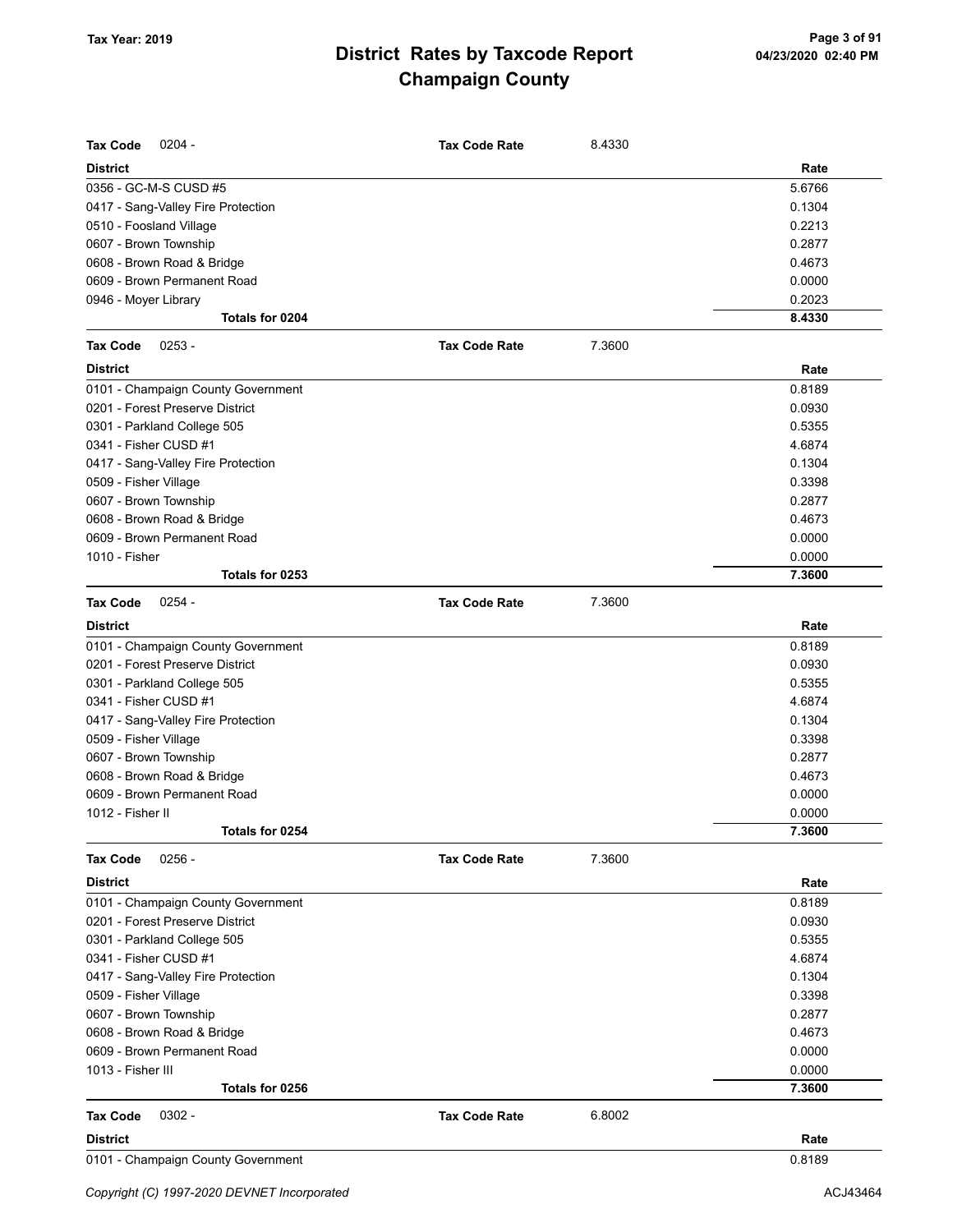| <b>Tax Code</b><br>$0302 -$          | <b>Tax Code Rate</b> | 6.8002 |        |
|--------------------------------------|----------------------|--------|--------|
| <b>District</b>                      |                      |        | Rate   |
| 0201 - Forest Preserve District      |                      |        | 0.0930 |
| 0301 - Parkland College 505          |                      |        | 0.5355 |
| 0345 - Champaign Unit 4 Schools      |                      |        | 5.0507 |
| 0613 - Champaign Township            |                      |        | 0.0466 |
| 0614 - Champaign Road & Bridge       |                      |        | 0.2555 |
| 0615 - Champaign Permanent Road      |                      |        | 0.0000 |
| Totals for 0302                      |                      |        | 6.8002 |
| <b>Tax Code</b><br>$0303 -$          | <b>Tax Code Rate</b> | 7.8538 |        |
| <b>District</b>                      |                      |        | Rate   |
| 0101 - Champaign County Government   |                      |        | 0.8189 |
| 0201 - Forest Preserve District      |                      |        | 0.0930 |
| 0301 - Parkland College 505          |                      |        | 0.5355 |
| 0345 - Champaign Unit 4 Schools      |                      |        | 5.0507 |
| 0613 - Champaign Township            |                      |        | 0.0466 |
| 0614 - Champaign Road & Bridge       |                      |        | 0.2555 |
| 0615 - Champaign Permanent Road      |                      |        | 0.0000 |
| 0911 - Champaign Park District       |                      |        | 0.7193 |
| 0921 - Champaign-Urbana Mass Transit |                      |        | 0.3343 |
| Totals for 0303                      |                      |        | 7.8538 |
| <b>Tax Code</b><br>$0304 -$          | <b>Tax Code Rate</b> | 7.1345 |        |
| <b>District</b>                      |                      |        | Rate   |
| 0101 - Champaign County Government   |                      |        | 0.8189 |
| 0201 - Forest Preserve District      |                      |        | 0.0930 |
| 0301 - Parkland College 505          |                      |        | 0.5355 |
| 0345 - Champaign Unit 4 Schools      |                      |        | 5.0507 |
| 0613 - Champaign Township            |                      |        | 0.0466 |
| 0614 - Champaign Road & Bridge       |                      |        | 0.2555 |
| 0615 - Champaign Permanent Road      |                      |        | 0.0000 |
| 0901 - Urbana-Champaign Sanit Distr  |                      |        | 0.0000 |
| 0921 - Champaign-Urbana Mass Transit |                      |        | 0.3343 |
| Totals for 0304                      |                      |        | 7.1345 |
| <b>Tax Code</b><br>$0304A -$         | <b>Tax Code Rate</b> | 7.5446 |        |
| <b>District</b>                      |                      |        | Rate   |
| 0101 - Champaign County Government   |                      |        | 0.8189 |
| 0201 - Forest Preserve District      |                      |        | 0.0930 |
| 0301 - Parkland College 505          |                      |        | 0.5355 |
| 0345 - Champaign Unit 4 Schools      |                      |        | 5.0507 |
| 0405 - East-Prairie Fire Protection  |                      |        | 0.4101 |
| 0613 - Champaign Township            |                      |        | 0.0466 |
| 0614 - Champaign Road & Bridge       |                      |        | 0.2555 |
| 0615 - Champaign Permanent Road      |                      |        | 0.0000 |
| 0901 - Urbana-Champaign Sanit Distr  |                      |        | 0.0000 |
| 0921 - Champaign-Urbana Mass Transit |                      |        | 0.3343 |
| Totals for 0304A                     |                      |        | 7.5446 |
| <b>Tax Code</b><br>$0306 -$          | <b>Tax Code Rate</b> | 7.8538 |        |
| <b>District</b>                      |                      |        | Rate   |
| 0101 - Champaign County Government   |                      |        | 0.8189 |
| 0201 - Forest Preserve District      |                      |        | 0.0930 |
| 0301 - Parkland College 505          |                      |        | 0.5355 |
| 0345 - Champaign Unit 4 Schools      |                      |        | 5.0507 |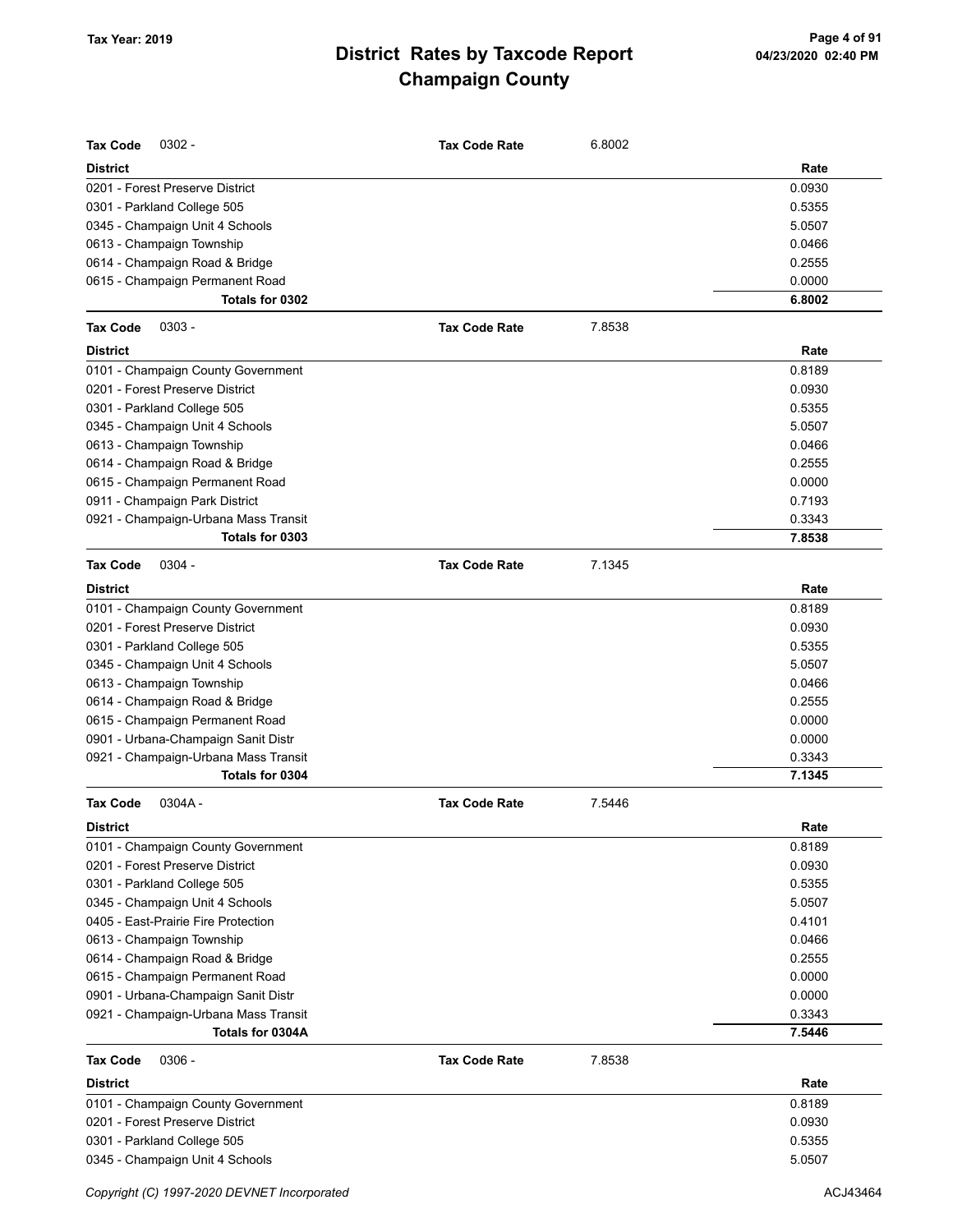| <b>Tax Code</b><br>$0306 -$          | <b>Tax Code Rate</b> | 7.8538 |        |
|--------------------------------------|----------------------|--------|--------|
| <b>District</b>                      |                      |        | Rate   |
| 0613 - Champaign Township            |                      |        | 0.0466 |
| 0614 - Champaign Road & Bridge       |                      |        | 0.2555 |
| 0615 - Champaign Permanent Road      |                      |        | 0.0000 |
| 0901 - Urbana-Champaign Sanit Distr  |                      |        | 0.0000 |
| 0911 - Champaign Park District       |                      |        | 0.7193 |
| 0921 - Champaign-Urbana Mass Transit |                      |        | 0.3343 |
| Totals for 0306                      |                      |        | 7.8538 |
| <b>Tax Code</b><br>$0307 -$          | <b>Tax Code Rate</b> | 7.2860 |        |
| <b>District</b>                      |                      |        | Rate   |
| 0101 - Champaign County Government   |                      |        | 0.8189 |
| 0201 - Forest Preserve District      |                      |        | 0.0930 |
| 0301 - Parkland College 505          |                      |        | 0.5355 |
| 0345 - Champaign Unit 4 Schools      |                      |        | 5.0507 |
| 0421 - Windsor Park Fire Protection  |                      |        | 0.1515 |
| 0613 - Champaign Township            |                      |        | 0.0466 |
| 0614 - Champaign Road & Bridge       |                      |        | 0.2555 |
| 0615 - Champaign Permanent Road      |                      |        | 0.0000 |
| 0901 - Urbana-Champaign Sanit Distr  |                      |        | 0.0000 |
| 0921 - Champaign-Urbana Mass Transit |                      |        | 0.3343 |
| Totals for 0307                      |                      |        | 7.2860 |
| <b>Tax Code</b><br>0307A-            | <b>Tax Code Rate</b> | 8.0053 |        |
| <b>District</b>                      |                      |        | Rate   |
| 0101 - Champaign County Government   |                      |        | 0.8189 |
| 0201 - Forest Preserve District      |                      |        | 0.0930 |
| 0301 - Parkland College 505          |                      |        | 0.5355 |
| 0345 - Champaign Unit 4 Schools      |                      |        | 5.0507 |
| 0421 - Windsor Park Fire Protection  |                      |        | 0.1515 |
| 0613 - Champaign Township            |                      |        | 0.0466 |
| 0614 - Champaign Road & Bridge       |                      |        | 0.2555 |
| 0615 - Champaign Permanent Road      |                      |        | 0.0000 |
| 0901 - Urbana-Champaign Sanit Distr  |                      |        | 0.0000 |
| 0911 - Champaign Park District       |                      |        | 0.7193 |
| 0921 - Champaign-Urbana Mass Transit |                      |        | 0.3343 |
| Totals for 0307A                     |                      |        | 8.0053 |
| $0308 -$<br><b>Tax Code</b>          | <b>Tax Code Rate</b> | 7.1345 |        |
| <b>District</b>                      |                      |        | Rate   |
| 0101 - Champaign County Government   |                      |        | 0.8189 |
| 0201 - Forest Preserve District      |                      |        | 0.0930 |
| 0301 - Parkland College 505          |                      |        | 0.5355 |
| 0345 - Champaign Unit 4 Schools      |                      |        | 5.0507 |
| 0613 - Champaign Township            |                      |        | 0.0466 |
| 0614 - Champaign Road & Bridge       |                      |        | 0.2555 |
| 0615 - Champaign Permanent Road      |                      |        | 0.0000 |
| 0921 - Champaign-Urbana Mass Transit |                      |        | 0.3343 |
| Totals for 0308                      |                      |        | 7.1345 |
| <b>Tax Code</b><br>0308A-            | <b>Tax Code Rate</b> | 7.4839 |        |
| <b>District</b>                      |                      |        | Rate   |
| 0101 - Champaign County Government   |                      |        | 0.8189 |
| 0201 - Forest Preserve District      |                      |        | 0.0930 |
| 0301 - Parkland College 505          |                      |        | 0.5355 |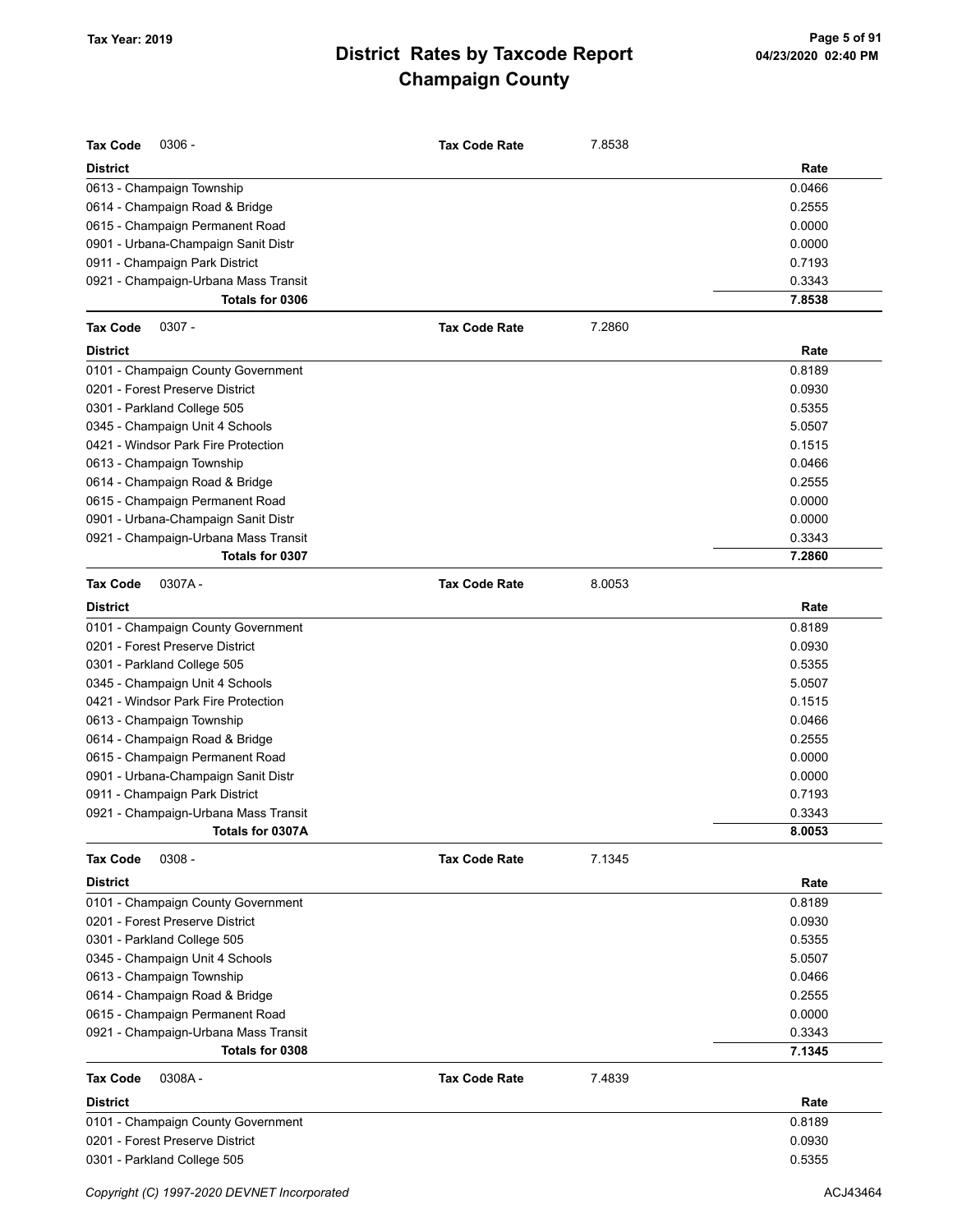| <b>Tax Code</b><br>0308A-            | <b>Tax Code Rate</b> | 7.4839 |        |
|--------------------------------------|----------------------|--------|--------|
| <b>District</b>                      |                      |        | Rate   |
| 0345 - Champaign Unit 4 Schools      |                      |        | 5.0507 |
| 0422 - Cherry Hills Fire Protection  |                      |        | 0.3494 |
| 0613 - Champaign Township            |                      |        | 0.0466 |
| 0614 - Champaign Road & Bridge       |                      |        | 0.2555 |
| 0615 - Champaign Permanent Road      |                      |        | 0.0000 |
| 0901 - Urbana-Champaign Sanit Distr  |                      |        | 0.0000 |
| 0921 - Champaign-Urbana Mass Transit |                      |        | 0.3343 |
| Totals for 0308A                     |                      |        | 7.4839 |
| $0309 -$<br><b>Tax Code</b>          | <b>Tax Code Rate</b> | 7.6598 |        |
| <b>District</b>                      |                      |        | Rate   |
| 0101 - Champaign County Government   |                      |        | 0.8189 |
| 0201 - Forest Preserve District      |                      |        | 0.0930 |
| 0301 - Parkland College 505          |                      |        | 0.5355 |
| 0345 - Champaign Unit 4 Schools      |                      |        | 5.0507 |
| 0525 - Savoy Village                 |                      |        | 0.7285 |
| 0613 - Champaign Township            |                      |        | 0.0466 |
| 0614 - Champaign Road & Bridge       |                      |        | 0.2555 |
| 0615 - Champaign Permanent Road      |                      |        | 0.0000 |
| 0901 - Urbana-Champaign Sanit Distr  |                      |        | 0.0000 |
| 0941 - Tolono Library                |                      |        | 0.1311 |
| Totals for 0309                      |                      |        | 7.6598 |
| 0309A-<br><b>Tax Code</b>            | <b>Tax Code Rate</b> | 7.6598 |        |
| <b>District</b>                      |                      |        | Rate   |
| 0101 - Champaign County Government   |                      |        | 0.8189 |
| 0201 - Forest Preserve District      |                      |        | 0.0930 |
| 0301 - Parkland College 505          |                      |        | 0.5355 |
| 0345 - Champaign Unit 4 Schools      |                      |        | 5.0507 |
| 0525 - Savoy Village                 |                      |        | 0.7285 |
| 0613 - Champaign Township            |                      |        | 0.0466 |
| 0614 - Champaign Road & Bridge       |                      |        | 0.2555 |
| 0615 - Champaign Permanent Road      |                      |        | 0.0000 |
| 0941 - Tolono Library                |                      |        | 0.1311 |
| Totals for 0309A                     |                      |        | 7.6598 |
| <b>Tax Code</b><br>$0311 -$          | <b>Tax Code Rate</b> | 6.8002 |        |
| <b>District</b>                      |                      |        | Rate   |
| 0101 - Champaign County Government   |                      |        | 0.8189 |
| 0201 - Forest Preserve District      |                      |        | 0.0930 |
| 0301 - Parkland College 505          |                      |        | 0.5355 |
| 0345 - Champaign Unit 4 Schools      |                      |        | 5.0507 |
| 0613 - Champaign Township            |                      |        | 0.0466 |
| 0614 - Champaign Road & Bridge       |                      |        | 0.2555 |
| 0615 - Champaign Permanent Road      |                      |        | 0.0000 |
| 0901 - Urbana-Champaign Sanit Distr  |                      |        | 0.0000 |
| Totals for 0311                      |                      |        | 6.8002 |
| <b>Tax Code</b><br>$0313 -$          | <b>Tax Code Rate</b> | 7.1965 |        |
| <b>District</b>                      |                      |        | Rate   |
| 0101 - Champaign County Government   |                      |        | 0.8189 |
| 0201 - Forest Preserve District      |                      |        | 0.0930 |
| 0301 - Parkland College 505          |                      |        | 0.5355 |
| 0345 - Champaign Unit 4 Schools      |                      |        | 5.0507 |
|                                      |                      |        |        |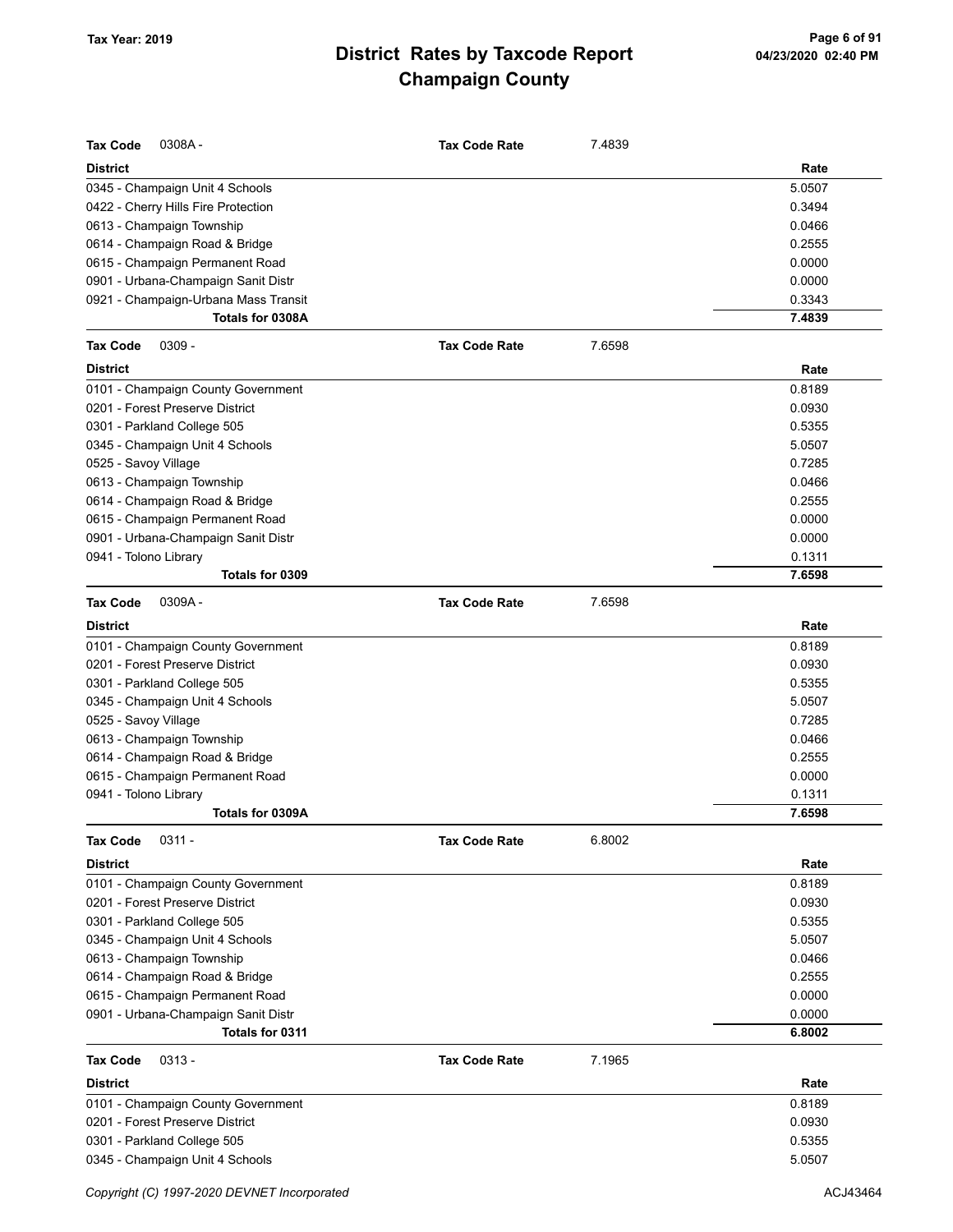| <b>Tax Code</b><br>$0313 -$          | <b>Tax Code Rate</b> | 7.1965 |        |
|--------------------------------------|----------------------|--------|--------|
| District                             |                      |        | Rate   |
| 0416 - Rolling Acres Fire Protection |                      |        | 0.3963 |
| 0613 - Champaign Township            |                      |        | 0.0466 |
| 0614 - Champaign Road & Bridge       |                      |        | 0.2555 |
| 0615 - Champaign Permanent Road      |                      |        | 0.0000 |
| Totals for 0313                      |                      |        | 7.1965 |
| <b>Tax Code</b><br>$0313A -$         | <b>Tax Code Rate</b> | 7.5308 |        |
| District                             |                      |        | Rate   |
| 0101 - Champaign County Government   |                      |        | 0.8189 |
| 0201 - Forest Preserve District      |                      |        | 0.0930 |
| 0301 - Parkland College 505          |                      |        | 0.5355 |
| 0345 - Champaign Unit 4 Schools      |                      |        | 5.0507 |
| 0416 - Rolling Acres Fire Protection |                      |        | 0.3963 |
| 0613 - Champaign Township            |                      |        | 0.0466 |
| 0614 - Champaign Road & Bridge       |                      |        | 0.2555 |
| 0615 - Champaign Permanent Road      |                      |        | 0.0000 |
| 0921 - Champaign-Urbana Mass Transit |                      |        | 0.3343 |
| Totals for 0313A                     |                      |        | 7.5308 |
| <b>Tax Code</b><br>$0316 -$          | <b>Tax Code Rate</b> | 7.2658 |        |
| District                             |                      |        | Rate   |
| 0101 - Champaign County Government   |                      |        | 0.8189 |
| 0201 - Forest Preserve District      |                      |        | 0.0930 |
| 0301 - Parkland College 505          |                      |        | 0.5355 |
| 0345 - Champaign Unit 4 Schools      |                      |        | 5.0507 |
| 0410 - Lincolnshire Fire Protection  |                      |        | 0.1313 |
| 0613 - Champaign Township            |                      |        | 0.0466 |
| 0614 - Champaign Road & Bridge       |                      |        | 0.2555 |
| 0615 - Champaign Permanent Road      |                      |        | 0.0000 |
| 0901 - Urbana-Champaign Sanit Distr  |                      |        | 0.0000 |
| 0921 - Champaign-Urbana Mass Transit |                      |        | 0.3343 |
| Totals for 0316                      |                      |        | 7.2658 |
| <b>Tax Code</b><br>$0318 -$          | <b>Tax Code Rate</b> | 7.9941 |        |
| District                             |                      |        | Rate   |
| 0101 - Champaign County Government   |                      |        | 0.8189 |
| 0201 - Forest Preserve District      |                      |        | 0.0930 |
| 0301 - Parkland College 505          |                      |        | 0.5355 |
| 0345 - Champaign Unit 4 Schools      |                      |        | 5.0507 |
| 0525 - Savoy Village                 |                      |        | 0.7285 |
| 0613 - Champaign Township            |                      |        | 0.0466 |
| 0614 - Champaign Road & Bridge       |                      |        | 0.2555 |
| 0615 - Champaign Permanent Road      |                      |        | 0.0000 |
| 0901 - Urbana-Champaign Sanit Distr  |                      |        | 0.0000 |
| 0921 - Champaign-Urbana Mass Transit |                      |        | 0.3343 |
| 0941 - Tolono Library                |                      |        | 0.1311 |
| Totals for 0318                      |                      |        | 7.9941 |
| Tax Code<br>$0319 -$                 | <b>Tax Code Rate</b> | 7.0239 |        |
| <b>District</b>                      |                      |        | Rate   |
| 0101 - Champaign County Government   |                      |        | 0.8189 |
| 0201 - Forest Preserve District      |                      |        | 0.0930 |
| 0301 - Parkland College 505          |                      |        | 0.5355 |
| 0345 - Champaign Unit 4 Schools      |                      |        | 5.0507 |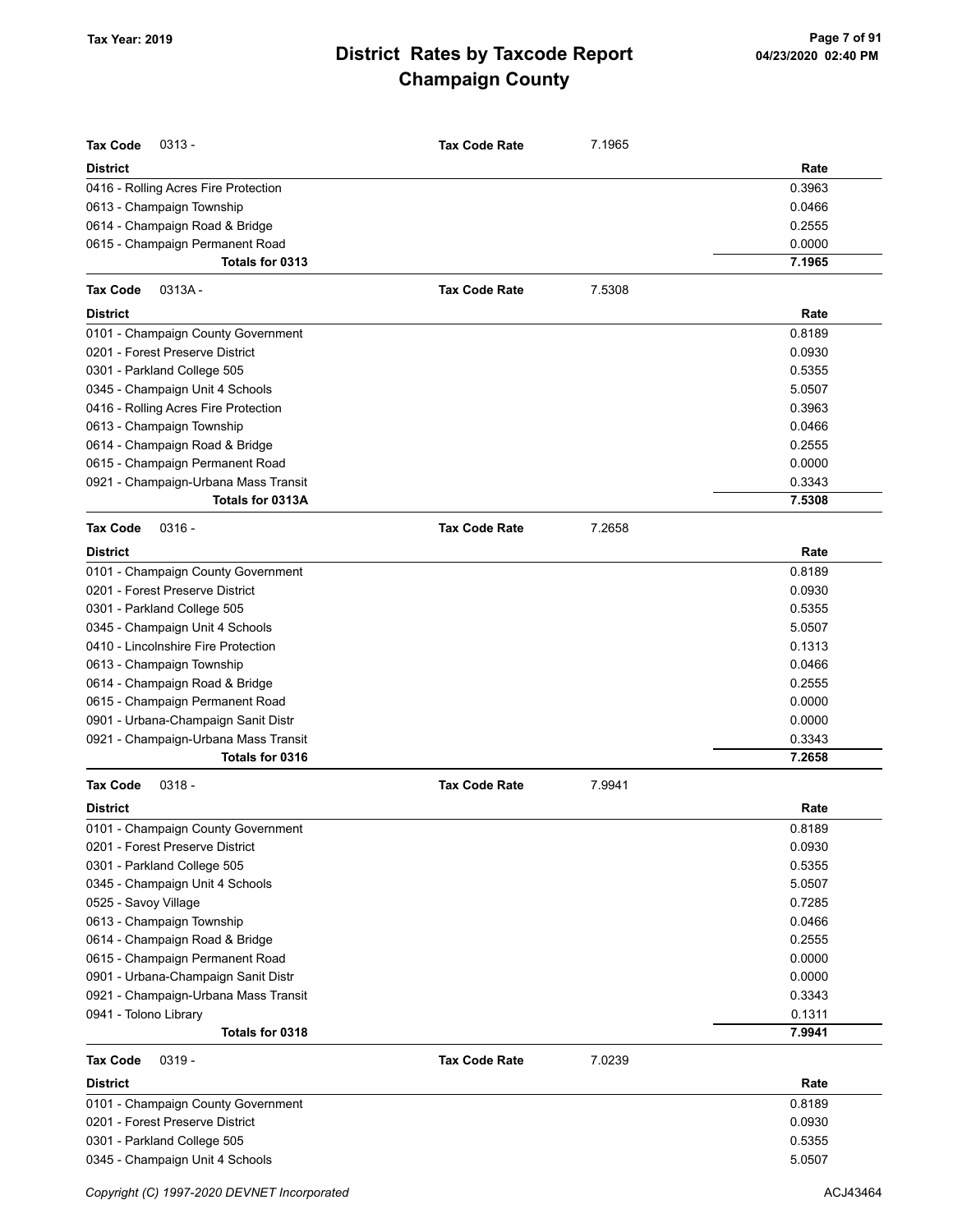| <b>Tax Code</b><br>$0319 -$                             | <b>Tax Code Rate</b> | 7.0239 |                  |
|---------------------------------------------------------|----------------------|--------|------------------|
| <b>District</b>                                         |                      |        | Rate             |
| 0424 - Scott Fire Protection                            |                      |        | 0.2237           |
| 0613 - Champaign Township                               |                      |        | 0.0466           |
| 0614 - Champaign Road & Bridge                          |                      |        | 0.2555           |
| 0615 - Champaign Permanent Road                         |                      |        | 0.0000           |
| Totals for 0319                                         |                      |        | 7.0239           |
| <b>Tax Code</b><br>$0320 -$                             | <b>Tax Code Rate</b> | 6.5711 |                  |
| <b>District</b>                                         |                      |        | Rate             |
| 0101 - Champaign County Government                      |                      |        | 0.8189           |
| 0201 - Forest Preserve District                         |                      |        | 0.0930           |
| 0301 - Parkland College 505                             |                      |        | 0.5355           |
| 0344 - Mahomet-Seymour CUSD #3                          |                      |        | 4.5979           |
| 0424 - Scott Fire Protection                            |                      |        | 0.2237           |
| 0613 - Champaign Township                               |                      |        | 0.0466           |
| 0614 - Champaign Road & Bridge                          |                      |        | 0.2555           |
| 0615 - Champaign Permanent Road                         |                      |        | 0.0000           |
| Totals for 0320                                         |                      |        | 6.5711           |
| $0321 -$<br><b>Tax Code</b>                             | <b>Tax Code Rate</b> | 7.3582 |                  |
|                                                         |                      |        |                  |
| <b>District</b>                                         |                      |        | Rate             |
| 0101 - Champaign County Government                      |                      |        | 0.8189           |
| 0201 - Forest Preserve District                         |                      |        | 0.0930           |
| 0301 - Parkland College 505                             |                      |        | 0.5355           |
| 0345 - Champaign Unit 4 Schools                         |                      |        | 5.0507           |
| 0424 - Scott Fire Protection                            |                      |        | 0.2237           |
| 0613 - Champaign Township                               |                      |        | 0.0466           |
| 0614 - Champaign Road & Bridge                          |                      |        | 0.2555           |
| 0615 - Champaign Permanent Road                         |                      |        | 0.0000           |
| 0901 - Urbana-Champaign Sanit Distr                     |                      |        | 0.0000           |
| 0921 - Champaign-Urbana Mass Transit<br>Totals for 0321 |                      |        | 0.3343<br>7.3582 |
|                                                         |                      |        |                  |
| $0322 -$<br><b>Tax Code</b>                             | <b>Tax Code Rate</b> | 7.0239 |                  |
| <b>District</b>                                         |                      |        | Rate             |
| 0101 - Champaign County Government                      |                      |        | 0.8189           |
| 0201 - Forest Preserve District                         |                      |        | 0.0930           |
| 0301 - Parkland College 505                             |                      |        | 0.5355           |
| 0345 - Champaign Unit 4 Schools                         |                      |        | 5.0507           |
| 0424 - Scott Fire Protection                            |                      |        | 0.2237           |
| 0613 - Champaign Township                               |                      |        | 0.0466<br>0.2555 |
| 0614 - Champaign Road & Bridge                          |                      |        |                  |
| 0615 - Champaign Permanent Road                         |                      |        | 0.0000<br>0.0000 |
| 0901 - Urbana-Champaign Sanit Distr<br>Totals for 0322  |                      |        | 7.0239           |
|                                                         |                      |        |                  |
| 0334 -<br><b>Tax Code</b>                               | <b>Tax Code Rate</b> | 7.2658 |                  |
| <b>District</b>                                         |                      |        | Rate             |
| 0101 - Champaign County Government                      |                      |        | 0.8189           |
| 0201 - Forest Preserve District                         |                      |        | 0.0930           |
| 0301 - Parkland College 505                             |                      |        | 0.5355           |
| 0345 - Champaign Unit 4 Schools                         |                      |        | 5.0507           |
| 0410 - Lincolnshire Fire Protection                     |                      |        | 0.1313           |
| 0613 - Champaign Township                               |                      |        | 0.0466           |
| 0614 - Champaign Road & Bridge                          |                      |        | 0.2555           |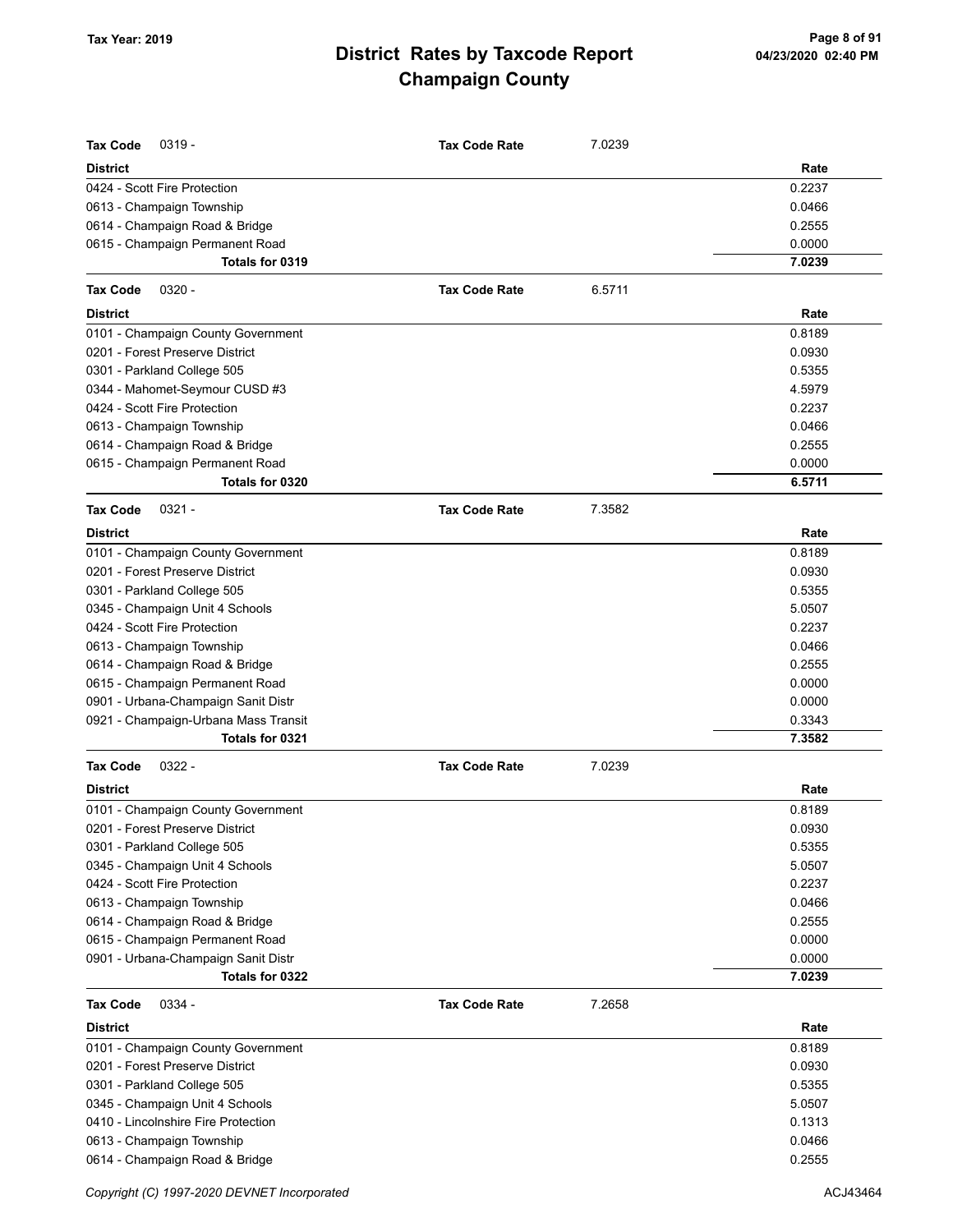| <b>Tax Code</b><br>0334 -            | <b>Tax Code Rate</b> | 7.2658 |        |
|--------------------------------------|----------------------|--------|--------|
| <b>District</b>                      |                      |        | Rate   |
| 0615 - Champaign Permanent Road      |                      |        | 0.0000 |
| 0921 - Champaign-Urbana Mass Transit |                      |        | 0.3343 |
| Totals for 0334                      |                      |        | 7.2658 |
|                                      |                      |        |        |
| $0335 -$<br><b>Tax Code</b>          | <b>Tax Code Rate</b> | 7.3582 |        |
| District                             |                      |        | Rate   |
| 0101 - Champaign County Government   |                      |        | 0.8189 |
| 0201 - Forest Preserve District      |                      |        | 0.0930 |
| 0301 - Parkland College 505          |                      |        | 0.5355 |
| 0345 - Champaign Unit 4 Schools      |                      |        | 5.0507 |
| 0424 - Scott Fire Protection         |                      |        | 0.2237 |
| 0613 - Champaign Township            |                      |        | 0.0466 |
| 0614 - Champaign Road & Bridge       |                      |        | 0.2555 |
| 0615 - Champaign Permanent Road      |                      |        | 0.0000 |
| 0921 - Champaign-Urbana Mass Transit |                      |        | 0.3343 |
| Totals for 0335                      |                      |        | 7.3582 |
| $0336 -$<br><b>Tax Code</b>          | <b>Tax Code Rate</b> | 7.9941 |        |
| <b>District</b>                      |                      |        | Rate   |
| 0101 - Champaign County Government   |                      |        | 0.8189 |
| 0201 - Forest Preserve District      |                      |        | 0.0930 |
| 0301 - Parkland College 505          |                      |        | 0.5355 |
| 0345 - Champaign Unit 4 Schools      |                      |        | 5.0507 |
| 0525 - Savoy Village                 |                      |        | 0.7285 |
| 0613 - Champaign Township            |                      |        | 0.0466 |
| 0614 - Champaign Road & Bridge       |                      |        | 0.2555 |
| 0615 - Champaign Permanent Road      |                      |        | 0.0000 |
| 0921 - Champaign-Urbana Mass Transit |                      |        | 0.3343 |
| 0941 - Tolono Library                |                      |        | 0.1311 |
| Totals for 0336                      |                      |        | 7.9941 |
| <b>Tax Code</b><br>$0340 -$          | <b>Tax Code Rate</b> | 8.8347 |        |
| <b>District</b>                      |                      |        | Rate   |
| 0101 - Champaign County Government   |                      |        | 0.8189 |
| 0201 - Forest Preserve District      |                      |        | 0.0930 |
| 0301 - Parkland College 505          |                      |        | 0.5355 |
| 0345 - Champaign Unit 4 Schools      |                      |        | 5.0507 |
| 0504 - Champaign City                |                      |        | 1.3152 |
| 0613 - Champaign Township            |                      |        | 0.0466 |
| 0614 - Champaign Road & Bridge       |                      |        | 0.2555 |
| 0615 - Champaign Permanent Road      |                      |        | 0.0000 |
| 0901 - Urbana-Champaign Sanit Distr  |                      |        | 0.0000 |
| 0911 - Champaign Park District       |                      |        | 0.7193 |
| Totals for 0340                      |                      |        | 8.8347 |
| $0341 -$<br><b>Tax Code</b>          | <b>Tax Code Rate</b> | 9.1690 |        |
| <b>District</b>                      |                      |        | Rate   |
| 0101 - Champaign County Government   |                      |        | 0.8189 |
| 0201 - Forest Preserve District      |                      |        | 0.0930 |
| 0301 - Parkland College 505          |                      |        | 0.5355 |
| 0345 - Champaign Unit 4 Schools      |                      |        | 5.0507 |
| 0504 - Champaign City                |                      |        | 1.3152 |
| 0613 - Champaign Township            |                      |        | 0.0466 |
| 0614 - Champaign Road & Bridge       |                      |        | 0.2555 |
|                                      |                      |        |        |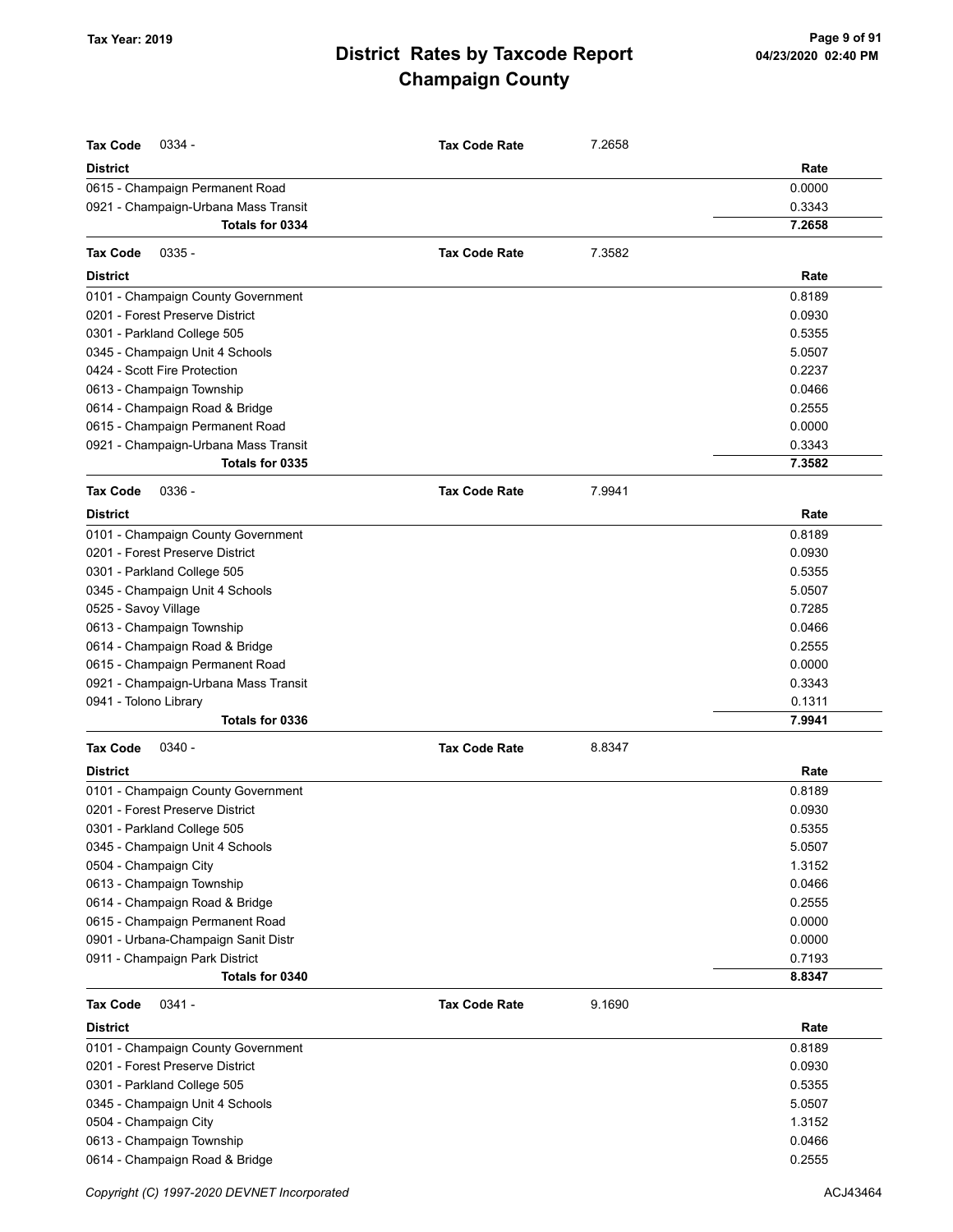| <b>Tax Code</b><br>$0341 -$          | <b>Tax Code Rate</b> | 9.1690 |        |
|--------------------------------------|----------------------|--------|--------|
| <b>District</b>                      |                      |        | Rate   |
| 0615 - Champaign Permanent Road      |                      |        | 0.0000 |
| 0901 - Urbana-Champaign Sanit Distr  |                      |        | 0.0000 |
| 0911 - Champaign Park District       |                      |        | 0.7193 |
| 0921 - Champaign-Urbana Mass Transit |                      |        | 0.3343 |
| Totals for 0341                      |                      |        | 9.1690 |
| <b>Tax Code</b><br>$0342 -$          | <b>Tax Code Rate</b> | 9.1690 |        |
| <b>District</b>                      |                      |        | Rate   |
| 0101 - Champaign County Government   |                      |        | 0.8189 |
| 0201 - Forest Preserve District      |                      |        | 0.0930 |
| 0301 - Parkland College 505          |                      |        | 0.5355 |
| 0345 - Champaign Unit 4 Schools      |                      |        | 5.0507 |
| 0504 - Champaign City                |                      |        | 1.3152 |
| 0613 - Champaign Township            |                      |        | 0.0466 |
| 0614 - Champaign Road & Bridge       |                      |        | 0.2555 |
| 0615 - Champaign Permanent Road      |                      |        | 0.0000 |
| 0911 - Champaign Park District       |                      |        | 0.7193 |
| 0921 - Champaign-Urbana Mass Transit |                      |        | 0.3343 |
| Totals for 0342                      |                      |        | 9.1690 |
| <b>Tax Code</b><br>0343              | <b>Tax Code Rate</b> | 7.9158 |        |
| <b>District</b>                      |                      |        | Rate   |
| 0101 - Champaign County Government   |                      |        | 0.8189 |
| 0201 - Forest Preserve District      |                      |        | 0.0930 |
| 0301 - Parkland College 505          |                      |        | 0.5355 |
| 0345 - Champaign Unit 4 Schools      |                      |        | 5.0507 |
| 0416 - Rolling Acres Fire Protection |                      |        | 0.3963 |
| 0613 - Champaign Township            |                      |        | 0.0466 |
| 0614 - Champaign Road & Bridge       |                      |        | 0.2555 |
| 0911 - Champaign Park District       |                      |        | 0.7193 |
| Totals for 0343                      |                      |        | 7.9158 |
| $0352 -$<br><b>Tax Code</b>          | <b>Tax Code Rate</b> | 7.6598 |        |
| <b>District</b>                      |                      |        | Rate   |
| 0101 - Champaign County Government   |                      |        | 0.8189 |
| 0201 - Forest Preserve District      |                      |        | 0.0930 |
| 0301 - Parkland College 505          |                      |        | 0.5355 |
| 0345 - Champaign Unit 4 Schools      |                      |        | 5.0507 |
| 0525 - Savoy Village                 |                      |        | 0.7285 |
| 0613 - Champaign Township            |                      |        | 0.0466 |
| 0614 - Champaign Road & Bridge       |                      |        | 0.2555 |
| 0615 - Champaign Permanent Road      |                      |        | 0.0000 |
| 0901 - Urbana-Champaign Sanit Distr  |                      |        | 0.0000 |
| 0941 - Tolono Library                |                      |        | 0.1311 |
| 1052 - Savoy II                      |                      |        | 0.0000 |
| Totals for 0352                      |                      |        | 7.6598 |
| <b>Tax Code</b><br>$0357 -$          | <b>Tax Code Rate</b> | 7.9941 |        |
| <b>District</b>                      |                      |        | Rate   |
| 0101 - Champaign County Government   |                      |        | 0.8189 |
| 0201 - Forest Preserve District      |                      |        | 0.0930 |
| 0301 - Parkland College 505          |                      |        | 0.5355 |
| 0345 - Champaign Unit 4 Schools      |                      |        | 5.0507 |
| 0525 - Savoy Village                 |                      |        | 0.7285 |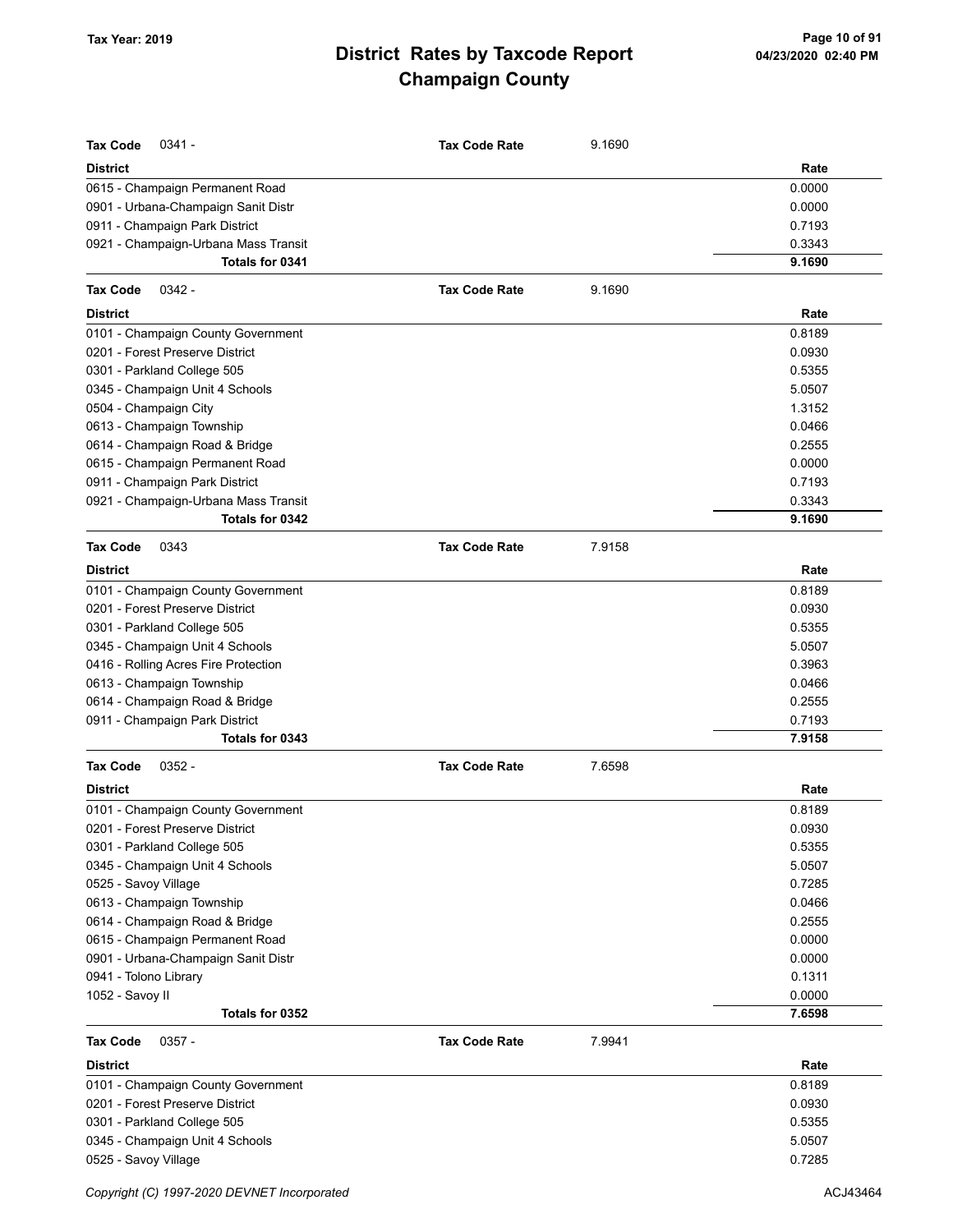| <b>Tax Code</b><br>$0357 -$                                       | <b>Tax Code Rate</b> | 7.9941 |        |
|-------------------------------------------------------------------|----------------------|--------|--------|
| <b>District</b>                                                   |                      |        | Rate   |
| 0613 - Champaign Township                                         |                      |        | 0.0466 |
| 0614 - Champaign Road & Bridge                                    |                      |        | 0.2555 |
| 0615 - Champaign Permanent Road                                   |                      |        | 0.0000 |
| 0921 - Champaign-Urbana Mass Transit                              |                      |        | 0.3343 |
| 0941 - Tolono Library                                             |                      |        | 0.1311 |
| 1051 - Savoy I                                                    |                      |        | 0.0000 |
| Totals for 0357                                                   |                      |        | 7.9941 |
| <b>Tax Code</b><br>$0358 -$                                       | <b>Tax Code Rate</b> | 7.9941 |        |
| <b>District</b>                                                   |                      |        | Rate   |
| 0101 - Champaign County Government                                |                      |        | 0.8189 |
| 0201 - Forest Preserve District                                   |                      |        | 0.0930 |
| 0301 - Parkland College 505                                       |                      |        | 0.5355 |
| 0345 - Champaign Unit 4 Schools                                   |                      |        | 5.0507 |
| 0525 - Savoy Village                                              |                      |        | 0.7285 |
| 0613 - Champaign Township                                         |                      |        | 0.0466 |
| 0614 - Champaign Road & Bridge                                    |                      |        | 0.2555 |
| 0615 - Champaign Permanent Road                                   |                      |        | 0.0000 |
| 0901 - Urbana-Champaign Sanit Distr                               |                      |        | 0.0000 |
| 0921 - Champaign-Urbana Mass Transit                              |                      |        | 0.3343 |
| 0941 - Tolono Library                                             |                      |        | 0.1311 |
| 1051 - Savoy I                                                    |                      |        | 0.0000 |
| Totals for 0358                                                   |                      |        | 7.9941 |
| <b>Tax Code</b><br>$0359 -$                                       | <b>Tax Code Rate</b> | 7.6598 |        |
|                                                                   |                      |        |        |
| <b>District</b>                                                   |                      |        | Rate   |
| 0101 - Champaign County Government                                |                      |        | 0.8189 |
| 0201 - Forest Preserve District                                   |                      |        | 0.0930 |
|                                                                   |                      |        | 0.5355 |
| 0301 - Parkland College 505                                       |                      |        | 5.0507 |
| 0345 - Champaign Unit 4 Schools                                   |                      |        | 0.7285 |
| 0525 - Savoy Village                                              |                      |        | 0.0466 |
| 0613 - Champaign Township                                         |                      |        | 0.2555 |
| 0614 - Champaign Road & Bridge<br>0615 - Champaign Permanent Road |                      |        | 0.0000 |
| 0901 - Urbana-Champaign Sanit Distr                               |                      |        | 0.0000 |
| 0941 - Tolono Library                                             |                      |        | 0.1311 |
| 1051 - Savoy I                                                    |                      |        | 0.0000 |
| Totals for 0359                                                   |                      |        | 7.6598 |
| <b>Tax Code</b><br>0359A-                                         | <b>Tax Code Rate</b> | 7.6598 |        |
| <b>District</b>                                                   |                      |        | Rate   |
| 0101 - Champaign County Government                                |                      |        | 0.8189 |
| 0201 - Forest Preserve District                                   |                      |        | 0.0930 |
| 0301 - Parkland College 505                                       |                      |        | 0.5355 |
|                                                                   |                      |        | 5.0507 |
| 0345 - Champaign Unit 4 Schools<br>0525 - Savoy Village           |                      |        | 0.7285 |
| 0613 - Champaign Township                                         |                      |        | 0.0466 |
| 0614 - Champaign Road & Bridge                                    |                      |        | 0.2555 |
| 0615 - Champaign Permanent Road                                   |                      |        | 0.0000 |
| 0941 - Tolono Library                                             |                      |        | 0.1311 |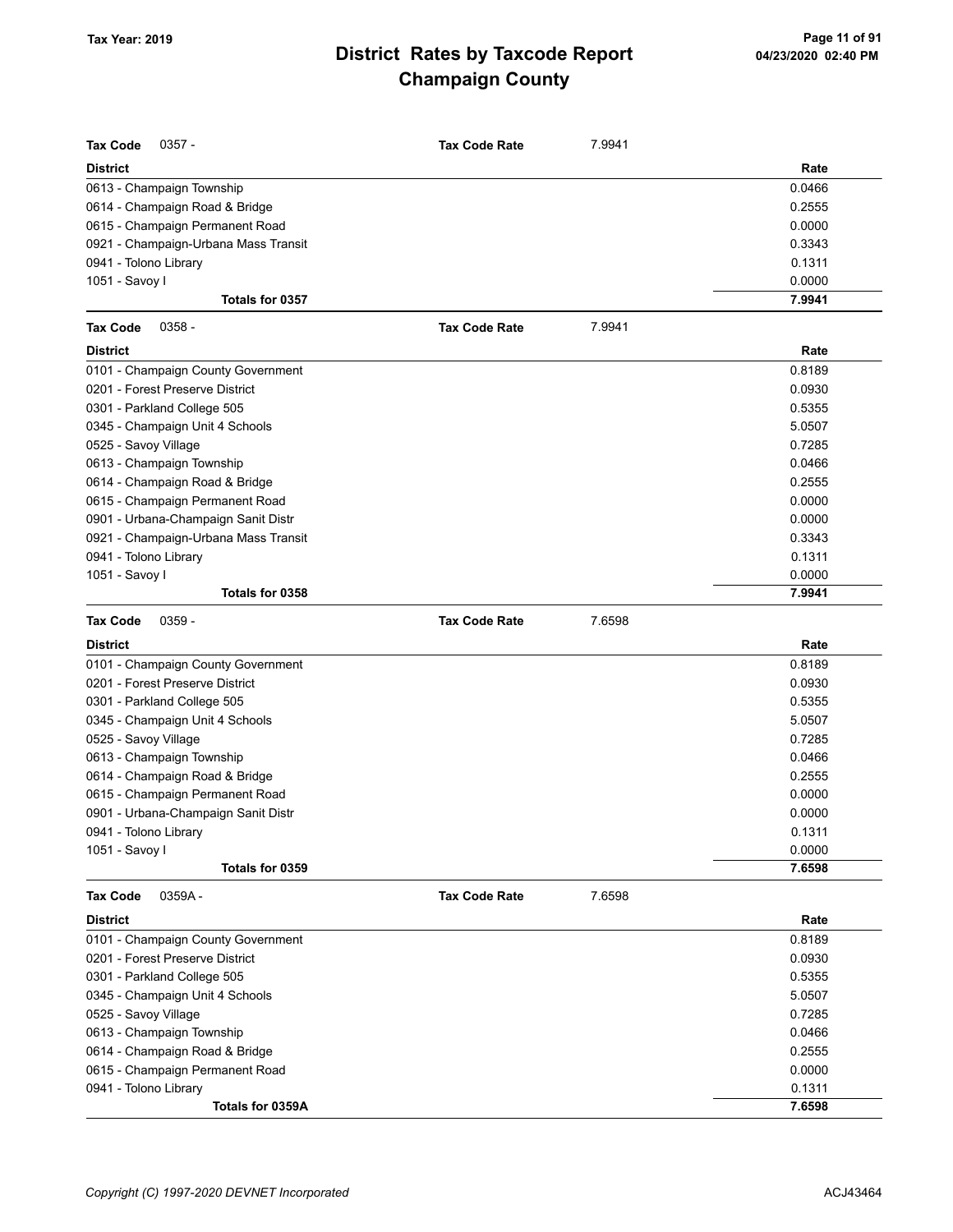| <b>Tax Code</b><br>$0364 -$          | <b>Tax Code Rate</b> | 7.1345 |        |
|--------------------------------------|----------------------|--------|--------|
| <b>District</b>                      |                      |        | Rate   |
| 0101 - Champaign County Government   |                      |        | 0.8189 |
| 0201 - Forest Preserve District      |                      |        | 0.0930 |
| 0301 - Parkland College 505          |                      |        | 0.5355 |
| 0345 - Champaign Unit 4 Schools      |                      |        | 5.0507 |
| 0613 - Champaign Township            |                      |        | 0.0466 |
| 0614 - Champaign Road & Bridge       |                      |        | 0.2555 |
| 0615 - Champaign Permanent Road      |                      |        | 0.0000 |
| 0901 - Urbana-Champaign Sanit Distr  |                      |        | 0.0000 |
| 0921 - Champaign-Urbana Mass Transit |                      |        | 0.3343 |
| Totals for 0364                      |                      |        | 7.1345 |
| <b>Tax Code</b><br>$0368 -$          | <b>Tax Code Rate</b> | 7.3582 |        |
| <b>District</b>                      |                      |        | Rate   |
| 0101 - Champaign County Government   |                      |        | 0.8189 |
| 0201 - Forest Preserve District      |                      |        | 0.0930 |
| 0301 - Parkland College 505          |                      |        | 0.5355 |
| 0345 - Champaign Unit 4 Schools      |                      |        | 5.0507 |
| 0424 - Scott Fire Protection         |                      |        | 0.2237 |
| 0613 - Champaign Township            |                      |        | 0.0466 |
| 0614 - Champaign Road & Bridge       |                      |        | 0.2555 |
| 0615 - Champaign Permanent Road      |                      |        | 0.0000 |
| 0921 - Champaign-Urbana Mass Transit |                      |        | 0.3343 |
| Totals for 0368                      |                      |        | 7.3582 |
| $0501 -$<br><b>Tax Code</b>          | <b>Tax Code Rate</b> | 6.5828 |        |
| <b>District</b>                      |                      |        | Rate   |
| 0101 - Champaign County Government   |                      |        | 0.8189 |
| 0201 - Forest Preserve District      |                      |        | 0.0930 |
| 0301 - Parkland College 505          |                      |        | 0.5355 |
| 0348 - Tolono CUSD #7                |                      |        | 4.0729 |
| 0425 - Sadorus Fire Protection       |                      |        | 0.2741 |
| 0624 - Colfax Township               |                      |        | 0.2955 |
| 0625 - Colfax Road & Bridge          |                      |        | 0.4929 |
| 0626 - Colfax Permanent Road         |                      |        | 0.0000 |
| 0806 - Sadorus-Colfax MA             |                      |        | 0.0000 |
| Totals for 0501                      |                      |        | 6.5828 |
| $0502 -$<br><b>Tax Code</b>          | <b>Tax Code Rate</b> | 6.8713 |        |
| <b>District</b>                      |                      |        | Rate   |
| 0101 - Champaign County Government   |                      |        | 0.8189 |
| 0201 - Forest Preserve District      |                      |        | 0.0930 |
| 0301 - Parkland College 505          |                      |        | 0.5355 |
| 0348 - Tolono CUSD #7                |                      |        | 4.0729 |
| 0409 - Ivesdale Fire Protection      |                      |        | 0.5626 |
| 0624 - Colfax Township               |                      |        | 0.2955 |
| 0625 - Colfax Road & Bridge          |                      |        | 0.4929 |
| 0626 - Colfax Permanent Road         |                      |        | 0.0000 |
| 0806 - Sadorus-Colfax MA             |                      |        | 0.0000 |
| Totals for 0502                      |                      |        | 6.8713 |
| <b>Tax Code</b><br>$0503 -$          | <b>Tax Code Rate</b> | 6.2207 |        |
| <b>District</b>                      |                      |        | Rate   |
| 0101 - Champaign County Government   |                      |        | 0.8189 |
| 0201 - Forest Preserve District      |                      |        | 0.0930 |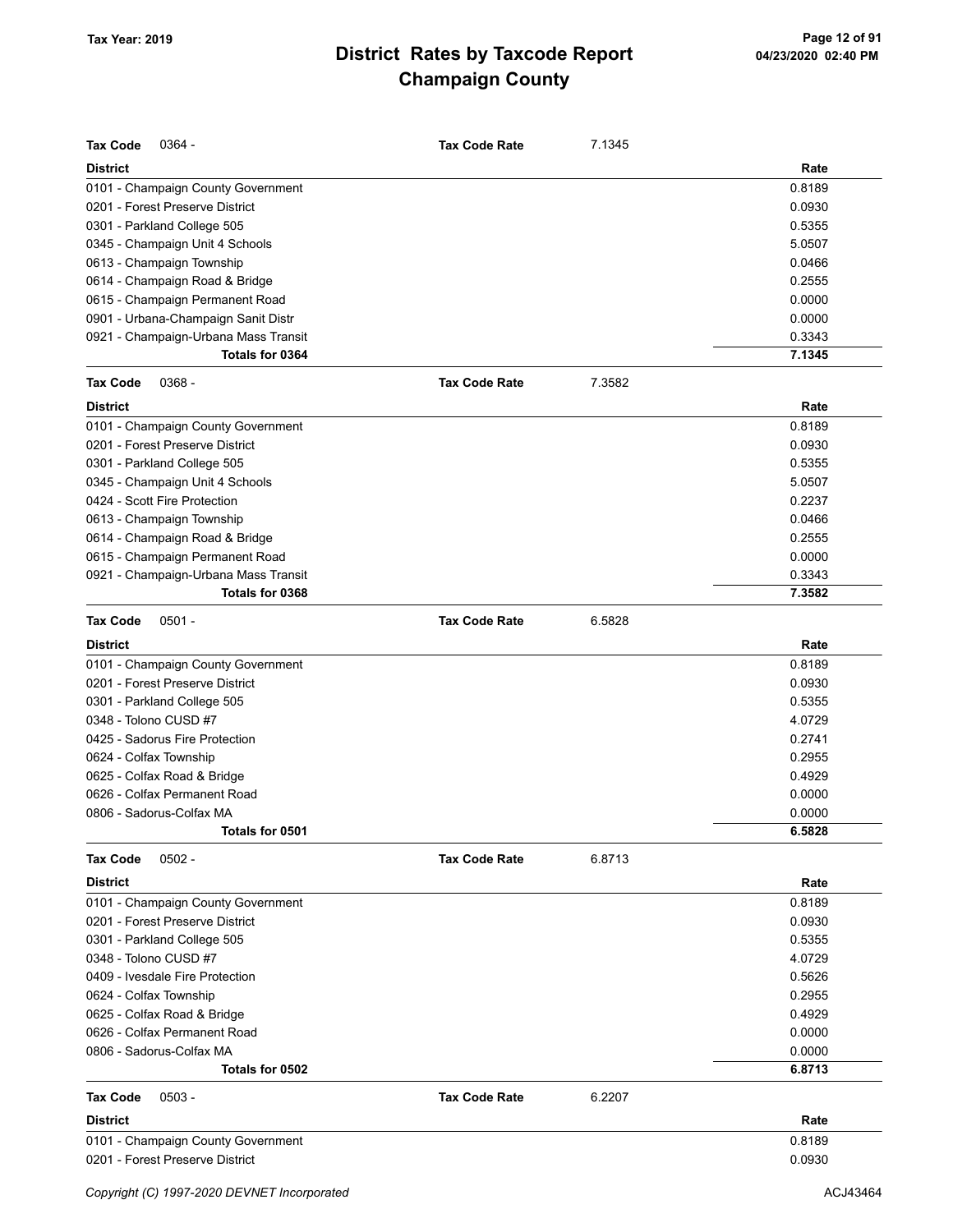| <b>Tax Code</b><br>$0503 -$         | <b>Tax Code Rate</b> | 6.2207 |        |
|-------------------------------------|----------------------|--------|--------|
| <b>District</b>                     |                      |        | Rate   |
| 0301 - Parkland College 505         |                      |        | 0.5355 |
| 0349 - Monticello CUSD #25          |                      |        | 3.7612 |
| 0424 - Scott Fire Protection        |                      |        | 0.2237 |
| 0624 - Colfax Township              |                      |        | 0.2955 |
| 0625 - Colfax Road & Bridge         |                      |        | 0.4929 |
| 0626 - Colfax Permanent Road        |                      |        | 0.0000 |
| 0806 - Sadorus-Colfax MA            |                      |        | 0.0000 |
| Totals for 0503                     |                      |        | 6.2207 |
| $0504 -$<br><b>Tax Code</b>         | <b>Tax Code Rate</b> | 6.5596 |        |
| <b>District</b>                     |                      |        | Rate   |
| 0101 - Champaign County Government  |                      |        | 0.8189 |
| 0201 - Forest Preserve District     |                      |        | 0.0930 |
| 0301 - Parkland College 505         |                      |        | 0.5355 |
| 0349 - Monticello CUSD #25          |                      |        | 3.7612 |
| 0409 - Ivesdale Fire Protection     |                      |        | 0.5626 |
| 0624 - Colfax Township              |                      |        | 0.2955 |
| 0625 - Colfax Road & Bridge         |                      |        | 0.4929 |
| 0626 - Colfax Permanent Road        |                      |        | 0.0000 |
| 0806 - Sadorus-Colfax MA            |                      |        | 0.0000 |
| Totals for 0504                     |                      |        | 6.5596 |
| <b>Tax Code</b><br>$0505 -$         | <b>Tax Code Rate</b> | 6.5324 |        |
| <b>District</b>                     |                      |        | Rate   |
| 0101 - Champaign County Government  |                      |        | 0.8189 |
| 0201 - Forest Preserve District     |                      |        | 0.0930 |
| 0301 - Parkland College 505         |                      |        | 0.5355 |
| 0348 - Tolono CUSD #7               |                      |        | 4.0729 |
| 0424 - Scott Fire Protection        |                      |        | 0.2237 |
| 0624 - Colfax Township              |                      |        | 0.2955 |
| 0625 - Colfax Road & Bridge         |                      |        | 0.4929 |
| 0626 - Colfax Permanent Road        |                      |        | 0.0000 |
| 0806 - Sadorus-Colfax MA            |                      |        | 0.0000 |
| Totals for 0505                     |                      |        | 6.5324 |
| 0603 -<br><b>Tax Code</b>           | <b>Tax Code Rate</b> | 7.7089 |        |
| <b>District</b>                     |                      |        | Rate   |
| 0101 - Champaign County Government  |                      |        | 0.8189 |
| 0201 - Forest Preserve District     |                      |        | 0.0930 |
| 0301 - Parkland College 505         |                      |        | 0.5355 |
| 0315 - Gifford CCSD #188            |                      |        | 2.5710 |
| 0331 - Rantoul Twp High School #193 |                      |        | 2.4493 |
| 0407 - Gifford Fire Protection      |                      |        | 0.3159 |
| 0630 - Compromise Township          |                      |        | 0.3466 |
| 0631 - Compromise Road & Bridge     |                      |        | 0.5495 |
| 0632 - Compromise Permanent Road    |                      |        | 0.0000 |
| 0804 - Harwood-Kerr Multi-Assmt     |                      |        | 0.0292 |
| Totals for 0603                     |                      |        | 7.7089 |
| <b>Tax Code</b><br>$0604 -$         | <b>Tax Code Rate</b> | 8.1547 |        |
| <b>District</b>                     |                      |        | Rate   |
| 0101 - Champaign County Government  |                      |        | 0.8189 |
| 0201 - Forest Preserve District     |                      |        | 0.0930 |
| 0301 - Parkland College 505         |                      |        | 0.5355 |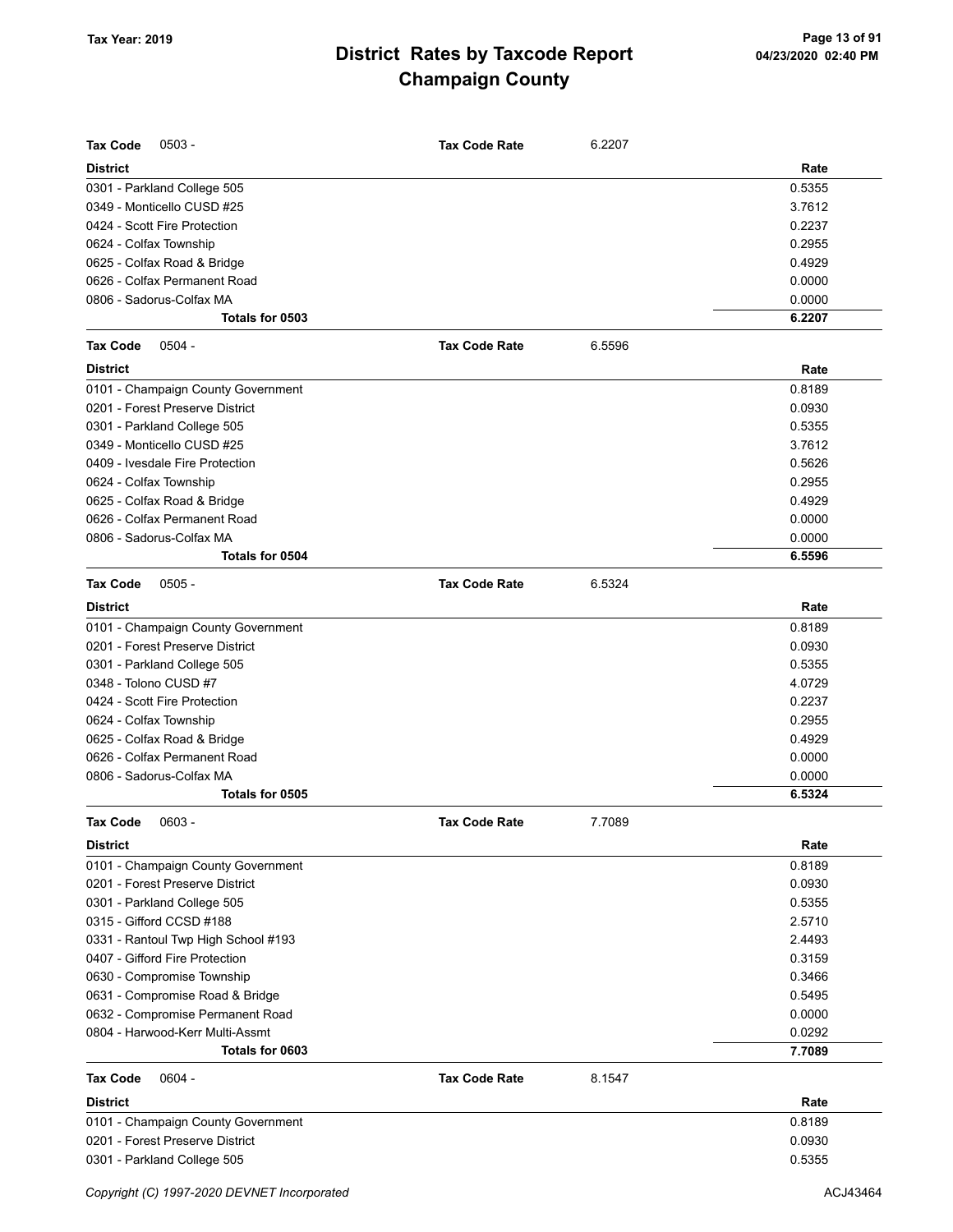| <b>Tax Code</b><br>$0604 -$           | <b>Tax Code Rate</b> | 8.1547 |        |
|---------------------------------------|----------------------|--------|--------|
| <b>District</b>                       |                      |        | Rate   |
| 0315 - Gifford CCSD #188              |                      |        | 2.5710 |
| 0331 - Rantoul Twp High School #193   |                      |        | 2.4493 |
| 0407 - Gifford Fire Protection        |                      |        | 0.3159 |
| 0511 - Gifford Village                |                      |        | 0.4458 |
| 0630 - Compromise Township            |                      |        | 0.3466 |
| 0631 - Compromise Road & Bridge       |                      |        | 0.5495 |
| 0632 - Compromise Permanent Road      |                      |        | 0.0000 |
| 0804 - Harwood-Kerr Multi-Assmt       |                      |        | 0.0292 |
| Totals for 0604                       |                      |        | 8.1547 |
| $0605 -$<br><b>Tax Code</b>           | <b>Tax Code Rate</b> | 7.3949 |        |
| <b>District</b>                       |                      |        | Rate   |
| 0101 - Champaign County Government    |                      |        | 0.8189 |
| 0201 - Forest Preserve District       |                      |        | 0.0930 |
| 0302 - Danville Community College 507 |                      |        | 0.5955 |
| 0315 - Gifford CCSD #188              |                      |        | 2.5710 |
| 0332 - Armstrong Twp High School #225 |                      |        | 2.2336 |
| 0413 - Ogden-Royal Fire Protection    |                      |        | 0.1576 |
| 0630 - Compromise Township            |                      |        | 0.3466 |
| 0631 - Compromise Road & Bridge       |                      |        | 0.5495 |
| 0632 - Compromise Permanent Road      |                      |        | 0.0000 |
| 0804 - Harwood-Kerr Multi-Assmt       |                      |        | 0.0292 |
| Totals for 0605                       |                      |        | 7.3949 |
| $0606 -$                              |                      | 7.5532 |        |
| <b>Tax Code</b>                       | <b>Tax Code Rate</b> |        |        |
| <b>District</b>                       |                      |        | Rate   |
| 0101 - Champaign County Government    |                      |        | 0.8189 |
| 0201 - Forest Preserve District       |                      |        | 0.0930 |
| 0302 - Danville Community College 507 |                      |        | 0.5955 |
| 0315 - Gifford CCSD #188              |                      |        | 2.5710 |
| 0332 - Armstrong Twp High School #225 |                      |        | 2.2336 |
| 0407 - Gifford Fire Protection        |                      |        | 0.3159 |
| 0630 - Compromise Township            |                      |        | 0.3466 |
| 0631 - Compromise Road & Bridge       |                      |        | 0.5495 |
| 0632 - Compromise Permanent Road      |                      |        | 0.0000 |
| 0804 - Harwood-Kerr Multi-Assmt       |                      |        | 0.0292 |
| Totals for 0606                       |                      |        | 7.5532 |
| $0611 -$<br><b>Tax Code</b>           | <b>Tax Code Rate</b> | 7.7825 |        |
| <b>District</b>                       |                      |        | Rate   |
| 0101 - Champaign County Government    |                      |        | 0.8189 |
| 0201 - Forest Preserve District       |                      |        | 0.0930 |
| 0302 - Danville Community College 507 |                      |        | 0.5955 |
| 0332 - Armstrong Twp High School #225 |                      |        | 2.2336 |
| 0358 - Prairieview-Ogden CCSD #197    |                      |        | 2.9586 |
| 0413 - Ogden-Royal Fire Protection    |                      |        | 0.1576 |
| 0630 - Compromise Township            |                      |        | 0.3466 |
| 0631 - Compromise Road & Bridge       |                      |        | 0.5495 |
| 0632 - Compromise Permanent Road      |                      |        | 0.0000 |
| 0804 - Harwood-Kerr Multi-Assmt       |                      |        | 0.0292 |
| Totals for 0611                       |                      |        | 7.7825 |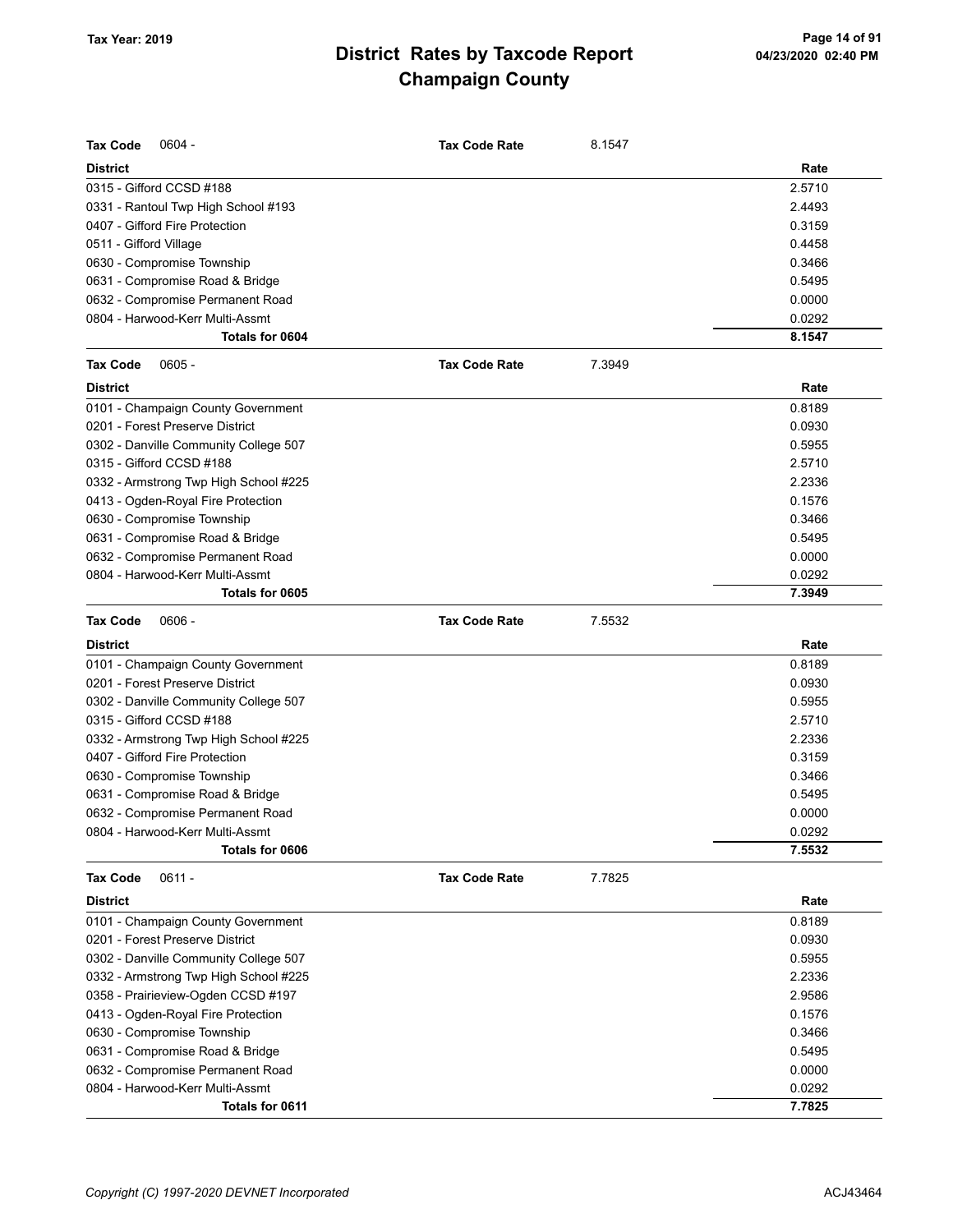| Rate<br>0.8189<br>0.0930<br>0.5355<br>2.4493<br>2.9586<br>0.3159<br>0.3466<br>0.5495<br>0.0000<br>0.0292<br>Totals for 0612<br>8.0965<br>$0701 -$<br><b>Tax Code Rate</b><br>7.0041<br>Rate<br>0.8189<br>0.0930<br>0.5355<br>4.6874<br>0.1304<br>0.2192<br>0.4957<br>0.0000<br>0.0240<br>Totals for 0701<br>7.0041<br>$0702 -$<br><b>Tax Code Rate</b><br>7.3439<br>Rate<br>0.8189<br>0.0930<br>0.5355<br>4.6874<br>0.1304<br>0.3398<br>0.2192<br>0637 - Condit Road & Bridge<br>0.4957<br>0638 - Condit Permanent Road<br>0.0000<br>0.0240<br>Totals for 0702<br>7.3439<br>$0703 -$<br><b>Tax Code Rate</b><br>7.1532<br>Rate<br>0.8189<br>0.0930<br>0301 - Parkland College 505<br>0.5355<br>4.6874<br>0.2795<br>0.2192<br>0637 - Condit Road & Bridge<br>0.4957 | <b>Tax Code</b><br>$0612 -$         | <b>Tax Code Rate</b> | 8.0965 |        |
|--------------------------------------------------------------------------------------------------------------------------------------------------------------------------------------------------------------------------------------------------------------------------------------------------------------------------------------------------------------------------------------------------------------------------------------------------------------------------------------------------------------------------------------------------------------------------------------------------------------------------------------------------------------------------------------------------------------------------------------------------------------------|-------------------------------------|----------------------|--------|--------|
|                                                                                                                                                                                                                                                                                                                                                                                                                                                                                                                                                                                                                                                                                                                                                                    | <b>District</b>                     |                      |        |        |
|                                                                                                                                                                                                                                                                                                                                                                                                                                                                                                                                                                                                                                                                                                                                                                    | 0101 - Champaign County Government  |                      |        |        |
|                                                                                                                                                                                                                                                                                                                                                                                                                                                                                                                                                                                                                                                                                                                                                                    | 0201 - Forest Preserve District     |                      |        |        |
|                                                                                                                                                                                                                                                                                                                                                                                                                                                                                                                                                                                                                                                                                                                                                                    | 0301 - Parkland College 505         |                      |        |        |
|                                                                                                                                                                                                                                                                                                                                                                                                                                                                                                                                                                                                                                                                                                                                                                    | 0331 - Rantoul Twp High School #193 |                      |        |        |
|                                                                                                                                                                                                                                                                                                                                                                                                                                                                                                                                                                                                                                                                                                                                                                    | 0358 - Prairieview-Ogden CCSD #197  |                      |        |        |
|                                                                                                                                                                                                                                                                                                                                                                                                                                                                                                                                                                                                                                                                                                                                                                    | 0407 - Gifford Fire Protection      |                      |        |        |
|                                                                                                                                                                                                                                                                                                                                                                                                                                                                                                                                                                                                                                                                                                                                                                    | 0630 - Compromise Township          |                      |        |        |
|                                                                                                                                                                                                                                                                                                                                                                                                                                                                                                                                                                                                                                                                                                                                                                    | 0631 - Compromise Road & Bridge     |                      |        |        |
|                                                                                                                                                                                                                                                                                                                                                                                                                                                                                                                                                                                                                                                                                                                                                                    | 0632 - Compromise Permanent Road    |                      |        |        |
|                                                                                                                                                                                                                                                                                                                                                                                                                                                                                                                                                                                                                                                                                                                                                                    | 0804 - Harwood-Kerr Multi-Assmt     |                      |        |        |
|                                                                                                                                                                                                                                                                                                                                                                                                                                                                                                                                                                                                                                                                                                                                                                    |                                     |                      |        |        |
|                                                                                                                                                                                                                                                                                                                                                                                                                                                                                                                                                                                                                                                                                                                                                                    | <b>Tax Code</b>                     |                      |        |        |
|                                                                                                                                                                                                                                                                                                                                                                                                                                                                                                                                                                                                                                                                                                                                                                    | <b>District</b>                     |                      |        |        |
|                                                                                                                                                                                                                                                                                                                                                                                                                                                                                                                                                                                                                                                                                                                                                                    | 0101 - Champaign County Government  |                      |        |        |
|                                                                                                                                                                                                                                                                                                                                                                                                                                                                                                                                                                                                                                                                                                                                                                    | 0201 - Forest Preserve District     |                      |        |        |
|                                                                                                                                                                                                                                                                                                                                                                                                                                                                                                                                                                                                                                                                                                                                                                    | 0301 - Parkland College 505         |                      |        |        |
|                                                                                                                                                                                                                                                                                                                                                                                                                                                                                                                                                                                                                                                                                                                                                                    | 0341 - Fisher CUSD #1               |                      |        |        |
|                                                                                                                                                                                                                                                                                                                                                                                                                                                                                                                                                                                                                                                                                                                                                                    | 0417 - Sang-Valley Fire Protection  |                      |        |        |
|                                                                                                                                                                                                                                                                                                                                                                                                                                                                                                                                                                                                                                                                                                                                                                    | 0636 - Condit Township              |                      |        |        |
|                                                                                                                                                                                                                                                                                                                                                                                                                                                                                                                                                                                                                                                                                                                                                                    | 0637 - Condit Road & Bridge         |                      |        |        |
|                                                                                                                                                                                                                                                                                                                                                                                                                                                                                                                                                                                                                                                                                                                                                                    | 0638 - Condit Permanent Road        |                      |        |        |
|                                                                                                                                                                                                                                                                                                                                                                                                                                                                                                                                                                                                                                                                                                                                                                    | 0802 - Condit-East Bend Multi-Assmt |                      |        |        |
|                                                                                                                                                                                                                                                                                                                                                                                                                                                                                                                                                                                                                                                                                                                                                                    |                                     |                      |        |        |
|                                                                                                                                                                                                                                                                                                                                                                                                                                                                                                                                                                                                                                                                                                                                                                    | <b>Tax Code</b>                     |                      |        |        |
|                                                                                                                                                                                                                                                                                                                                                                                                                                                                                                                                                                                                                                                                                                                                                                    | <b>District</b>                     |                      |        |        |
|                                                                                                                                                                                                                                                                                                                                                                                                                                                                                                                                                                                                                                                                                                                                                                    | 0101 - Champaign County Government  |                      |        |        |
|                                                                                                                                                                                                                                                                                                                                                                                                                                                                                                                                                                                                                                                                                                                                                                    | 0201 - Forest Preserve District     |                      |        |        |
|                                                                                                                                                                                                                                                                                                                                                                                                                                                                                                                                                                                                                                                                                                                                                                    | 0301 - Parkland College 505         |                      |        |        |
|                                                                                                                                                                                                                                                                                                                                                                                                                                                                                                                                                                                                                                                                                                                                                                    | 0341 - Fisher CUSD #1               |                      |        |        |
|                                                                                                                                                                                                                                                                                                                                                                                                                                                                                                                                                                                                                                                                                                                                                                    | 0417 - Sang-Valley Fire Protection  |                      |        |        |
|                                                                                                                                                                                                                                                                                                                                                                                                                                                                                                                                                                                                                                                                                                                                                                    | 0509 - Fisher Village               |                      |        |        |
|                                                                                                                                                                                                                                                                                                                                                                                                                                                                                                                                                                                                                                                                                                                                                                    | 0636 - Condit Township              |                      |        |        |
|                                                                                                                                                                                                                                                                                                                                                                                                                                                                                                                                                                                                                                                                                                                                                                    |                                     |                      |        |        |
|                                                                                                                                                                                                                                                                                                                                                                                                                                                                                                                                                                                                                                                                                                                                                                    |                                     |                      |        |        |
|                                                                                                                                                                                                                                                                                                                                                                                                                                                                                                                                                                                                                                                                                                                                                                    | 0802 - Condit-East Bend Multi-Assmt |                      |        |        |
|                                                                                                                                                                                                                                                                                                                                                                                                                                                                                                                                                                                                                                                                                                                                                                    |                                     |                      |        |        |
|                                                                                                                                                                                                                                                                                                                                                                                                                                                                                                                                                                                                                                                                                                                                                                    | <b>Tax Code</b>                     |                      |        |        |
|                                                                                                                                                                                                                                                                                                                                                                                                                                                                                                                                                                                                                                                                                                                                                                    | <b>District</b>                     |                      |        |        |
|                                                                                                                                                                                                                                                                                                                                                                                                                                                                                                                                                                                                                                                                                                                                                                    | 0101 - Champaign County Government  |                      |        |        |
|                                                                                                                                                                                                                                                                                                                                                                                                                                                                                                                                                                                                                                                                                                                                                                    | 0201 - Forest Preserve District     |                      |        |        |
|                                                                                                                                                                                                                                                                                                                                                                                                                                                                                                                                                                                                                                                                                                                                                                    |                                     |                      |        |        |
|                                                                                                                                                                                                                                                                                                                                                                                                                                                                                                                                                                                                                                                                                                                                                                    | 0341 - Fisher CUSD #1               |                      |        |        |
|                                                                                                                                                                                                                                                                                                                                                                                                                                                                                                                                                                                                                                                                                                                                                                    | 0420 - Thomasboro Fire Protection   |                      |        |        |
|                                                                                                                                                                                                                                                                                                                                                                                                                                                                                                                                                                                                                                                                                                                                                                    | 0636 - Condit Township              |                      |        |        |
|                                                                                                                                                                                                                                                                                                                                                                                                                                                                                                                                                                                                                                                                                                                                                                    |                                     |                      |        |        |
|                                                                                                                                                                                                                                                                                                                                                                                                                                                                                                                                                                                                                                                                                                                                                                    | 0638 - Condit Permanent Road        |                      |        | 0.0000 |
| 0.0240                                                                                                                                                                                                                                                                                                                                                                                                                                                                                                                                                                                                                                                                                                                                                             | 0802 - Condit-East Bend Multi-Assmt |                      |        |        |
| 7.1532<br>Totals for 0703                                                                                                                                                                                                                                                                                                                                                                                                                                                                                                                                                                                                                                                                                                                                          |                                     |                      |        |        |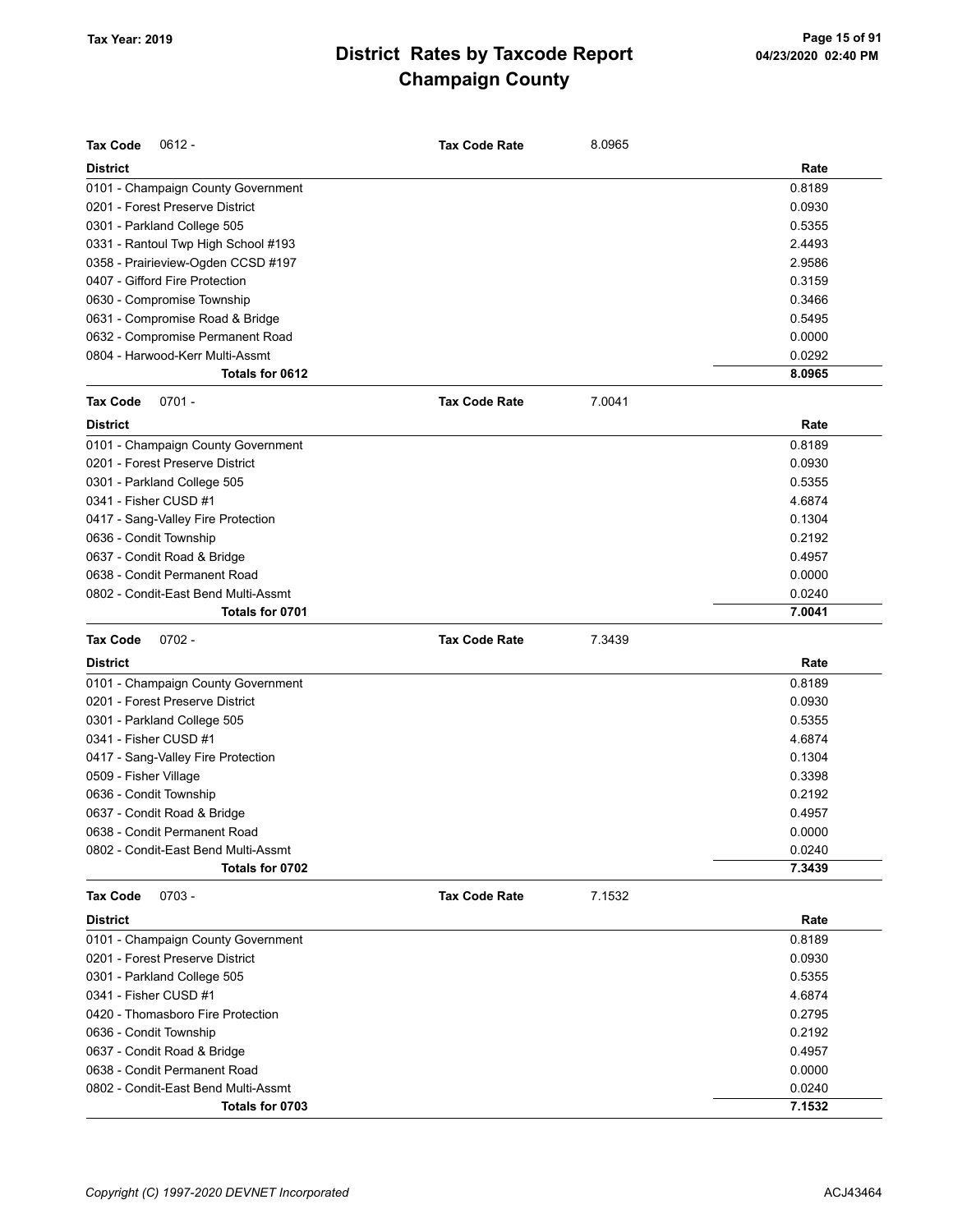| <b>Tax Code</b><br>$0704 -$                            | <b>Tax Code Rate</b> | 7.7639 |                  |
|--------------------------------------------------------|----------------------|--------|------------------|
| <b>District</b>                                        |                      |        | Rate             |
| 0101 - Champaign County Government                     |                      |        | 0.8189           |
| 0201 - Forest Preserve District                        |                      |        | 0.0930           |
| 0301 - Parkland College 505                            |                      |        | 0.5355           |
| 0311 - Thomasboro CCSD #130                            |                      |        | 2.8488           |
| 0331 - Rantoul Twp High School #193                    |                      |        | 2.4493           |
| 0420 - Thomasboro Fire Protection                      |                      |        | 0.2795           |
| 0636 - Condit Township                                 |                      |        | 0.2192           |
| 0637 - Condit Road & Bridge                            |                      |        | 0.4957           |
| 0638 - Condit Permanent Road                           |                      |        | 0.0000           |
| 0802 - Condit-East Bend Multi-Assmt                    |                      |        | 0.0240           |
| Totals for 0704                                        |                      |        | 7.7639           |
| <b>Tax Code</b><br>$0705 -$                            | <b>Tax Code Rate</b> | 7.6148 |                  |
| <b>District</b>                                        |                      |        | Rate             |
| 0101 - Champaign County Government                     |                      |        | 0.8189           |
| 0201 - Forest Preserve District                        |                      |        | 0.0930           |
| 0301 - Parkland College 505                            |                      |        | 0.5355           |
| 0311 - Thomasboro CCSD #130                            |                      |        | 2.8488           |
| 0331 - Rantoul Twp High School #193                    |                      |        | 2.4493           |
| 0417 - Sang-Valley Fire Protection                     |                      |        | 0.1304           |
| 0636 - Condit Township                                 |                      |        | 0.2192           |
| 0637 - Condit Road & Bridge                            |                      |        | 0.4957           |
| 0638 - Condit Permanent Road                           |                      |        | 0.0000           |
| 0802 - Condit-East Bend Multi-Assmt                    |                      |        | 0.0240           |
| Totals for 0705                                        |                      |        | 7.6148           |
|                                                        |                      |        |                  |
| <b>Tax Code</b><br>$0706 -$                            | <b>Tax Code Rate</b> | 9.1193 |                  |
| <b>District</b>                                        |                      |        | Rate             |
| 0101 - Champaign County Government                     |                      |        | 0.8189           |
| 0201 - Forest Preserve District                        |                      |        | 0.0930           |
| 0301 - Parkland College 505                            |                      |        | 0.5355           |
| 0312 - Rantoul City Schools #137                       |                      |        | 4.2042           |
| 0331 - Rantoul Twp High School #193                    |                      |        | 2.4493           |
| 0420 - Thomasboro Fire Protection                      |                      |        | 0.2795           |
| 0636 - Condit Township                                 |                      |        | 0.2192           |
| 0637 - Condit Road & Bridge                            |                      |        | 0.4957           |
| 0638 - Condit Permanent Road                           |                      |        | 0.0000           |
| 0802 - Condit-East Bend Multi-Assmt                    |                      |        | 0.0240           |
| Totals for 0706                                        |                      |        | 9.1193           |
| $0707 -$<br><b>Tax Code</b>                            | <b>Tax Code Rate</b> | 8.9702 |                  |
| <b>District</b>                                        |                      |        | Rate             |
| 0101 - Champaign County Government                     |                      |        | 0.8189           |
| 0201 - Forest Preserve District                        |                      |        | 0.0930           |
| 0301 - Parkland College 505                            |                      |        | 0.5355           |
| 0312 - Rantoul City Schools #137                       |                      |        | 4.2042           |
| 0331 - Rantoul Twp High School #193                    |                      |        | 2.4493           |
| 0417 - Sang-Valley Fire Protection                     |                      |        | 0.1304           |
| 0636 - Condit Township                                 |                      |        | 0.2192           |
| 0637 - Condit Road & Bridge                            |                      |        | 0.4957           |
| 0638 - Condit Permanent Road                           |                      |        | 0.0000           |
| 0802 - Condit-East Bend Multi-Assmt<br>Totals for 0707 |                      |        | 0.0240<br>8.9702 |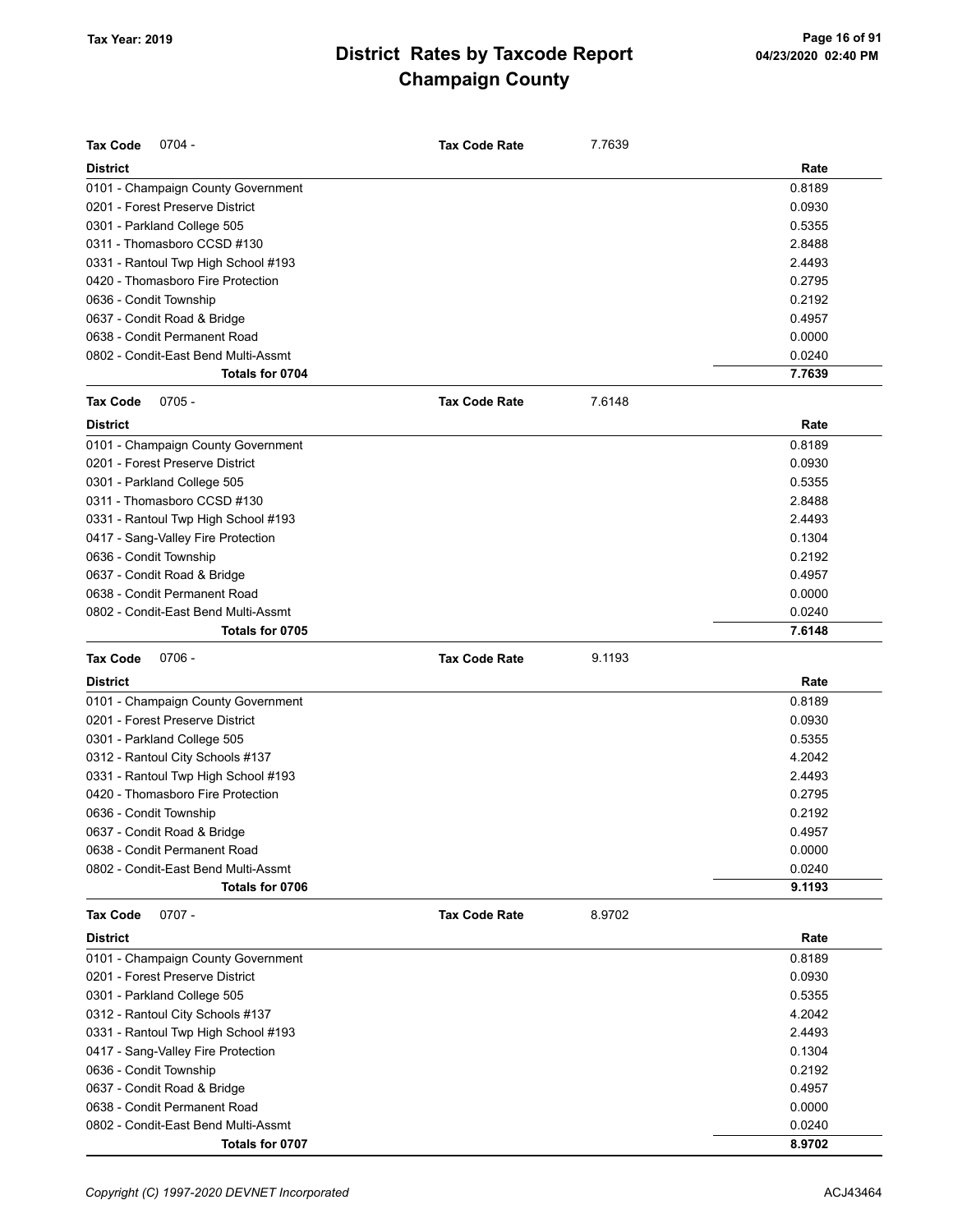| <b>Tax Code</b><br>$0752 -$                                 | <b>Tax Code Rate</b> | 7.3439 |                  |
|-------------------------------------------------------------|----------------------|--------|------------------|
| <b>District</b>                                             |                      |        | Rate             |
|                                                             |                      |        |                  |
| 0101 - Champaign County Government                          |                      |        | 0.8189<br>0.0930 |
| 0201 - Forest Preserve District                             |                      |        | 0.5355           |
| 0301 - Parkland College 505                                 |                      |        | 4.6874           |
| 0341 - Fisher CUSD #1                                       |                      |        | 0.1304           |
| 0417 - Sang-Valley Fire Protection                          |                      |        | 0.3398           |
| 0509 - Fisher Village                                       |                      |        |                  |
| 0636 - Condit Township                                      |                      |        | 0.2192           |
| 0637 - Condit Road & Bridge<br>0638 - Condit Permanent Road |                      |        | 0.4957<br>0.0000 |
|                                                             |                      |        | 0.0240           |
| 0802 - Condit-East Bend Multi-Assmt<br>1010 - Fisher        |                      |        | 0.0000           |
| Totals for 0752                                             |                      |        | 7.3439           |
| <b>Tax Code</b><br>$0801 -$                                 | <b>Tax Code Rate</b> | 6.5689 |                  |
|                                                             |                      |        |                  |
| <b>District</b>                                             |                      |        | Rate             |
| 0101 - Champaign County Government                          |                      |        | 0.8189           |
| 0201 - Forest Preserve District                             |                      |        | 0.0930           |
| 0301 - Parkland College 505                                 |                      |        | 0.5355           |
| 0348 - Tolono CUSD #7                                       |                      |        | 4.0729           |
| 0426 - Tolono Fire Protection                               |                      |        | 0.2252           |
| 0642 - Crittenden Township                                  |                      |        | 0.4095           |
| 0643 - Crittenden Road & Bridge                             |                      |        | 0.3986           |
| 0644 - Crittenden Permanent Road                            |                      |        | 0.0000           |
| 0807 - Pesotum-Critt Multi-Assmt                            |                      |        | 0.0153           |
| Totals for 0801                                             |                      |        | 6.5689           |
| <b>Tax Code</b><br>$0802 -$                                 | <b>Tax Code Rate</b> | 6.5996 |                  |
|                                                             |                      |        | Rate             |
| <b>District</b>                                             |                      |        |                  |
| 0101 - Champaign County Government                          |                      |        | 0.8189           |
| 0201 - Forest Preserve District                             |                      |        | 0.0930           |
| 0301 - Parkland College 505                                 |                      |        | 0.5355           |
| 0348 - Tolono CUSD #7                                       |                      |        | 4.0729           |
| 0414 - Pesotum Fire Protection                              |                      |        | 0.2559           |
| 0642 - Crittenden Township                                  |                      |        | 0.4095           |
| 0643 - Crittenden Road & Bridge                             |                      |        | 0.3986           |
| 0644 - Crittenden Permanent Road                            |                      |        | 0.0000           |
| 0807 - Pesotum-Critt Multi-Assmt                            |                      |        | 0.0153           |
| Totals for 0802                                             |                      |        | 6.5996           |
| Tax Code<br>$0803 -$                                        | <b>Tax Code Rate</b> | 6.5396 |                  |
| <b>District</b>                                             |                      |        | Rate             |
| 0101 - Champaign County Government                          |                      |        | 0.8189           |
| 0201 - Forest Preserve District                             |                      |        | 0.0930           |
|                                                             |                      |        | 0.5355           |
| 0301 - Parkland College 505<br>0348 - Tolono CUSD #7        |                      |        | 4.0729           |
| 0415 - Philo Fire Protection                                |                      |        | 0.1959           |
| 0642 - Crittenden Township                                  |                      |        | 0.4095           |
| 0643 - Crittenden Road & Bridge                             |                      |        | 0.3986           |
| 0644 - Crittenden Permanent Road                            |                      |        | 0.0000           |
| 0807 - Pesotum-Critt Multi-Assmt                            |                      |        | 0.0153           |
| Totals for 0803                                             |                      |        | 6.5396           |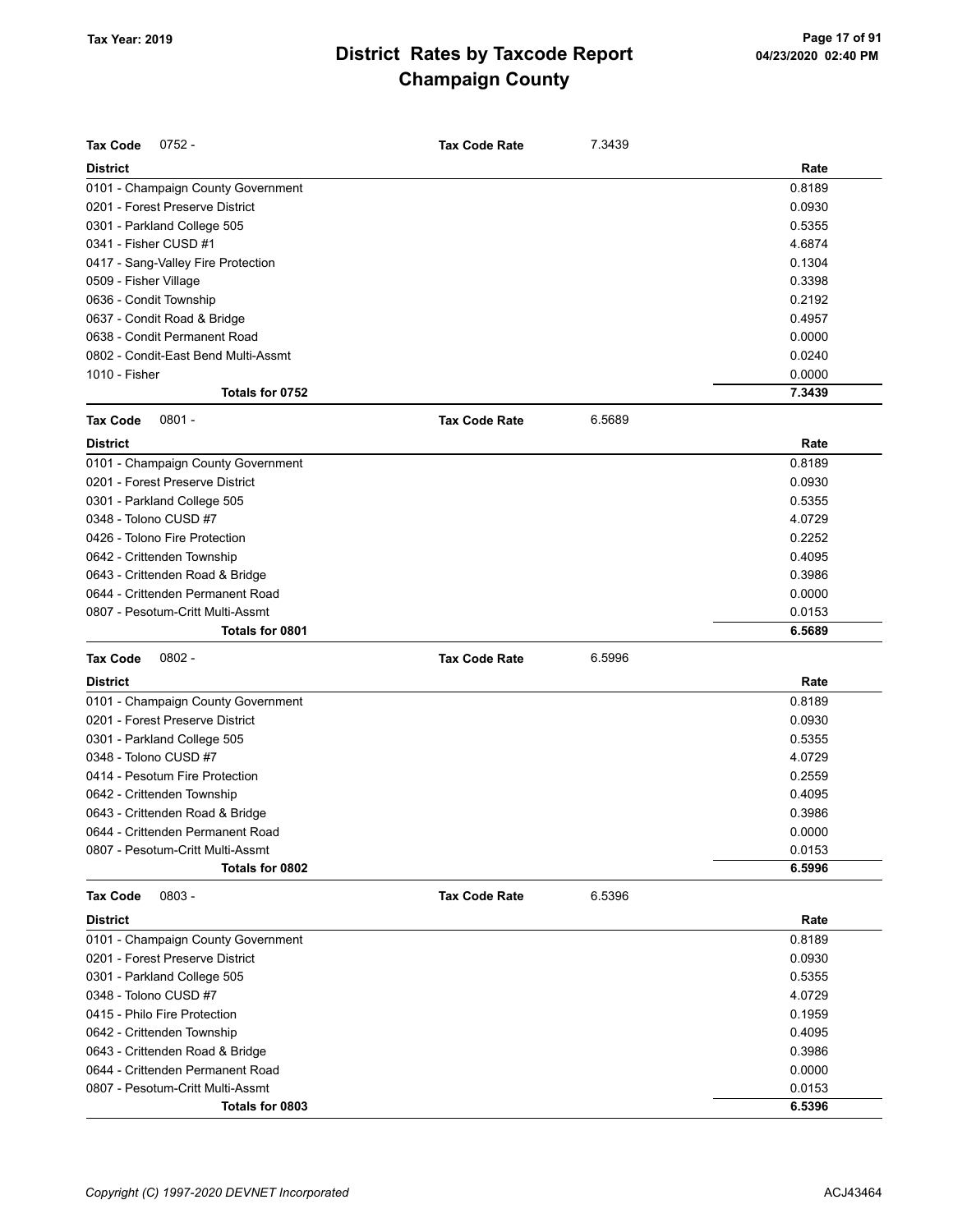| <b>Tax Code</b><br>$0804 -$        | Tax Code Rate        | 7.0691 |        |
|------------------------------------|----------------------|--------|--------|
| <b>District</b>                    |                      |        | Rate   |
| 0101 - Champaign County Government |                      |        | 0.8189 |
| 0201 - Forest Preserve District    |                      |        | 0.0930 |
| 0301 - Parkland College 505        |                      |        | 0.5355 |
| 0353 - Villa Grove CUSD #302       |                      |        | 4.3423 |
| 0415 - Philo Fire Protection       |                      |        | 0.1959 |
| 0642 - Crittenden Township         |                      |        | 0.4095 |
| 0643 - Crittenden Road & Bridge    |                      |        | 0.3986 |
| 0644 - Crittenden Permanent Road   |                      |        | 0.0000 |
| 0807 - Pesotum-Critt Multi-Assmt   |                      |        | 0.0153 |
| 0943 - Camargo Library             |                      |        | 0.2601 |
| Totals for 0804                    |                      |        | 7.0691 |
| <b>Tax Code</b><br>$0805 -$        | <b>Tax Code Rate</b> | 7.4560 |        |
| <b>District</b>                    |                      |        | Rate   |
| 0101 - Champaign County Government |                      |        | 0.8189 |
| 0201 - Forest Preserve District    |                      |        | 0.0930 |
| 0301 - Parkland College 505        |                      |        | 0.5355 |
| 0353 - Villa Grove CUSD #302       |                      |        | 4.3423 |
| 0402 - Broadlands Fire Protection  |                      |        | 0.5828 |
| 0642 - Crittenden Township         |                      |        | 0.4095 |
| 0643 - Crittenden Road & Bridge    |                      |        | 0.3986 |
| 0644 - Crittenden Permanent Road   |                      |        | 0.0000 |
| 0807 - Pesotum-Critt Multi-Assmt   |                      |        | 0.0153 |
| 0943 - Camargo Library             |                      |        | 0.2601 |
| Totals for 0805                    |                      |        | 7.4560 |
| Tax Code<br>$0806 -$               | <b>Tax Code Rate</b> | 7.1291 |        |
| <b>District</b>                    |                      |        | Rate   |
| 0101 - Champaign County Government |                      |        | 0.8189 |
|                                    |                      |        |        |
| 0201 - Forest Preserve District    |                      |        | 0.0930 |
| 0301 - Parkland College 505        |                      |        | 0.5355 |
| 0353 - Villa Grove CUSD #302       |                      |        | 4.3423 |
| 0414 - Pesotum Fire Protection     |                      |        | 0.2559 |
| 0642 - Crittenden Township         |                      |        | 0.4095 |
| 0643 - Crittenden Road & Bridge    |                      |        | 0.3986 |
| 0644 - Crittenden Permanent Road   |                      |        | 0.0000 |
| 0807 - Pesotum-Critt Multi-Assmt   |                      |        | 0.0153 |
| 0943 - Camargo Library             |                      |        | 0.2601 |
| Totals for 0806                    |                      |        | 7.1291 |
| <b>Tax Code</b><br>$0807 -$        | <b>Tax Code Rate</b> | 6.8732 |        |
| District                           |                      |        | Rate   |
| 0101 - Champaign County Government |                      |        | 0.8189 |
| 0201 - Forest Preserve District    |                      |        | 0.0930 |
| 0301 - Parkland College 505        |                      |        | 0.5355 |
| 0353 - Villa Grove CUSD #302       |                      |        | 4.3423 |
| 0642 - Crittenden Township         |                      |        | 0.4095 |
| 0643 - Crittenden Road & Bridge    |                      |        | 0.3986 |
| 0644 - Crittenden Permanent Road   |                      |        | 0.0000 |
| 0807 - Pesotum-Critt Multi-Assmt   |                      |        | 0.0153 |
| 0943 - Camargo Library             |                      |        | 0.2601 |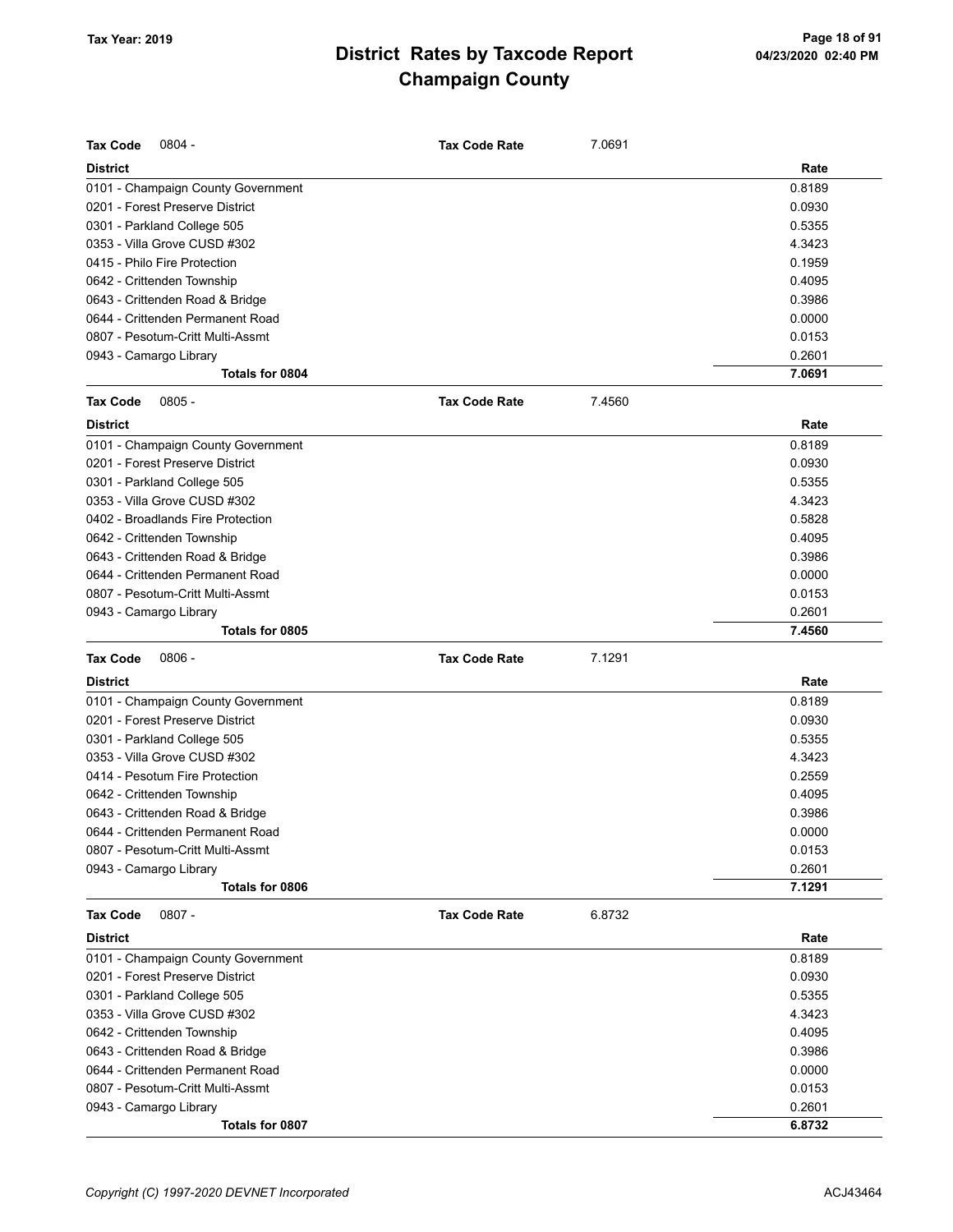| <b>Tax Code</b><br>$1001 -$         | <b>Tax Code Rate</b> | 7.3601 |        |
|-------------------------------------|----------------------|--------|--------|
| <b>District</b>                     |                      |        | Rate   |
| 0101 - Champaign County Government  |                      |        | 0.8189 |
| 0201 - Forest Preserve District     |                      |        | 0.0930 |
| 0301 - Parkland College 505         |                      |        | 0.5355 |
| 0341 - Fisher CUSD #1               |                      |        | 4.6874 |
| 0417 - Sang-Valley Fire Protection  |                      |        | 0.1304 |
| 0653 - East Bend Township           |                      |        | 0.2814 |
| 0654 - East Bend Road & Bridge      |                      |        | 0.7895 |
| 0655 - East Bend Permanent Road     |                      |        | 0.0000 |
| 0802 - Condit-East Bend Multi-Assmt |                      |        | 0.0240 |
| Totals for 1001                     |                      |        | 7.3601 |
| <b>Tax Code</b><br>$1002 -$         | <b>Tax Code Rate</b> | 7.6999 |        |
| <b>District</b>                     |                      |        | Rate   |
| 0101 - Champaign County Government  |                      |        | 0.8189 |
| 0201 - Forest Preserve District     |                      |        | 0.0930 |
| 0301 - Parkland College 505         |                      |        | 0.5355 |
| 0341 - Fisher CUSD #1               |                      |        | 4.6874 |
| 0417 - Sang-Valley Fire Protection  |                      |        | 0.1304 |
| 0509 - Fisher Village               |                      |        | 0.3398 |
| 0653 - East Bend Township           |                      |        | 0.2814 |
| 0654 - East Bend Road & Bridge      |                      |        | 0.7895 |
| 0655 - East Bend Permanent Road     |                      |        | 0.0000 |
| 0802 - Condit-East Bend Multi-Assmt |                      |        | 0.0240 |
| Totals for 1002                     |                      |        | 7.6999 |
| <b>Tax Code</b><br>$1003 -$         | <b>Tax Code Rate</b> | 7.2671 |        |
| <b>District</b>                     |                      |        | Rate   |
| 0101 - Champaign County Government  |                      |        | 0.8189 |
| 0301 - Parkland College 505         |                      |        | 0.5355 |
| 0341 - Fisher CUSD #1               |                      |        | 4.6874 |
| 0417 - Sang-Valley Fire Protection  |                      |        | 0.1304 |
| 0653 - East Bend Township           |                      |        | 0.2814 |
| 0654 - East Bend Road & Bridge      |                      |        | 0.7895 |
| 0655 - East Bend Permanent Road     |                      |        | 0.0000 |
| 0802 - Condit-East Bend Multi-Assmt |                      |        | 0.0240 |
| Totals for 1003                     |                      |        | 7.2671 |
| $1004 -$<br><b>Tax Code</b>         | <b>Tax Code Rate</b> | 9.3262 |        |
| <b>District</b>                     |                      |        | Rate   |
| 0101 - Champaign County Government  |                      |        | 0.8189 |
| 0201 - Forest Preserve District     |                      |        | 0.0930 |
| 0301 - Parkland College 505         |                      |        | 0.5355 |
| 0312 - Rantoul City Schools #137    |                      |        | 4.2042 |
| 0331 - Rantoul Twp High School #193 |                      |        | 2.4493 |
| 0417 - Sang-Valley Fire Protection  |                      |        | 0.1304 |
| 0653 - East Bend Township           |                      |        | 0.2814 |
| 0654 - East Bend Road & Bridge      |                      |        | 0.7895 |
| 0655 - East Bend Permanent Road     |                      |        | 0.0000 |
| 0802 - Condit-East Bend Multi-Assmt |                      |        | 0.0240 |
| Totals for 1004                     |                      |        | 9.3262 |
| $1005 -$<br><b>Tax Code</b>         | <b>Tax Code Rate</b> | 8.5516 |        |
| <b>District</b>                     |                      |        | Rate   |
| 0101 - Champaign County Government  |                      |        | 0.8189 |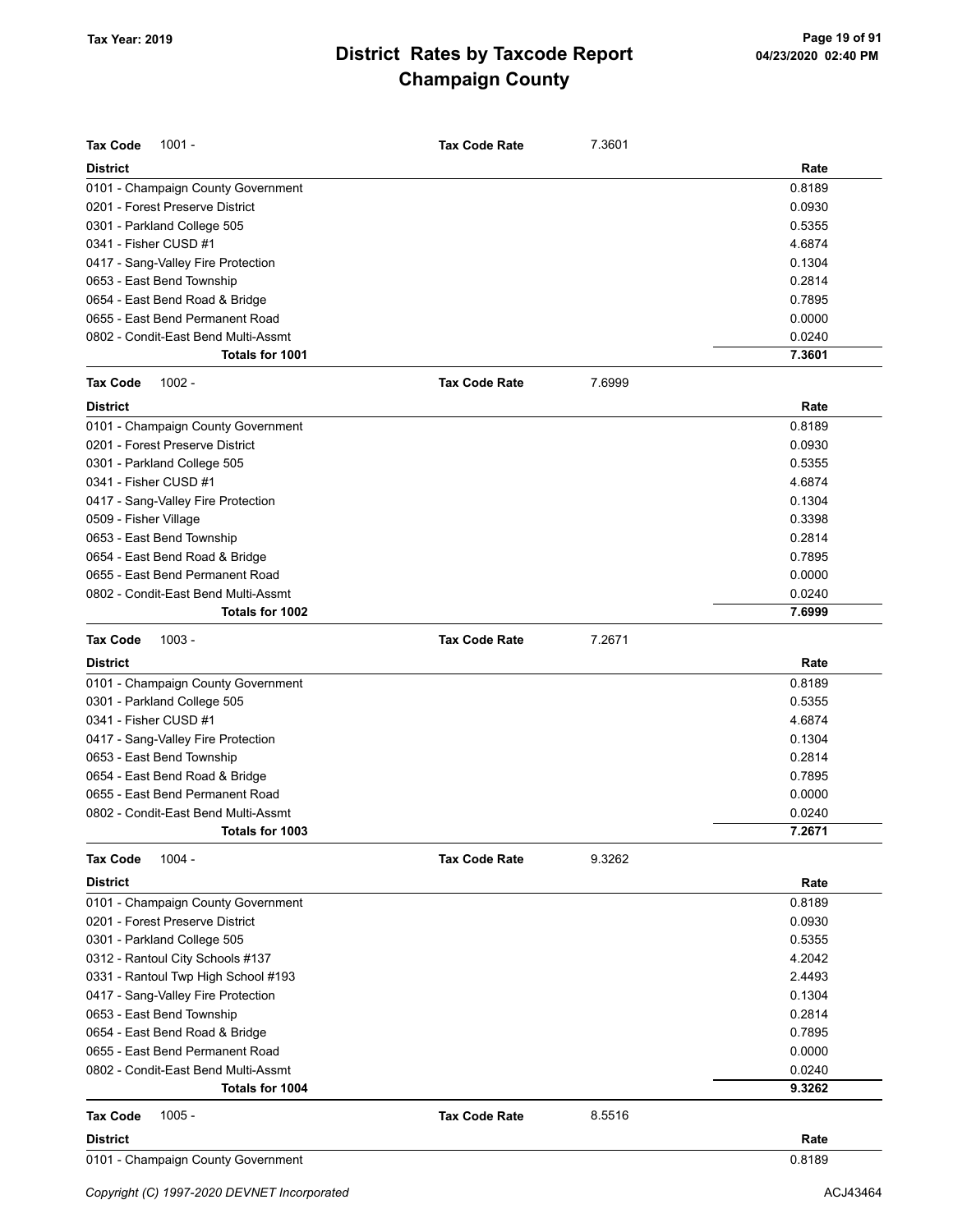| <b>Tax Code</b><br>$1005 -$                                           | <b>Tax Code Rate</b> | 8.5516 |        |
|-----------------------------------------------------------------------|----------------------|--------|--------|
| District                                                              |                      |        | Rate   |
| 0201 - Forest Preserve District                                       |                      |        | 0.0930 |
| 0301 - Parkland College 505                                           |                      |        | 0.5355 |
| 0356 - GC-M-S CUSD #5                                                 |                      |        | 5.6766 |
| 0417 - Sang-Valley Fire Protection                                    |                      |        | 0.1304 |
| 0653 - East Bend Township                                             |                      |        | 0.2814 |
| 0654 - East Bend Road & Bridge                                        |                      |        | 0.7895 |
| 0655 - East Bend Permanent Road                                       |                      |        | 0.0000 |
| 0802 - Condit-East Bend Multi-Assmt                                   |                      |        | 0.0240 |
| 0946 - Moyer Library                                                  |                      |        | 0.2023 |
| Totals for 1005                                                       |                      |        | 8.5516 |
| <b>Tax Code</b><br>$1052 -$                                           | <b>Tax Code Rate</b> | 7.6999 |        |
| <b>District</b>                                                       |                      |        | Rate   |
| 0101 - Champaign County Government                                    |                      |        | 0.8189 |
| 0201 - Forest Preserve District                                       |                      |        | 0.0930 |
| 0301 - Parkland College 505                                           |                      |        | 0.5355 |
| 0341 - Fisher CUSD #1                                                 |                      |        | 4.6874 |
| 0417 - Sang-Valley Fire Protection                                    |                      |        | 0.1304 |
| 0509 - Fisher Village                                                 |                      |        | 0.3398 |
| 0653 - East Bend Township                                             |                      |        | 0.2814 |
| 0654 - East Bend Road & Bridge                                        |                      |        | 0.7895 |
| 0655 - East Bend Permanent Road                                       |                      |        | 0.0000 |
| 0802 - Condit-East Bend Multi-Assmt                                   |                      |        | 0.0240 |
| Totals for 1052                                                       |                      |        | 7.6999 |
| <b>Tax Code</b><br>1054 -                                             | <b>Tax Code Rate</b> | 7.6999 |        |
|                                                                       |                      |        |        |
| District                                                              |                      |        | Rate   |
|                                                                       |                      |        | 0.8189 |
| 0101 - Champaign County Government<br>0201 - Forest Preserve District |                      |        | 0.0930 |
| 0301 - Parkland College 505                                           |                      |        | 0.5355 |
| 0341 - Fisher CUSD #1                                                 |                      |        | 4.6874 |
| 0417 - Sang-Valley Fire Protection                                    |                      |        | 0.1304 |
| 0509 - Fisher Village                                                 |                      |        | 0.3398 |
| 0653 - East Bend Township                                             |                      |        | 0.2814 |
| 0654 - East Bend Road & Bridge                                        |                      |        | 0.7895 |
| 0655 - East Bend Permanent Road                                       |                      |        | 0.0000 |
| 0802 - Condit-East Bend Multi-Assmt                                   |                      |        | 0.0240 |
| 1012 - Fisher II                                                      |                      |        | 0.0000 |
| Totals for 1054                                                       |                      |        | 7.6999 |
| $1101 -$<br><b>Tax Code</b>                                           | <b>Tax Code Rate</b> | 8.8048 |        |
| <b>District</b>                                                       |                      |        | Rate   |
|                                                                       |                      |        | 0.8189 |
| 0101 - Champaign County Government<br>0201 - Forest Preserve District |                      |        | 0.0930 |
| 0301 - Parkland College 505                                           |                      |        | 0.5355 |
| 0355 - P-B-L CUSD #10                                                 |                      |        | 5.9455 |
| 0411 - Ludlow Fire Protection                                         |                      |        | 0.4228 |
| 0659 - Harwood Township                                               |                      |        | 0.2467 |
| 0660 - Harwood Road & Bridge                                          |                      |        | 0.7132 |
| 0661 - Harwood Permanent Road                                         |                      |        | 0.0000 |
| 0804 - Harwood-Kerr Multi-Assmt                                       |                      |        | 0.0292 |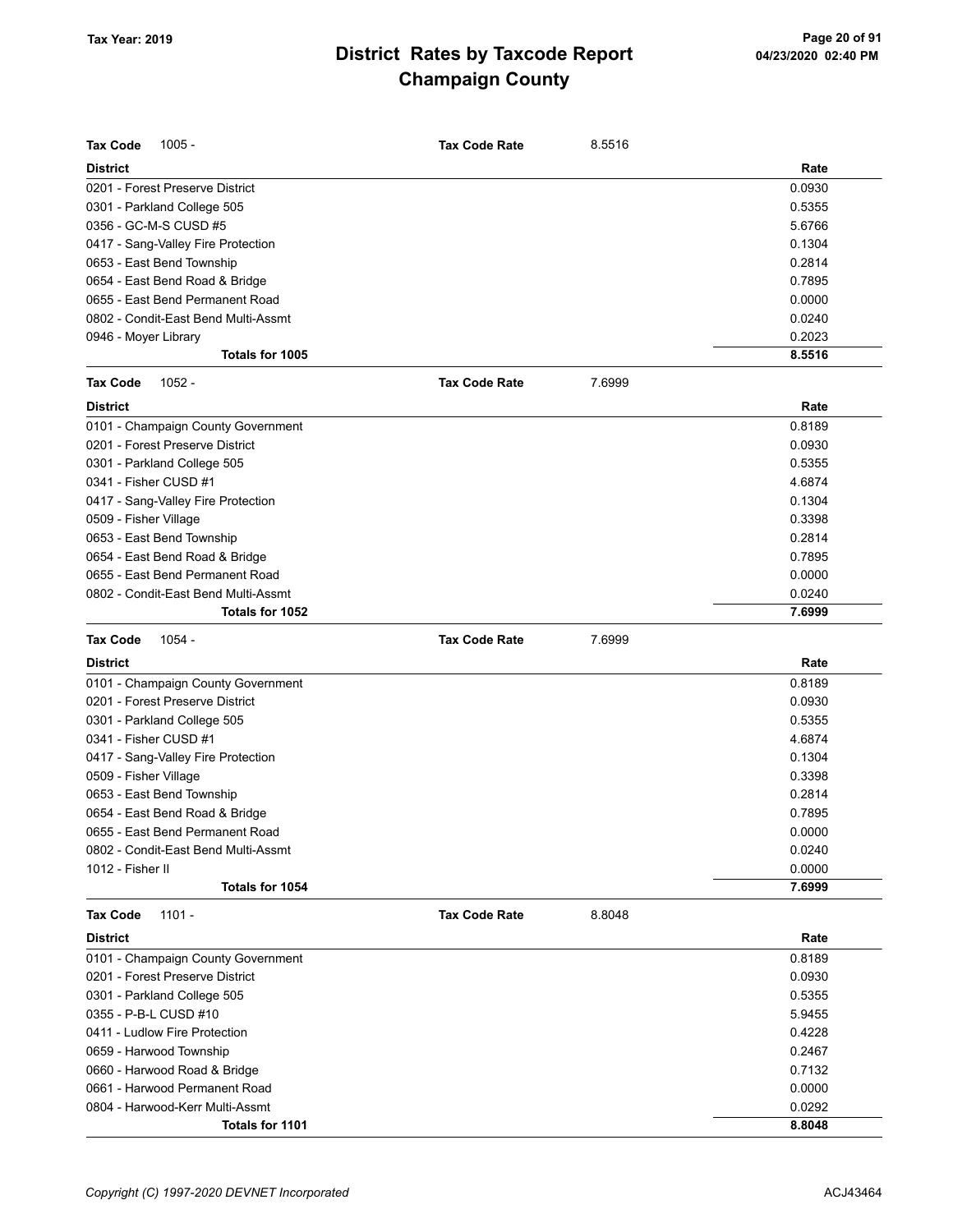| <b>Tax Code</b><br>$1102 -$         | <b>Tax Code Rate</b> | 8.6979 |        |
|-------------------------------------|----------------------|--------|--------|
| <b>District</b>                     |                      |        | Rate   |
| 0101 - Champaign County Government  |                      |        | 0.8189 |
| 0201 - Forest Preserve District     |                      |        | 0.0930 |
| 0301 - Parkland College 505         |                      |        | 0.5355 |
| 0355 - P-B-L CUSD #10               |                      |        | 5.9455 |
| 0407 - Gifford Fire Protection      |                      |        | 0.3159 |
| 0659 - Harwood Township             |                      |        | 0.2467 |
| 0660 - Harwood Road & Bridge        |                      |        | 0.7132 |
| 0661 - Harwood Permanent Road       |                      |        | 0.0000 |
| 0804 - Harwood-Kerr Multi-Assmt     |                      |        | 0.0292 |
| Totals for 1102                     |                      |        | 8.6979 |
| <b>Tax Code</b><br>$1103 -$         | <b>Tax Code Rate</b> | 8.2341 |        |
| <b>District</b>                     |                      |        | Rate   |
| 0101 - Champaign County Government  |                      |        | 0.8189 |
| 0201 - Forest Preserve District     |                      |        | 0.0930 |
| 0301 - Parkland College 505         |                      |        | 0.5355 |
| 0313 - Ludlow CCSD #142             |                      |        | 3.3483 |
| 0331 - Rantoul Twp High School #193 |                      |        | 2.4493 |
| 0659 - Harwood Township             |                      |        | 0.2467 |
| 0660 - Harwood Road & Bridge        |                      |        | 0.7132 |
| 0661 - Harwood Permanent Road       |                      |        | 0.0000 |
| 0804 - Harwood-Kerr Multi-Assmt     |                      |        | 0.0292 |
| Totals for 1103                     |                      |        | 8.2341 |
| 1104 -<br><b>Tax Code</b>           | <b>Tax Code Rate</b> | 8.6569 |        |
| <b>District</b>                     |                      |        | Rate   |
| 0101 - Champaign County Government  |                      |        | 0.8189 |
| 0201 - Forest Preserve District     |                      |        | 0.0930 |
| 0301 - Parkland College 505         |                      |        | 0.5355 |
| 0313 - Ludlow CCSD #142             |                      |        | 3.3483 |
| 0331 - Rantoul Twp High School #193 |                      |        | 2.4493 |
| 0411 - Ludlow Fire Protection       |                      |        | 0.4228 |
| 0659 - Harwood Township             |                      |        | 0.2467 |
| 0660 - Harwood Road & Bridge        |                      |        | 0.7132 |
| 0661 - Harwood Permanent Road       |                      |        | 0.0000 |
| 0804 - Harwood-Kerr Multi-Assmt     |                      |        | 0.0292 |
| Totals for 1104                     |                      |        | 8.6569 |
| 1105 -<br><b>Tax Code</b>           | <b>Tax Code Rate</b> | 7.7727 |        |
| <b>District</b>                     |                      |        | Rate   |
| 0101 - Champaign County Government  |                      |        | 0.8189 |
| 0201 - Forest Preserve District     |                      |        | 0.0930 |
| 0301 - Parkland College 505         |                      |        | 0.5355 |
| 0315 - Gifford CCSD #188            |                      |        | 2.5710 |
| 0331 - Rantoul Twp High School #193 |                      |        | 2.4493 |
| 0407 - Gifford Fire Protection      |                      |        | 0.3159 |
| 0659 - Harwood Township             |                      |        | 0.2467 |
| 0660 - Harwood Road & Bridge        |                      |        | 0.7132 |
| 0661 - Harwood Permanent Road       |                      |        | 0.0000 |
| 0804 - Harwood-Kerr Multi-Assmt     |                      |        | 0.0292 |
| Totals for 1105                     |                      |        | 7.7727 |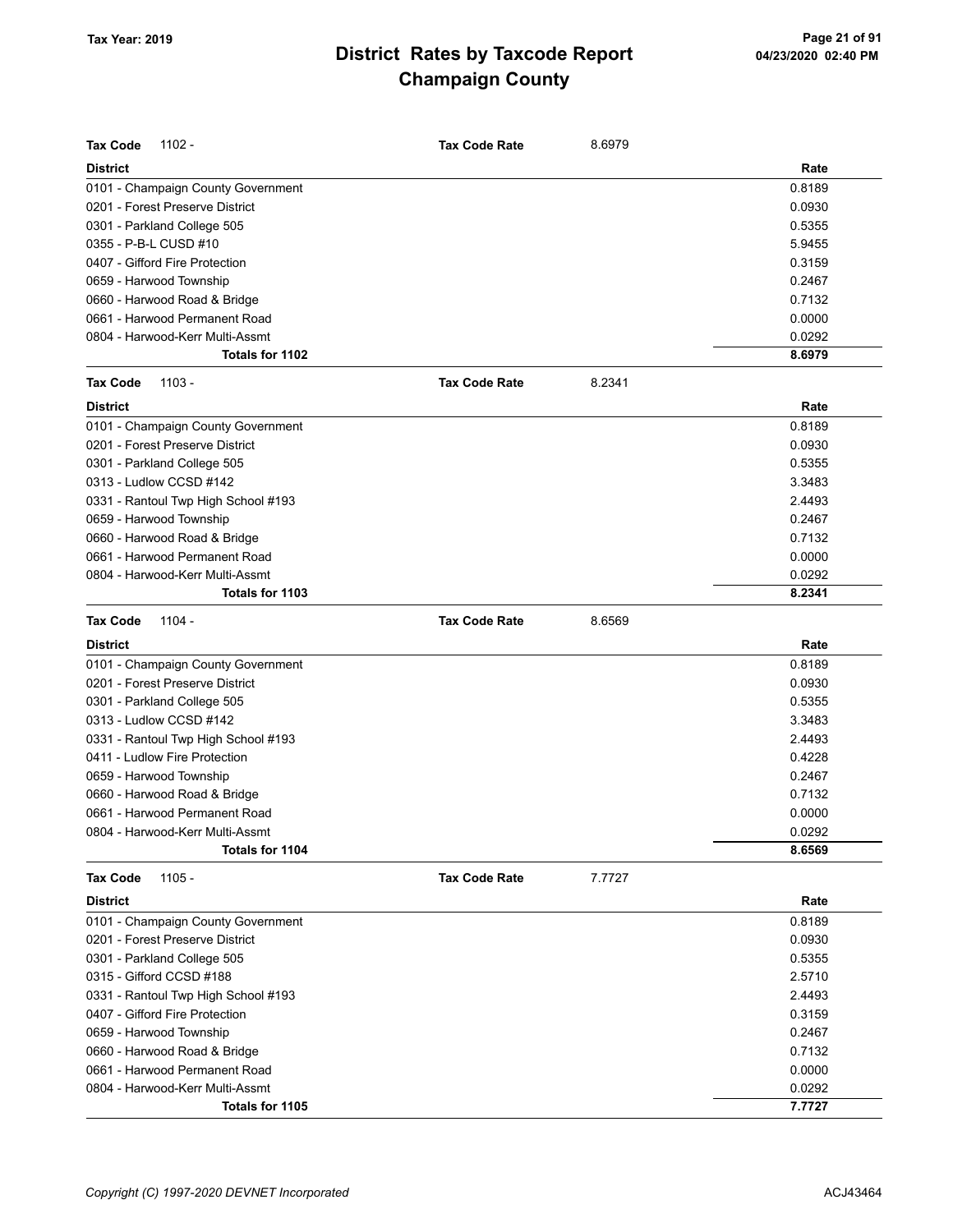| <b>Tax Code</b>                 | $1106 -$                              | <b>Tax Code Rate</b> | 7.6170 |        |
|---------------------------------|---------------------------------------|----------------------|--------|--------|
| <b>District</b>                 |                                       |                      |        | Rate   |
|                                 | 0101 - Champaign County Government    |                      |        | 0.8189 |
| 0201 - Forest Preserve District |                                       |                      |        | 0.0930 |
|                                 | 0302 - Danville Community College 507 |                      |        | 0.5955 |
| 0315 - Gifford CCSD #188        |                                       |                      |        | 2.5710 |
|                                 | 0332 - Armstrong Twp High School #225 |                      |        | 2.2336 |
| 0407 - Gifford Fire Protection  |                                       |                      |        | 0.3159 |
| 0659 - Harwood Township         |                                       |                      |        | 0.2467 |
| 0660 - Harwood Road & Bridge    |                                       |                      |        | 0.7132 |
|                                 | 0661 - Harwood Permanent Road         |                      |        | 0.0000 |
|                                 | 0804 - Harwood-Kerr Multi-Assmt       |                      |        | 0.0292 |
|                                 | Totals for 1106                       |                      |        | 7.6170 |
| <b>Tax Code</b>                 | $1107 -$                              | <b>Tax Code Rate</b> | 7.7239 |        |
| <b>District</b>                 |                                       |                      |        | Rate   |
|                                 | 0101 - Champaign County Government    |                      |        | 0.8189 |
| 0201 - Forest Preserve District |                                       |                      |        | 0.0930 |
|                                 | 0302 - Danville Community College 507 |                      |        | 0.5955 |
| 0315 - Gifford CCSD #188        |                                       |                      |        | 2.5710 |
|                                 | 0332 - Armstrong Twp High School #225 |                      |        | 2.2336 |
| 0411 - Ludlow Fire Protection   |                                       |                      |        | 0.4228 |
| 0659 - Harwood Township         |                                       |                      |        | 0.2467 |
| 0660 - Harwood Road & Bridge    |                                       |                      |        | 0.7132 |
|                                 | 0661 - Harwood Permanent Road         |                      |        | 0.0000 |
|                                 | 0804 - Harwood-Kerr Multi-Assmt       |                      |        | 0.0292 |
|                                 | Totals for 1107                       |                      |        | 7.7239 |
|                                 |                                       |                      |        |        |
| <b>Tax Code</b>                 | $1108 -$                              | <b>Tax Code Rate</b> | 8.5500 |        |
| <b>District</b>                 |                                       |                      |        | Rate   |
|                                 | 0101 - Champaign County Government    |                      |        | 0.8189 |
| 0201 - Forest Preserve District |                                       |                      |        | 0.0930 |
| 0301 - Parkland College 505     |                                       |                      |        | 0.5355 |
| 0313 - Ludlow CCSD #142         |                                       |                      |        | 3.3483 |
|                                 | 0331 - Rantoul Twp High School #193   |                      |        | 2.4493 |
| 0407 - Gifford Fire Protection  |                                       |                      |        | 0.3159 |
| 0659 - Harwood Township         |                                       |                      |        | 0.2467 |
| 0660 - Harwood Road & Bridge    |                                       |                      |        | 0.7132 |
|                                 | 0661 - Harwood Permanent Road         |                      |        | 0.0000 |
|                                 | 0804 - Harwood-Kerr Multi-Assmt       |                      |        | 0.0292 |
|                                 | Totals for 1108                       |                      |        | 8.5500 |
| <b>Tax Code</b>                 | 1109 -                                | <b>Tax Code Rate</b> | 8.2185 |        |
| <b>District</b>                 |                                       |                      |        | Rate   |
|                                 | 0101 - Champaign County Government    |                      |        | 0.8189 |
| 0201 - Forest Preserve District |                                       |                      |        | 0.0930 |
| 0301 - Parkland College 505     |                                       |                      |        | 0.5355 |
| 0315 - Gifford CCSD #188        |                                       |                      |        | 2.5710 |
|                                 | 0331 - Rantoul Twp High School #193   |                      |        | 2.4493 |
| 0407 - Gifford Fire Protection  |                                       |                      |        | 0.3159 |
| 0511 - Gifford Village          |                                       |                      |        | 0.4458 |
| 0659 - Harwood Township         |                                       |                      |        | 0.2467 |
| 0660 - Harwood Road & Bridge    |                                       |                      |        | 0.7132 |
|                                 | 0661 - Harwood Permanent Road         |                      |        | 0.0000 |
|                                 | 0804 - Harwood-Kerr Multi-Assmt       |                      |        | 0.0292 |

Copyright (C) 1997-2020 DEVNET Incorporated **ACJ43464** ACJ43464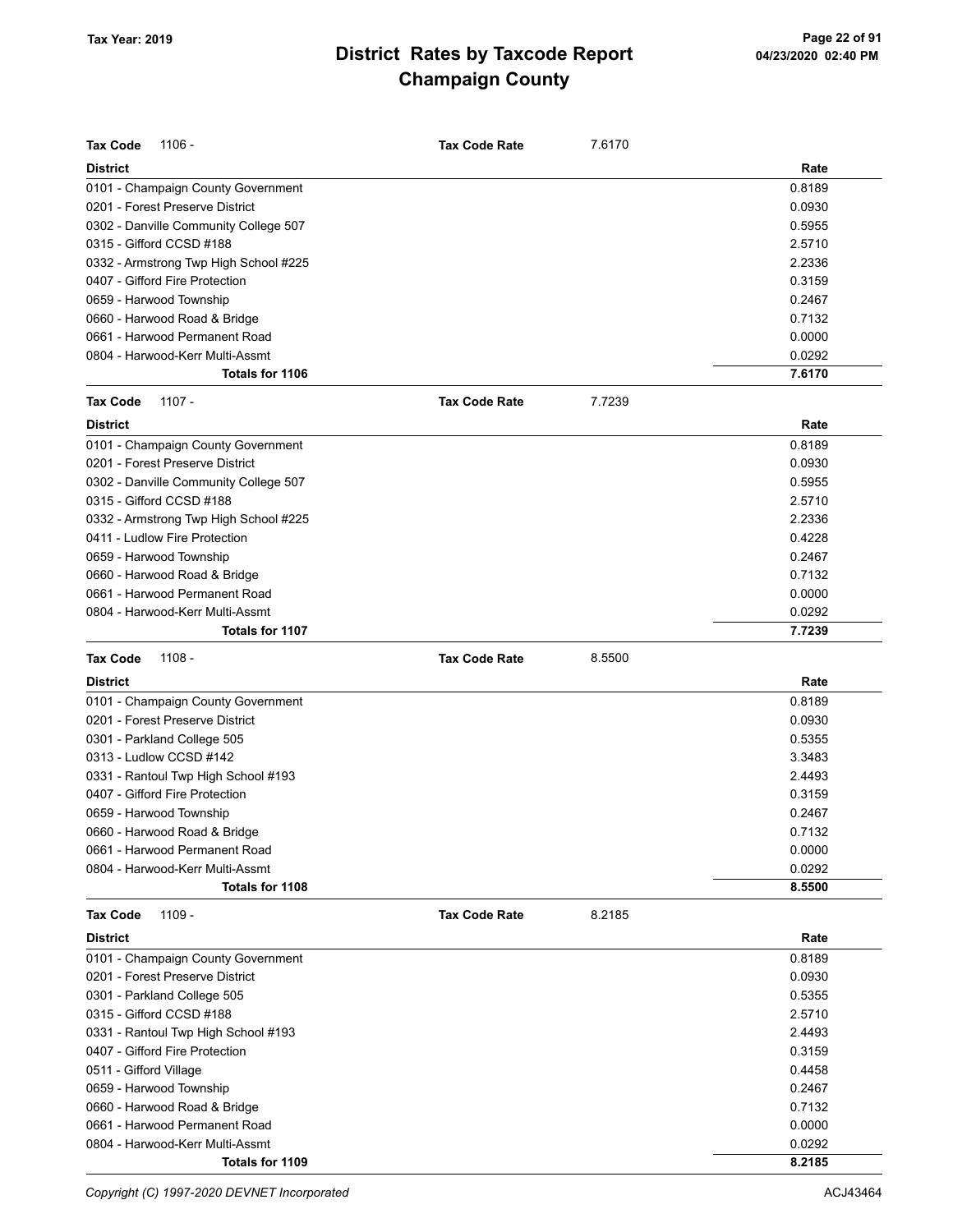| <b>Tax Code</b><br>$1201 -$         | <b>Tax Code Rate</b> | 7.2309 |        |
|-------------------------------------|----------------------|--------|--------|
| <b>District</b>                     |                      |        | Rate   |
| 0101 - Champaign County Government  |                      |        | 0.8189 |
| 0201 - Forest Preserve District     |                      |        | 0.0930 |
| 0301 - Parkland College 505         |                      |        | 0.5355 |
| 0345 - Champaign Unit 4 Schools     |                      |        | 5.0507 |
| 0665 - Hensley Township             |                      |        | 0.1696 |
| 0666 - Hensley Road & Bridge        |                      |        | 0.5392 |
| 0667 - Hensley Permanent Road       |                      |        | 0.0000 |
| 0802 - Condit-East Bend Multi-Assmt |                      |        | 0.0240 |
| 0901 - Urbana-Champaign Sanit Distr |                      |        | 0.0000 |
| Totals for 1201                     |                      |        | 7.2309 |
| <b>Tax Code</b><br>$1202 -$         | <b>Tax Code Rate</b> | 7.2309 |        |
| <b>District</b>                     |                      |        | Rate   |
| 0101 - Champaign County Government  |                      |        | 0.8189 |
| 0201 - Forest Preserve District     |                      |        | 0.0930 |
| 0301 - Parkland College 505         |                      |        | 0.5355 |
| 0345 - Champaign Unit 4 Schools     |                      |        | 5.0507 |
| 0665 - Hensley Township             |                      |        | 0.1696 |
| 0666 - Hensley Road & Bridge        |                      |        | 0.5392 |
| 0667 - Hensley Permanent Road       |                      |        | 0.0000 |
| 0802 - Condit-East Bend Multi-Assmt |                      |        | 0.0240 |
| Totals for 1202                     |                      |        | 7.2309 |
| 1202A-<br><b>Tax Code</b>           | <b>Tax Code Rate</b> | 7.6410 |        |
| <b>District</b>                     |                      |        | Rate   |
| 0101 - Champaign County Government  |                      |        | 0.8189 |
| 0201 - Forest Preserve District     |                      |        | 0.0930 |
| 0301 - Parkland College 505         |                      |        | 0.5355 |
| 0345 - Champaign Unit 4 Schools     |                      |        | 5.0507 |
| 0405 - East-Prairie Fire Protection |                      |        | 0.4101 |
| 0665 - Hensley Township             |                      |        | 0.1696 |
| 0666 - Hensley Road & Bridge        |                      |        | 0.5392 |
| 0667 - Hensley Permanent Road       |                      |        | 0.0000 |
| 0802 - Condit-East Bend Multi-Assmt |                      |        | 0.0240 |
| Totals for 1202A                    |                      |        | 7.6410 |
| <b>Tax Code</b><br>$1203 -$         | <b>Tax Code Rate</b> | 7.5104 |        |
| <b>District</b>                     |                      |        | Rate   |
| 0101 - Champaign County Government  |                      |        | 0.8189 |
| 0201 - Forest Preserve District     |                      |        | 0.0930 |
| 0301 - Parkland College 505         |                      |        | 0.5355 |
| 0345 - Champaign Unit 4 Schools     |                      |        | 5.0507 |
| 0420 - Thomasboro Fire Protection   |                      |        | 0.2795 |
| 0665 - Hensley Township             |                      |        | 0.1696 |
| 0666 - Hensley Road & Bridge        |                      |        | 0.5392 |
| 0667 - Hensley Permanent Road       |                      |        | 0.0000 |
| 0802 - Condit-East Bend Multi-Assmt |                      |        | 0.0240 |
| Totals for 1203                     |                      |        | 7.5104 |
| <b>Tax Code</b><br>1204 -           | <b>Tax Code Rate</b> | 7.9753 |        |
| District                            |                      |        | Rate   |
| 0101 - Champaign County Government  |                      |        | 0.8189 |
| 0201 - Forest Preserve District     |                      |        | 0.0930 |
| 0301 - Parkland College 505         |                      |        | 0.5355 |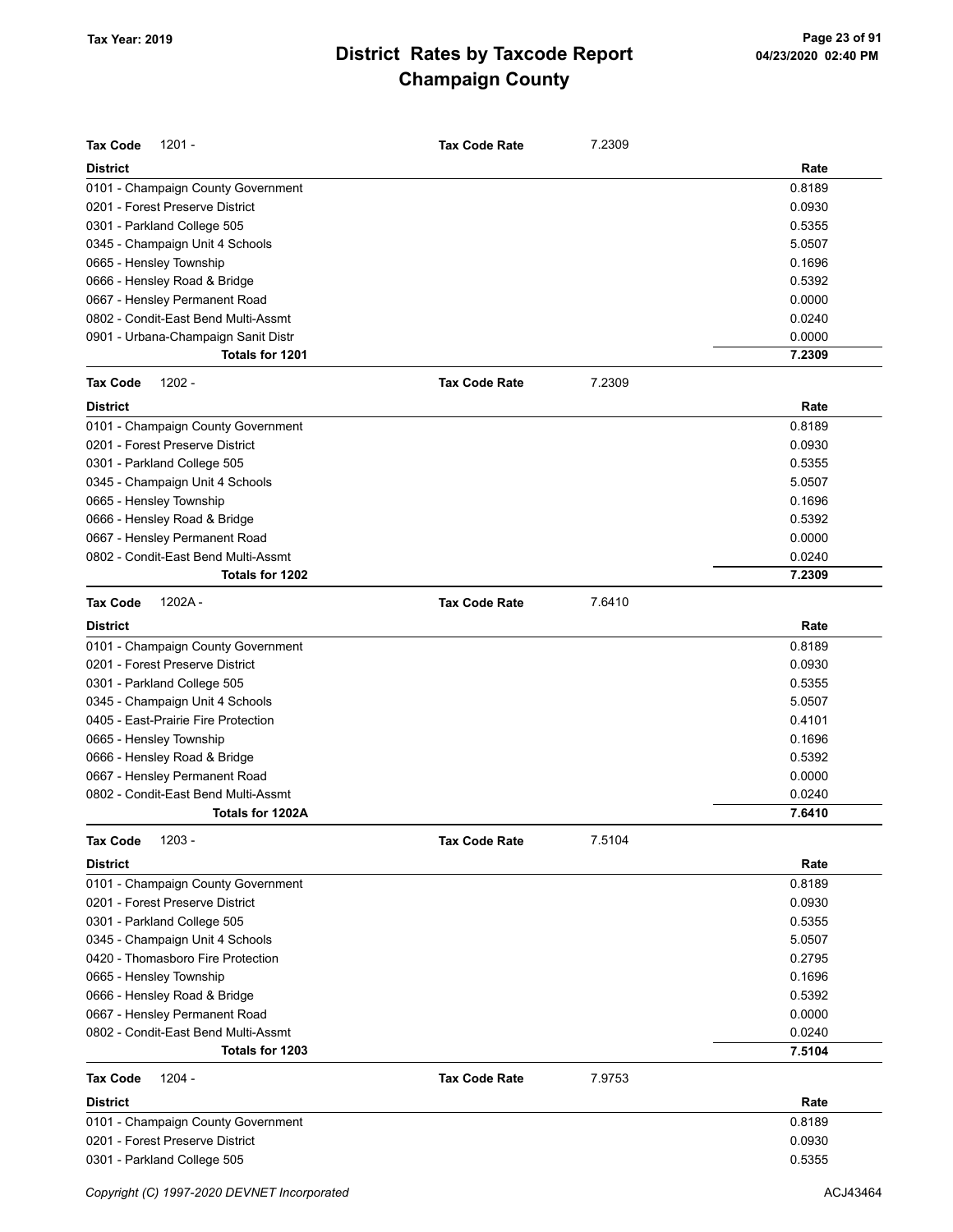| <b>Tax Code</b>         | $1204 -$                             | <b>Tax Code Rate</b> | 7.9753 |        |
|-------------------------|--------------------------------------|----------------------|--------|--------|
| <b>District</b>         |                                      |                      |        | Rate   |
|                         | 0345 - Champaign Unit 4 Schools      |                      |        | 5.0507 |
|                         | 0405 - East-Prairie Fire Protection  |                      |        | 0.4101 |
| 0665 - Hensley Township |                                      |                      |        | 0.1696 |
|                         | 0666 - Hensley Road & Bridge         |                      |        | 0.5392 |
|                         | 0667 - Hensley Permanent Road        |                      |        | 0.0000 |
|                         | 0802 - Condit-East Bend Multi-Assmt  |                      |        | 0.0240 |
|                         | 0901 - Urbana-Champaign Sanit Distr  |                      |        | 0.0000 |
|                         | 0921 - Champaign-Urbana Mass Transit |                      |        | 0.3343 |
|                         | Totals for 1204                      |                      |        | 7.9753 |
| <b>Tax Code</b>         | 1206A-                               | <b>Tax Code Rate</b> | 7.9753 |        |
| <b>District</b>         |                                      |                      |        | Rate   |
|                         | 0101 - Champaign County Government   |                      |        | 0.8189 |
|                         | 0201 - Forest Preserve District      |                      |        | 0.0930 |
|                         | 0301 - Parkland College 505          |                      |        | 0.5355 |
|                         | 0345 - Champaign Unit 4 Schools      |                      |        | 5.0507 |
|                         | 0405 - East-Prairie Fire Protection  |                      |        | 0.4101 |
| 0665 - Hensley Township |                                      |                      |        | 0.1696 |
|                         | 0666 - Hensley Road & Bridge         |                      |        | 0.5392 |
|                         | 0667 - Hensley Permanent Road        |                      |        | 0.0000 |
|                         | 0802 - Condit-East Bend Multi-Assmt  |                      |        | 0.0240 |
|                         | 0921 - Champaign-Urbana Mass Transit |                      |        | 0.3343 |
|                         | Totals for 1206A                     |                      |        | 7.9753 |
| <b>Tax Code</b>         | $1207 -$                             | <b>Tax Code Rate</b> | 7.1372 |        |
| <b>District</b>         |                                      |                      |        | Rate   |
|                         | 0101 - Champaign County Government   |                      |        | 0.8189 |
|                         | 0201 - Forest Preserve District      |                      |        | 0.0930 |
|                         | 0301 - Parkland College 505          |                      |        | 0.5355 |
|                         | 0344 - Mahomet-Seymour CUSD #3       |                      |        | 4.5979 |
|                         | 0404 - Cornbelt Fire Protection      |                      |        | 0.3591 |
| 0665 - Hensley Township |                                      |                      |        | 0.1696 |
|                         | 0666 - Hensley Road & Bridge         |                      |        | 0.5392 |
|                         | 0667 - Hensley Permanent Road        |                      |        | 0.0000 |
|                         | 0802 - Condit-East Bend Multi-Assmt  |                      |        | 0.0240 |
|                         | Totals for 1207                      |                      |        | 7.1372 |
| <b>Tax Code</b>         | $1208 -$                             | <b>Tax Code Rate</b> | 8.6946 |        |
| <b>District</b>         |                                      |                      |        | Rate   |
|                         | 0101 - Champaign County Government   |                      |        | 0.8189 |
|                         | 0201 - Forest Preserve District      |                      |        | 0.0930 |
|                         | 0301 - Parkland College 505          |                      |        | 0.5355 |
|                         | 0345 - Champaign Unit 4 Schools      |                      |        | 5.0507 |
|                         | 0405 - East-Prairie Fire Protection  |                      |        | 0.4101 |
| 0665 - Hensley Township |                                      |                      |        | 0.1696 |
|                         | 0666 - Hensley Road & Bridge         |                      |        | 0.5392 |
|                         | 0667 - Hensley Permanent Road        |                      |        | 0.0000 |
|                         | 0802 - Condit-East Bend Multi-Assmt  |                      |        | 0.0240 |
|                         | 0901 - Urbana-Champaign Sanit Distr  |                      |        | 0.0000 |
|                         | 0911 - Champaign Park District       |                      |        | 0.7193 |
|                         | 0921 - Champaign-Urbana Mass Transit |                      |        | 0.3343 |
|                         | Totals for 1208                      |                      |        | 8.6946 |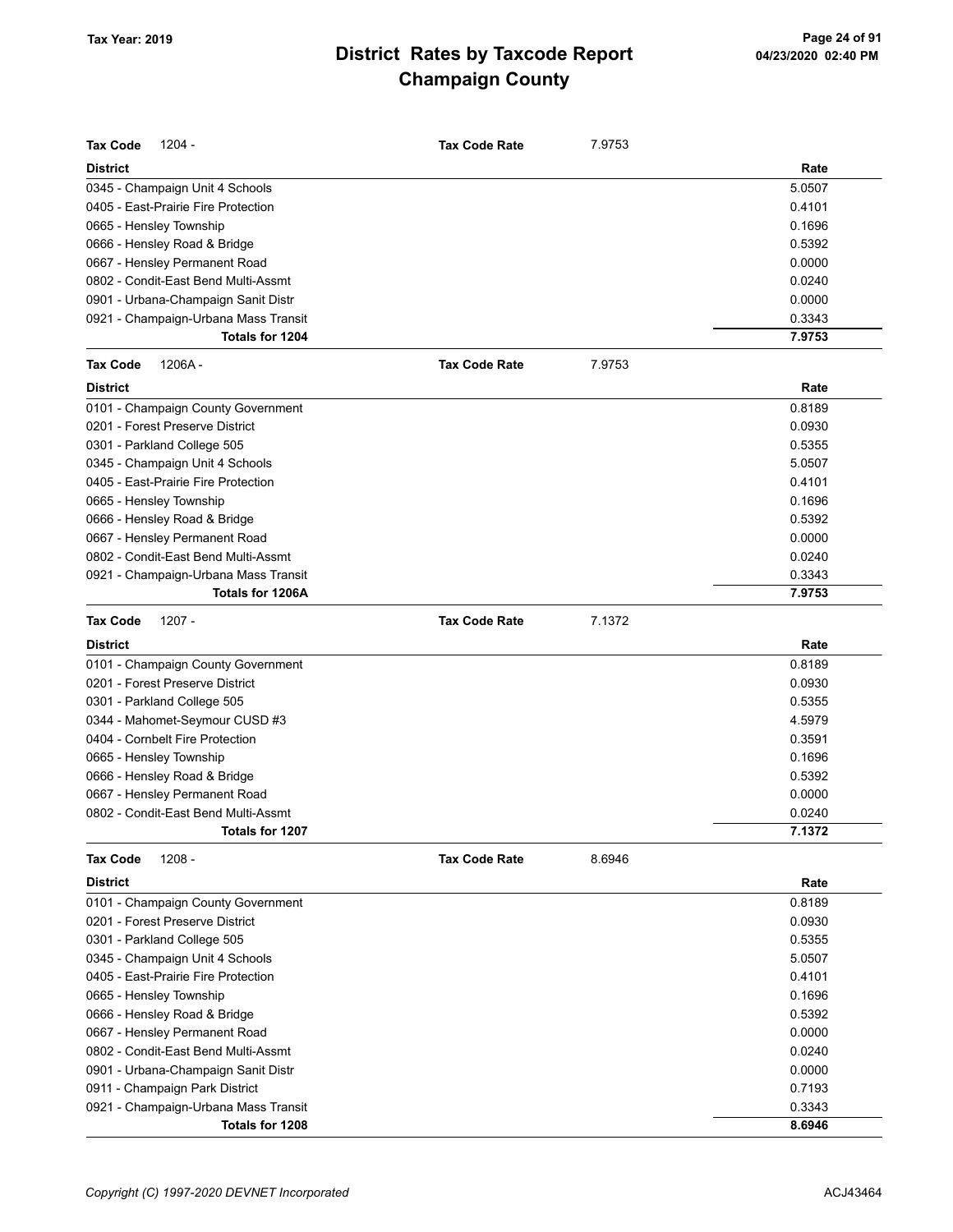| <b>Tax Code</b><br>$1209 -$          | <b>Tax Code Rate</b> | 7.5900 |        |
|--------------------------------------|----------------------|--------|--------|
| <b>District</b>                      |                      |        | Rate   |
| 0101 - Champaign County Government   |                      |        | 0.8189 |
| 0201 - Forest Preserve District      |                      |        | 0.0930 |
| 0301 - Parkland College 505          |                      |        | 0.5355 |
| 0345 - Champaign Unit 4 Schools      |                      |        | 5.0507 |
| 0404 - Cornbelt Fire Protection      |                      |        | 0.3591 |
| 0665 - Hensley Township              |                      |        | 0.1696 |
| 0666 - Hensley Road & Bridge         |                      |        | 0.5392 |
| 0667 - Hensley Permanent Road        |                      |        | 0.0000 |
| 0802 - Condit-East Bend Multi-Assmt  |                      |        | 0.0240 |
| Totals for 1209                      |                      |        | 7.5900 |
| <b>Tax Code</b><br>$1210 -$          | <b>Tax Code Rate</b> | 7.5652 |        |
| <b>District</b>                      |                      |        | Rate   |
| 0101 - Champaign County Government   |                      |        | 0.8189 |
| 0201 - Forest Preserve District      |                      |        | 0.0930 |
| 0301 - Parkland College 505          |                      |        | 0.5355 |
| 0345 - Champaign Unit 4 Schools      |                      |        | 5.0507 |
| 0665 - Hensley Township              |                      |        | 0.1696 |
| 0666 - Hensley Road & Bridge         |                      |        | 0.5392 |
| 0667 - Hensley Permanent Road        |                      |        | 0.0000 |
| 0802 - Condit-East Bend Multi-Assmt  |                      |        | 0.0240 |
| 0901 - Urbana-Champaign Sanit Distr  |                      |        | 0.0000 |
| 0921 - Champaign-Urbana Mass Transit |                      |        | 0.3343 |
| Totals for 1210                      |                      |        | 7.5652 |
| <b>Tax Code</b><br>$1211 -$          | <b>Tax Code Rate</b> | 7.4546 |        |
| <b>District</b>                      |                      |        | Rate   |
| 0101 - Champaign County Government   |                      |        | 0.8189 |
| 0201 - Forest Preserve District      |                      |        | 0.0930 |
| 0301 - Parkland College 505          |                      |        | 0.5355 |
| 0345 - Champaign Unit 4 Schools      |                      |        | 5.0507 |
| 0424 - Scott Fire Protection         |                      |        | 0.2237 |
| 0665 - Hensley Township              |                      |        | 0.1696 |
| 0666 - Hensley Road & Bridge         |                      |        | 0.5392 |
| 0667 - Hensley Permanent Road        |                      |        | 0.0000 |
| 0802 - Condit-East Bend Multi-Assmt  |                      |        | 0.0240 |
| Totals for 1211                      |                      |        | 7.4546 |
| $1212 -$<br><b>Tax Code</b>          | <b>Tax Code Rate</b> | 6.9085 |        |
| <b>District</b>                      |                      |        | Rate   |
| 0101 - Champaign County Government   |                      |        | 0.8189 |
| 0201 - Forest Preserve District      |                      |        | 0.0930 |
| 0301 - Parkland College 505          |                      |        | 0.5355 |
| 0344 - Mahomet-Seymour CUSD #3       |                      |        | 4.5979 |
| 0417 - Sang-Valley Fire Protection   |                      |        | 0.1304 |
| 0665 - Hensley Township              |                      |        | 0.1696 |
| 0666 - Hensley Road & Bridge         |                      |        | 0.5392 |
| 0667 - Hensley Permanent Road        |                      |        | 0.0000 |
| 0802 - Condit-East Bend Multi-Assmt  |                      |        | 0.0240 |
| Totals for 1212                      |                      |        | 6.9085 |
| $1213 -$<br><b>Tax Code</b>          | <b>Tax Code Rate</b> | 7.9771 |        |
| <b>District</b>                      |                      |        | Rate   |
| 0101 - Champaign County Government   |                      |        | 0.8189 |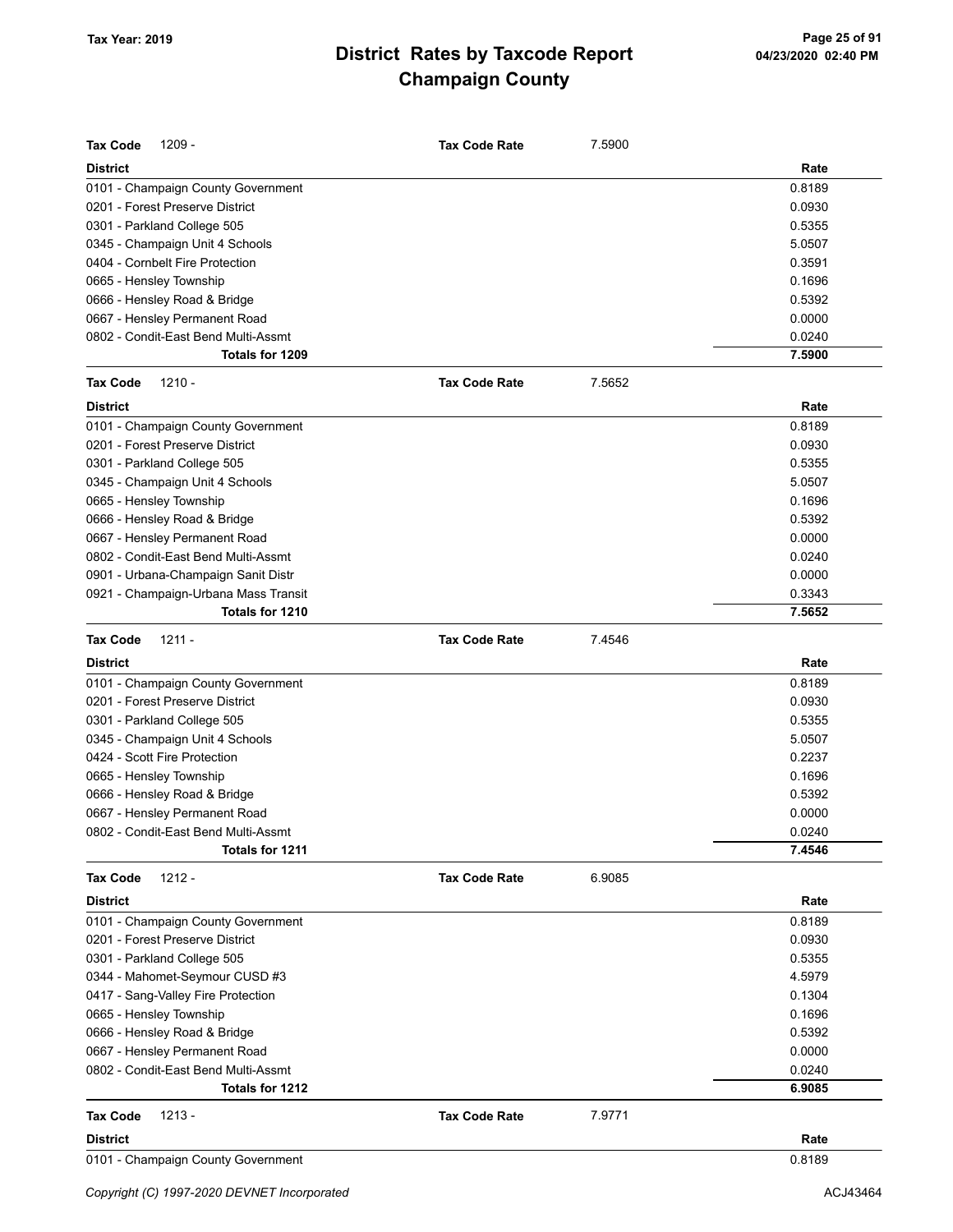| Tax Code<br>$1213 -$                 | <b>Tax Code Rate</b> | 7.9771 |        |
|--------------------------------------|----------------------|--------|--------|
| <b>District</b>                      |                      |        | Rate   |
| 0201 - Forest Preserve District      |                      |        | 0.0930 |
| 0301 - Parkland College 505          |                      |        | 0.5355 |
| 0344 - Mahomet-Seymour CUSD #3       |                      |        | 4.5979 |
| 0404 - Cornbelt Fire Protection      |                      |        | 0.3591 |
| 0516 - Mahomet Village               |                      |        | 0.8399 |
| 0665 - Hensley Township              |                      |        | 0.1696 |
| 0666 - Hensley Road & Bridge         |                      |        | 0.5392 |
| 0667 - Hensley Permanent Road        |                      |        | 0.0000 |
| 0802 - Condit-East Bend Multi-Assmt  |                      |        | 0.0240 |
| Totals for 1213                      |                      |        | 7.9771 |
| Tax Code<br>$1214 -$                 | <b>Tax Code Rate</b> | 7.5652 |        |
| <b>District</b>                      |                      |        | Rate   |
| 0101 - Champaign County Government   |                      |        | 0.8189 |
| 0201 - Forest Preserve District      |                      |        | 0.0930 |
| 0301 - Parkland College 505          |                      |        | 0.5355 |
| 0345 - Champaign Unit 4 Schools      |                      |        | 5.0507 |
| 0665 - Hensley Township              |                      |        | 0.1696 |
| 0666 - Hensley Road & Bridge         |                      |        | 0.5392 |
| 0667 - Hensley Permanent Road        |                      |        | 0.0000 |
| 0802 - Condit-East Bend Multi-Assmt  |                      |        | 0.0240 |
| 0921 - Champaign-Urbana Mass Transit |                      |        | 0.3343 |
| Totals for 1214                      |                      |        | 7.5652 |
| <b>Tax Code</b><br>$1215 -$          | <b>Tax Code Rate</b> | 7.5104 |        |
| <b>District</b>                      |                      |        | Rate   |
| 0101 - Champaign County Government   |                      |        | 0.8189 |
| 0201 - Forest Preserve District      |                      |        | 0.0930 |
| 0301 - Parkland College 505          |                      |        | 0.5355 |
| 0345 - Champaign Unit 4 Schools      |                      |        | 5.0507 |
| 0420 - Thomasboro Fire Protection    |                      |        | 0.2795 |
| 0665 - Hensley Township              |                      |        | 0.1696 |
| 0666 - Hensley Road & Bridge         |                      |        | 0.5392 |
| 0667 - Hensley Permanent Road        |                      |        | 0.0000 |
| 0802 - Condit-East Bend Multi-Assmt  |                      |        | 0.0240 |
| 0901 - Urbana-Champaign Sanit Distr  |                      |        | 0.0000 |
| Totals for 1215                      |                      |        | 7.5104 |
| $1216 -$<br><b>Tax Code</b>          | <b>Tax Code Rate</b> | 7.6410 |        |
| <b>District</b>                      |                      |        | Rate   |
| 0101 - Champaign County Government   |                      |        | 0.8189 |
| 0201 - Forest Preserve District      |                      |        | 0.0930 |
| 0301 - Parkland College 505          |                      |        | 0.5355 |
| 0345 - Champaign Unit 4 Schools      |                      |        | 5.0507 |
| 0405 - East-Prairie Fire Protection  |                      |        | 0.4101 |
| 0665 - Hensley Township              |                      |        | 0.1696 |
| 0666 - Hensley Road & Bridge         |                      |        | 0.5392 |
| 0667 - Hensley Permanent Road        |                      |        | 0.0000 |
| 0802 - Condit-East Bend Multi-Assmt  |                      |        | 0.0240 |
| 0901 - Urbana-Champaign Sanit Distr  |                      |        | 0.0000 |
| Totals for 1216                      |                      |        | 7.6410 |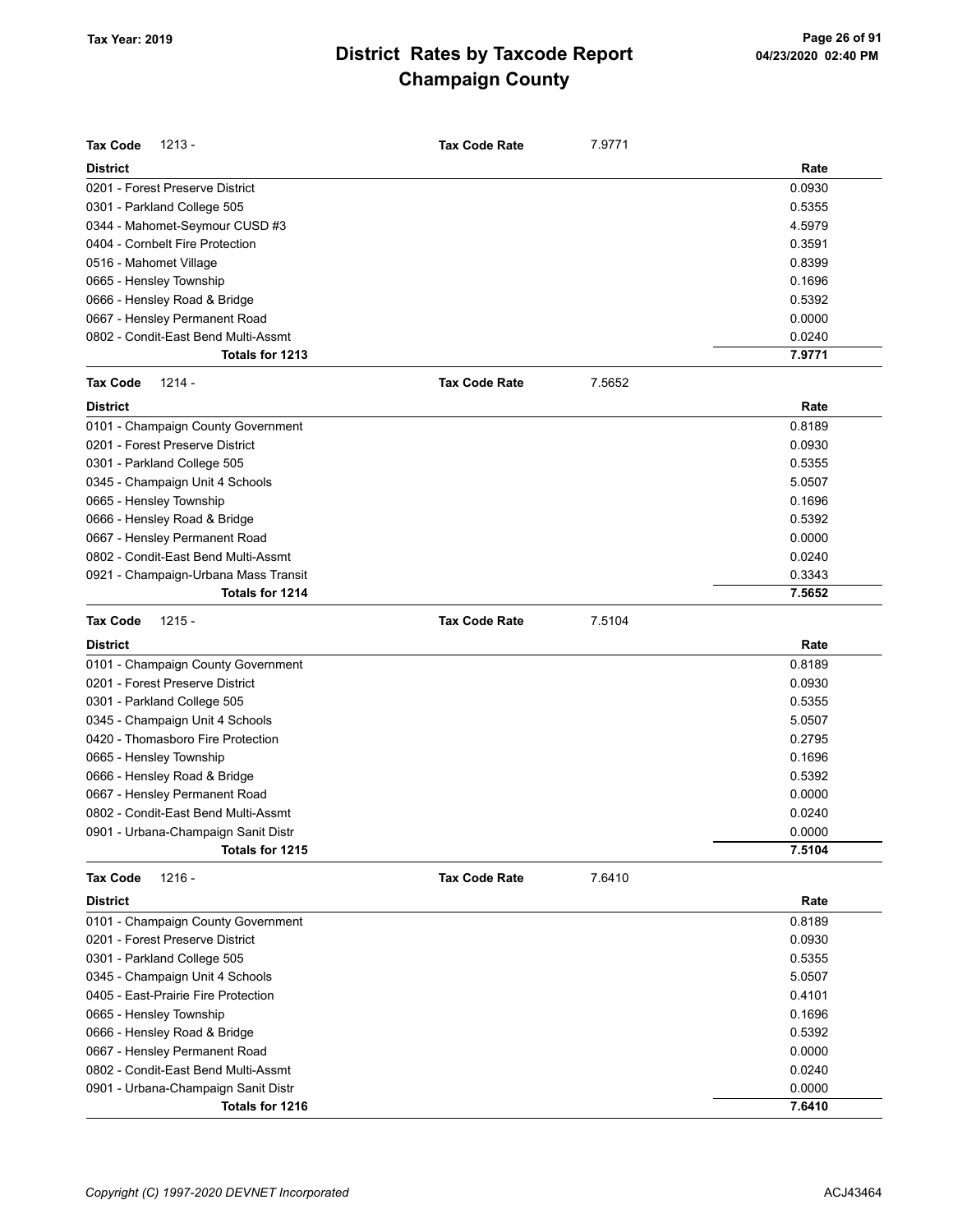| <b>Tax Code</b><br>1217 -             | <b>Tax Code Rate</b> | 7.5900 |        |
|---------------------------------------|----------------------|--------|--------|
| <b>District</b>                       |                      |        | Rate   |
| 0101 - Champaign County Government    |                      |        | 0.8189 |
| 0201 - Forest Preserve District       |                      |        | 0.0930 |
| 0301 - Parkland College 505           |                      |        | 0.5355 |
| 0345 - Champaign Unit 4 Schools       |                      |        | 5.0507 |
| 0404 - Cornbelt Fire Protection       |                      |        | 0.3591 |
| 0665 - Hensley Township               |                      |        | 0.1696 |
| 0666 - Hensley Road & Bridge          |                      |        | 0.5392 |
| 0667 - Hensley Permanent Road         |                      |        | 0.0000 |
| 0802 - Condit-East Bend Multi-Assmt   |                      |        | 0.0240 |
| 0901 - Urbana-Champaign Sanit Distr   |                      |        | 0.0000 |
| Totals for 1217                       |                      |        | 7.5900 |
| <b>Tax Code</b><br>$1250 -$           | <b>Tax Code Rate</b> | 7.9771 |        |
| <b>District</b>                       |                      |        | Rate   |
| 0101 - Champaign County Government    |                      |        | 0.8189 |
| 0201 - Forest Preserve District       |                      |        | 0.0930 |
| 0301 - Parkland College 505           |                      |        | 0.5355 |
| 0344 - Mahomet-Seymour CUSD #3        |                      |        | 4.5979 |
| 0404 - Cornbelt Fire Protection       |                      |        | 0.3591 |
| 0516 - Mahomet Village                |                      |        | 0.8399 |
| 0665 - Hensley Township               |                      |        | 0.1696 |
| 0666 - Hensley Road & Bridge          |                      |        | 0.5392 |
| 0667 - Hensley Permanent Road         |                      |        | 0.0000 |
| 0802 - Condit-East Bend Multi-Assmt   |                      |        | 0.0240 |
| 1030 - Mahomet                        |                      |        | 0.0000 |
| Totals for 1250                       |                      |        | 7.9771 |
| <b>Tax Code</b><br>$1302 -$           | <b>Tax Code Rate</b> | 7.4302 |        |
| <b>District</b>                       |                      |        | Rate   |
| 0101 - Champaign County Government    |                      |        | 0.8189 |
| 0201 - Forest Preserve District       |                      |        | 0.0930 |
| 0302 - Danville Community College 507 |                      |        | 0.5955 |
| 0315 - Gifford CCSD #188              |                      |        | 2.5710 |
| 0332 - Armstrong Twp High School #225 |                      |        | 2.2336 |
| 0407 - Gifford Fire Protection        |                      |        | 0.3159 |
| 0671 - Kerr Township                  |                      |        | 0.2760 |
| 0672 - Kerr Road & Bridge             |                      |        | 0.4971 |
| 0673 - Kerr Permanent Road            |                      |        | 0.0000 |
| 0804 - Harwood-Kerr Multi-Assmt       |                      |        | 0.0292 |
| Totals for 1302                       |                      |        | 7.4302 |
| 1304 -<br><b>Tax Code</b>             | <b>Tax Code Rate</b> | 7.3607 |        |
| <b>District</b>                       |                      |        | Rate   |
| 0101 - Champaign County Government    |                      |        | 0.8189 |
| 0201 - Forest Preserve District       |                      |        | 0.0930 |
| 0302 - Danville Community College 507 |                      |        | 0.5955 |
| 0320 - Armstrong-Ellis CCSD #61       |                      |        | 2.5015 |
| 0332 - Armstrong Twp High School #225 |                      |        | 2.2336 |
| 0407 - Gifford Fire Protection        |                      |        | 0.3159 |
| 0671 - Kerr Township                  |                      |        | 0.2760 |
| 0672 - Kerr Road & Bridge             |                      |        |        |
|                                       |                      |        | 0.4971 |
| 0673 - Kerr Permanent Road            |                      |        | 0.0000 |
| 0804 - Harwood-Kerr Multi-Assmt       |                      |        | 0.0292 |

Copyright (C) 1997-2020 DEVNET Incorporated **ACJ43464** ACJ43464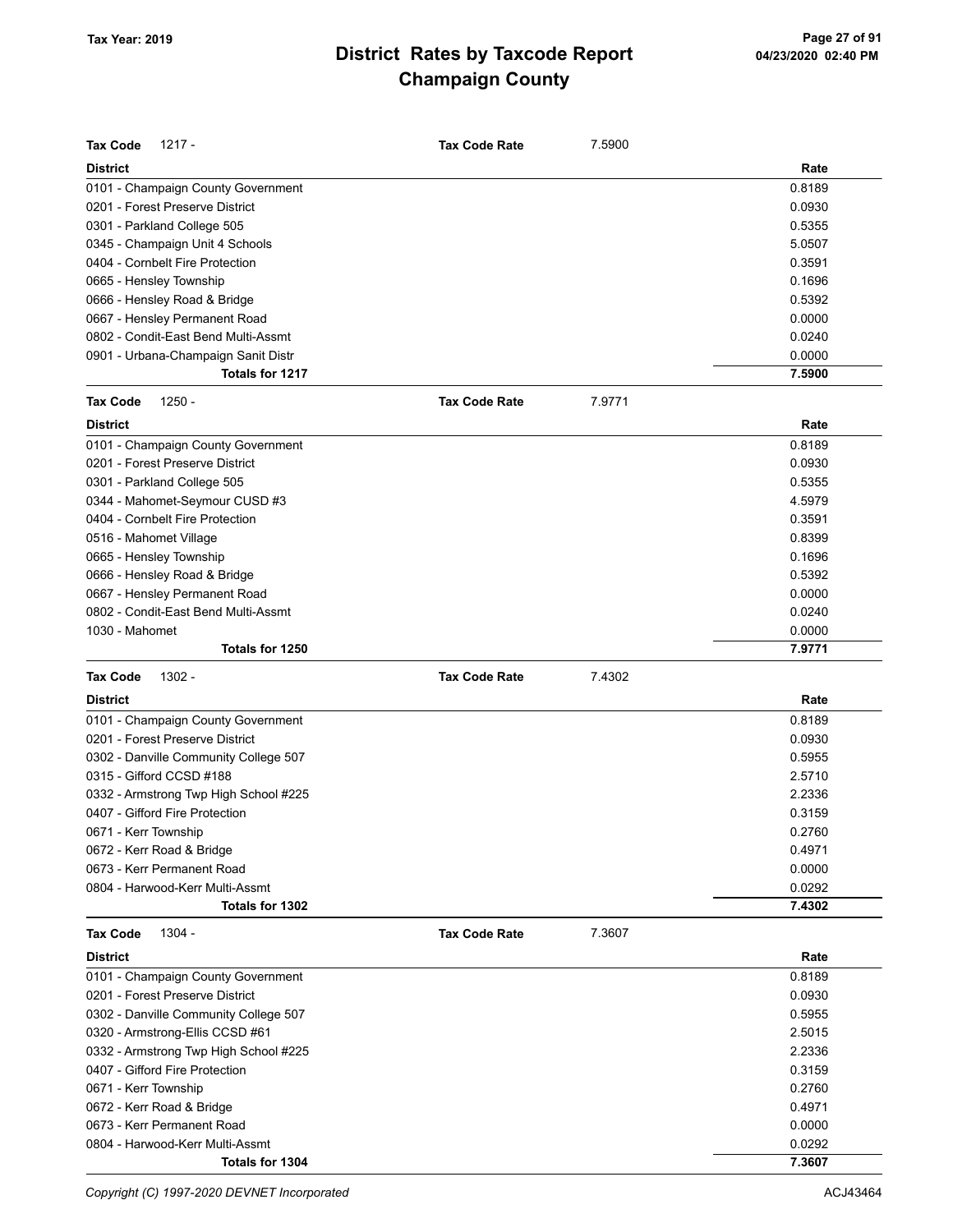| <b>District</b><br>Rate<br>0.8189<br>0101 - Champaign County Government<br>0201 - Forest Preserve District<br>0.0930<br>0.5355<br>0301 - Parkland College 505<br>0355 - P-B-L CUSD #10<br>5.9455<br>0407 - Gifford Fire Protection<br>0.3159<br>0671 - Kerr Township<br>0.2760<br>0672 - Kerr Road & Bridge<br>0.4971<br>0.0000<br>0673 - Kerr Permanent Road<br>0804 - Harwood-Kerr Multi-Assmt<br>0.0292<br>8.5111<br>Totals for 1305<br><b>Tax Code</b><br>1306 -<br><b>Tax Code Rate</b><br>7.5859<br><b>District</b><br>Rate<br>0101 - Champaign County Government<br>0.8189<br>0201 - Forest Preserve District<br>0.0930<br>0301 - Parkland College 505<br>0.5355<br>0315 - Gifford CCSD #188<br>2.5710<br>0331 - Rantoul Twp High School #193<br>2.4493<br>0407 - Gifford Fire Protection<br>0.3159<br>0671 - Kerr Township<br>0.2760<br>0672 - Kerr Road & Bridge<br>0.4971<br>0.0000<br>0673 - Kerr Permanent Road<br>0804 - Harwood-Kerr Multi-Assmt<br>0.0292<br>7.5859<br>Totals for 1306<br><b>Tax Code</b><br>1401 -<br><b>Tax Code Rate</b><br>8.6005<br><b>District</b><br>Rate<br>0.8189<br>0101 - Champaign County Government<br>0301 - Parkland College 505<br>0.5355<br>0355 - P-B-L CUSD #10<br>5.9455<br>0411 - Ludlow Fire Protection<br>0.4228<br>0.2514<br>0677 - Ludlow Township<br>0.5169<br>0678 - Ludlow Road & Bridge<br>0679 - Ludlow Permanent Road<br>0.0000<br>0803 - Rantoul-Ludlow Multi-Assmt<br>0.0394<br>0961 - Rantoul-Ludlow Cemetery<br>0.0701<br>Totals for 1401<br>8.6005<br>1402 -<br>8.6935<br><b>Tax Code</b><br><b>Tax Code Rate</b><br><b>District</b><br>Rate<br>0101 - Champaign County Government<br>0.8189<br>0201 - Forest Preserve District<br>0.0930<br>0301 - Parkland College 505<br>0.5355<br>5.9455<br>0355 - P-B-L CUSD #10<br>0411 - Ludlow Fire Protection<br>0.4228<br>0.2514<br>0677 - Ludlow Township<br>0.5169<br>0678 - Ludlow Road & Bridge<br>0.0000<br>0679 - Ludlow Permanent Road<br>0.0394<br>0803 - Rantoul-Ludlow Multi-Assmt<br>0.0701<br>0961 - Rantoul-Ludlow Cemetery<br>8.6935<br>Totals for 1402 | <b>Tax Code</b><br>$1305 -$ | <b>Tax Code Rate</b> | 8.5111 |  |
|------------------------------------------------------------------------------------------------------------------------------------------------------------------------------------------------------------------------------------------------------------------------------------------------------------------------------------------------------------------------------------------------------------------------------------------------------------------------------------------------------------------------------------------------------------------------------------------------------------------------------------------------------------------------------------------------------------------------------------------------------------------------------------------------------------------------------------------------------------------------------------------------------------------------------------------------------------------------------------------------------------------------------------------------------------------------------------------------------------------------------------------------------------------------------------------------------------------------------------------------------------------------------------------------------------------------------------------------------------------------------------------------------------------------------------------------------------------------------------------------------------------------------------------------------------------------------------------------------------------------------------------------------------------------------------------------------------------------------------------------------------------------------------------------------------------------------------------------------------------------------------------------------------------------------------------------------------------------------------------------------------------------------------------------------------------------------------|-----------------------------|----------------------|--------|--|
|                                                                                                                                                                                                                                                                                                                                                                                                                                                                                                                                                                                                                                                                                                                                                                                                                                                                                                                                                                                                                                                                                                                                                                                                                                                                                                                                                                                                                                                                                                                                                                                                                                                                                                                                                                                                                                                                                                                                                                                                                                                                                    |                             |                      |        |  |
|                                                                                                                                                                                                                                                                                                                                                                                                                                                                                                                                                                                                                                                                                                                                                                                                                                                                                                                                                                                                                                                                                                                                                                                                                                                                                                                                                                                                                                                                                                                                                                                                                                                                                                                                                                                                                                                                                                                                                                                                                                                                                    |                             |                      |        |  |
|                                                                                                                                                                                                                                                                                                                                                                                                                                                                                                                                                                                                                                                                                                                                                                                                                                                                                                                                                                                                                                                                                                                                                                                                                                                                                                                                                                                                                                                                                                                                                                                                                                                                                                                                                                                                                                                                                                                                                                                                                                                                                    |                             |                      |        |  |
|                                                                                                                                                                                                                                                                                                                                                                                                                                                                                                                                                                                                                                                                                                                                                                                                                                                                                                                                                                                                                                                                                                                                                                                                                                                                                                                                                                                                                                                                                                                                                                                                                                                                                                                                                                                                                                                                                                                                                                                                                                                                                    |                             |                      |        |  |
|                                                                                                                                                                                                                                                                                                                                                                                                                                                                                                                                                                                                                                                                                                                                                                                                                                                                                                                                                                                                                                                                                                                                                                                                                                                                                                                                                                                                                                                                                                                                                                                                                                                                                                                                                                                                                                                                                                                                                                                                                                                                                    |                             |                      |        |  |
|                                                                                                                                                                                                                                                                                                                                                                                                                                                                                                                                                                                                                                                                                                                                                                                                                                                                                                                                                                                                                                                                                                                                                                                                                                                                                                                                                                                                                                                                                                                                                                                                                                                                                                                                                                                                                                                                                                                                                                                                                                                                                    |                             |                      |        |  |
|                                                                                                                                                                                                                                                                                                                                                                                                                                                                                                                                                                                                                                                                                                                                                                                                                                                                                                                                                                                                                                                                                                                                                                                                                                                                                                                                                                                                                                                                                                                                                                                                                                                                                                                                                                                                                                                                                                                                                                                                                                                                                    |                             |                      |        |  |
|                                                                                                                                                                                                                                                                                                                                                                                                                                                                                                                                                                                                                                                                                                                                                                                                                                                                                                                                                                                                                                                                                                                                                                                                                                                                                                                                                                                                                                                                                                                                                                                                                                                                                                                                                                                                                                                                                                                                                                                                                                                                                    |                             |                      |        |  |
|                                                                                                                                                                                                                                                                                                                                                                                                                                                                                                                                                                                                                                                                                                                                                                                                                                                                                                                                                                                                                                                                                                                                                                                                                                                                                                                                                                                                                                                                                                                                                                                                                                                                                                                                                                                                                                                                                                                                                                                                                                                                                    |                             |                      |        |  |
|                                                                                                                                                                                                                                                                                                                                                                                                                                                                                                                                                                                                                                                                                                                                                                                                                                                                                                                                                                                                                                                                                                                                                                                                                                                                                                                                                                                                                                                                                                                                                                                                                                                                                                                                                                                                                                                                                                                                                                                                                                                                                    |                             |                      |        |  |
|                                                                                                                                                                                                                                                                                                                                                                                                                                                                                                                                                                                                                                                                                                                                                                                                                                                                                                                                                                                                                                                                                                                                                                                                                                                                                                                                                                                                                                                                                                                                                                                                                                                                                                                                                                                                                                                                                                                                                                                                                                                                                    |                             |                      |        |  |
|                                                                                                                                                                                                                                                                                                                                                                                                                                                                                                                                                                                                                                                                                                                                                                                                                                                                                                                                                                                                                                                                                                                                                                                                                                                                                                                                                                                                                                                                                                                                                                                                                                                                                                                                                                                                                                                                                                                                                                                                                                                                                    |                             |                      |        |  |
|                                                                                                                                                                                                                                                                                                                                                                                                                                                                                                                                                                                                                                                                                                                                                                                                                                                                                                                                                                                                                                                                                                                                                                                                                                                                                                                                                                                                                                                                                                                                                                                                                                                                                                                                                                                                                                                                                                                                                                                                                                                                                    |                             |                      |        |  |
|                                                                                                                                                                                                                                                                                                                                                                                                                                                                                                                                                                                                                                                                                                                                                                                                                                                                                                                                                                                                                                                                                                                                                                                                                                                                                                                                                                                                                                                                                                                                                                                                                                                                                                                                                                                                                                                                                                                                                                                                                                                                                    |                             |                      |        |  |
|                                                                                                                                                                                                                                                                                                                                                                                                                                                                                                                                                                                                                                                                                                                                                                                                                                                                                                                                                                                                                                                                                                                                                                                                                                                                                                                                                                                                                                                                                                                                                                                                                                                                                                                                                                                                                                                                                                                                                                                                                                                                                    |                             |                      |        |  |
|                                                                                                                                                                                                                                                                                                                                                                                                                                                                                                                                                                                                                                                                                                                                                                                                                                                                                                                                                                                                                                                                                                                                                                                                                                                                                                                                                                                                                                                                                                                                                                                                                                                                                                                                                                                                                                                                                                                                                                                                                                                                                    |                             |                      |        |  |
|                                                                                                                                                                                                                                                                                                                                                                                                                                                                                                                                                                                                                                                                                                                                                                                                                                                                                                                                                                                                                                                                                                                                                                                                                                                                                                                                                                                                                                                                                                                                                                                                                                                                                                                                                                                                                                                                                                                                                                                                                                                                                    |                             |                      |        |  |
|                                                                                                                                                                                                                                                                                                                                                                                                                                                                                                                                                                                                                                                                                                                                                                                                                                                                                                                                                                                                                                                                                                                                                                                                                                                                                                                                                                                                                                                                                                                                                                                                                                                                                                                                                                                                                                                                                                                                                                                                                                                                                    |                             |                      |        |  |
|                                                                                                                                                                                                                                                                                                                                                                                                                                                                                                                                                                                                                                                                                                                                                                                                                                                                                                                                                                                                                                                                                                                                                                                                                                                                                                                                                                                                                                                                                                                                                                                                                                                                                                                                                                                                                                                                                                                                                                                                                                                                                    |                             |                      |        |  |
|                                                                                                                                                                                                                                                                                                                                                                                                                                                                                                                                                                                                                                                                                                                                                                                                                                                                                                                                                                                                                                                                                                                                                                                                                                                                                                                                                                                                                                                                                                                                                                                                                                                                                                                                                                                                                                                                                                                                                                                                                                                                                    |                             |                      |        |  |
|                                                                                                                                                                                                                                                                                                                                                                                                                                                                                                                                                                                                                                                                                                                                                                                                                                                                                                                                                                                                                                                                                                                                                                                                                                                                                                                                                                                                                                                                                                                                                                                                                                                                                                                                                                                                                                                                                                                                                                                                                                                                                    |                             |                      |        |  |
|                                                                                                                                                                                                                                                                                                                                                                                                                                                                                                                                                                                                                                                                                                                                                                                                                                                                                                                                                                                                                                                                                                                                                                                                                                                                                                                                                                                                                                                                                                                                                                                                                                                                                                                                                                                                                                                                                                                                                                                                                                                                                    |                             |                      |        |  |
|                                                                                                                                                                                                                                                                                                                                                                                                                                                                                                                                                                                                                                                                                                                                                                                                                                                                                                                                                                                                                                                                                                                                                                                                                                                                                                                                                                                                                                                                                                                                                                                                                                                                                                                                                                                                                                                                                                                                                                                                                                                                                    |                             |                      |        |  |
|                                                                                                                                                                                                                                                                                                                                                                                                                                                                                                                                                                                                                                                                                                                                                                                                                                                                                                                                                                                                                                                                                                                                                                                                                                                                                                                                                                                                                                                                                                                                                                                                                                                                                                                                                                                                                                                                                                                                                                                                                                                                                    |                             |                      |        |  |
|                                                                                                                                                                                                                                                                                                                                                                                                                                                                                                                                                                                                                                                                                                                                                                                                                                                                                                                                                                                                                                                                                                                                                                                                                                                                                                                                                                                                                                                                                                                                                                                                                                                                                                                                                                                                                                                                                                                                                                                                                                                                                    |                             |                      |        |  |
|                                                                                                                                                                                                                                                                                                                                                                                                                                                                                                                                                                                                                                                                                                                                                                                                                                                                                                                                                                                                                                                                                                                                                                                                                                                                                                                                                                                                                                                                                                                                                                                                                                                                                                                                                                                                                                                                                                                                                                                                                                                                                    |                             |                      |        |  |
|                                                                                                                                                                                                                                                                                                                                                                                                                                                                                                                                                                                                                                                                                                                                                                                                                                                                                                                                                                                                                                                                                                                                                                                                                                                                                                                                                                                                                                                                                                                                                                                                                                                                                                                                                                                                                                                                                                                                                                                                                                                                                    |                             |                      |        |  |
|                                                                                                                                                                                                                                                                                                                                                                                                                                                                                                                                                                                                                                                                                                                                                                                                                                                                                                                                                                                                                                                                                                                                                                                                                                                                                                                                                                                                                                                                                                                                                                                                                                                                                                                                                                                                                                                                                                                                                                                                                                                                                    |                             |                      |        |  |
|                                                                                                                                                                                                                                                                                                                                                                                                                                                                                                                                                                                                                                                                                                                                                                                                                                                                                                                                                                                                                                                                                                                                                                                                                                                                                                                                                                                                                                                                                                                                                                                                                                                                                                                                                                                                                                                                                                                                                                                                                                                                                    |                             |                      |        |  |
|                                                                                                                                                                                                                                                                                                                                                                                                                                                                                                                                                                                                                                                                                                                                                                                                                                                                                                                                                                                                                                                                                                                                                                                                                                                                                                                                                                                                                                                                                                                                                                                                                                                                                                                                                                                                                                                                                                                                                                                                                                                                                    |                             |                      |        |  |
|                                                                                                                                                                                                                                                                                                                                                                                                                                                                                                                                                                                                                                                                                                                                                                                                                                                                                                                                                                                                                                                                                                                                                                                                                                                                                                                                                                                                                                                                                                                                                                                                                                                                                                                                                                                                                                                                                                                                                                                                                                                                                    |                             |                      |        |  |
|                                                                                                                                                                                                                                                                                                                                                                                                                                                                                                                                                                                                                                                                                                                                                                                                                                                                                                                                                                                                                                                                                                                                                                                                                                                                                                                                                                                                                                                                                                                                                                                                                                                                                                                                                                                                                                                                                                                                                                                                                                                                                    |                             |                      |        |  |
|                                                                                                                                                                                                                                                                                                                                                                                                                                                                                                                                                                                                                                                                                                                                                                                                                                                                                                                                                                                                                                                                                                                                                                                                                                                                                                                                                                                                                                                                                                                                                                                                                                                                                                                                                                                                                                                                                                                                                                                                                                                                                    |                             |                      |        |  |
|                                                                                                                                                                                                                                                                                                                                                                                                                                                                                                                                                                                                                                                                                                                                                                                                                                                                                                                                                                                                                                                                                                                                                                                                                                                                                                                                                                                                                                                                                                                                                                                                                                                                                                                                                                                                                                                                                                                                                                                                                                                                                    |                             |                      |        |  |
|                                                                                                                                                                                                                                                                                                                                                                                                                                                                                                                                                                                                                                                                                                                                                                                                                                                                                                                                                                                                                                                                                                                                                                                                                                                                                                                                                                                                                                                                                                                                                                                                                                                                                                                                                                                                                                                                                                                                                                                                                                                                                    |                             |                      |        |  |
|                                                                                                                                                                                                                                                                                                                                                                                                                                                                                                                                                                                                                                                                                                                                                                                                                                                                                                                                                                                                                                                                                                                                                                                                                                                                                                                                                                                                                                                                                                                                                                                                                                                                                                                                                                                                                                                                                                                                                                                                                                                                                    |                             |                      |        |  |
|                                                                                                                                                                                                                                                                                                                                                                                                                                                                                                                                                                                                                                                                                                                                                                                                                                                                                                                                                                                                                                                                                                                                                                                                                                                                                                                                                                                                                                                                                                                                                                                                                                                                                                                                                                                                                                                                                                                                                                                                                                                                                    |                             |                      |        |  |
|                                                                                                                                                                                                                                                                                                                                                                                                                                                                                                                                                                                                                                                                                                                                                                                                                                                                                                                                                                                                                                                                                                                                                                                                                                                                                                                                                                                                                                                                                                                                                                                                                                                                                                                                                                                                                                                                                                                                                                                                                                                                                    |                             |                      |        |  |
|                                                                                                                                                                                                                                                                                                                                                                                                                                                                                                                                                                                                                                                                                                                                                                                                                                                                                                                                                                                                                                                                                                                                                                                                                                                                                                                                                                                                                                                                                                                                                                                                                                                                                                                                                                                                                                                                                                                                                                                                                                                                                    |                             |                      |        |  |
|                                                                                                                                                                                                                                                                                                                                                                                                                                                                                                                                                                                                                                                                                                                                                                                                                                                                                                                                                                                                                                                                                                                                                                                                                                                                                                                                                                                                                                                                                                                                                                                                                                                                                                                                                                                                                                                                                                                                                                                                                                                                                    |                             |                      |        |  |
|                                                                                                                                                                                                                                                                                                                                                                                                                                                                                                                                                                                                                                                                                                                                                                                                                                                                                                                                                                                                                                                                                                                                                                                                                                                                                                                                                                                                                                                                                                                                                                                                                                                                                                                                                                                                                                                                                                                                                                                                                                                                                    |                             |                      |        |  |
|                                                                                                                                                                                                                                                                                                                                                                                                                                                                                                                                                                                                                                                                                                                                                                                                                                                                                                                                                                                                                                                                                                                                                                                                                                                                                                                                                                                                                                                                                                                                                                                                                                                                                                                                                                                                                                                                                                                                                                                                                                                                                    |                             |                      |        |  |
|                                                                                                                                                                                                                                                                                                                                                                                                                                                                                                                                                                                                                                                                                                                                                                                                                                                                                                                                                                                                                                                                                                                                                                                                                                                                                                                                                                                                                                                                                                                                                                                                                                                                                                                                                                                                                                                                                                                                                                                                                                                                                    |                             |                      |        |  |
|                                                                                                                                                                                                                                                                                                                                                                                                                                                                                                                                                                                                                                                                                                                                                                                                                                                                                                                                                                                                                                                                                                                                                                                                                                                                                                                                                                                                                                                                                                                                                                                                                                                                                                                                                                                                                                                                                                                                                                                                                                                                                    |                             |                      |        |  |
|                                                                                                                                                                                                                                                                                                                                                                                                                                                                                                                                                                                                                                                                                                                                                                                                                                                                                                                                                                                                                                                                                                                                                                                                                                                                                                                                                                                                                                                                                                                                                                                                                                                                                                                                                                                                                                                                                                                                                                                                                                                                                    |                             |                      |        |  |
|                                                                                                                                                                                                                                                                                                                                                                                                                                                                                                                                                                                                                                                                                                                                                                                                                                                                                                                                                                                                                                                                                                                                                                                                                                                                                                                                                                                                                                                                                                                                                                                                                                                                                                                                                                                                                                                                                                                                                                                                                                                                                    |                             |                      |        |  |
|                                                                                                                                                                                                                                                                                                                                                                                                                                                                                                                                                                                                                                                                                                                                                                                                                                                                                                                                                                                                                                                                                                                                                                                                                                                                                                                                                                                                                                                                                                                                                                                                                                                                                                                                                                                                                                                                                                                                                                                                                                                                                    |                             |                      |        |  |
|                                                                                                                                                                                                                                                                                                                                                                                                                                                                                                                                                                                                                                                                                                                                                                                                                                                                                                                                                                                                                                                                                                                                                                                                                                                                                                                                                                                                                                                                                                                                                                                                                                                                                                                                                                                                                                                                                                                                                                                                                                                                                    |                             |                      |        |  |
|                                                                                                                                                                                                                                                                                                                                                                                                                                                                                                                                                                                                                                                                                                                                                                                                                                                                                                                                                                                                                                                                                                                                                                                                                                                                                                                                                                                                                                                                                                                                                                                                                                                                                                                                                                                                                                                                                                                                                                                                                                                                                    |                             |                      |        |  |
|                                                                                                                                                                                                                                                                                                                                                                                                                                                                                                                                                                                                                                                                                                                                                                                                                                                                                                                                                                                                                                                                                                                                                                                                                                                                                                                                                                                                                                                                                                                                                                                                                                                                                                                                                                                                                                                                                                                                                                                                                                                                                    |                             |                      |        |  |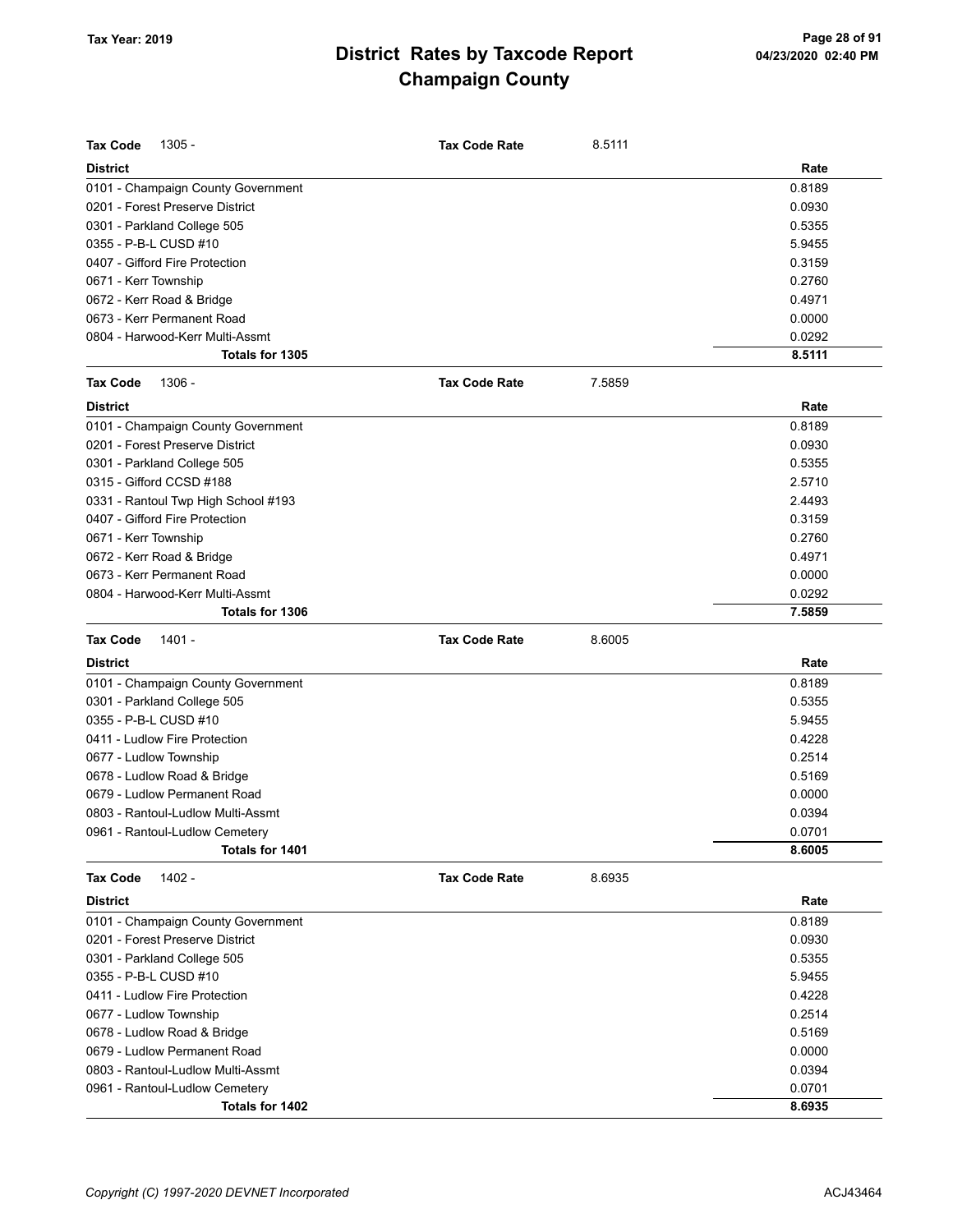| <b>Tax Code</b><br>1403 -           | <b>Tax Code Rate</b> | 9.2044  |         |
|-------------------------------------|----------------------|---------|---------|
| <b>District</b>                     |                      |         | Rate    |
| 0101 - Champaign County Government  |                      |         | 0.8189  |
| 0201 - Forest Preserve District     |                      |         | 0.0930  |
| 0301 - Parkland College 505         |                      |         | 0.5355  |
| 0312 - Rantoul City Schools #137    |                      |         | 4.2042  |
| 0331 - Rantoul Twp High School #193 |                      |         | 2.4493  |
| 0677 - Ludlow Township              |                      |         | 0.2514  |
| 0678 - Ludlow Road & Bridge         |                      |         | 0.5169  |
| 0679 - Ludlow Permanent Road        |                      |         | 0.0000  |
| 0803 - Rantoul-Ludlow Multi-Assmt   |                      |         | 0.0394  |
| 0912 - Rantoul Park District        |                      |         | 0.2257  |
| 0961 - Rantoul-Ludlow Cemetery      |                      |         | 0.0701  |
| Totals for 1403                     |                      |         | 9.2044  |
| 1404 -<br><b>Tax Code</b>           | <b>Tax Code Rate</b> | 8.9787  |         |
| <b>District</b>                     |                      |         | Rate    |
| 0101 - Champaign County Government  |                      |         | 0.8189  |
| 0201 - Forest Preserve District     |                      |         | 0.0930  |
| 0301 - Parkland College 505         |                      |         | 0.5355  |
| 0312 - Rantoul City Schools #137    |                      |         | 4.2042  |
| 0331 - Rantoul Twp High School #193 |                      |         | 2.4493  |
| 0677 - Ludlow Township              |                      |         | 0.2514  |
| 0678 - Ludlow Road & Bridge         |                      |         | 0.5169  |
| 0679 - Ludlow Permanent Road        |                      |         | 0.0000  |
| 0803 - Rantoul-Ludlow Multi-Assmt   |                      |         | 0.0394  |
| 0961 - Rantoul-Ludlow Cemetery      |                      |         | 0.0701  |
| Totals for 1404                     |                      |         | 8.9787  |
| <b>Tax Code</b><br>1405 -           | <b>Tax Code Rate</b> | 10.5049 |         |
| <b>District</b>                     |                      |         | Rate    |
| 0101 - Champaign County Government  |                      |         | 0.8189  |
| 0201 - Forest Preserve District     |                      |         | 0.0930  |
| 0301 - Parkland College 505         |                      |         | 0.5355  |
| 0312 - Rantoul City Schools #137    |                      |         | 4.2042  |
| 0331 - Rantoul Twp High School #193 |                      |         | 2.4493  |
| 0520 - Rantoul Village              |                      |         | 1.3005  |
| 0677 - Ludlow Township              |                      |         | 0.2514  |
| 0678 - Ludlow Road & Bridge         |                      |         | 0.5169  |
| 0679 - Ludlow Permanent Road        |                      |         | 0.0000  |
| 0803 - Rantoul-Ludlow Multi-Assmt   |                      |         | 0.0394  |
| 0912 - Rantoul Park District        |                      |         | 0.2257  |
| 0961 - Rantoul-Ludlow Cemetery      |                      |         | 0.0701  |
| Totals for 1405                     |                      |         | 10.5049 |
| <b>Tax Code</b><br>1406 -           | <b>Tax Code Rate</b> | 10.2792 |         |
| <b>District</b>                     |                      |         | Rate    |
| 0101 - Champaign County Government  |                      |         | 0.8189  |
| 0201 - Forest Preserve District     |                      |         | 0.0930  |
| 0301 - Parkland College 505         |                      |         | 0.5355  |
| 0312 - Rantoul City Schools #137    |                      |         | 4.2042  |
| 0331 - Rantoul Twp High School #193 |                      |         | 2.4493  |
| 0520 - Rantoul Village              |                      |         | 1.3005  |
| 0677 - Ludlow Township              |                      |         | 0.2514  |

0678 - Ludlow Road & Bridge 2.5169 - 2.5169 - 2.5169 - 2.5169 - 2.5169 - 2.5169 - 2.5169 - 2.5169 - 2.5169 - 2 0679 - Ludlow Permanent Road 0.0000

Copyright (C) 1997-2020 DEVNET Incorporated **ACJ43464** ACJ43464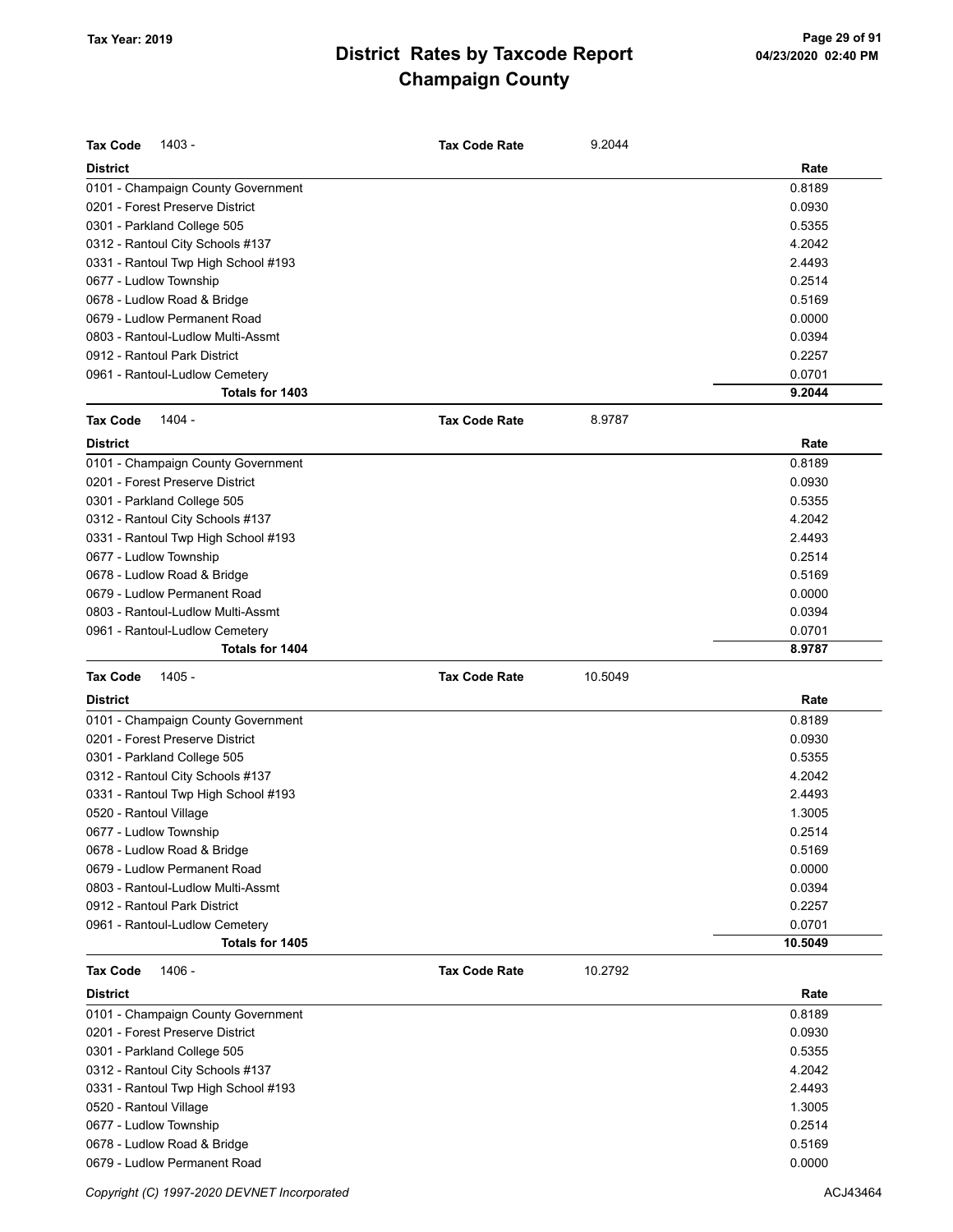| <b>Tax Code</b><br>1406 -           | <b>Tax Code Rate</b> | 10.2792 |         |
|-------------------------------------|----------------------|---------|---------|
| <b>District</b>                     |                      |         | Rate    |
| 0803 - Rantoul-Ludlow Multi-Assmt   |                      |         | 0.0394  |
| 0961 - Rantoul-Ludlow Cemetery      |                      |         | 0.0701  |
| Totals for 1406                     |                      |         | 10.2792 |
| 1408 -<br><b>Tax Code</b>           | <b>Tax Code Rate</b> | 8.4526  |         |
| <b>District</b>                     |                      |         | Rate    |
| 0101 - Champaign County Government  |                      |         | 0.8189  |
| 0301 - Parkland College 505         |                      |         | 0.5355  |
| 0313 - Ludlow CCSD #142             |                      |         | 3.3483  |
| 0331 - Rantoul Twp High School #193 |                      |         | 2.4493  |
| 0411 - Ludlow Fire Protection       |                      |         | 0.4228  |
| 0677 - Ludlow Township              |                      |         | 0.2514  |
| 0678 - Ludlow Road & Bridge         |                      |         | 0.5169  |
| 0679 - Ludlow Permanent Road        |                      |         | 0.0000  |
| 0803 - Rantoul-Ludlow Multi-Assmt   |                      |         | 0.0394  |
| 0961 - Rantoul-Ludlow Cemetery      |                      |         | 0.0701  |
| Totals for 1408                     |                      |         | 8.4526  |
| 1409 -<br><b>Tax Code</b>           | <b>Tax Code Rate</b> | 8.5456  |         |
| <b>District</b>                     |                      |         | Rate    |
| 0101 - Champaign County Government  |                      |         | 0.8189  |
| 0201 - Forest Preserve District     |                      |         | 0.0930  |
| 0301 - Parkland College 505         |                      |         | 0.5355  |
| 0313 - Ludlow CCSD #142             |                      |         | 3.3483  |
| 0331 - Rantoul Twp High School #193 |                      |         | 2.4493  |
| 0411 - Ludlow Fire Protection       |                      |         | 0.4228  |
| 0677 - Ludlow Township              |                      |         | 0.2514  |
| 0678 - Ludlow Road & Bridge         |                      |         | 0.5169  |
| 0679 - Ludlow Permanent Road        |                      |         | 0.0000  |
| 0803 - Rantoul-Ludlow Multi-Assmt   |                      |         | 0.0394  |
| 0961 - Rantoul-Ludlow Cemetery      |                      |         | 0.0701  |
| Totals for 1409                     |                      |         | 8.5456  |
| <b>Tax Code</b><br>$1410 -$         | <b>Tax Code Rate</b> | 8.8338  |         |
| <b>District</b>                     |                      |         | Rate    |
| 0101 - Champaign County Government  |                      |         | 0.8189  |
| 0201 - Forest Preserve District     |                      |         | 0.0930  |
| 0301 - Parkland College 505         |                      |         | 0.5355  |
| 0313 - Ludlow CCSD #142             |                      |         | 3.3483  |
| 0331 - Rantoul Twp High School #193 |                      |         | 2.4493  |
| 0411 - Ludlow Fire Protection       |                      |         | 0.4228  |
| 0515 - Ludlow Village               |                      |         | 0.2882  |
| 0677 - Ludlow Township              |                      |         | 0.2514  |
| 0678 - Ludlow Road & Bridge         |                      |         | 0.5169  |
| 0679 - Ludlow Permanent Road        |                      |         | 0.0000  |
| 0803 - Rantoul-Ludlow Multi-Assmt   |                      |         | 0.0394  |
| 0961 - Rantoul-Ludlow Cemetery      |                      |         | 0.0701  |
| Totals for 1410                     |                      |         | 8.8338  |
| <b>Tax Code</b><br>1411 -           | <b>Tax Code Rate</b> | 8.1228  |         |
| <b>District</b>                     |                      |         | Rate    |
| 0101 - Champaign County Government  |                      |         | 0.8189  |
| 0201 - Forest Preserve District     |                      |         | 0.0930  |
| 0301 - Parkland College 505         |                      |         | 0.5355  |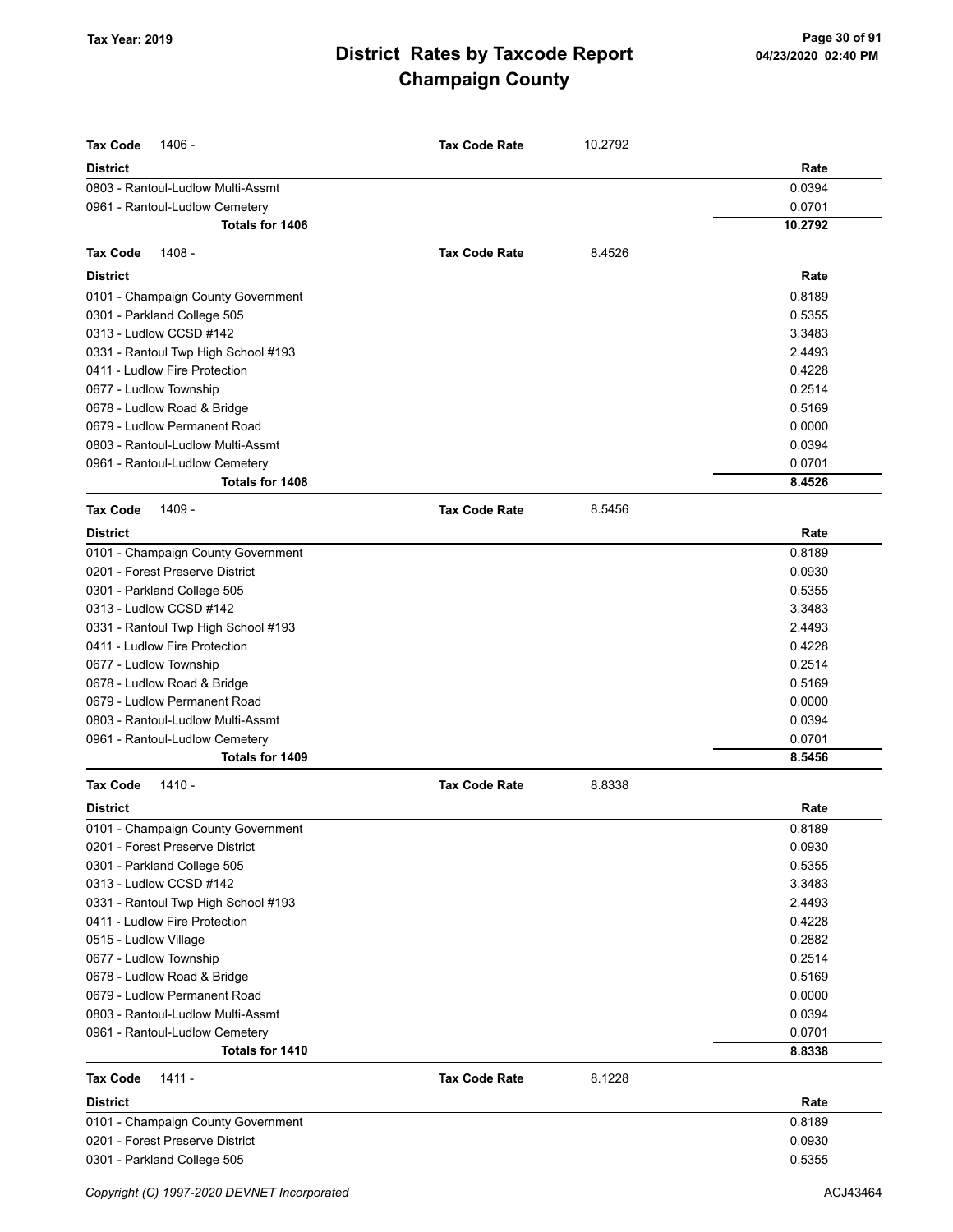| <b>Tax Code</b><br>$1411 -$         | <b>Tax Code Rate</b> | 8.1228  |         |
|-------------------------------------|----------------------|---------|---------|
| <b>District</b>                     |                      |         | Rate    |
| 0313 - Ludlow CCSD #142             |                      |         | 3.3483  |
| 0331 - Rantoul Twp High School #193 |                      |         | 2.4493  |
| 0677 - Ludlow Township              |                      |         | 0.2514  |
| 0678 - Ludlow Road & Bridge         |                      |         | 0.5169  |
| 0679 - Ludlow Permanent Road        |                      |         | 0.0000  |
| 0803 - Rantoul-Ludlow Multi-Assmt   |                      |         | 0.0394  |
| 0961 - Rantoul-Ludlow Cemetery      |                      |         | 0.0701  |
| Totals for 1411                     |                      |         | 8.1228  |
| 1450 -<br><b>Tax Code</b>           | <b>Tax Code Rate</b> | 10.2792 |         |
| <b>District</b>                     |                      |         | Rate    |
| 0101 - Champaign County Government  |                      |         | 0.8189  |
| 0201 - Forest Preserve District     |                      |         | 0.0930  |
| 0301 - Parkland College 505         |                      |         | 0.5355  |
| 0312 - Rantoul City Schools #137    |                      |         | 4.2042  |
| 0331 - Rantoul Twp High School #193 |                      |         | 2.4493  |
| 0520 - Rantoul Village              |                      |         | 1.3005  |
| 0677 - Ludlow Township              |                      |         | 0.2514  |
| 0678 - Ludlow Road & Bridge         |                      |         | 0.5169  |
| 0679 - Ludlow Permanent Road        |                      |         | 0.0000  |
| 0803 - Rantoul-Ludlow Multi-Assmt   |                      |         | 0.0394  |
| 0961 - Rantoul-Ludlow Cemetery      |                      |         | 0.0701  |
| 1043 - Rantoul III                  |                      |         | 0.0000  |
| Totals for 1450                     |                      |         | 10.2792 |
| <b>Tax Code</b><br>1451 -           | <b>Tax Code Rate</b> | 10.5049 |         |
| <b>District</b>                     |                      |         | Rate    |
| 0101 - Champaign County Government  |                      |         | 0.8189  |
| 0201 - Forest Preserve District     |                      |         | 0.0930  |
| 0301 - Parkland College 505         |                      |         | 0.5355  |
| 0312 - Rantoul City Schools #137    |                      |         | 4.2042  |
| 0331 - Rantoul Twp High School #193 |                      |         | 2.4493  |
| 0520 - Rantoul Village              |                      |         | 1.3005  |
| 0677 - Ludlow Township              |                      |         | 0.2514  |
| 0678 - Ludlow Road & Bridge         |                      |         | 0.5169  |
| 0679 - Ludlow Permanent Road        |                      |         | 0.0000  |
| 0803 - Rantoul-Ludlow Multi-Assmt   |                      |         | 0.0394  |
| 0912 - Rantoul Park District        |                      |         | 0.2257  |
| 0961 - Rantoul-Ludlow Cemetery      |                      |         | 0.0701  |
| Totals for 1451                     |                      |         | 10.5049 |
| 1460 -<br><b>Tax Code</b>           | <b>Tax Code Rate</b> | 10.5049 |         |
| <b>District</b>                     |                      |         | Rate    |
| 0101 - Champaign County Government  |                      |         | 0.8189  |
| 0201 - Forest Preserve District     |                      |         | 0.0930  |
| 0301 - Parkland College 505         |                      |         | 0.5355  |
| 0312 - Rantoul City Schools #137    |                      |         | 4.2042  |
| 0331 - Rantoul Twp High School #193 |                      |         | 2.4493  |
| 0520 - Rantoul Village              |                      |         | 1.3005  |
| 0677 - Ludlow Township              |                      |         | 0.2514  |
| 0678 - Ludlow Road & Bridge         |                      |         | 0.5169  |
| 0679 - Ludlow Permanent Road        |                      |         | 0.0000  |
| 0803 - Rantoul-Ludlow Multi-Assmt   |                      |         | 0.0394  |
| 0912 - Rantoul Park District        |                      |         | 0.2257  |

Copyright (C) 1997-2020 DEVNET Incorporated **ACJ43464**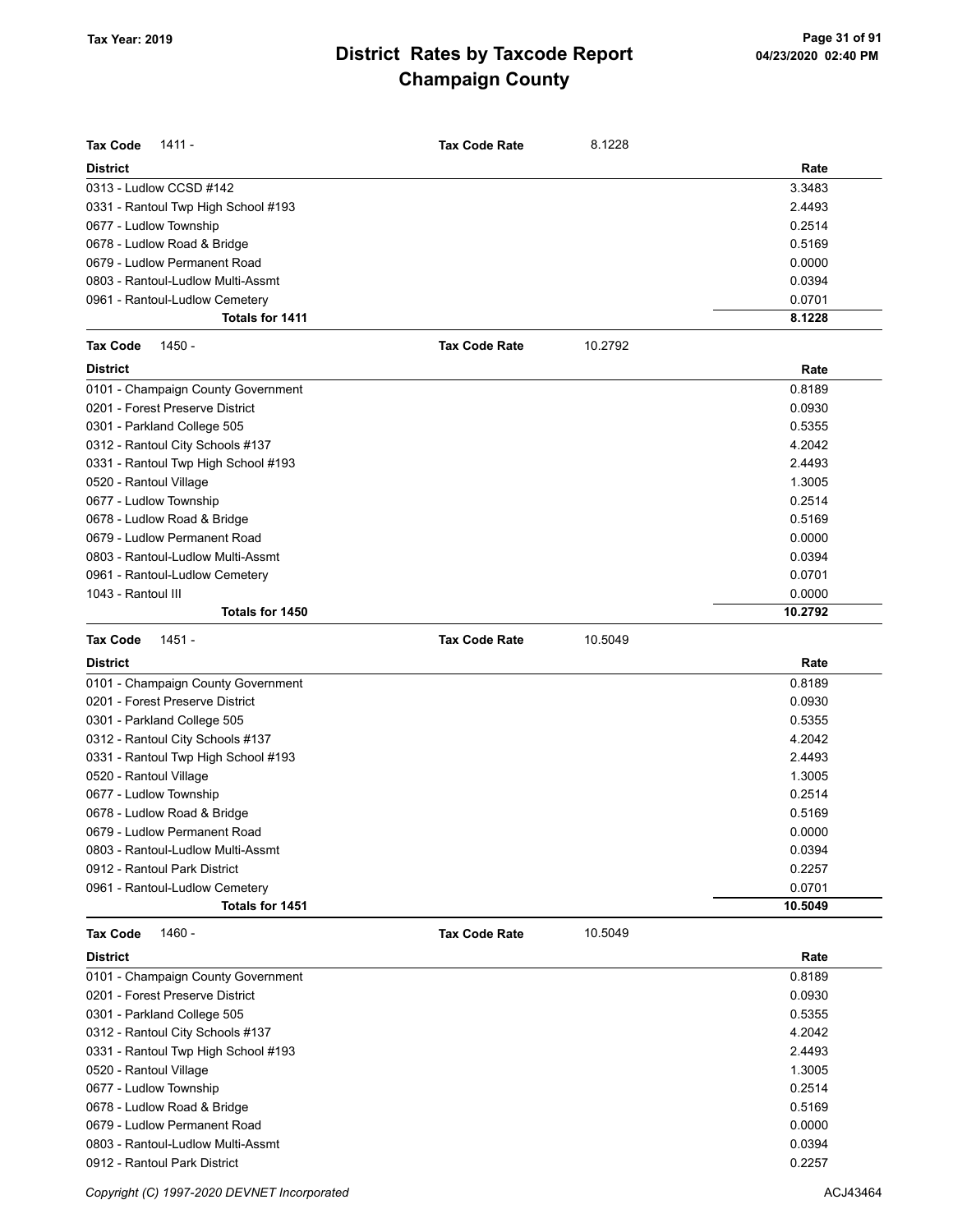| <b>Tax Code</b><br>1460 -             | <b>Tax Code Rate</b> | 10.5049 |         |
|---------------------------------------|----------------------|---------|---------|
| <b>District</b>                       |                      |         | Rate    |
| 0961 - Rantoul-Ludlow Cemetery        |                      |         | 0.0701  |
| Totals for 1460                       |                      |         | 10.5049 |
|                                       |                      |         |         |
| $1501 -$<br><b>Tax Code</b>           | <b>Tax Code Rate</b> | 7.1493  |         |
| <b>District</b>                       |                      |         | Rate    |
| 0101 - Champaign County Government    |                      |         | 0.8189  |
| 0201 - Forest Preserve District       |                      |         | 0.0930  |
| 0301 - Parkland College 505           |                      |         | 0.5355  |
| 0344 - Mahomet-Seymour CUSD #3        |                      |         | 4.5979  |
| 0404 - Cornbelt Fire Protection       |                      |         | 0.3591  |
| 0683 - Mahomet Township               |                      |         | 0.1201  |
| 0684 - Mahomet Road & Bridge          |                      |         | 0.3183  |
| 0685 - Mahomet Permanent Road         |                      |         | 0.0000  |
| 0944 - Mahomet Library                |                      |         | 0.3065  |
| Totals for 1501                       |                      |         | 7.1493  |
| <b>Tax Code</b><br>$1502 -$           | <b>Tax Code Rate</b> | 7.9892  |         |
|                                       |                      |         |         |
| <b>District</b>                       |                      |         | Rate    |
| 0101 - Champaign County Government    |                      |         | 0.8189  |
| 0201 - Forest Preserve District       |                      |         | 0.0930  |
| 0301 - Parkland College 505           |                      |         | 0.5355  |
| 0344 - Mahomet-Seymour CUSD #3        |                      |         | 4.5979  |
| 0404 - Cornbelt Fire Protection       |                      |         | 0.3591  |
| 0516 - Mahomet Village                |                      |         | 0.8399  |
| 0683 - Mahomet Township               |                      |         | 0.1201  |
| 0684 - Mahomet Road & Bridge          |                      |         | 0.3183  |
| 0685 - Mahomet Permanent Road         |                      |         | 0.0000  |
| 0944 - Mahomet Library                |                      |         | 0.3065  |
| Totals for 1502                       |                      |         | 7.9892  |
| <b>Tax Code</b><br>$1503 -$           | <b>Tax Code Rate</b> | 7.0875  |         |
| <b>District</b>                       |                      |         | Rate    |
| 0101 - Champaign County Government    |                      |         | 0.8189  |
| 0201 - Forest Preserve District       |                      |         | 0.0930  |
| 0301 - Parkland College 505           |                      |         | 0.5355  |
| 0344 - Mahomet-Seymour CUSD #3        |                      |         | 4.5979  |
| 0412 - Northern Piatt Fire Protection |                      |         | 0.2973  |
| 0683 - Mahomet Township               |                      |         | 0.1201  |
| 0684 - Mahomet Road & Bridge          |                      |         | 0.3183  |
| 0685 - Mahomet Permanent Road         |                      |         | 0.0000  |
| 0944 - Mahomet Library                |                      |         | 0.3065  |
| Totals for 1503                       |                      |         | 7.0875  |
| <b>Tax Code</b><br>$1505 -$           | <b>Tax Code Rate</b> | 7.0139  |         |
| <b>District</b>                       |                      |         | Rate    |
| 0101 - Champaign County Government    |                      |         | 0.8189  |
| 0201 - Forest Preserve District       |                      |         | 0.0930  |
| 0301 - Parkland College 505           |                      |         | 0.5355  |
| 0344 - Mahomet-Seymour CUSD #3        |                      |         | 4.5979  |
| 0424 - Scott Fire Protection          |                      |         | 0.2237  |
| 0683 - Mahomet Township               |                      |         | 0.1201  |
| 0684 - Mahomet Road & Bridge          |                      |         | 0.3183  |
| 0685 - Mahomet Permanent Road         |                      |         | 0.0000  |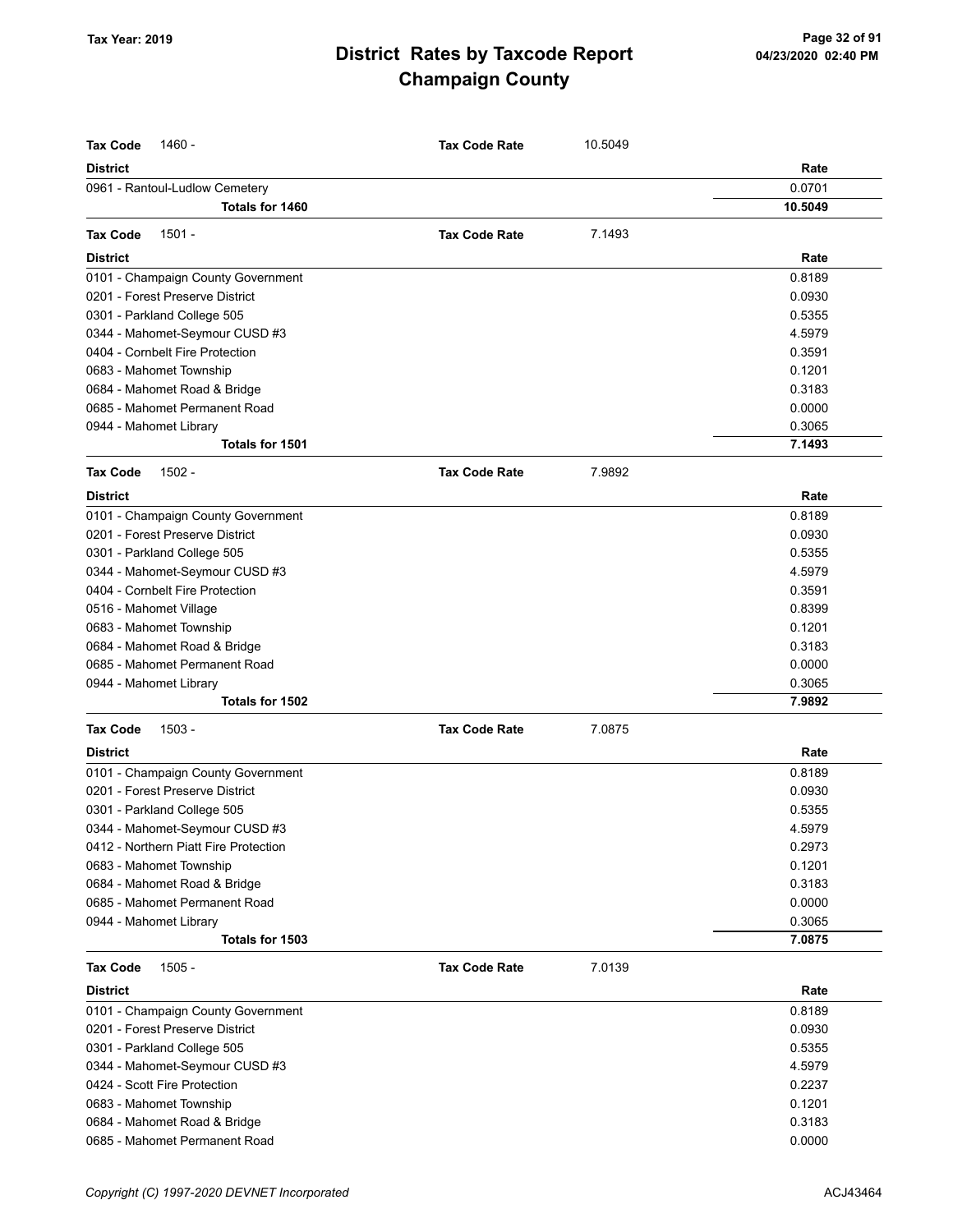| <b>Tax Code</b><br>$1505 -$                     | <b>Tax Code Rate</b> | 7.0139 |        |
|-------------------------------------------------|----------------------|--------|--------|
| <b>District</b>                                 |                      |        | Rate   |
| 0944 - Mahomet Library                          |                      |        | 0.3065 |
| Totals for 1505                                 |                      |        | 7.0139 |
|                                                 |                      |        |        |
| $1550 -$<br><b>Tax Code</b>                     | <b>Tax Code Rate</b> | 7.9892 |        |
| <b>District</b>                                 |                      |        | Rate   |
| 0101 - Champaign County Government              |                      |        | 0.8189 |
| 0201 - Forest Preserve District                 |                      |        | 0.0930 |
| 0301 - Parkland College 505                     |                      |        | 0.5355 |
| 0344 - Mahomet-Seymour CUSD #3                  |                      |        | 4.5979 |
| 0404 - Cornbelt Fire Protection                 |                      |        | 0.3591 |
| 0516 - Mahomet Village                          |                      |        | 0.8399 |
| 0683 - Mahomet Township                         |                      |        | 0.1201 |
| 0684 - Mahomet Road & Bridge                    |                      |        | 0.3183 |
| 0685 - Mahomet Permanent Road                   |                      |        | 0.0000 |
| 0944 - Mahomet Library                          |                      |        | 0.3065 |
| 1030 - Mahomet                                  |                      |        | 0.0000 |
| Totals for 1550                                 |                      |        | 7.9892 |
| <b>Tax Code</b><br>1551 - Mahomet TIF II        | <b>Tax Code Rate</b> | 7.9892 |        |
| <b>District</b>                                 |                      |        | Rate   |
| 0101 - Champaign County Government              |                      |        | 0.8189 |
| 0201 - Forest Preserve District                 |                      |        | 0.0930 |
| 0301 - Parkland College 505                     |                      |        | 0.5355 |
| 0344 - Mahomet-Seymour CUSD #3                  |                      |        | 4.5979 |
| 0404 - Cornbelt Fire Protection                 |                      |        | 0.3591 |
| 0516 - Mahomet Village                          |                      |        | 0.8399 |
| 0683 - Mahomet Township                         |                      |        | 0.1201 |
| 0684 - Mahomet Road & Bridge                    |                      |        | 0.3183 |
| 0685 - Mahomet Permanent Road                   |                      |        | 0.0000 |
|                                                 |                      |        | 0.3065 |
| 0944 - Mahomet Library<br>1076 - Mahomet TIF II |                      |        | 0.0000 |
| Totals for 1551                                 |                      |        | 7.9892 |
|                                                 |                      |        |        |
| <b>Tax Code</b><br>$1601 -$                     | <b>Tax Code Rate</b> | 6.9709 |        |
| <b>District</b>                                 |                      |        | Rate   |
| 0101 - Champaign County Government              |                      |        | 0.8189 |
| 0201 - Forest Preserve District                 |                      |        | 0.0930 |
| 0301 - Parkland College 505                     |                      |        | 0.5355 |
| 0341 - Fisher CUSD #1                           |                      |        | 4.6874 |
| 0417 - Sang-Valley Fire Protection              |                      |        | 0.1304 |
| 0689 - Newcomb Township                         |                      |        | 0.2498 |
| 0690 - Newcomb Road & Bridge                    |                      |        | 0.4319 |
| 0691 - Newcomb Permanent Road                   |                      |        | 0.0000 |
| 0802 - Condit-East Bend Multi-Assmt             |                      |        | 0.0240 |
| Totals for 1601                                 |                      |        | 6.9709 |
| <b>Tax Code</b><br>$1602 -$                     | <b>Tax Code Rate</b> | 7.1378 |        |
| <b>District</b>                                 |                      |        | Rate   |
| 0101 - Champaign County Government              |                      |        | 0.8189 |
| 0201 - Forest Preserve District                 |                      |        | 0.0930 |
| 0301 - Parkland College 505                     |                      |        | 0.5355 |
| 0341 - Fisher CUSD #1                           |                      |        | 4.6874 |
| 0412 - Northern Piatt Fire Protection           |                      |        | 0.2973 |
| 0689 - Newcomb Township                         |                      |        | 0.2498 |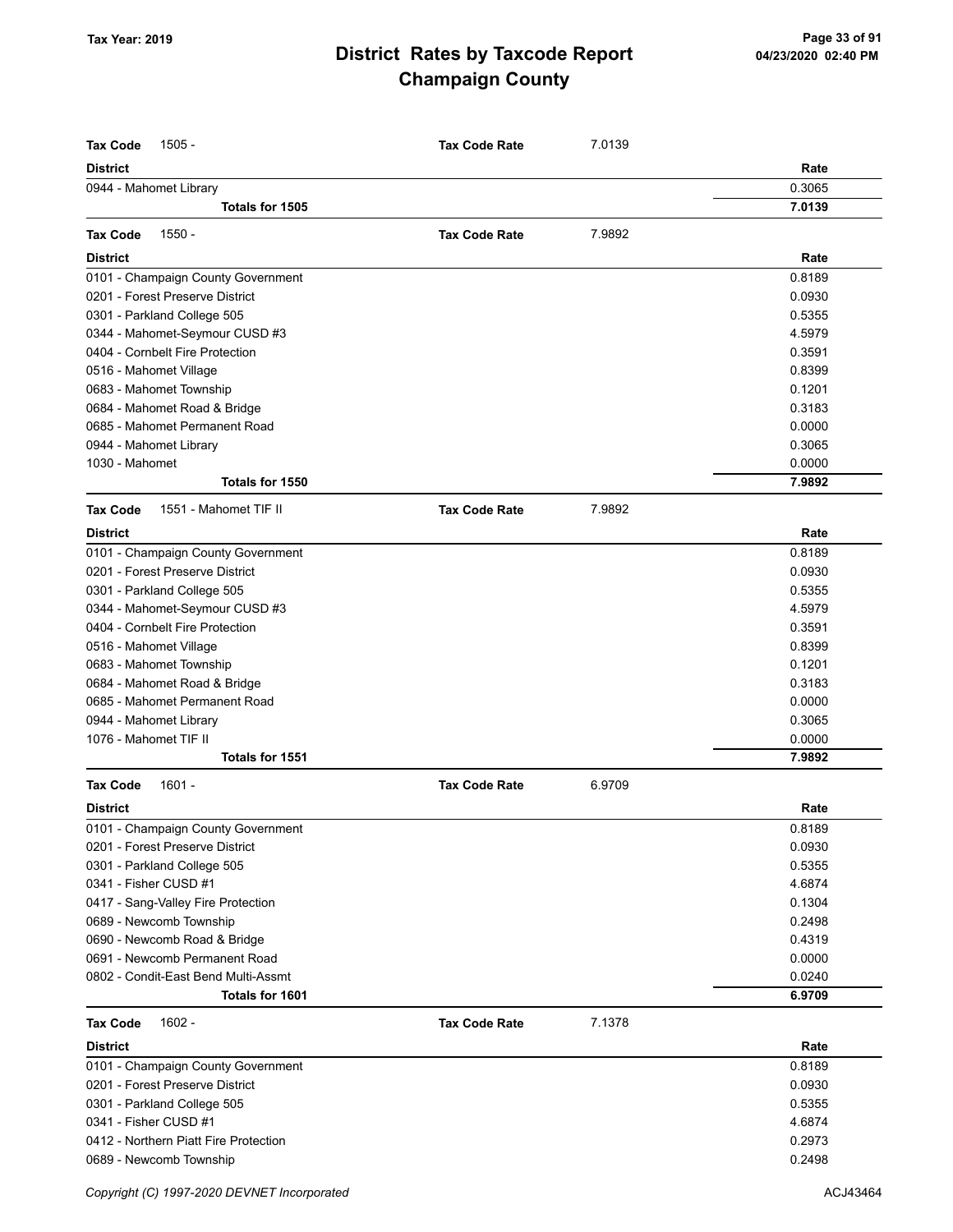| <b>Tax Code</b><br>$1602 -$                                             | <b>Tax Code Rate</b> | 7.1378 |                  |
|-------------------------------------------------------------------------|----------------------|--------|------------------|
| <b>District</b>                                                         |                      |        | Rate             |
| 0690 - Newcomb Road & Bridge                                            |                      |        | 0.4319           |
| 0691 - Newcomb Permanent Road                                           |                      |        | 0.0000           |
| 0802 - Condit-East Bend Multi-Assmt                                     |                      |        | 0.0240           |
| Totals for 1602                                                         |                      |        | 7.1378           |
| <b>Tax Code</b><br>$1603 -$                                             | <b>Tax Code Rate</b> | 7.1101 |                  |
| <b>District</b>                                                         |                      |        | Rate             |
| 0101 - Champaign County Government                                      |                      |        | 0.8189           |
| 0201 - Forest Preserve District                                         |                      |        | 0.0930           |
| 0301 - Parkland College 505                                             |                      |        | 0.5355           |
| 0344 - Mahomet-Seymour CUSD #3                                          |                      |        | 4.5979           |
| 0404 - Cornbelt Fire Protection                                         |                      |        | 0.3591           |
| 0689 - Newcomb Township                                                 |                      |        | 0.2498           |
| 0690 - Newcomb Road & Bridge                                            |                      |        | 0.4319           |
| 0691 - Newcomb Permanent Road                                           |                      |        | 0.0000           |
| 0802 - Condit-East Bend Multi-Assmt                                     |                      |        | 0.0240           |
| Totals for 1603                                                         |                      |        | 7.1101           |
| 1604 -<br><b>Tax Code</b>                                               | <b>Tax Code Rate</b> | 7.0483 |                  |
| <b>District</b>                                                         |                      |        | Rate             |
|                                                                         |                      |        | 0.8189           |
| 0101 - Champaign County Government                                      |                      |        |                  |
| 0201 - Forest Preserve District                                         |                      |        | 0.0930           |
| 0301 - Parkland College 505                                             |                      |        | 0.5355           |
| 0344 - Mahomet-Seymour CUSD #3<br>0412 - Northern Piatt Fire Protection |                      |        | 4.5979<br>0.2973 |
|                                                                         |                      |        | 0.2498           |
| 0689 - Newcomb Township                                                 |                      |        | 0.4319           |
| 0690 - Newcomb Road & Bridge<br>0691 - Newcomb Permanent Road           |                      |        | 0.0000           |
|                                                                         |                      |        |                  |
| 0802 - Condit-East Bend Multi-Assmt<br><b>Totals for 1604</b>           |                      |        | 0.0240<br>7.0483 |
|                                                                         |                      |        |                  |
| $1605 -$<br><b>Tax Code</b>                                             | <b>Tax Code Rate</b> | 7.3107 |                  |
| <b>District</b>                                                         |                      |        | Rate             |
| 0101 - Champaign County Government                                      |                      |        | 0.8189           |
| 0201 - Forest Preserve District                                         |                      |        | 0.0930           |
| 0301 - Parkland College 505                                             |                      |        | 0.5355           |
| 0341 - Fisher CUSD #1                                                   |                      |        | 4.6874           |
| 0417 - Sang-Valley Fire Protection                                      |                      |        | 0.1304           |
| 0509 - Fisher Village                                                   |                      |        | 0.3398           |
| 0689 - Newcomb Township                                                 |                      |        | 0.2498           |
| 0690 - Newcomb Road & Bridge                                            |                      |        | 0.4319           |
| 0691 - Newcomb Permanent Road                                           |                      |        | 0.0000           |
| 0802 - Condit-East Bend Multi-Assmt<br>Totals for 1605                  |                      |        | 0.0240<br>7.3107 |
|                                                                         |                      |        |                  |
| $1606 -$<br><b>Tax Code</b>                                             | <b>Tax Code Rate</b> | 6.8814 |                  |
| <b>District</b>                                                         |                      |        | Rate             |
| 0101 - Champaign County Government                                      |                      |        | 0.8189           |
| 0201 - Forest Preserve District                                         |                      |        | 0.0930           |
| 0301 - Parkland College 505                                             |                      |        | 0.5355           |
| 0344 - Mahomet-Seymour CUSD #3                                          |                      |        | 4.5979           |
| 0417 - Sang-Valley Fire Protection                                      |                      |        | 0.1304           |
| 0689 - Newcomb Township                                                 |                      |        | 0.2498           |
| 0690 - Newcomb Road & Bridge                                            |                      |        | 0.4319           |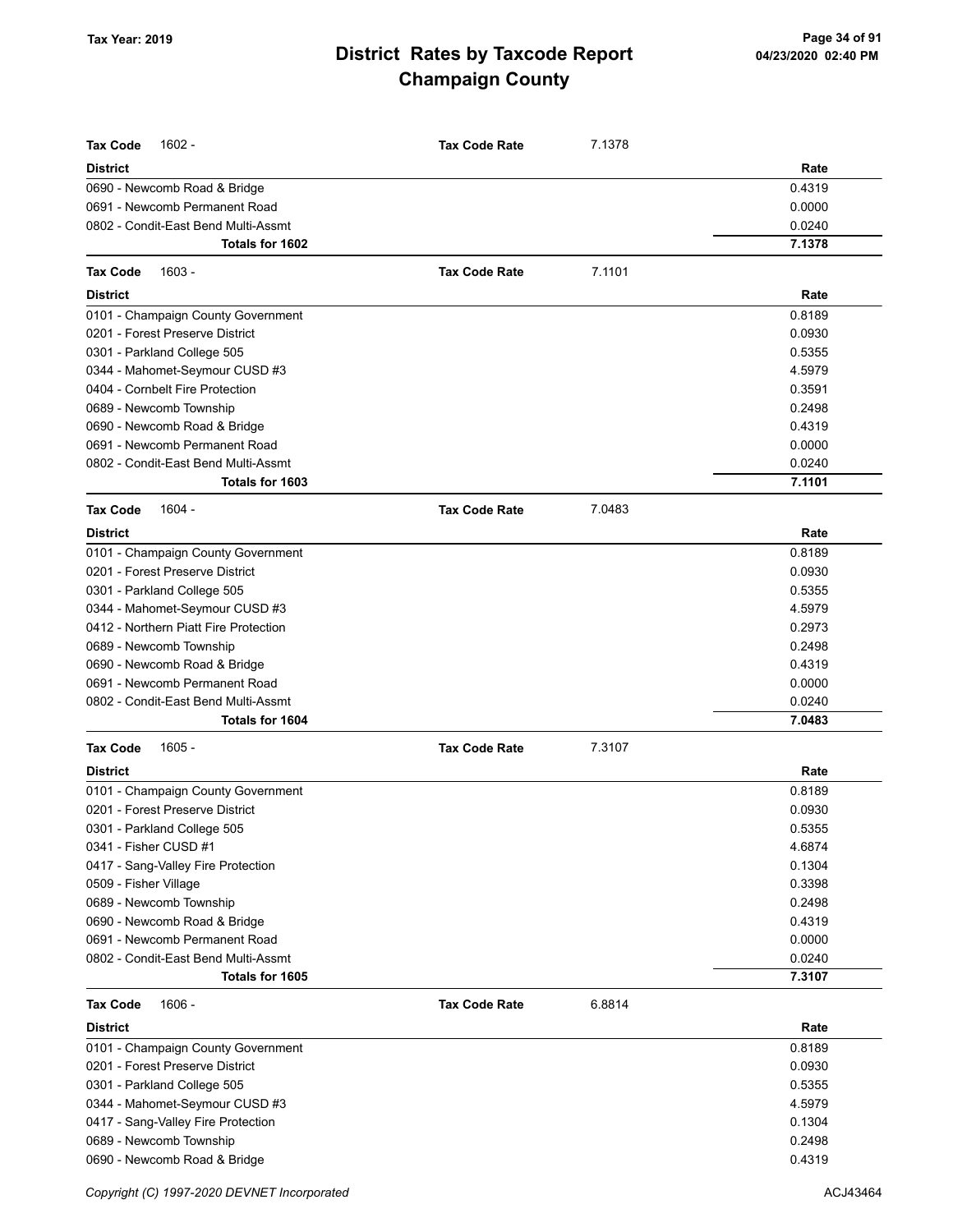| <b>Tax Code</b><br>1606 -                                             | <b>Tax Code Rate</b> | 6.8814 |                  |
|-----------------------------------------------------------------------|----------------------|--------|------------------|
| <b>District</b>                                                       |                      |        | Rate             |
| 0691 - Newcomb Permanent Road                                         |                      |        | 0.0000           |
| 0802 - Condit-East Bend Multi-Assmt                                   |                      |        | 0.0240           |
| <b>Totals for 1606</b>                                                |                      |        | 6.8814           |
| $1607 -$<br><b>Tax Code</b>                                           | <b>Tax Code Rate</b> | 7.9500 |                  |
|                                                                       |                      |        |                  |
| <b>District</b>                                                       |                      |        | Rate<br>0.8189   |
| 0101 - Champaign County Government<br>0201 - Forest Preserve District |                      |        |                  |
|                                                                       |                      |        | 0.0930           |
| 0301 - Parkland College 505                                           |                      |        | 0.5355           |
| 0344 - Mahomet-Seymour CUSD #3<br>0404 - Cornbelt Fire Protection     |                      |        | 4.5979<br>0.3591 |
|                                                                       |                      |        | 0.8399           |
| 0516 - Mahomet Village                                                |                      |        | 0.2498           |
| 0689 - Newcomb Township                                               |                      |        | 0.4319           |
| 0690 - Newcomb Road & Bridge<br>0691 - Newcomb Permanent Road         |                      |        | 0.0000           |
| 0802 - Condit-East Bend Multi-Assmt                                   |                      |        | 0.0240           |
| Totals for 1607                                                       |                      |        | 7.9500           |
|                                                                       |                      |        |                  |
| $1608 -$<br><b>Tax Code</b>                                           | <b>Tax Code Rate</b> | 7.1996 |                  |
| <b>District</b>                                                       |                      |        | Rate             |
| 0101 - Champaign County Government                                    |                      |        | 0.8189           |
| 0201 - Forest Preserve District                                       |                      |        | 0.0930           |
| 0301 - Parkland College 505                                           |                      |        | 0.5355           |
| 0341 - Fisher CUSD #1                                                 |                      |        | 4.6874           |
| 0404 - Cornbelt Fire Protection                                       |                      |        | 0.3591           |
| 0689 - Newcomb Township                                               |                      |        | 0.2498           |
| 0690 - Newcomb Road & Bridge                                          |                      |        | 0.4319           |
| 0691 - Newcomb Permanent Road                                         |                      |        | 0.0000           |
| 0802 - Condit-East Bend Multi-Assmt<br>Totals for 1608                |                      |        | 0.0240<br>7.1996 |
|                                                                       |                      |        |                  |
| $1655 -$<br><b>Tax Code</b>                                           | <b>Tax Code Rate</b> | 7.3107 |                  |
| <b>District</b>                                                       |                      |        | Rate             |
| 0101 - Champaign County Government                                    |                      |        | 0.8189           |
| 0201 - Forest Preserve District                                       |                      |        | 0.0930           |
| 0301 - Parkland College 505                                           |                      |        | 0.5355           |
| 0341 - Fisher CUSD #1                                                 |                      |        | 4.6874           |
| 0417 - Sang-Valley Fire Protection                                    |                      |        | 0.1304           |
| 0509 - Fisher Village                                                 |                      |        | 0.3398           |
| 0689 - Newcomb Township                                               |                      |        | 0.2498           |
| 0690 - Newcomb Road & Bridge                                          |                      |        | 0.4319           |
| 0691 - Newcomb Permanent Road                                         |                      |        | 0.0000           |
| 0802 - Condit-East Bend Multi-Assmt                                   |                      |        | 0.0240           |
| 1010 - Fisher                                                         |                      |        | 0.0000           |
| Totals for 1655                                                       |                      |        | 7.3107           |
| 1656 -<br><b>Tax Code</b>                                             | <b>Tax Code Rate</b> | 7.3107 |                  |
| <b>District</b>                                                       |                      |        | Rate             |
| 0101 - Champaign County Government                                    |                      |        | 0.8189           |
| 0201 - Forest Preserve District                                       |                      |        | 0.0930           |
| 0301 - Parkland College 505                                           |                      |        | 0.5355           |
| 0341 - Fisher CUSD #1                                                 |                      |        | 4.6874           |
| 0417 - Sang-Valley Fire Protection                                    |                      |        | 0.1304           |
| 0509 - Fisher Village                                                 |                      |        | 0.3398           |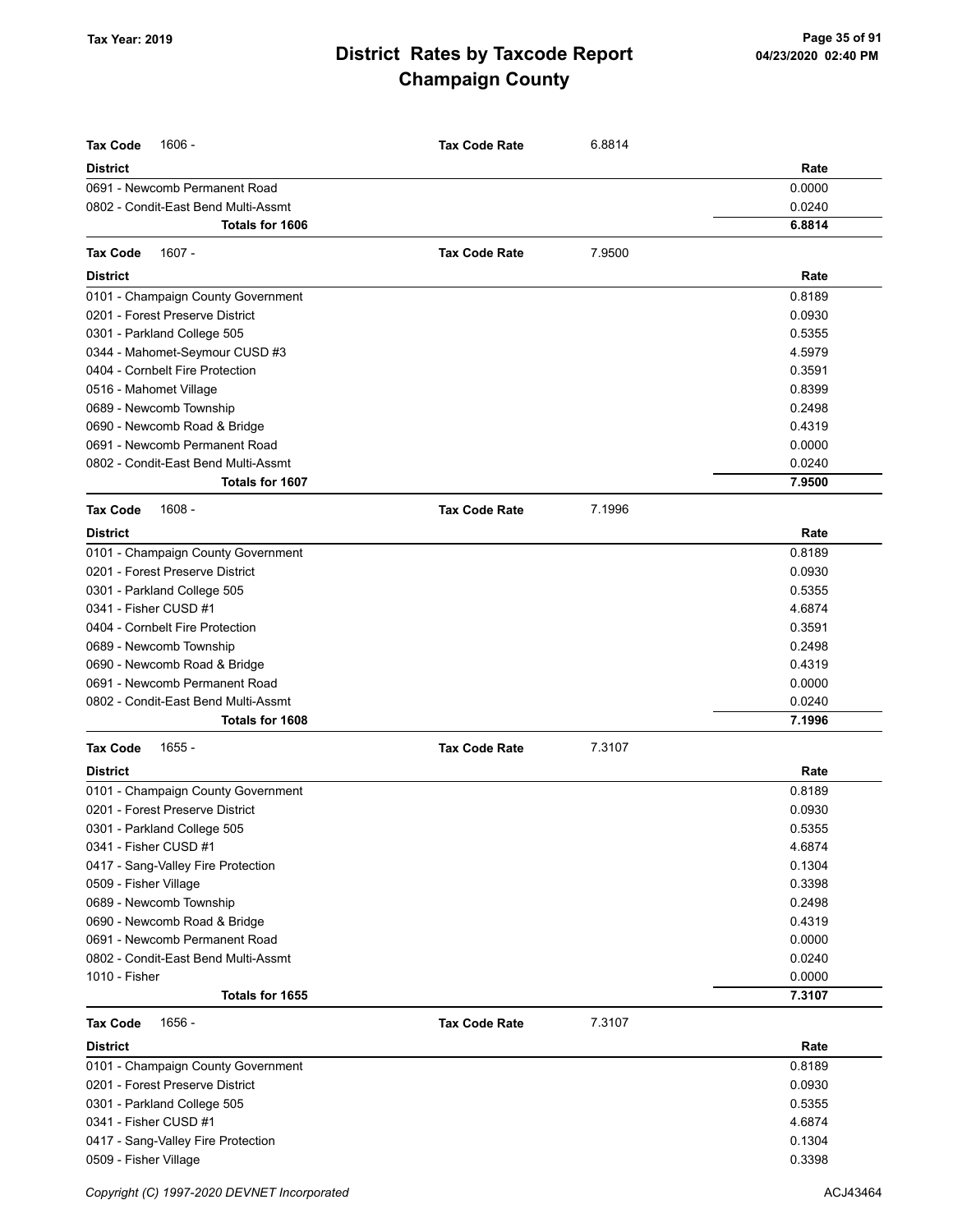| <b>Tax Code</b><br>1656 -              | <b>Tax Code Rate</b> | 7.3107 |        |
|----------------------------------------|----------------------|--------|--------|
| <b>District</b>                        |                      |        | Rate   |
| 0689 - Newcomb Township                |                      |        | 0.2498 |
| 0690 - Newcomb Road & Bridge           |                      |        | 0.4319 |
| 0691 - Newcomb Permanent Road          |                      |        | 0.0000 |
| 0802 - Condit-East Bend Multi-Assmt    |                      |        | 0.0240 |
| 1013 - Fisher III                      |                      |        | 0.0000 |
| Totals for 1656                        |                      |        | 7.3107 |
| Tax Code<br>$1701 -$                   | <b>Tax Code Rate</b> | 7.1988 |        |
| <b>District</b>                        |                      |        | Rate   |
| 0101 - Champaign County Government     |                      |        | 0.8189 |
| 0201 - Forest Preserve District        |                      |        | 0.0930 |
| 0301 - Parkland College 505            |                      |        | 0.5355 |
| 0314 - St. Joseph CCSD #169            |                      |        | 2.7593 |
| 0333 - St.Jos-Ogden High School #305   |                      |        | 1.9915 |
| 0419 - St. Jos-Stanton Fire Protection |                      |        | 0.2857 |
| 0695 - Ogden Township                  |                      |        | 0.3112 |
| 0696 - Ogden Road & Bridge             |                      |        | 0.3685 |
| 0697 - Ogden Permanent Road            |                      |        | 0.0000 |
| 0805 - Ogden-Stanton Multi-Assmt       |                      |        | 0.0352 |
| Totals for 1701                        |                      |        | 7.1988 |
| <b>Tax Code</b><br>$1708 -$            | <b>Tax Code Rate</b> | 7.4562 |        |
| <b>District</b>                        |                      |        | Rate   |
| 0101 - Champaign County Government     |                      |        | 0.8189 |
| 0201 - Forest Preserve District        |                      |        | 0.0930 |
| 0301 - Parkland College 505            |                      |        | 0.5355 |
| 0357 - Oakwood CUSD #76                |                      |        | 5.1363 |
| 0413 - Ogden-Royal Fire Protection     |                      |        | 0.1576 |
| 0695 - Ogden Township                  |                      |        | 0.3112 |
| 0696 - Ogden Road & Bridge             |                      |        | 0.3685 |
| 0697 - Ogden Permanent Road            |                      |        | 0.0000 |
| 0805 - Ogden-Stanton Multi-Assmt       |                      |        | 0.0352 |
| Totals for 1708                        |                      |        | 7.4562 |
| Tax Code<br>$1709 -$                   | <b>Tax Code Rate</b> | 7.2700 |        |
| <b>District</b>                        |                      |        | Rate   |
| 0101 - Champaign County Government     |                      |        | 0.8189 |
| 0201 - Forest Preserve District        |                      |        | 0.0930 |
| 0301 - Parkland College 505            |                      |        | 0.5355 |
| 0333 - St. Jos-Ogden High School #305  |                      |        | 1.9915 |
| 0358 - Prairieview-Ogden CCSD #197     |                      |        | 2.9586 |
| 0413 - Ogden-Royal Fire Protection     |                      |        | 0.1576 |
| 0695 - Ogden Township                  |                      |        | 0.3112 |
| 0696 - Ogden Road & Bridge             |                      |        | 0.3685 |
| 0697 - Ogden Permanent Road            |                      |        | 0.0000 |
| 0805 - Ogden-Stanton Multi-Assmt       |                      |        | 0.0352 |
| Totals for 1709                        |                      |        | 7.2700 |
| Tax Code<br>$1710 -$                   | <b>Tax Code Rate</b> | 7.3981 |        |
| <b>District</b>                        |                      |        | Rate   |
| 0101 - Champaign County Government     |                      |        | 0.8189 |
| 0201 - Forest Preserve District        |                      |        | 0.0930 |
| 0301 - Parkland College 505            |                      |        | 0.5355 |
| 0333 - St.Jos-Ogden High School #305   |                      |        | 1.9915 |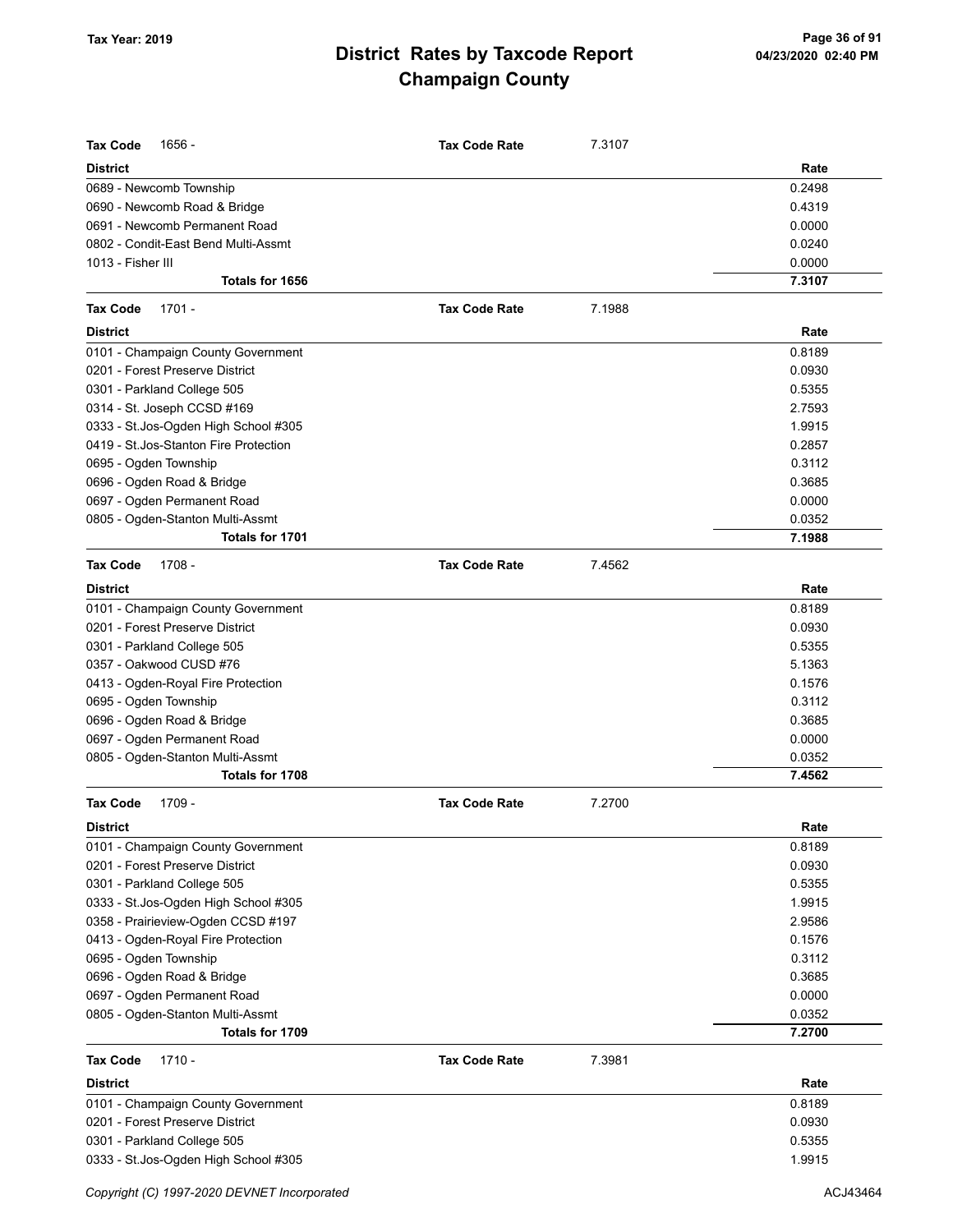| <b>Tax Code</b><br>$1710 -$            | <b>Tax Code Rate</b> | 7.3981 |        |
|----------------------------------------|----------------------|--------|--------|
| <b>District</b>                        |                      |        | Rate   |
| 0358 - Prairieview-Ogden CCSD #197     |                      |        | 2.9586 |
| 0419 - St. Jos-Stanton Fire Protection |                      |        | 0.2857 |
| 0695 - Ogden Township                  |                      |        | 0.3112 |
| 0696 - Ogden Road & Bridge             |                      |        | 0.3685 |
| 0697 - Ogden Permanent Road            |                      |        | 0.0000 |
| 0805 - Ogden-Stanton Multi-Assmt       |                      |        | 0.0352 |
| Totals for 1710                        |                      |        | 7.3981 |
| <b>Tax Code</b><br>$1711 -$            | <b>Tax Code Rate</b> | 7.9301 |        |
| <b>District</b>                        |                      |        | Rate   |
| 0101 - Champaign County Government     |                      |        | 0.8189 |
| 0201 - Forest Preserve District        |                      |        | 0.0930 |
| 0301 - Parkland College 505            |                      |        | 0.5355 |
| 0333 - St. Jos-Ogden High School #305  |                      |        | 1.9915 |
| 0358 - Prairieview-Ogden CCSD #197     |                      |        | 2.9586 |
| 0413 - Ogden-Royal Fire Protection     |                      |        | 0.1576 |
| 0517 - Ogden Village                   |                      |        | 0.6601 |
| 0695 - Ogden Township                  |                      |        | 0.3112 |
| 0696 - Ogden Road & Bridge             |                      |        | 0.3685 |
| 0697 - Ogden Permanent Road            |                      |        | 0.0000 |
| 0805 - Ogden-Stanton Multi-Assmt       |                      |        | 0.0352 |
| Totals for 1711                        |                      |        | 7.9301 |
| $1712 -$<br><b>Tax Code</b>            | <b>Tax Code Rate</b> | 7.3344 |        |
| <b>District</b>                        |                      |        | Rate   |
| 0101 - Champaign County Government     |                      |        | 0.8189 |
| 0201 - Forest Preserve District        |                      |        | 0.0930 |
| 0301 - Parkland College 505            |                      |        | 0.5355 |
| 0333 - St. Jos-Ogden High School #305  |                      |        | 1.9915 |
| 0358 - Prairieview-Ogden CCSD #197     |                      |        | 2.9586 |
| 0413 - Ogden-Royal Fire Protection     |                      |        | 0.1576 |
| 0522 - Royal Village                   |                      |        | 0.0644 |
| 0695 - Ogden Township                  |                      |        | 0.3112 |
| 0696 - Ogden Road & Bridge             |                      |        | 0.3685 |
| 0697 - Ogden Permanent Road            |                      |        | 0.0000 |
| 0805 - Ogden-Stanton Multi-Assmt       |                      |        | 0.0352 |
| Totals for 1712                        |                      |        | 7.3344 |
| $1801 -$<br><b>Tax Code</b>            | <b>Tax Code Rate</b> | 6.4541 |        |
| <b>District</b>                        |                      |        | Rate   |
| 0101 - Champaign County Government     |                      |        | 0.8189 |
| 0201 - Forest Preserve District        |                      |        | 0.0930 |
| 0301 - Parkland College 505            |                      |        | 0.5355 |
| 0348 - Tolono CUSD #7                  |                      |        | 4.0729 |
| 0414 - Pesotum Fire Protection         |                      |        | 0.2559 |
| 0701 - Pesotum Township                |                      |        | 0.2390 |
| 0702 - Pesotum Road & Bridge           |                      |        | 0.4236 |
| 0703 - Pesotum Permanent Road          |                      |        | 0.0000 |
| 0807 - Pesotum-Critt Multi-Assmt       |                      |        | 0.0153 |
| Totals for 1801                        |                      |        | 6.4541 |
| 1802 -<br><b>Tax Code</b>              | <b>Tax Code Rate</b> | 6.7019 |        |
| <b>District</b>                        |                      |        | Rate   |
| 0101 - Champaign County Government     |                      |        | 0.8189 |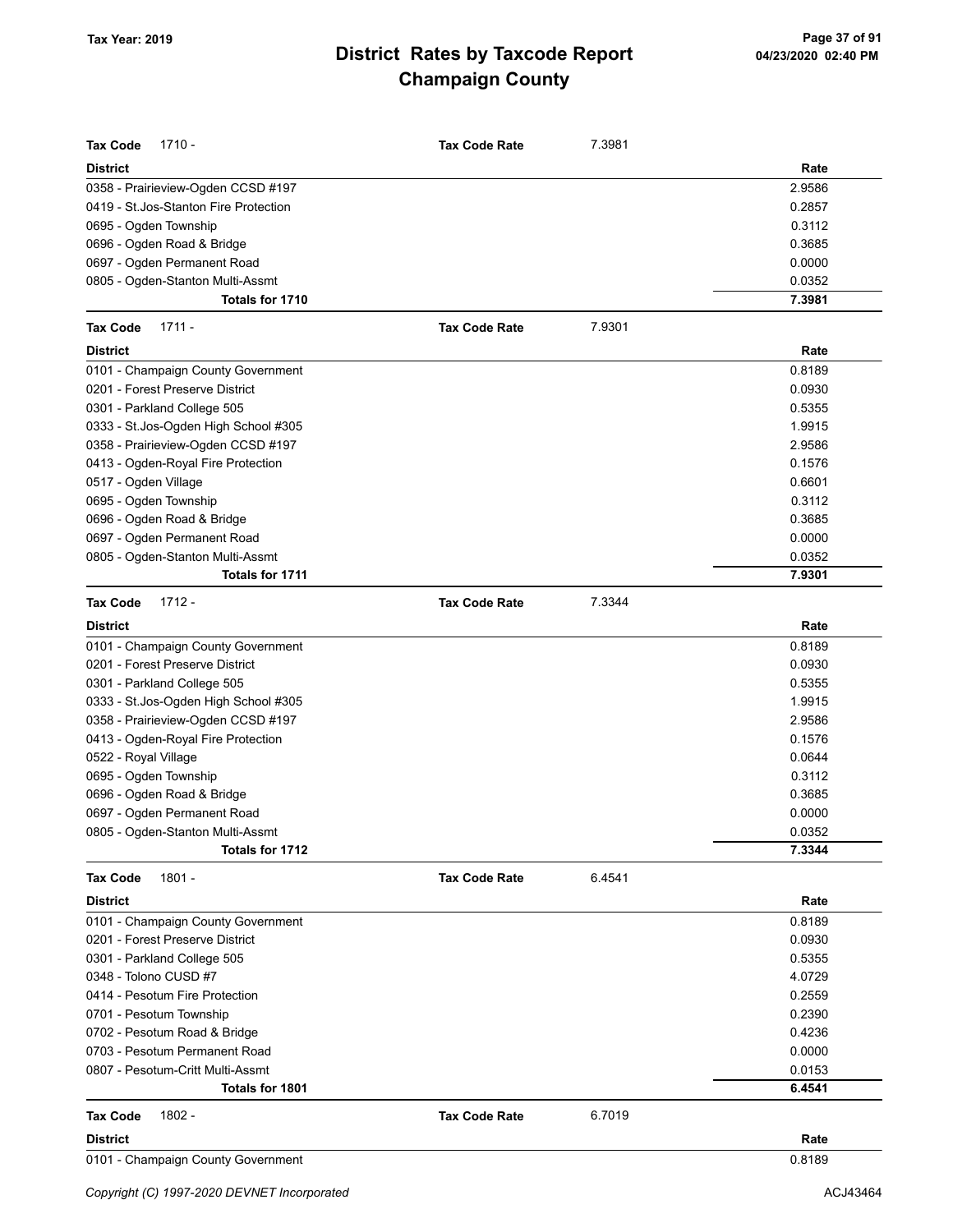| <b>Tax Code</b><br>1802 -          | <b>Tax Code Rate</b> | 6.7019 |        |
|------------------------------------|----------------------|--------|--------|
| <b>District</b>                    |                      |        | Rate   |
| 0201 - Forest Preserve District    |                      |        | 0.0930 |
| 0301 - Parkland College 505        |                      |        | 0.5355 |
| 0348 - Tolono CUSD #7              |                      |        | 4.0729 |
| 0414 - Pesotum Fire Protection     |                      |        | 0.2559 |
| 0518 - Pesotum Village             |                      |        | 0.2478 |
| 0701 - Pesotum Township            |                      |        | 0.2390 |
| 0702 - Pesotum Road & Bridge       |                      |        | 0.4236 |
| 0703 - Pesotum Permanent Road      |                      |        | 0.0000 |
| 0807 - Pesotum-Critt Multi-Assmt   |                      |        | 0.0153 |
| Totals for 1802                    |                      |        | 6.7019 |
| <b>Tax Code</b><br>1803 -          | <b>Tax Code Rate</b> | 7.2653 |        |
| <b>District</b>                    |                      |        | Rate   |
| 0101 - Champaign County Government |                      |        | 0.8189 |
| 0201 - Forest Preserve District    |                      |        | 0.0930 |
| 0301 - Parkland College 505        |                      |        | 0.5355 |
| 0352 - Tuscola CUSD #301           |                      |        | 4.8841 |
| 0414 - Pesotum Fire Protection     |                      |        | 0.2559 |
| 0701 - Pesotum Township            |                      |        | 0.2390 |
| 0702 - Pesotum Road & Bridge       |                      |        | 0.4236 |
| 0703 - Pesotum Permanent Road      |                      |        | 0.0000 |
| 0807 - Pesotum-Critt Multi-Assmt   |                      |        | 0.0153 |
| Totals for 1803                    |                      |        | 7.2653 |
| 1804 -<br><b>Tax Code</b>          | <b>Tax Code Rate</b> | 6.9836 |        |
| <b>District</b>                    |                      |        | Rate   |
| 0101 - Champaign County Government |                      |        | 0.8189 |
| 0201 - Forest Preserve District    |                      |        | 0.0930 |
| 0301 - Parkland College 505        |                      |        | 0.5355 |
| 0353 - Villa Grove CUSD #302       |                      |        | 4.3423 |
| 0414 - Pesotum Fire Protection     |                      |        | 0.2559 |
| 0701 - Pesotum Township            |                      |        | 0.2390 |
| 0702 - Pesotum Road & Bridge       |                      |        | 0.4236 |
| 0703 - Pesotum Permanent Road      |                      |        | 0.0000 |
| 0807 - Pesotum-Critt Multi-Assmt   |                      |        | 0.0153 |
| 0943 - Camargo Library             |                      |        | 0.2601 |
| Totals for 1804                    |                      |        | 6.9836 |
| 1805 -<br><b>Tax Code</b>          | <b>Tax Code Rate</b> | 6.4234 |        |
| <b>District</b>                    |                      |        | Rate   |
| 0101 - Champaign County Government |                      |        | 0.8189 |
| 0201 - Forest Preserve District    |                      |        | 0.0930 |
| 0301 - Parkland College 505        |                      |        | 0.5355 |
| 0348 - Tolono CUSD #7              |                      |        | 4.0729 |
| 0426 - Tolono Fire Protection      |                      |        | 0.2252 |
| 0701 - Pesotum Township            |                      |        | 0.2390 |
| 0702 - Pesotum Road & Bridge       |                      |        | 0.4236 |
| 0703 - Pesotum Permanent Road      |                      |        | 0.0000 |
| 0807 - Pesotum-Critt Multi-Assmt   |                      |        | 0.0153 |
| Totals for 1805                    |                      |        | 6.4234 |
| 1806 -<br><b>Tax Code</b>          | <b>Tax Code Rate</b> | 6.4723 |        |
| <b>District</b>                    |                      |        | Rate   |
| 0101 - Champaign County Government |                      |        | 0.8189 |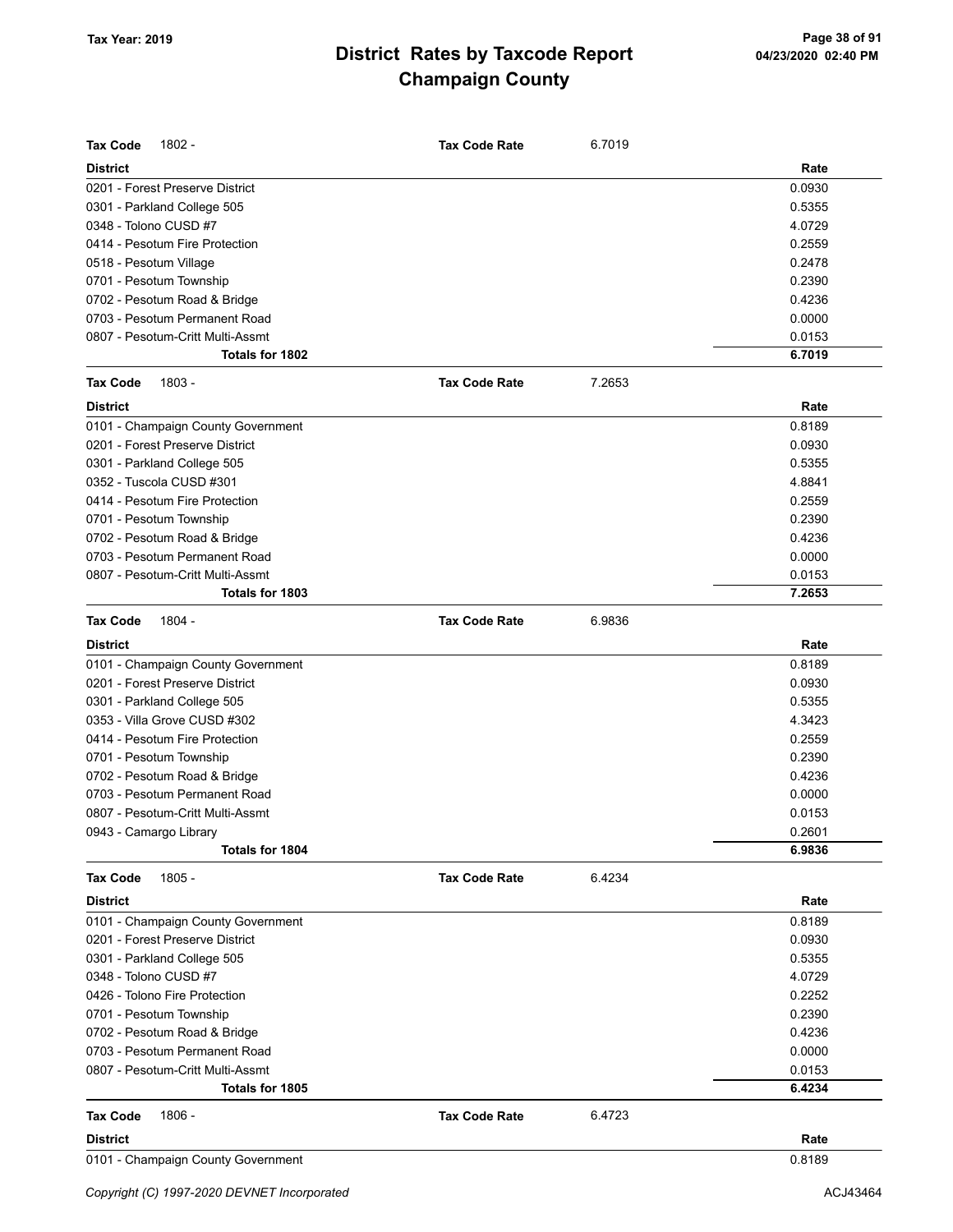| <b>Tax Code</b><br>1806 -          | <b>Tax Code Rate</b> | 6.4723 |        |
|------------------------------------|----------------------|--------|--------|
| <b>District</b>                    |                      |        | Rate   |
| 0201 - Forest Preserve District    |                      |        | 0.0930 |
| 0301 - Parkland College 505        |                      |        | 0.5355 |
| 0348 - Tolono CUSD #7              |                      |        | 4.0729 |
| 0425 - Sadorus Fire Protection     |                      |        | 0.2741 |
| 0701 - Pesotum Township            |                      |        | 0.2390 |
| 0702 - Pesotum Road & Bridge       |                      |        | 0.4236 |
| 0703 - Pesotum Permanent Road      |                      |        | 0.0000 |
| 0807 - Pesotum-Critt Multi-Assmt   |                      |        | 0.0153 |
| <b>Totals for 1806</b>             |                      |        | 6.4723 |
| 1901 -<br><b>Tax Code</b>          | <b>Tax Code Rate</b> | 6.8199 |        |
| <b>District</b>                    |                      |        | Rate   |
| 0101 - Champaign County Government |                      |        | 0.8189 |
| 0201 - Forest Preserve District    |                      |        | 0.0930 |
| 0301 - Parkland College 505        |                      |        | 0.5355 |
| 0348 - Tolono CUSD #7              |                      |        | 4.0729 |
| 0415 - Philo Fire Protection       |                      |        | 0.1959 |
| 0707 - Philo Township              |                      |        | 0.2170 |
| 0708 - Philo Road & Bridge         |                      |        | 0.7109 |
| 0709 - Philo Permanent Road        |                      |        | 0.0000 |
| 0942 - Philo Library               |                      |        | 0.1758 |
| Totals for 1901                    |                      |        | 6.8199 |
| <b>Tax Code</b><br>1902 -          | <b>Tax Code Rate</b> | 7.1647 |        |
| <b>District</b>                    |                      |        | Rate   |
| 0101 - Champaign County Government |                      |        | 0.8189 |
| 0201 - Forest Preserve District    |                      |        | 0.0930 |
| 0301 - Parkland College 505        |                      |        | 0.5355 |
| 0348 - Tolono CUSD #7              |                      |        | 4.0729 |
| 0415 - Philo Fire Protection       |                      |        | 0.1959 |
| 0519 - Philo Village               |                      |        | 0.3448 |
| 0707 - Philo Township              |                      |        | 0.2170 |
| 0708 - Philo Road & Bridge         |                      |        | 0.7109 |
| 0709 - Philo Permanent Road        |                      |        | 0.0000 |
| 0942 - Philo Library               |                      |        | 0.1758 |
| Totals for 1902                    |                      |        | 7.1647 |
| 1903 -<br><b>Tax Code</b>          | <b>Tax Code Rate</b> | 6.8492 |        |
| <b>District</b>                    |                      |        | Rate   |
| 0101 - Champaign County Government |                      |        | 0.8189 |
| 0201 - Forest Preserve District    |                      |        | 0.0930 |
| 0301 - Parkland College 505        |                      |        | 0.5355 |
| 0348 - Tolono CUSD #7              |                      |        | 4.0729 |
| 0426 - Tolono Fire Protection      |                      |        | 0.2252 |
| 0707 - Philo Township              |                      |        | 0.2170 |
| 0708 - Philo Road & Bridge         |                      |        | 0.7109 |
| 0709 - Philo Permanent Road        |                      |        | 0.0000 |
| 0942 - Philo Library               |                      |        | 0.1758 |
| Totals for 1903                    |                      |        | 6.8492 |
| <b>Tax Code</b><br>$2001 -$        | <b>Tax Code Rate</b> | 7.7664 |        |
| <b>District</b>                    |                      |        | Rate   |
| 0101 - Champaign County Government |                      |        | 0.8189 |
| 0201 - Forest Preserve District    |                      |        | 0.0930 |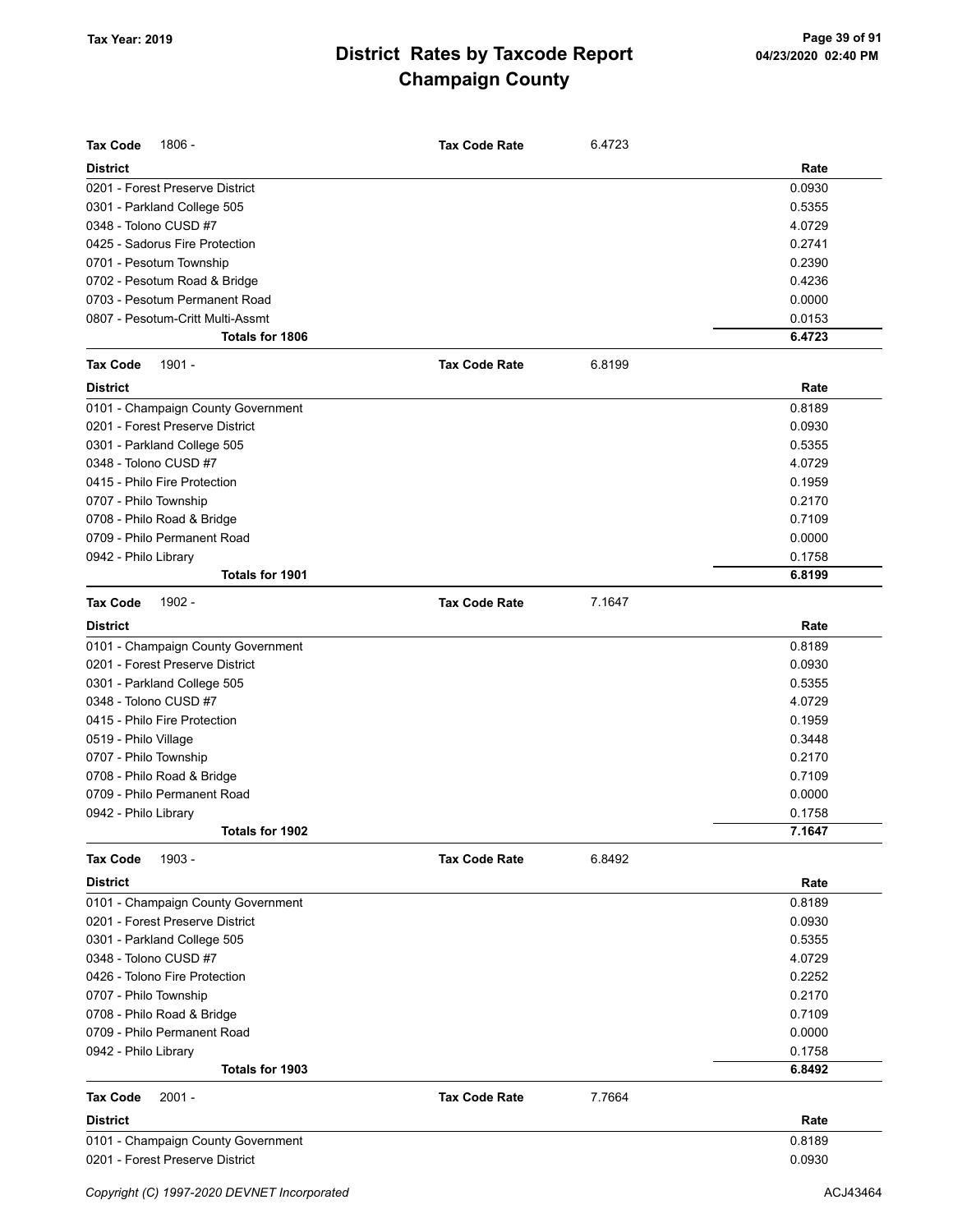| <b>Tax Code</b><br>$2001 -$         | <b>Tax Code Rate</b> | 7.7664  |        |
|-------------------------------------|----------------------|---------|--------|
| <b>District</b>                     |                      |         | Rate   |
| 0301 - Parkland College 505         |                      |         | 0.5355 |
| 0311 - Thomasboro CCSD #130         |                      |         | 2.8488 |
| 0331 - Rantoul Twp High School #193 |                      |         | 2.4493 |
| 0420 - Thomasboro Fire Protection   |                      |         | 0.2795 |
| 0713 - Rantoul Township             |                      |         | 0.1639 |
| 0714 - Rantoul Road & Bridge        |                      |         | 0.4680 |
| 0715 - Rantoul Permanent Road       |                      |         | 0.0000 |
| 0803 - Rantoul-Ludlow Multi-Assmt   |                      |         | 0.0394 |
| 0961 - Rantoul-Ludlow Cemetery      |                      |         | 0.0701 |
| Totals for 2001                     |                      |         | 7.7664 |
| <b>Tax Code</b><br>$2002 -$         | <b>Tax Code Rate</b> | 8.5913  |        |
| <b>District</b>                     |                      |         | Rate   |
| 0101 - Champaign County Government  |                      |         | 0.8189 |
| 0201 - Forest Preserve District     |                      |         | 0.0930 |
| 0301 - Parkland College 505         |                      |         | 0.5355 |
| 0311 - Thomasboro CCSD #130         |                      |         | 2.8488 |
| 0331 - Rantoul Twp High School #193 |                      |         | 2.4493 |
| 0420 - Thomasboro Fire Protection   |                      |         | 0.2795 |
| 0527 - Thomasboro Village           |                      |         | 0.8249 |
| 0713 - Rantoul Township             |                      |         | 0.1639 |
| 0714 - Rantoul Road & Bridge        |                      |         | 0.4680 |
| 0715 - Rantoul Permanent Road       |                      |         | 0.0000 |
| 0803 - Rantoul-Ludlow Multi-Assmt   |                      |         | 0.0394 |
| 0961 - Rantoul-Ludlow Cemetery      |                      |         | 0.0701 |
| Totals for 2002                     |                      |         | 8.5913 |
| <b>Tax Code</b><br>$2003 -$         | <b>Tax Code Rate</b> | 8.8423  |        |
| <b>District</b>                     |                      |         | Rate   |
| 0101 - Champaign County Government  |                      |         | 0.8189 |
| 0201 - Forest Preserve District     |                      |         | 0.0930 |
| 0301 - Parkland College 505         |                      |         | 0.5355 |
| 0312 - Rantoul City Schools #137    |                      |         | 4.2042 |
| 0331 - Rantoul Twp High School #193 |                      |         | 2.4493 |
| 0713 - Rantoul Township             |                      |         | 0.1639 |
| 0714 - Rantoul Road & Bridge        |                      |         | 0.4680 |
| 0715 - Rantoul Permanent Road       |                      |         | 0.0000 |
| 0803 - Rantoul-Ludlow Multi-Assmt   |                      |         | 0.0394 |
| 0961 - Rantoul-Ludlow Cemetery      |                      |         | 0.0701 |
| Totals for 2003                     |                      |         | 8.8423 |
| <b>Tax Code</b><br>2004 -           | <b>Tax Code Rate</b> | 10.1428 |        |
| <b>District</b>                     |                      |         | Rate   |
| 0101 - Champaign County Government  |                      |         | 0.8189 |
| 0201 - Forest Preserve District     |                      |         | 0.0930 |
| 0301 - Parkland College 505         |                      |         | 0.5355 |
| 0312 - Rantoul City Schools #137    |                      |         | 4.2042 |
| 0331 - Rantoul Twp High School #193 |                      |         | 2.4493 |
| 0520 - Rantoul Village              |                      |         | 1.3005 |
| 0713 - Rantoul Township             |                      |         | 0.1639 |
| 0714 - Rantoul Road & Bridge        |                      |         | 0.4680 |
| 0715 - Rantoul Permanent Road       |                      |         | 0.0000 |
|                                     |                      |         | 0.0394 |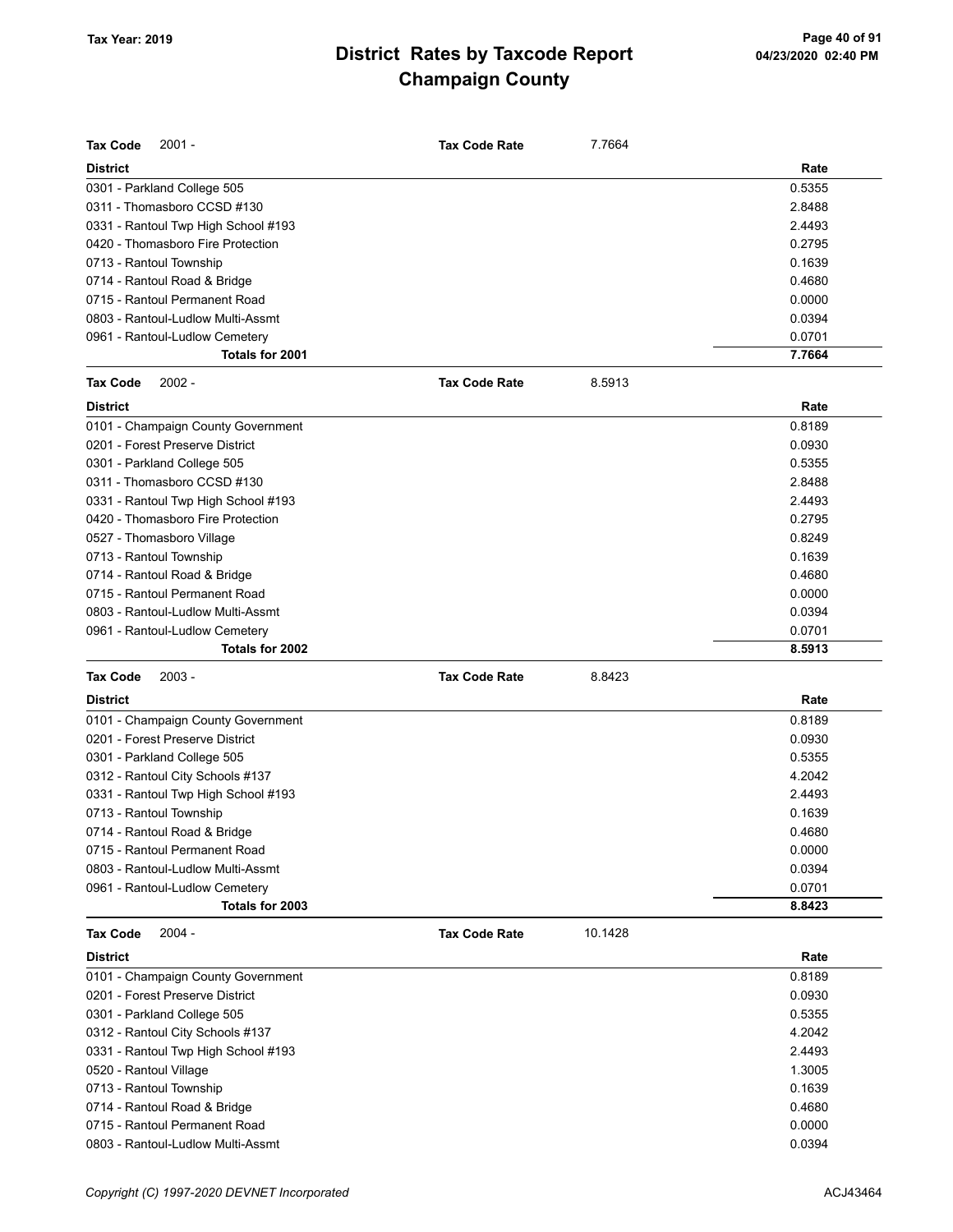| <b>Tax Code</b><br>$2004 -$         | <b>Tax Code Rate</b> | 10.1428 |         |
|-------------------------------------|----------------------|---------|---------|
| <b>District</b>                     |                      |         | Rate    |
| 0961 - Rantoul-Ludlow Cemetery      |                      |         | 0.0701  |
| Totals for 2004                     |                      |         | 10.1428 |
| 2005 -<br><b>Tax Code</b>           | <b>Tax Code Rate</b> | 10.3685 |         |
| <b>District</b>                     |                      |         | Rate    |
| 0101 - Champaign County Government  |                      |         | 0.8189  |
| 0201 - Forest Preserve District     |                      |         | 0.0930  |
| 0301 - Parkland College 505         |                      |         | 0.5355  |
| 0312 - Rantoul City Schools #137    |                      |         | 4.2042  |
| 0331 - Rantoul Twp High School #193 |                      |         | 2.4493  |
| 0520 - Rantoul Village              |                      |         | 1.3005  |
| 0713 - Rantoul Township             |                      |         | 0.1639  |
| 0714 - Rantoul Road & Bridge        |                      |         | 0.4680  |
| 0715 - Rantoul Permanent Road       |                      |         | 0.0000  |
| 0803 - Rantoul-Ludlow Multi-Assmt   |                      |         | 0.0394  |
| 0912 - Rantoul Park District        |                      |         | 0.2257  |
| 0961 - Rantoul-Ludlow Cemetery      |                      |         | 0.0701  |
| Totals for 2005                     |                      |         | 10.3685 |
| <b>Tax Code</b><br>$2007 -$         | <b>Tax Code Rate</b> | 7.2091  |         |
| <b>District</b>                     |                      |         | Rate    |
| 0101 - Champaign County Government  |                      |         | 0.8189  |
| 0201 - Forest Preserve District     |                      |         | 0.0930  |
| 0301 - Parkland College 505         |                      |         | 0.5355  |
| 0315 - Gifford CCSD #188            |                      |         | 2.5710  |
| 0331 - Rantoul Twp High School #193 |                      |         | 2.4493  |
| 0713 - Rantoul Township             |                      |         | 0.1639  |
| 0714 - Rantoul Road & Bridge        |                      |         | 0.4680  |
| 0715 - Rantoul Permanent Road       |                      |         | 0.0000  |
| 0803 - Rantoul-Ludlow Multi-Assmt   |                      |         | 0.0394  |
| 0961 - Rantoul-Ludlow Cemetery      |                      |         | 0.0701  |
| Totals for 2007                     |                      |         | 7.2091  |
| <b>Tax Code</b><br>$2008 -$         | <b>Tax Code Rate</b> | 9.0131  |         |
| <b>District</b>                     |                      |         | Rate    |
| 0101 - Champaign County Government  |                      |         | 0.8189  |
| 0201 - Forest Preserve District     |                      |         | 0.0930  |
| 0301 - Parkland College 505         |                      |         | 0.5355  |
| 0311 - Thomasboro CCSD #130         |                      |         | 2.8488  |
| 0331 - Rantoul Twp High School #193 |                      |         | 2.4493  |
| 0520 - Rantoul Village              |                      |         | 1.3005  |
| 0713 - Rantoul Township             |                      |         | 0.1639  |
| 0714 - Rantoul Road & Bridge        |                      |         | 0.4680  |
| 0715 - Rantoul Permanent Road       |                      |         | 0.0000  |
| 0803 - Rantoul-Ludlow Multi-Assmt   |                      |         | 0.0394  |
| 0912 - Rantoul Park District        |                      |         | 0.2257  |
| 0961 - Rantoul-Ludlow Cemetery      |                      |         | 0.0701  |
| Totals for 2008                     |                      |         | 9.0131  |
| <b>Tax Code</b><br>$2009 -$         | <b>Tax Code Rate</b> | 7.4869  |         |
| <b>District</b>                     |                      |         | Rate    |
| 0101 - Champaign County Government  |                      |         | 0.8189  |
| 0201 - Forest Preserve District     |                      |         | 0.0930  |
| 0301 - Parkland College 505         |                      |         | 0.5355  |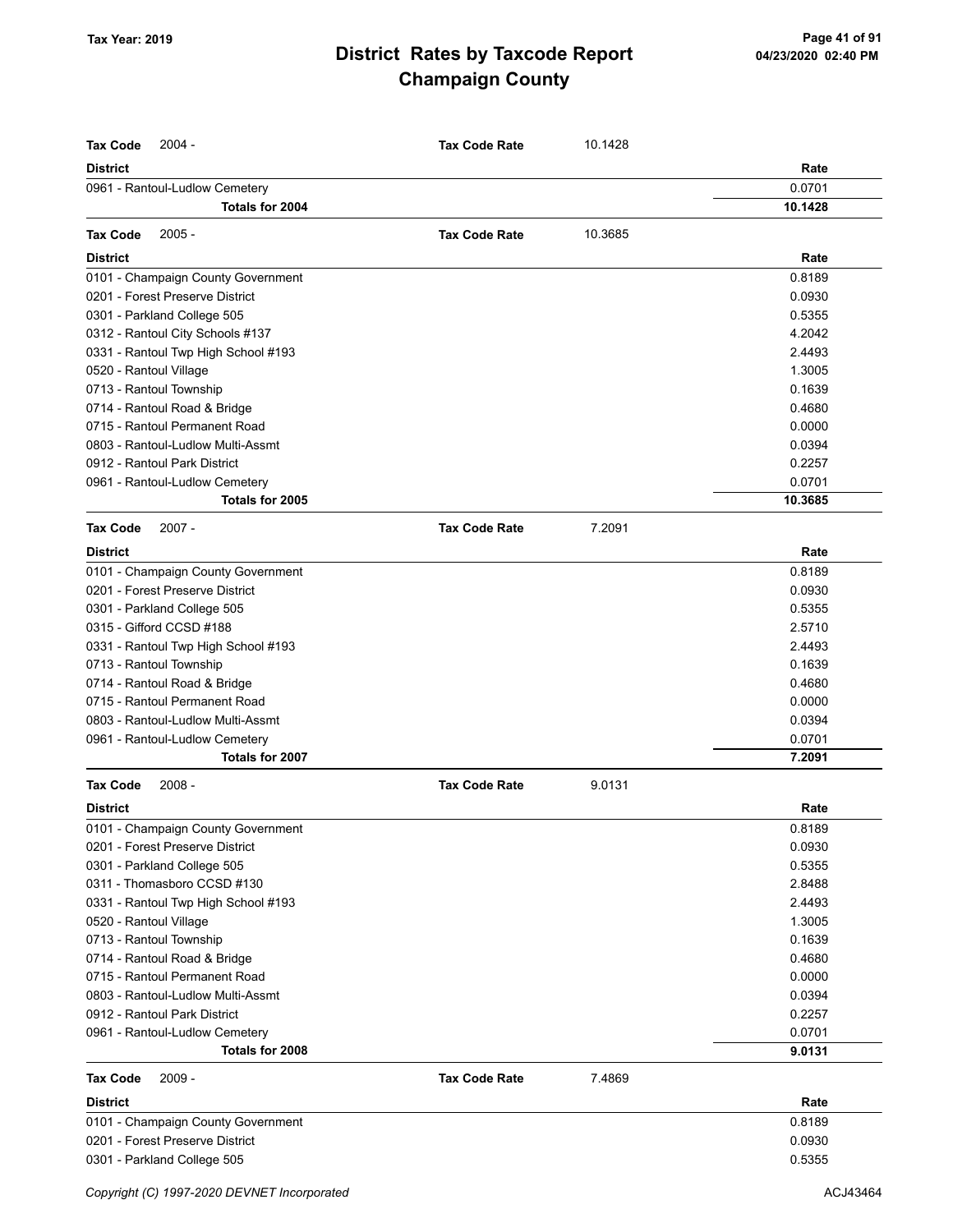| <b>Tax Code</b><br>$2009 -$         | <b>Tax Code Rate</b> | 7.4869 |        |
|-------------------------------------|----------------------|--------|--------|
| <b>District</b>                     |                      |        | Rate   |
| 0311 - Thomasboro CCSD #130         |                      |        | 2.8488 |
| 0331 - Rantoul Twp High School #193 |                      |        | 2.4493 |
| 0713 - Rantoul Township             |                      |        | 0.1639 |
| 0714 - Rantoul Road & Bridge        |                      |        | 0.4680 |
| 0715 - Rantoul Permanent Road       |                      |        | 0.0000 |
| 0803 - Rantoul-Ludlow Multi-Assmt   |                      |        | 0.0394 |
| 0961 - Rantoul-Ludlow Cemetery      |                      |        | 0.0701 |
| Totals for 2009                     |                      |        | 7.4869 |
| $2010 -$<br><b>Tax Code</b>         | <b>Tax Code Rate</b> | 9.1218 |        |
| <b>District</b>                     |                      |        | Rate   |
| 0101 - Champaign County Government  |                      |        | 0.8189 |
| 0201 - Forest Preserve District     |                      |        | 0.0930 |
| 0301 - Parkland College 505         |                      |        | 0.5355 |
| 0312 - Rantoul City Schools #137    |                      |        | 4.2042 |
| 0331 - Rantoul Twp High School #193 |                      |        | 2.4493 |
| 0420 - Thomasboro Fire Protection   |                      |        | 0.2795 |
| 0713 - Rantoul Township             |                      |        | 0.1639 |
| 0714 - Rantoul Road & Bridge        |                      |        | 0.4680 |
| 0715 - Rantoul Permanent Road       |                      |        | 0.0000 |
| 0803 - Rantoul-Ludlow Multi-Assmt   |                      |        | 0.0394 |
| 0961 - Rantoul-Ludlow Cemetery      |                      |        | 0.0701 |
| Totals for 2010                     |                      |        | 9.1218 |
| <b>Tax Code</b><br>2011 -           | <b>Tax Code Rate</b> | 7.5250 |        |
| <b>District</b>                     |                      |        | Rate   |
| 0101 - Champaign County Government  |                      |        | 0.8189 |
| 0201 - Forest Preserve District     |                      |        | 0.0930 |
| 0301 - Parkland College 505         |                      |        | 0.5355 |
| 0315 - Gifford CCSD #188            |                      |        | 2.5710 |
| 0331 - Rantoul Twp High School #193 |                      |        | 2.4493 |
| 0407 - Gifford Fire Protection      |                      |        | 0.3159 |
| 0713 - Rantoul Township             |                      |        | 0.1639 |
| 0714 - Rantoul Road & Bridge        |                      |        | 0.4680 |
| 0715 - Rantoul Permanent Road       |                      |        | 0.0000 |
| 0803 - Rantoul-Ludlow Multi-Assmt   |                      |        | 0.0394 |
| 0961 - Rantoul-Ludlow Cemetery      |                      |        | 0.0701 |
| Totals for 2011                     |                      |        | 7.5250 |
| <b>Tax Code</b><br>$2012 -$         | <b>Tax Code Rate</b> | 8.7874 |        |
| <b>District</b>                     |                      |        | Rate   |
| 0101 - Champaign County Government  |                      |        | 0.8189 |
| 0201 - Forest Preserve District     |                      |        | 0.0930 |
| 0301 - Parkland College 505         |                      |        | 0.5355 |
| 0311 - Thomasboro CCSD #130         |                      |        | 2.8488 |
| 0331 - Rantoul Twp High School #193 |                      |        | 2.4493 |
| 0520 - Rantoul Village              |                      |        | 1.3005 |
| 0713 - Rantoul Township             |                      |        | 0.1639 |
| 0714 - Rantoul Road & Bridge        |                      |        | 0.4680 |
| 0715 - Rantoul Permanent Road       |                      |        | 0.0000 |
| 0803 - Rantoul-Ludlow Multi-Assmt   |                      |        | 0.0394 |
| 0961 - Rantoul-Ludlow Cemetery      |                      |        | 0.0701 |
| Totals for 2012                     |                      |        | 8.7874 |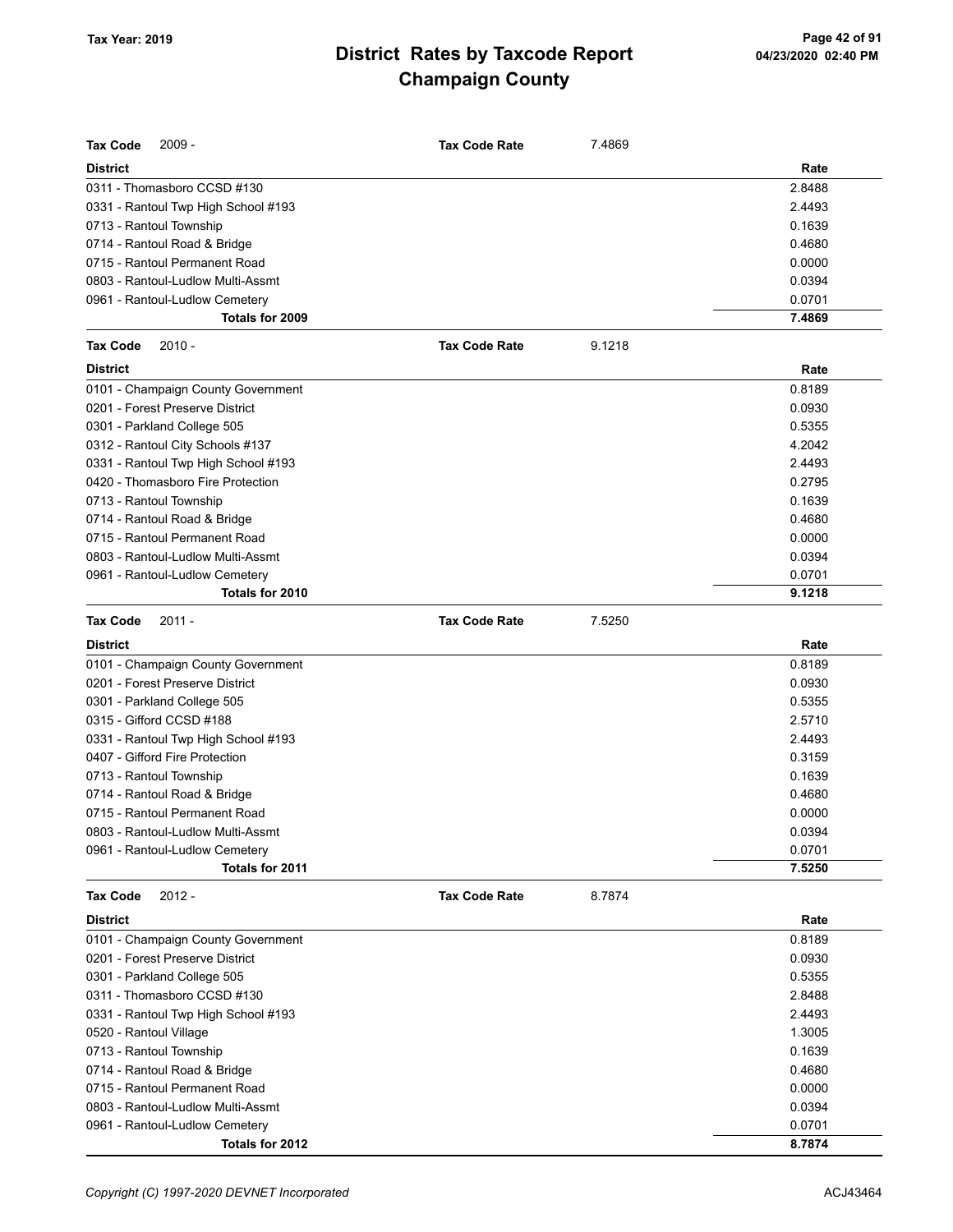| <b>District</b><br>Rate<br>0101 - Champaign County Government<br>0.8189<br>0201 - Forest Preserve District<br>0.0930<br>0.5355<br>0301 - Parkland College 505<br>2.4493<br>0331 - Rantoul Twp High School #193<br>0358 - Prairieview-Ogden CCSD #197<br>2.9586<br>0420 - Thomasboro Fire Protection<br>0.2795<br>0713 - Rantoul Township<br>0.1639<br>0.4680<br>0714 - Rantoul Road & Bridge<br>0715 - Rantoul Permanent Road<br>0.0000<br>0803 - Rantoul-Ludlow Multi-Assmt<br>0.0394<br>0.0701<br>0961 - Rantoul-Ludlow Cemetery<br>Totals for 2013<br>7.8762<br><b>Tax Code</b><br>$2014 -$<br><b>Tax Code Rate</b><br>9.0680<br>Rate<br><b>District</b><br>0101 - Champaign County Government<br>0.8189<br>0201 - Forest Preserve District<br>0.0930<br>0301 - Parkland College 505<br>0.5355<br>4.2042<br>0312 - Rantoul City Schools #137<br>0331 - Rantoul Twp High School #193<br>2.4493<br>0.1639<br>0713 - Rantoul Township<br>0.4680<br>0714 - Rantoul Road & Bridge<br>0715 - Rantoul Permanent Road<br>0.0000<br>0803 - Rantoul-Ludlow Multi-Assmt<br>0.0394<br>0912 - Rantoul Park District<br>0.2257<br>0.0701<br>0961 - Rantoul-Ludlow Cemetery<br>Totals for 2014<br>9.0680<br><b>Tax Code</b><br>$2050 -$<br><b>Tax Code Rate</b><br>10.3685<br>Rate<br><b>District</b><br>0101 - Champaign County Government<br>0.8189<br>0201 - Forest Preserve District<br>0.0930<br>0301 - Parkland College 505<br>0.5355<br>4.2042<br>0312 - Rantoul City Schools #137<br>0331 - Rantoul Twp High School #193<br>2.4493<br>0520 - Rantoul Village<br>1.3005<br>0713 - Rantoul Township<br>0.1639<br>0714 - Rantoul Road & Bridge<br>0.4680<br>0715 - Rantoul Permanent Road<br>0.0000<br>0803 - Rantoul-Ludlow Multi-Assmt<br>0.0394<br>0912 - Rantoul Park District<br>0.2257<br>0.0701<br>0961 - Rantoul-Ludlow Cemetery<br>1044 - Rantoul IV<br>0.0000<br>Totals for 2050<br>10.3685<br>$2051 -$<br>10.3685<br><b>Tax Code</b><br><b>Tax Code Rate</b><br>District<br>Rate<br>0.8189<br>0101 - Champaign County Government<br>0201 - Forest Preserve District<br>0.0930<br>0301 - Parkland College 505<br>0.5355<br>0312 - Rantoul City Schools #137<br>4.2042<br>0331 - Rantoul Twp High School #193<br>2.4493 | <b>Tax Code</b><br>$2013 -$ | <b>Tax Code Rate</b> | 7.8762 |        |
|---------------------------------------------------------------------------------------------------------------------------------------------------------------------------------------------------------------------------------------------------------------------------------------------------------------------------------------------------------------------------------------------------------------------------------------------------------------------------------------------------------------------------------------------------------------------------------------------------------------------------------------------------------------------------------------------------------------------------------------------------------------------------------------------------------------------------------------------------------------------------------------------------------------------------------------------------------------------------------------------------------------------------------------------------------------------------------------------------------------------------------------------------------------------------------------------------------------------------------------------------------------------------------------------------------------------------------------------------------------------------------------------------------------------------------------------------------------------------------------------------------------------------------------------------------------------------------------------------------------------------------------------------------------------------------------------------------------------------------------------------------------------------------------------------------------------------------------------------------------------------------------------------------------------------------------------------------------------------------------------------------------------------------------------------------------------------------------------------------------------------------------------------------------------------------------------------------------------------|-----------------------------|----------------------|--------|--------|
|                                                                                                                                                                                                                                                                                                                                                                                                                                                                                                                                                                                                                                                                                                                                                                                                                                                                                                                                                                                                                                                                                                                                                                                                                                                                                                                                                                                                                                                                                                                                                                                                                                                                                                                                                                                                                                                                                                                                                                                                                                                                                                                                                                                                                           |                             |                      |        |        |
|                                                                                                                                                                                                                                                                                                                                                                                                                                                                                                                                                                                                                                                                                                                                                                                                                                                                                                                                                                                                                                                                                                                                                                                                                                                                                                                                                                                                                                                                                                                                                                                                                                                                                                                                                                                                                                                                                                                                                                                                                                                                                                                                                                                                                           |                             |                      |        |        |
|                                                                                                                                                                                                                                                                                                                                                                                                                                                                                                                                                                                                                                                                                                                                                                                                                                                                                                                                                                                                                                                                                                                                                                                                                                                                                                                                                                                                                                                                                                                                                                                                                                                                                                                                                                                                                                                                                                                                                                                                                                                                                                                                                                                                                           |                             |                      |        |        |
|                                                                                                                                                                                                                                                                                                                                                                                                                                                                                                                                                                                                                                                                                                                                                                                                                                                                                                                                                                                                                                                                                                                                                                                                                                                                                                                                                                                                                                                                                                                                                                                                                                                                                                                                                                                                                                                                                                                                                                                                                                                                                                                                                                                                                           |                             |                      |        |        |
|                                                                                                                                                                                                                                                                                                                                                                                                                                                                                                                                                                                                                                                                                                                                                                                                                                                                                                                                                                                                                                                                                                                                                                                                                                                                                                                                                                                                                                                                                                                                                                                                                                                                                                                                                                                                                                                                                                                                                                                                                                                                                                                                                                                                                           |                             |                      |        |        |
|                                                                                                                                                                                                                                                                                                                                                                                                                                                                                                                                                                                                                                                                                                                                                                                                                                                                                                                                                                                                                                                                                                                                                                                                                                                                                                                                                                                                                                                                                                                                                                                                                                                                                                                                                                                                                                                                                                                                                                                                                                                                                                                                                                                                                           |                             |                      |        |        |
|                                                                                                                                                                                                                                                                                                                                                                                                                                                                                                                                                                                                                                                                                                                                                                                                                                                                                                                                                                                                                                                                                                                                                                                                                                                                                                                                                                                                                                                                                                                                                                                                                                                                                                                                                                                                                                                                                                                                                                                                                                                                                                                                                                                                                           |                             |                      |        |        |
|                                                                                                                                                                                                                                                                                                                                                                                                                                                                                                                                                                                                                                                                                                                                                                                                                                                                                                                                                                                                                                                                                                                                                                                                                                                                                                                                                                                                                                                                                                                                                                                                                                                                                                                                                                                                                                                                                                                                                                                                                                                                                                                                                                                                                           |                             |                      |        |        |
|                                                                                                                                                                                                                                                                                                                                                                                                                                                                                                                                                                                                                                                                                                                                                                                                                                                                                                                                                                                                                                                                                                                                                                                                                                                                                                                                                                                                                                                                                                                                                                                                                                                                                                                                                                                                                                                                                                                                                                                                                                                                                                                                                                                                                           |                             |                      |        |        |
|                                                                                                                                                                                                                                                                                                                                                                                                                                                                                                                                                                                                                                                                                                                                                                                                                                                                                                                                                                                                                                                                                                                                                                                                                                                                                                                                                                                                                                                                                                                                                                                                                                                                                                                                                                                                                                                                                                                                                                                                                                                                                                                                                                                                                           |                             |                      |        |        |
|                                                                                                                                                                                                                                                                                                                                                                                                                                                                                                                                                                                                                                                                                                                                                                                                                                                                                                                                                                                                                                                                                                                                                                                                                                                                                                                                                                                                                                                                                                                                                                                                                                                                                                                                                                                                                                                                                                                                                                                                                                                                                                                                                                                                                           |                             |                      |        |        |
|                                                                                                                                                                                                                                                                                                                                                                                                                                                                                                                                                                                                                                                                                                                                                                                                                                                                                                                                                                                                                                                                                                                                                                                                                                                                                                                                                                                                                                                                                                                                                                                                                                                                                                                                                                                                                                                                                                                                                                                                                                                                                                                                                                                                                           |                             |                      |        |        |
|                                                                                                                                                                                                                                                                                                                                                                                                                                                                                                                                                                                                                                                                                                                                                                                                                                                                                                                                                                                                                                                                                                                                                                                                                                                                                                                                                                                                                                                                                                                                                                                                                                                                                                                                                                                                                                                                                                                                                                                                                                                                                                                                                                                                                           |                             |                      |        |        |
|                                                                                                                                                                                                                                                                                                                                                                                                                                                                                                                                                                                                                                                                                                                                                                                                                                                                                                                                                                                                                                                                                                                                                                                                                                                                                                                                                                                                                                                                                                                                                                                                                                                                                                                                                                                                                                                                                                                                                                                                                                                                                                                                                                                                                           |                             |                      |        |        |
|                                                                                                                                                                                                                                                                                                                                                                                                                                                                                                                                                                                                                                                                                                                                                                                                                                                                                                                                                                                                                                                                                                                                                                                                                                                                                                                                                                                                                                                                                                                                                                                                                                                                                                                                                                                                                                                                                                                                                                                                                                                                                                                                                                                                                           |                             |                      |        |        |
|                                                                                                                                                                                                                                                                                                                                                                                                                                                                                                                                                                                                                                                                                                                                                                                                                                                                                                                                                                                                                                                                                                                                                                                                                                                                                                                                                                                                                                                                                                                                                                                                                                                                                                                                                                                                                                                                                                                                                                                                                                                                                                                                                                                                                           |                             |                      |        |        |
|                                                                                                                                                                                                                                                                                                                                                                                                                                                                                                                                                                                                                                                                                                                                                                                                                                                                                                                                                                                                                                                                                                                                                                                                                                                                                                                                                                                                                                                                                                                                                                                                                                                                                                                                                                                                                                                                                                                                                                                                                                                                                                                                                                                                                           |                             |                      |        |        |
|                                                                                                                                                                                                                                                                                                                                                                                                                                                                                                                                                                                                                                                                                                                                                                                                                                                                                                                                                                                                                                                                                                                                                                                                                                                                                                                                                                                                                                                                                                                                                                                                                                                                                                                                                                                                                                                                                                                                                                                                                                                                                                                                                                                                                           |                             |                      |        |        |
|                                                                                                                                                                                                                                                                                                                                                                                                                                                                                                                                                                                                                                                                                                                                                                                                                                                                                                                                                                                                                                                                                                                                                                                                                                                                                                                                                                                                                                                                                                                                                                                                                                                                                                                                                                                                                                                                                                                                                                                                                                                                                                                                                                                                                           |                             |                      |        |        |
|                                                                                                                                                                                                                                                                                                                                                                                                                                                                                                                                                                                                                                                                                                                                                                                                                                                                                                                                                                                                                                                                                                                                                                                                                                                                                                                                                                                                                                                                                                                                                                                                                                                                                                                                                                                                                                                                                                                                                                                                                                                                                                                                                                                                                           |                             |                      |        |        |
|                                                                                                                                                                                                                                                                                                                                                                                                                                                                                                                                                                                                                                                                                                                                                                                                                                                                                                                                                                                                                                                                                                                                                                                                                                                                                                                                                                                                                                                                                                                                                                                                                                                                                                                                                                                                                                                                                                                                                                                                                                                                                                                                                                                                                           |                             |                      |        |        |
|                                                                                                                                                                                                                                                                                                                                                                                                                                                                                                                                                                                                                                                                                                                                                                                                                                                                                                                                                                                                                                                                                                                                                                                                                                                                                                                                                                                                                                                                                                                                                                                                                                                                                                                                                                                                                                                                                                                                                                                                                                                                                                                                                                                                                           |                             |                      |        |        |
|                                                                                                                                                                                                                                                                                                                                                                                                                                                                                                                                                                                                                                                                                                                                                                                                                                                                                                                                                                                                                                                                                                                                                                                                                                                                                                                                                                                                                                                                                                                                                                                                                                                                                                                                                                                                                                                                                                                                                                                                                                                                                                                                                                                                                           |                             |                      |        |        |
|                                                                                                                                                                                                                                                                                                                                                                                                                                                                                                                                                                                                                                                                                                                                                                                                                                                                                                                                                                                                                                                                                                                                                                                                                                                                                                                                                                                                                                                                                                                                                                                                                                                                                                                                                                                                                                                                                                                                                                                                                                                                                                                                                                                                                           |                             |                      |        |        |
|                                                                                                                                                                                                                                                                                                                                                                                                                                                                                                                                                                                                                                                                                                                                                                                                                                                                                                                                                                                                                                                                                                                                                                                                                                                                                                                                                                                                                                                                                                                                                                                                                                                                                                                                                                                                                                                                                                                                                                                                                                                                                                                                                                                                                           |                             |                      |        |        |
|                                                                                                                                                                                                                                                                                                                                                                                                                                                                                                                                                                                                                                                                                                                                                                                                                                                                                                                                                                                                                                                                                                                                                                                                                                                                                                                                                                                                                                                                                                                                                                                                                                                                                                                                                                                                                                                                                                                                                                                                                                                                                                                                                                                                                           |                             |                      |        |        |
|                                                                                                                                                                                                                                                                                                                                                                                                                                                                                                                                                                                                                                                                                                                                                                                                                                                                                                                                                                                                                                                                                                                                                                                                                                                                                                                                                                                                                                                                                                                                                                                                                                                                                                                                                                                                                                                                                                                                                                                                                                                                                                                                                                                                                           |                             |                      |        |        |
|                                                                                                                                                                                                                                                                                                                                                                                                                                                                                                                                                                                                                                                                                                                                                                                                                                                                                                                                                                                                                                                                                                                                                                                                                                                                                                                                                                                                                                                                                                                                                                                                                                                                                                                                                                                                                                                                                                                                                                                                                                                                                                                                                                                                                           |                             |                      |        |        |
|                                                                                                                                                                                                                                                                                                                                                                                                                                                                                                                                                                                                                                                                                                                                                                                                                                                                                                                                                                                                                                                                                                                                                                                                                                                                                                                                                                                                                                                                                                                                                                                                                                                                                                                                                                                                                                                                                                                                                                                                                                                                                                                                                                                                                           |                             |                      |        |        |
|                                                                                                                                                                                                                                                                                                                                                                                                                                                                                                                                                                                                                                                                                                                                                                                                                                                                                                                                                                                                                                                                                                                                                                                                                                                                                                                                                                                                                                                                                                                                                                                                                                                                                                                                                                                                                                                                                                                                                                                                                                                                                                                                                                                                                           |                             |                      |        |        |
|                                                                                                                                                                                                                                                                                                                                                                                                                                                                                                                                                                                                                                                                                                                                                                                                                                                                                                                                                                                                                                                                                                                                                                                                                                                                                                                                                                                                                                                                                                                                                                                                                                                                                                                                                                                                                                                                                                                                                                                                                                                                                                                                                                                                                           |                             |                      |        |        |
|                                                                                                                                                                                                                                                                                                                                                                                                                                                                                                                                                                                                                                                                                                                                                                                                                                                                                                                                                                                                                                                                                                                                                                                                                                                                                                                                                                                                                                                                                                                                                                                                                                                                                                                                                                                                                                                                                                                                                                                                                                                                                                                                                                                                                           |                             |                      |        |        |
|                                                                                                                                                                                                                                                                                                                                                                                                                                                                                                                                                                                                                                                                                                                                                                                                                                                                                                                                                                                                                                                                                                                                                                                                                                                                                                                                                                                                                                                                                                                                                                                                                                                                                                                                                                                                                                                                                                                                                                                                                                                                                                                                                                                                                           |                             |                      |        |        |
|                                                                                                                                                                                                                                                                                                                                                                                                                                                                                                                                                                                                                                                                                                                                                                                                                                                                                                                                                                                                                                                                                                                                                                                                                                                                                                                                                                                                                                                                                                                                                                                                                                                                                                                                                                                                                                                                                                                                                                                                                                                                                                                                                                                                                           |                             |                      |        |        |
|                                                                                                                                                                                                                                                                                                                                                                                                                                                                                                                                                                                                                                                                                                                                                                                                                                                                                                                                                                                                                                                                                                                                                                                                                                                                                                                                                                                                                                                                                                                                                                                                                                                                                                                                                                                                                                                                                                                                                                                                                                                                                                                                                                                                                           |                             |                      |        |        |
|                                                                                                                                                                                                                                                                                                                                                                                                                                                                                                                                                                                                                                                                                                                                                                                                                                                                                                                                                                                                                                                                                                                                                                                                                                                                                                                                                                                                                                                                                                                                                                                                                                                                                                                                                                                                                                                                                                                                                                                                                                                                                                                                                                                                                           |                             |                      |        |        |
|                                                                                                                                                                                                                                                                                                                                                                                                                                                                                                                                                                                                                                                                                                                                                                                                                                                                                                                                                                                                                                                                                                                                                                                                                                                                                                                                                                                                                                                                                                                                                                                                                                                                                                                                                                                                                                                                                                                                                                                                                                                                                                                                                                                                                           |                             |                      |        |        |
|                                                                                                                                                                                                                                                                                                                                                                                                                                                                                                                                                                                                                                                                                                                                                                                                                                                                                                                                                                                                                                                                                                                                                                                                                                                                                                                                                                                                                                                                                                                                                                                                                                                                                                                                                                                                                                                                                                                                                                                                                                                                                                                                                                                                                           |                             |                      |        |        |
|                                                                                                                                                                                                                                                                                                                                                                                                                                                                                                                                                                                                                                                                                                                                                                                                                                                                                                                                                                                                                                                                                                                                                                                                                                                                                                                                                                                                                                                                                                                                                                                                                                                                                                                                                                                                                                                                                                                                                                                                                                                                                                                                                                                                                           |                             |                      |        |        |
|                                                                                                                                                                                                                                                                                                                                                                                                                                                                                                                                                                                                                                                                                                                                                                                                                                                                                                                                                                                                                                                                                                                                                                                                                                                                                                                                                                                                                                                                                                                                                                                                                                                                                                                                                                                                                                                                                                                                                                                                                                                                                                                                                                                                                           |                             |                      |        |        |
|                                                                                                                                                                                                                                                                                                                                                                                                                                                                                                                                                                                                                                                                                                                                                                                                                                                                                                                                                                                                                                                                                                                                                                                                                                                                                                                                                                                                                                                                                                                                                                                                                                                                                                                                                                                                                                                                                                                                                                                                                                                                                                                                                                                                                           |                             |                      |        |        |
|                                                                                                                                                                                                                                                                                                                                                                                                                                                                                                                                                                                                                                                                                                                                                                                                                                                                                                                                                                                                                                                                                                                                                                                                                                                                                                                                                                                                                                                                                                                                                                                                                                                                                                                                                                                                                                                                                                                                                                                                                                                                                                                                                                                                                           |                             |                      |        |        |
|                                                                                                                                                                                                                                                                                                                                                                                                                                                                                                                                                                                                                                                                                                                                                                                                                                                                                                                                                                                                                                                                                                                                                                                                                                                                                                                                                                                                                                                                                                                                                                                                                                                                                                                                                                                                                                                                                                                                                                                                                                                                                                                                                                                                                           |                             |                      |        |        |
|                                                                                                                                                                                                                                                                                                                                                                                                                                                                                                                                                                                                                                                                                                                                                                                                                                                                                                                                                                                                                                                                                                                                                                                                                                                                                                                                                                                                                                                                                                                                                                                                                                                                                                                                                                                                                                                                                                                                                                                                                                                                                                                                                                                                                           |                             |                      |        |        |
|                                                                                                                                                                                                                                                                                                                                                                                                                                                                                                                                                                                                                                                                                                                                                                                                                                                                                                                                                                                                                                                                                                                                                                                                                                                                                                                                                                                                                                                                                                                                                                                                                                                                                                                                                                                                                                                                                                                                                                                                                                                                                                                                                                                                                           |                             |                      |        |        |
|                                                                                                                                                                                                                                                                                                                                                                                                                                                                                                                                                                                                                                                                                                                                                                                                                                                                                                                                                                                                                                                                                                                                                                                                                                                                                                                                                                                                                                                                                                                                                                                                                                                                                                                                                                                                                                                                                                                                                                                                                                                                                                                                                                                                                           |                             |                      |        |        |
|                                                                                                                                                                                                                                                                                                                                                                                                                                                                                                                                                                                                                                                                                                                                                                                                                                                                                                                                                                                                                                                                                                                                                                                                                                                                                                                                                                                                                                                                                                                                                                                                                                                                                                                                                                                                                                                                                                                                                                                                                                                                                                                                                                                                                           |                             |                      |        |        |
|                                                                                                                                                                                                                                                                                                                                                                                                                                                                                                                                                                                                                                                                                                                                                                                                                                                                                                                                                                                                                                                                                                                                                                                                                                                                                                                                                                                                                                                                                                                                                                                                                                                                                                                                                                                                                                                                                                                                                                                                                                                                                                                                                                                                                           |                             |                      |        |        |
|                                                                                                                                                                                                                                                                                                                                                                                                                                                                                                                                                                                                                                                                                                                                                                                                                                                                                                                                                                                                                                                                                                                                                                                                                                                                                                                                                                                                                                                                                                                                                                                                                                                                                                                                                                                                                                                                                                                                                                                                                                                                                                                                                                                                                           |                             |                      |        |        |
|                                                                                                                                                                                                                                                                                                                                                                                                                                                                                                                                                                                                                                                                                                                                                                                                                                                                                                                                                                                                                                                                                                                                                                                                                                                                                                                                                                                                                                                                                                                                                                                                                                                                                                                                                                                                                                                                                                                                                                                                                                                                                                                                                                                                                           |                             |                      |        |        |
|                                                                                                                                                                                                                                                                                                                                                                                                                                                                                                                                                                                                                                                                                                                                                                                                                                                                                                                                                                                                                                                                                                                                                                                                                                                                                                                                                                                                                                                                                                                                                                                                                                                                                                                                                                                                                                                                                                                                                                                                                                                                                                                                                                                                                           |                             |                      |        |        |
|                                                                                                                                                                                                                                                                                                                                                                                                                                                                                                                                                                                                                                                                                                                                                                                                                                                                                                                                                                                                                                                                                                                                                                                                                                                                                                                                                                                                                                                                                                                                                                                                                                                                                                                                                                                                                                                                                                                                                                                                                                                                                                                                                                                                                           | 0520 - Rantoul Village      |                      |        | 1.3005 |

0713 - Rantoul Township 0.1639

Copyright (C) 1997-2020 DEVNET Incorporated **ACJ43464** ACJ43464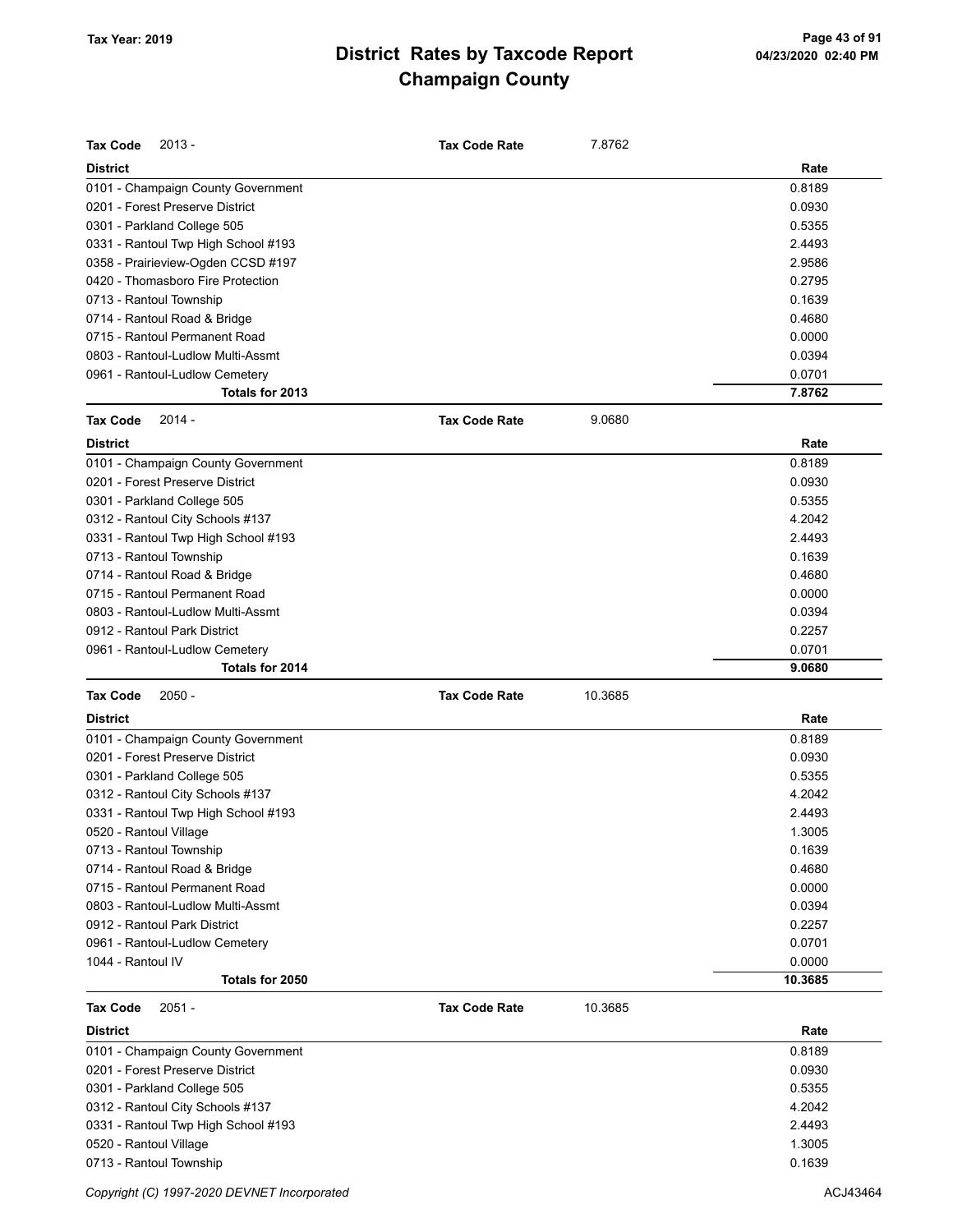| <b>Tax Code</b><br>$2051 -$         | <b>Tax Code Rate</b> | 10.3685 |         |
|-------------------------------------|----------------------|---------|---------|
| <b>District</b>                     |                      |         | Rate    |
| 0714 - Rantoul Road & Bridge        |                      |         | 0.4680  |
| 0715 - Rantoul Permanent Road       |                      |         | 0.0000  |
| 0803 - Rantoul-Ludlow Multi-Assmt   |                      |         | 0.0394  |
| 0912 - Rantoul Park District        |                      |         | 0.2257  |
| 0961 - Rantoul-Ludlow Cemetery      |                      |         | 0.0701  |
| 1042 - Rantoul II                   |                      |         | 0.0000  |
| Totals for 2051                     |                      |         | 10.3685 |
| <b>Tax Code</b><br>$2052 -$         | <b>Tax Code Rate</b> | 10.1428 |         |
| <b>District</b>                     |                      |         | Rate    |
| 0101 - Champaign County Government  |                      |         | 0.8189  |
| 0201 - Forest Preserve District     |                      |         | 0.0930  |
| 0301 - Parkland College 505         |                      |         | 0.5355  |
| 0312 - Rantoul City Schools #137    |                      |         | 4.2042  |
| 0331 - Rantoul Twp High School #193 |                      |         | 2.4493  |
| 0520 - Rantoul Village              |                      |         | 1.3005  |
| 0713 - Rantoul Township             |                      |         | 0.1639  |
| 0714 - Rantoul Road & Bridge        |                      |         | 0.4680  |
| 0715 - Rantoul Permanent Road       |                      |         | 0.0000  |
| 0803 - Rantoul-Ludlow Multi-Assmt   |                      |         | 0.0394  |
| 0961 - Rantoul-Ludlow Cemetery      |                      |         | 0.0701  |
| 1042 - Rantoul II                   |                      |         | 0.0000  |
| Totals for 2052                     |                      |         | 10.1428 |
| $2054 -$<br><b>Tax Code</b>         | <b>Tax Code Rate</b> | 10.1428 |         |
| <b>District</b>                     |                      |         | Rate    |
| 0101 - Champaign County Government  |                      |         | 0.8189  |
| 0201 - Forest Preserve District     |                      |         | 0.0930  |
| 0301 - Parkland College 505         |                      |         | 0.5355  |
| 0312 - Rantoul City Schools #137    |                      |         | 4.2042  |
| 0331 - Rantoul Twp High School #193 |                      |         | 2.4493  |
| 0520 - Rantoul Village              |                      |         | 1.3005  |
| 0713 - Rantoul Township             |                      |         | 0.1639  |
| 0714 - Rantoul Road & Bridge        |                      |         | 0.4680  |
| 0715 - Rantoul Permanent Road       |                      |         | 0.0000  |
| 0803 - Rantoul-Ludlow Multi-Assmt   |                      |         | 0.0394  |
| 0961 - Rantoul-Ludlow Cemetery      |                      |         | 0.0701  |
| 1044 - Rantoul IV                   |                      |         | 0.0000  |
| Totals for 2054                     |                      |         | 10.1428 |
| <b>Tax Code</b><br>$2055 -$         | <b>Tax Code Rate</b> | 10.3685 |         |
| <b>District</b>                     |                      |         | Rate    |
| 0101 - Champaign County Government  |                      |         | 0.8189  |
| 0201 - Forest Preserve District     |                      |         | 0.0930  |
| 0301 - Parkland College 505         |                      |         | 0.5355  |
| 0312 - Rantoul City Schools #137    |                      |         | 4.2042  |
| 0331 - Rantoul Twp High School #193 |                      |         | 2.4493  |
| 0520 - Rantoul Village              |                      |         | 1.3005  |
| 0713 - Rantoul Township             |                      |         | 0.1639  |
| 0714 - Rantoul Road & Bridge        |                      |         | 0.4680  |
| 0715 - Rantoul Permanent Road       |                      |         | 0.0000  |
| 0803 - Rantoul-Ludlow Multi-Assmt   |                      |         | 0.0394  |
| 0912 - Rantoul Park District        |                      |         | 0.2257  |
| 0961 - Rantoul-Ludlow Cemetery      |                      |         | 0.0701  |

Copyright (C) 1997-2020 DEVNET Incorporated **ACJ43464**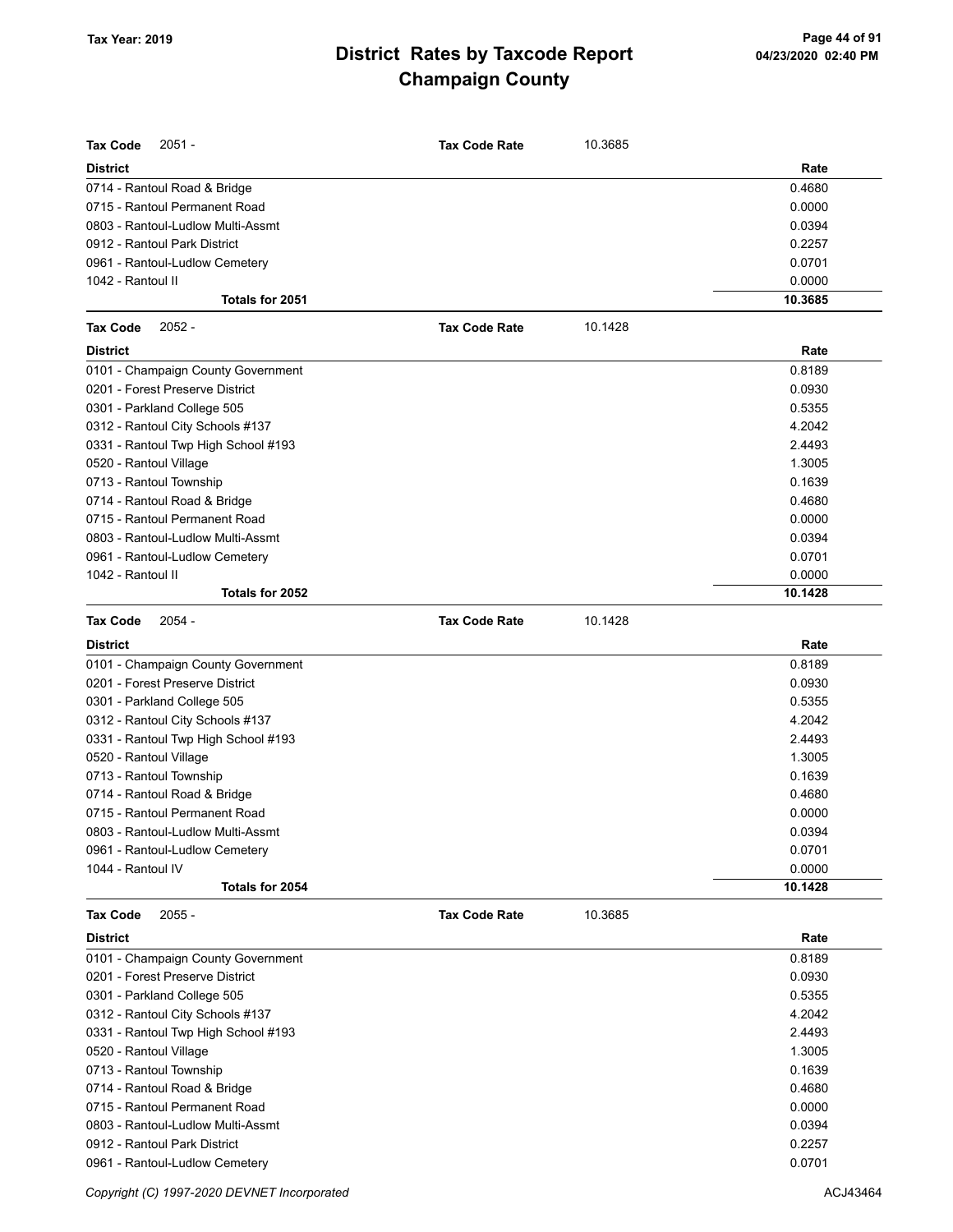| <b>District</b><br>Rate<br>0.0000<br>1041 - Rantoul I<br>Totals for 2055<br>10.3685<br>$2058 -$<br>9.0131<br><b>Tax Code</b><br><b>Tax Code Rate</b><br>Rate<br><b>District</b><br>0101 - Champaign County Government<br>0.8189<br>0201 - Forest Preserve District<br>0.0930<br>0301 - Parkland College 505<br>0.5355<br>0311 - Thomasboro CCSD #130<br>2.8488<br>0331 - Rantoul Twp High School #193<br>2.4493<br>1.3005<br>0520 - Rantoul Village<br>0713 - Rantoul Township<br>0.1639<br>0714 - Rantoul Road & Bridge<br>0.4680<br>0715 - Rantoul Permanent Road<br>0.0000<br>0803 - Rantoul-Ludlow Multi-Assmt<br>0.0394<br>0912 - Rantoul Park District<br>0.2257<br>0.0701<br>0961 - Rantoul-Ludlow Cemetery<br>1041 - Rantoul I<br>0.0000<br>Totals for 2058<br>9.0131<br><b>Tax Code</b><br>$2060 -$<br><b>Tax Code Rate</b><br>10.3685<br>Rate<br><b>District</b><br>0101 - Champaign County Government<br>0.8189<br>0201 - Forest Preserve District<br>0.0930<br>0301 - Parkland College 505<br>0.5355<br>0312 - Rantoul City Schools #137<br>4.2042<br>0331 - Rantoul Twp High School #193<br>2.4493<br>0520 - Rantoul Village<br>1.3005<br>0713 - Rantoul Township<br>0.1639<br>0714 - Rantoul Road & Bridge<br>0.4680<br>0715 - Rantoul Permanent Road<br>0.0000<br>0803 - Rantoul-Ludlow Multi-Assmt<br>0.0394<br>0912 - Rantoul Park District<br>0.2257<br>0.0701<br>0961 - Rantoul-Ludlow Cemetery<br>10.3685<br>Totals for 2060<br><b>Tax Code</b><br>$2101 -$<br><b>Tax Code Rate</b><br>7.7044<br><b>District</b><br>Rate<br>0101 - Champaign County Government<br>0.8189<br>0201 - Forest Preserve District<br>0.0930<br>0301 - Parkland College 505<br>0.5355<br>0354 - Heritage CUSD #8<br>4.8882<br>0402 - Broadlands Fire Protection<br>0.5828<br>0719 - Raymond Township<br>0.3233<br>0720 - Raymond Road & Bridge<br>0.4267<br>0721 - Raymond Permanent Road<br>0.0000<br>0808 - Ayers-Raymond Multi-Assmt<br>0.0360<br>7.7044<br>Totals for 2101<br><b>Tax Code</b><br>$2102 -$<br><b>Tax Code Rate</b><br>8.7451<br><b>District</b><br>Rate<br>0101 - Champaign County Government<br>0.8189<br>0201 - Forest Preserve District<br>0.0930<br>0301 - Parkland College 505<br>0.5355 | <b>Tax Code</b><br>$2055 -$ | <b>Tax Code Rate</b> | 10.3685 |  |
|---------------------------------------------------------------------------------------------------------------------------------------------------------------------------------------------------------------------------------------------------------------------------------------------------------------------------------------------------------------------------------------------------------------------------------------------------------------------------------------------------------------------------------------------------------------------------------------------------------------------------------------------------------------------------------------------------------------------------------------------------------------------------------------------------------------------------------------------------------------------------------------------------------------------------------------------------------------------------------------------------------------------------------------------------------------------------------------------------------------------------------------------------------------------------------------------------------------------------------------------------------------------------------------------------------------------------------------------------------------------------------------------------------------------------------------------------------------------------------------------------------------------------------------------------------------------------------------------------------------------------------------------------------------------------------------------------------------------------------------------------------------------------------------------------------------------------------------------------------------------------------------------------------------------------------------------------------------------------------------------------------------------------------------------------------------------------------------------------------------------------------------------------------------------------------------------------------------|-----------------------------|----------------------|---------|--|
|                                                                                                                                                                                                                                                                                                                                                                                                                                                                                                                                                                                                                                                                                                                                                                                                                                                                                                                                                                                                                                                                                                                                                                                                                                                                                                                                                                                                                                                                                                                                                                                                                                                                                                                                                                                                                                                                                                                                                                                                                                                                                                                                                                                                               |                             |                      |         |  |
|                                                                                                                                                                                                                                                                                                                                                                                                                                                                                                                                                                                                                                                                                                                                                                                                                                                                                                                                                                                                                                                                                                                                                                                                                                                                                                                                                                                                                                                                                                                                                                                                                                                                                                                                                                                                                                                                                                                                                                                                                                                                                                                                                                                                               |                             |                      |         |  |
|                                                                                                                                                                                                                                                                                                                                                                                                                                                                                                                                                                                                                                                                                                                                                                                                                                                                                                                                                                                                                                                                                                                                                                                                                                                                                                                                                                                                                                                                                                                                                                                                                                                                                                                                                                                                                                                                                                                                                                                                                                                                                                                                                                                                               |                             |                      |         |  |
|                                                                                                                                                                                                                                                                                                                                                                                                                                                                                                                                                                                                                                                                                                                                                                                                                                                                                                                                                                                                                                                                                                                                                                                                                                                                                                                                                                                                                                                                                                                                                                                                                                                                                                                                                                                                                                                                                                                                                                                                                                                                                                                                                                                                               |                             |                      |         |  |
|                                                                                                                                                                                                                                                                                                                                                                                                                                                                                                                                                                                                                                                                                                                                                                                                                                                                                                                                                                                                                                                                                                                                                                                                                                                                                                                                                                                                                                                                                                                                                                                                                                                                                                                                                                                                                                                                                                                                                                                                                                                                                                                                                                                                               |                             |                      |         |  |
|                                                                                                                                                                                                                                                                                                                                                                                                                                                                                                                                                                                                                                                                                                                                                                                                                                                                                                                                                                                                                                                                                                                                                                                                                                                                                                                                                                                                                                                                                                                                                                                                                                                                                                                                                                                                                                                                                                                                                                                                                                                                                                                                                                                                               |                             |                      |         |  |
|                                                                                                                                                                                                                                                                                                                                                                                                                                                                                                                                                                                                                                                                                                                                                                                                                                                                                                                                                                                                                                                                                                                                                                                                                                                                                                                                                                                                                                                                                                                                                                                                                                                                                                                                                                                                                                                                                                                                                                                                                                                                                                                                                                                                               |                             |                      |         |  |
|                                                                                                                                                                                                                                                                                                                                                                                                                                                                                                                                                                                                                                                                                                                                                                                                                                                                                                                                                                                                                                                                                                                                                                                                                                                                                                                                                                                                                                                                                                                                                                                                                                                                                                                                                                                                                                                                                                                                                                                                                                                                                                                                                                                                               |                             |                      |         |  |
|                                                                                                                                                                                                                                                                                                                                                                                                                                                                                                                                                                                                                                                                                                                                                                                                                                                                                                                                                                                                                                                                                                                                                                                                                                                                                                                                                                                                                                                                                                                                                                                                                                                                                                                                                                                                                                                                                                                                                                                                                                                                                                                                                                                                               |                             |                      |         |  |
|                                                                                                                                                                                                                                                                                                                                                                                                                                                                                                                                                                                                                                                                                                                                                                                                                                                                                                                                                                                                                                                                                                                                                                                                                                                                                                                                                                                                                                                                                                                                                                                                                                                                                                                                                                                                                                                                                                                                                                                                                                                                                                                                                                                                               |                             |                      |         |  |
|                                                                                                                                                                                                                                                                                                                                                                                                                                                                                                                                                                                                                                                                                                                                                                                                                                                                                                                                                                                                                                                                                                                                                                                                                                                                                                                                                                                                                                                                                                                                                                                                                                                                                                                                                                                                                                                                                                                                                                                                                                                                                                                                                                                                               |                             |                      |         |  |
|                                                                                                                                                                                                                                                                                                                                                                                                                                                                                                                                                                                                                                                                                                                                                                                                                                                                                                                                                                                                                                                                                                                                                                                                                                                                                                                                                                                                                                                                                                                                                                                                                                                                                                                                                                                                                                                                                                                                                                                                                                                                                                                                                                                                               |                             |                      |         |  |
|                                                                                                                                                                                                                                                                                                                                                                                                                                                                                                                                                                                                                                                                                                                                                                                                                                                                                                                                                                                                                                                                                                                                                                                                                                                                                                                                                                                                                                                                                                                                                                                                                                                                                                                                                                                                                                                                                                                                                                                                                                                                                                                                                                                                               |                             |                      |         |  |
|                                                                                                                                                                                                                                                                                                                                                                                                                                                                                                                                                                                                                                                                                                                                                                                                                                                                                                                                                                                                                                                                                                                                                                                                                                                                                                                                                                                                                                                                                                                                                                                                                                                                                                                                                                                                                                                                                                                                                                                                                                                                                                                                                                                                               |                             |                      |         |  |
|                                                                                                                                                                                                                                                                                                                                                                                                                                                                                                                                                                                                                                                                                                                                                                                                                                                                                                                                                                                                                                                                                                                                                                                                                                                                                                                                                                                                                                                                                                                                                                                                                                                                                                                                                                                                                                                                                                                                                                                                                                                                                                                                                                                                               |                             |                      |         |  |
|                                                                                                                                                                                                                                                                                                                                                                                                                                                                                                                                                                                                                                                                                                                                                                                                                                                                                                                                                                                                                                                                                                                                                                                                                                                                                                                                                                                                                                                                                                                                                                                                                                                                                                                                                                                                                                                                                                                                                                                                                                                                                                                                                                                                               |                             |                      |         |  |
|                                                                                                                                                                                                                                                                                                                                                                                                                                                                                                                                                                                                                                                                                                                                                                                                                                                                                                                                                                                                                                                                                                                                                                                                                                                                                                                                                                                                                                                                                                                                                                                                                                                                                                                                                                                                                                                                                                                                                                                                                                                                                                                                                                                                               |                             |                      |         |  |
|                                                                                                                                                                                                                                                                                                                                                                                                                                                                                                                                                                                                                                                                                                                                                                                                                                                                                                                                                                                                                                                                                                                                                                                                                                                                                                                                                                                                                                                                                                                                                                                                                                                                                                                                                                                                                                                                                                                                                                                                                                                                                                                                                                                                               |                             |                      |         |  |
|                                                                                                                                                                                                                                                                                                                                                                                                                                                                                                                                                                                                                                                                                                                                                                                                                                                                                                                                                                                                                                                                                                                                                                                                                                                                                                                                                                                                                                                                                                                                                                                                                                                                                                                                                                                                                                                                                                                                                                                                                                                                                                                                                                                                               |                             |                      |         |  |
|                                                                                                                                                                                                                                                                                                                                                                                                                                                                                                                                                                                                                                                                                                                                                                                                                                                                                                                                                                                                                                                                                                                                                                                                                                                                                                                                                                                                                                                                                                                                                                                                                                                                                                                                                                                                                                                                                                                                                                                                                                                                                                                                                                                                               |                             |                      |         |  |
|                                                                                                                                                                                                                                                                                                                                                                                                                                                                                                                                                                                                                                                                                                                                                                                                                                                                                                                                                                                                                                                                                                                                                                                                                                                                                                                                                                                                                                                                                                                                                                                                                                                                                                                                                                                                                                                                                                                                                                                                                                                                                                                                                                                                               |                             |                      |         |  |
|                                                                                                                                                                                                                                                                                                                                                                                                                                                                                                                                                                                                                                                                                                                                                                                                                                                                                                                                                                                                                                                                                                                                                                                                                                                                                                                                                                                                                                                                                                                                                                                                                                                                                                                                                                                                                                                                                                                                                                                                                                                                                                                                                                                                               |                             |                      |         |  |
|                                                                                                                                                                                                                                                                                                                                                                                                                                                                                                                                                                                                                                                                                                                                                                                                                                                                                                                                                                                                                                                                                                                                                                                                                                                                                                                                                                                                                                                                                                                                                                                                                                                                                                                                                                                                                                                                                                                                                                                                                                                                                                                                                                                                               |                             |                      |         |  |
|                                                                                                                                                                                                                                                                                                                                                                                                                                                                                                                                                                                                                                                                                                                                                                                                                                                                                                                                                                                                                                                                                                                                                                                                                                                                                                                                                                                                                                                                                                                                                                                                                                                                                                                                                                                                                                                                                                                                                                                                                                                                                                                                                                                                               |                             |                      |         |  |
|                                                                                                                                                                                                                                                                                                                                                                                                                                                                                                                                                                                                                                                                                                                                                                                                                                                                                                                                                                                                                                                                                                                                                                                                                                                                                                                                                                                                                                                                                                                                                                                                                                                                                                                                                                                                                                                                                                                                                                                                                                                                                                                                                                                                               |                             |                      |         |  |
|                                                                                                                                                                                                                                                                                                                                                                                                                                                                                                                                                                                                                                                                                                                                                                                                                                                                                                                                                                                                                                                                                                                                                                                                                                                                                                                                                                                                                                                                                                                                                                                                                                                                                                                                                                                                                                                                                                                                                                                                                                                                                                                                                                                                               |                             |                      |         |  |
|                                                                                                                                                                                                                                                                                                                                                                                                                                                                                                                                                                                                                                                                                                                                                                                                                                                                                                                                                                                                                                                                                                                                                                                                                                                                                                                                                                                                                                                                                                                                                                                                                                                                                                                                                                                                                                                                                                                                                                                                                                                                                                                                                                                                               |                             |                      |         |  |
|                                                                                                                                                                                                                                                                                                                                                                                                                                                                                                                                                                                                                                                                                                                                                                                                                                                                                                                                                                                                                                                                                                                                                                                                                                                                                                                                                                                                                                                                                                                                                                                                                                                                                                                                                                                                                                                                                                                                                                                                                                                                                                                                                                                                               |                             |                      |         |  |
|                                                                                                                                                                                                                                                                                                                                                                                                                                                                                                                                                                                                                                                                                                                                                                                                                                                                                                                                                                                                                                                                                                                                                                                                                                                                                                                                                                                                                                                                                                                                                                                                                                                                                                                                                                                                                                                                                                                                                                                                                                                                                                                                                                                                               |                             |                      |         |  |
|                                                                                                                                                                                                                                                                                                                                                                                                                                                                                                                                                                                                                                                                                                                                                                                                                                                                                                                                                                                                                                                                                                                                                                                                                                                                                                                                                                                                                                                                                                                                                                                                                                                                                                                                                                                                                                                                                                                                                                                                                                                                                                                                                                                                               |                             |                      |         |  |
|                                                                                                                                                                                                                                                                                                                                                                                                                                                                                                                                                                                                                                                                                                                                                                                                                                                                                                                                                                                                                                                                                                                                                                                                                                                                                                                                                                                                                                                                                                                                                                                                                                                                                                                                                                                                                                                                                                                                                                                                                                                                                                                                                                                                               |                             |                      |         |  |
|                                                                                                                                                                                                                                                                                                                                                                                                                                                                                                                                                                                                                                                                                                                                                                                                                                                                                                                                                                                                                                                                                                                                                                                                                                                                                                                                                                                                                                                                                                                                                                                                                                                                                                                                                                                                                                                                                                                                                                                                                                                                                                                                                                                                               |                             |                      |         |  |
|                                                                                                                                                                                                                                                                                                                                                                                                                                                                                                                                                                                                                                                                                                                                                                                                                                                                                                                                                                                                                                                                                                                                                                                                                                                                                                                                                                                                                                                                                                                                                                                                                                                                                                                                                                                                                                                                                                                                                                                                                                                                                                                                                                                                               |                             |                      |         |  |
|                                                                                                                                                                                                                                                                                                                                                                                                                                                                                                                                                                                                                                                                                                                                                                                                                                                                                                                                                                                                                                                                                                                                                                                                                                                                                                                                                                                                                                                                                                                                                                                                                                                                                                                                                                                                                                                                                                                                                                                                                                                                                                                                                                                                               |                             |                      |         |  |
|                                                                                                                                                                                                                                                                                                                                                                                                                                                                                                                                                                                                                                                                                                                                                                                                                                                                                                                                                                                                                                                                                                                                                                                                                                                                                                                                                                                                                                                                                                                                                                                                                                                                                                                                                                                                                                                                                                                                                                                                                                                                                                                                                                                                               |                             |                      |         |  |
|                                                                                                                                                                                                                                                                                                                                                                                                                                                                                                                                                                                                                                                                                                                                                                                                                                                                                                                                                                                                                                                                                                                                                                                                                                                                                                                                                                                                                                                                                                                                                                                                                                                                                                                                                                                                                                                                                                                                                                                                                                                                                                                                                                                                               |                             |                      |         |  |
|                                                                                                                                                                                                                                                                                                                                                                                                                                                                                                                                                                                                                                                                                                                                                                                                                                                                                                                                                                                                                                                                                                                                                                                                                                                                                                                                                                                                                                                                                                                                                                                                                                                                                                                                                                                                                                                                                                                                                                                                                                                                                                                                                                                                               |                             |                      |         |  |
|                                                                                                                                                                                                                                                                                                                                                                                                                                                                                                                                                                                                                                                                                                                                                                                                                                                                                                                                                                                                                                                                                                                                                                                                                                                                                                                                                                                                                                                                                                                                                                                                                                                                                                                                                                                                                                                                                                                                                                                                                                                                                                                                                                                                               |                             |                      |         |  |
|                                                                                                                                                                                                                                                                                                                                                                                                                                                                                                                                                                                                                                                                                                                                                                                                                                                                                                                                                                                                                                                                                                                                                                                                                                                                                                                                                                                                                                                                                                                                                                                                                                                                                                                                                                                                                                                                                                                                                                                                                                                                                                                                                                                                               |                             |                      |         |  |
|                                                                                                                                                                                                                                                                                                                                                                                                                                                                                                                                                                                                                                                                                                                                                                                                                                                                                                                                                                                                                                                                                                                                                                                                                                                                                                                                                                                                                                                                                                                                                                                                                                                                                                                                                                                                                                                                                                                                                                                                                                                                                                                                                                                                               |                             |                      |         |  |
|                                                                                                                                                                                                                                                                                                                                                                                                                                                                                                                                                                                                                                                                                                                                                                                                                                                                                                                                                                                                                                                                                                                                                                                                                                                                                                                                                                                                                                                                                                                                                                                                                                                                                                                                                                                                                                                                                                                                                                                                                                                                                                                                                                                                               |                             |                      |         |  |
|                                                                                                                                                                                                                                                                                                                                                                                                                                                                                                                                                                                                                                                                                                                                                                                                                                                                                                                                                                                                                                                                                                                                                                                                                                                                                                                                                                                                                                                                                                                                                                                                                                                                                                                                                                                                                                                                                                                                                                                                                                                                                                                                                                                                               |                             |                      |         |  |
|                                                                                                                                                                                                                                                                                                                                                                                                                                                                                                                                                                                                                                                                                                                                                                                                                                                                                                                                                                                                                                                                                                                                                                                                                                                                                                                                                                                                                                                                                                                                                                                                                                                                                                                                                                                                                                                                                                                                                                                                                                                                                                                                                                                                               |                             |                      |         |  |
|                                                                                                                                                                                                                                                                                                                                                                                                                                                                                                                                                                                                                                                                                                                                                                                                                                                                                                                                                                                                                                                                                                                                                                                                                                                                                                                                                                                                                                                                                                                                                                                                                                                                                                                                                                                                                                                                                                                                                                                                                                                                                                                                                                                                               |                             |                      |         |  |
|                                                                                                                                                                                                                                                                                                                                                                                                                                                                                                                                                                                                                                                                                                                                                                                                                                                                                                                                                                                                                                                                                                                                                                                                                                                                                                                                                                                                                                                                                                                                                                                                                                                                                                                                                                                                                                                                                                                                                                                                                                                                                                                                                                                                               |                             |                      |         |  |
|                                                                                                                                                                                                                                                                                                                                                                                                                                                                                                                                                                                                                                                                                                                                                                                                                                                                                                                                                                                                                                                                                                                                                                                                                                                                                                                                                                                                                                                                                                                                                                                                                                                                                                                                                                                                                                                                                                                                                                                                                                                                                                                                                                                                               |                             |                      |         |  |
|                                                                                                                                                                                                                                                                                                                                                                                                                                                                                                                                                                                                                                                                                                                                                                                                                                                                                                                                                                                                                                                                                                                                                                                                                                                                                                                                                                                                                                                                                                                                                                                                                                                                                                                                                                                                                                                                                                                                                                                                                                                                                                                                                                                                               |                             |                      |         |  |
|                                                                                                                                                                                                                                                                                                                                                                                                                                                                                                                                                                                                                                                                                                                                                                                                                                                                                                                                                                                                                                                                                                                                                                                                                                                                                                                                                                                                                                                                                                                                                                                                                                                                                                                                                                                                                                                                                                                                                                                                                                                                                                                                                                                                               |                             |                      |         |  |
|                                                                                                                                                                                                                                                                                                                                                                                                                                                                                                                                                                                                                                                                                                                                                                                                                                                                                                                                                                                                                                                                                                                                                                                                                                                                                                                                                                                                                                                                                                                                                                                                                                                                                                                                                                                                                                                                                                                                                                                                                                                                                                                                                                                                               |                             |                      |         |  |
|                                                                                                                                                                                                                                                                                                                                                                                                                                                                                                                                                                                                                                                                                                                                                                                                                                                                                                                                                                                                                                                                                                                                                                                                                                                                                                                                                                                                                                                                                                                                                                                                                                                                                                                                                                                                                                                                                                                                                                                                                                                                                                                                                                                                               |                             |                      |         |  |
|                                                                                                                                                                                                                                                                                                                                                                                                                                                                                                                                                                                                                                                                                                                                                                                                                                                                                                                                                                                                                                                                                                                                                                                                                                                                                                                                                                                                                                                                                                                                                                                                                                                                                                                                                                                                                                                                                                                                                                                                                                                                                                                                                                                                               |                             |                      |         |  |
|                                                                                                                                                                                                                                                                                                                                                                                                                                                                                                                                                                                                                                                                                                                                                                                                                                                                                                                                                                                                                                                                                                                                                                                                                                                                                                                                                                                                                                                                                                                                                                                                                                                                                                                                                                                                                                                                                                                                                                                                                                                                                                                                                                                                               |                             |                      |         |  |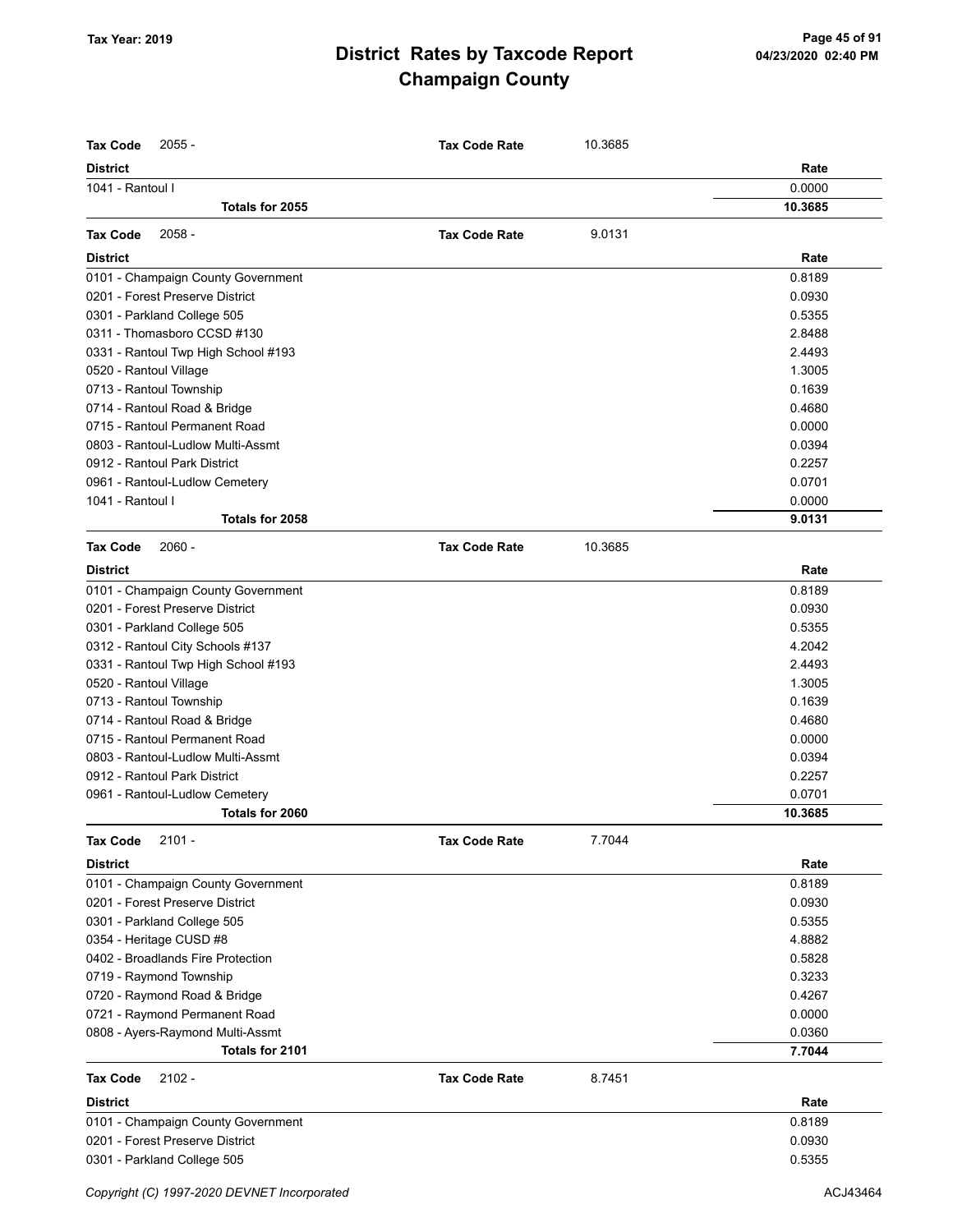| <b>Tax Code</b><br>$2102 -$                                       | <b>Tax Code Rate</b> | 8.7451 |                  |
|-------------------------------------------------------------------|----------------------|--------|------------------|
| <b>District</b>                                                   |                      |        | Rate             |
| 0354 - Heritage CUSD #8                                           |                      |        | 4.8882           |
| 0402 - Broadlands Fire Protection                                 |                      |        | 0.5828           |
| 0514 - Longview Village                                           |                      |        | 1.0407           |
| 0719 - Raymond Township                                           |                      |        | 0.3233           |
| 0720 - Raymond Road & Bridge                                      |                      |        | 0.4267           |
| 0721 - Raymond Permanent Road                                     |                      |        | 0.0000           |
| 0808 - Ayers-Raymond Multi-Assmt                                  |                      |        | 0.0360           |
| Totals for 2102                                                   |                      |        | 8.7451           |
| $2103 -$<br><b>Tax Code</b>                                       | <b>Tax Code Rate</b> | 7.4186 |                  |
| <b>District</b>                                                   |                      |        | Rate             |
| 0101 - Champaign County Government                                |                      |        | 0.8189           |
| 0201 - Forest Preserve District                                   |                      |        | 0.0930           |
| 0301 - Parkland College 505                                       |                      |        | 0.5355           |
| 0353 - Villa Grove CUSD #302                                      |                      |        | 4.3423           |
| 0402 - Broadlands Fire Protection                                 |                      |        | 0.5828           |
| 0719 - Raymond Township                                           |                      |        | 0.3233           |
| 0720 - Raymond Road & Bridge                                      |                      |        | 0.4267           |
| 0721 - Raymond Permanent Road                                     |                      |        | 0.0000           |
| 0808 - Ayers-Raymond Multi-Assmt                                  |                      |        | 0.0360           |
| 0943 - Camargo Library                                            |                      |        | 0.2601           |
| Totals for 2103                                                   |                      |        | 7.4186           |
| <b>Tax Code</b><br>$2104 -$                                       | <b>Tax Code Rate</b> | 7.9645 |                  |
| <b>District</b>                                                   |                      |        | Rate             |
| 0101 - Champaign County Government                                |                      |        | 0.8189           |
| 0201 - Forest Preserve District                                   |                      |        | 0.0930           |
| 0301 - Parkland College 505                                       |                      |        | 0.5355           |
| 0354 - Heritage CUSD #8                                           |                      |        | 4.8882           |
| 0402 - Broadlands Fire Protection                                 |                      |        | 0.5828           |
| 0719 - Raymond Township                                           |                      |        | 0.3233           |
| 0720 - Raymond Road & Bridge                                      |                      |        | 0.4267           |
| 0721 - Raymond Permanent Road                                     |                      |        | 0.0000           |
| 0808 - Ayers-Raymond Multi-Assmt                                  |                      |        | 0.0360           |
| 0943 - Camargo Library                                            |                      |        | 0.2601           |
| Totals for 2104                                                   |                      |        | 7.9645           |
| $2105 -$<br><b>Tax Code</b>                                       | <b>Tax Code Rate</b> | 7.1585 |                  |
| <b>District</b>                                                   |                      |        | Rate             |
| 0101 - Champaign County Government                                |                      |        | 0.8189           |
| 0201 - Forest Preserve District                                   |                      |        | 0.0930           |
| 0301 - Parkland College 505                                       |                      |        | 0.5355           |
| 0353 - Villa Grove CUSD #302                                      |                      |        | 4.3423           |
| 0402 - Broadlands Fire Protection                                 |                      |        | 0.5828           |
| 0719 - Raymond Township                                           |                      |        | 0.3233           |
| 0720 - Raymond Road & Bridge                                      |                      |        | 0.4267           |
| 0721 - Raymond Permanent Road<br>0808 - Ayers-Raymond Multi-Assmt |                      |        | 0.0000<br>0.0360 |
| Totals for 2105                                                   |                      |        | 7.1585           |
|                                                                   |                      |        |                  |
| <b>Tax Code</b><br>$2201 -$                                       | <b>Tax Code Rate</b> | 6.8819 |                  |
| <b>District</b>                                                   |                      |        | Rate             |
| 0101 - Champaign County Government                                |                      |        | 0.8189           |
| 0201 - Forest Preserve District                                   |                      |        | 0.0930           |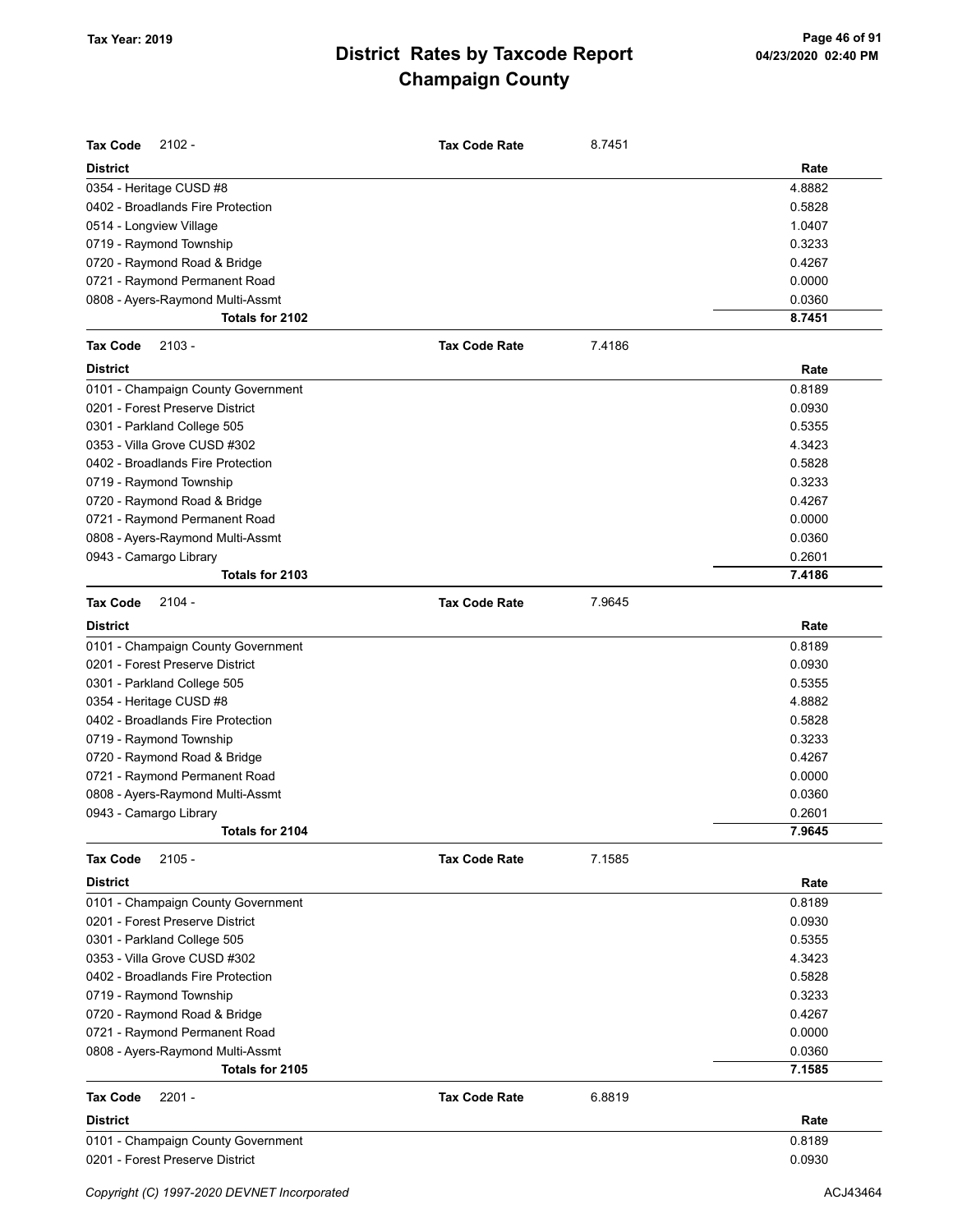| <b>Tax Code</b><br>$2201 -$        | <b>Tax Code Rate</b> | 6.8819 |        |
|------------------------------------|----------------------|--------|--------|
| <b>District</b>                    |                      |        | Rate   |
| 0301 - Parkland College 505        |                      |        | 0.5355 |
| 0348 - Tolono CUSD #7              |                      |        | 4.0729 |
| 0425 - Sadorus Fire Protection     |                      |        | 0.2741 |
| 0725 - Sadorus Township            |                      |        | 0.3473 |
| 0726 - Sadorus Road & Bridge       |                      |        | 0.7402 |
| 0727 - Sadorus Permanent Road      |                      |        | 0.0000 |
| 0806 - Sadorus-Colfax MA           |                      |        | 0.0000 |
| Totals for 2201                    |                      |        | 6.8819 |
| $2202 -$<br><b>Tax Code</b>        | <b>Tax Code Rate</b> | 7.1704 |        |
| <b>District</b>                    |                      |        | Rate   |
| 0101 - Champaign County Government |                      |        | 0.8189 |
| 0201 - Forest Preserve District    |                      |        | 0.0930 |
| 0301 - Parkland College 505        |                      |        | 0.5355 |
| 0348 - Tolono CUSD #7              |                      |        | 4.0729 |
| 0409 - Ivesdale Fire Protection    |                      |        | 0.5626 |
| 0725 - Sadorus Township            |                      |        | 0.3473 |
| 0726 - Sadorus Road & Bridge       |                      |        | 0.7402 |
| 0727 - Sadorus Permanent Road      |                      |        | 0.0000 |
| 0806 - Sadorus-Colfax MA           |                      |        | 0.0000 |
| Totals for 2202                    |                      |        | 7.1704 |
| <b>Tax Code</b><br>$2203 -$        | <b>Tax Code Rate</b> | 7.3021 |        |
| <b>District</b>                    |                      |        | Rate   |
| 0101 - Champaign County Government |                      |        | 0.8189 |
| 0201 - Forest Preserve District    |                      |        | 0.0930 |
| 0301 - Parkland College 505        |                      |        | 0.5355 |
| 0348 - Tolono CUSD #7              |                      |        | 4.0729 |
| 0425 - Sadorus Fire Protection     |                      |        | 0.2741 |
| 0523 - Sadorus Village             |                      |        | 0.2891 |
| 0725 - Sadorus Township            |                      |        | 0.3473 |
| 0726 - Sadorus Road & Bridge       |                      |        | 0.7402 |
| 0727 - Sadorus Permanent Road      |                      |        | 0.0000 |
| 0806 - Sadorus-Colfax MA           |                      |        | 0.0000 |
| 0941 - Tolono Library              |                      |        | 0.1311 |
| Totals for 2203                    |                      |        | 7.3021 |
| 2203B-<br><b>Tax Code</b>          | <b>Tax Code Rate</b> | 7.1710 |        |
| <b>District</b>                    |                      |        | Rate   |
| 0101 - Champaign County Government |                      |        | 0.8189 |
| 0201 - Forest Preserve District    |                      |        | 0.0930 |
| 0301 - Parkland College 505        |                      |        | 0.5355 |
| 0348 - Tolono CUSD #7              |                      |        | 4.0729 |
| 0425 - Sadorus Fire Protection     |                      |        | 0.2741 |
| 0523 - Sadorus Village             |                      |        | 0.2891 |
| 0725 - Sadorus Township            |                      |        | 0.3473 |
| 0726 - Sadorus Road & Bridge       |                      |        | 0.7402 |
| 0727 - Sadorus Permanent Road      |                      |        | 0.0000 |
| 0806 - Sadorus-Colfax MA           |                      |        | 0.0000 |
| Totals for 2203B                   |                      |        | 7.1710 |
| $2204 -$<br><b>Tax Code</b>        | <b>Tax Code Rate</b> | 8.3220 |        |
| <b>District</b>                    |                      |        | Rate   |
| 0101 - Champaign County Government |                      |        | 0.8189 |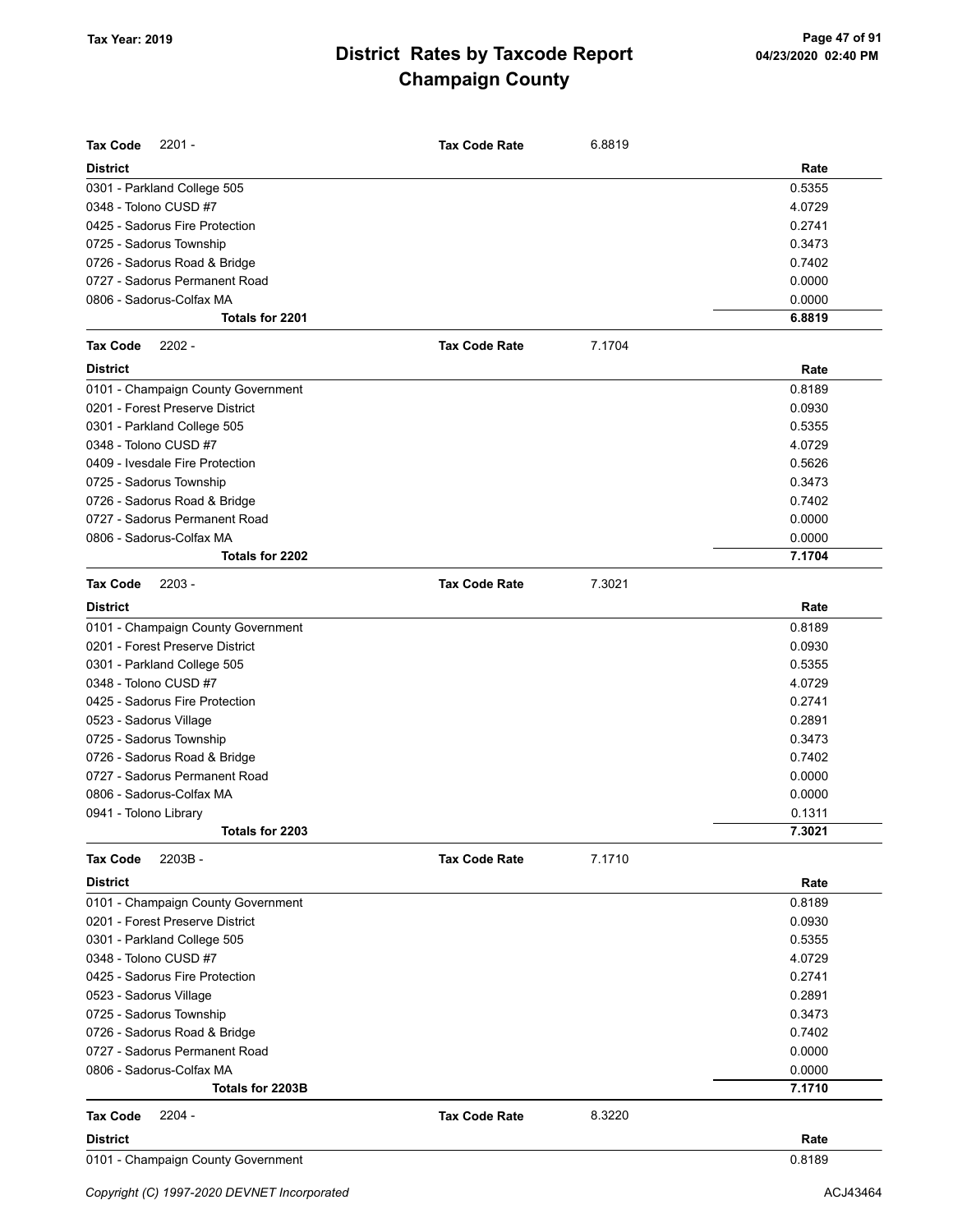| <b>Tax Code</b><br>$2204 -$        | <b>Tax Code Rate</b> | 8.3220 |        |
|------------------------------------|----------------------|--------|--------|
| <b>District</b>                    |                      |        | Rate   |
| 0201 - Forest Preserve District    |                      |        | 0.0930 |
| 0301 - Parkland College 505        |                      |        | 0.5355 |
| 0346 - Bement CUSD #5              |                      |        | 4.9575 |
| 0409 - Ivesdale Fire Protection    |                      |        | 0.5626 |
| 0725 - Sadorus Township            |                      |        | 0.3473 |
| 0726 - Sadorus Road & Bridge       |                      |        | 0.7402 |
| 0727 - Sadorus Permanent Road      |                      |        | 0.0000 |
| 0806 - Sadorus-Colfax MA           |                      |        | 0.0000 |
| 0945 - Bement Library              |                      |        | 0.2670 |
| Totals for 2204                    |                      |        | 8.3220 |
| <b>Tax Code</b><br>$2205 -$        | <b>Tax Code Rate</b> | 8.7984 |        |
| <b>District</b>                    |                      |        | Rate   |
| 0101 - Champaign County Government |                      |        | 0.8189 |
| 0201 - Forest Preserve District    |                      |        | 0.0930 |
| 0301 - Parkland College 505        |                      |        | 0.5355 |
| 0346 - Bement CUSD #5              |                      |        | 4.9575 |
| 0409 - Ivesdale Fire Protection    |                      |        | 0.5626 |
| 0513 - Ivesdale Village            |                      |        | 0.4764 |
| 0725 - Sadorus Township            |                      |        | 0.3473 |
| 0726 - Sadorus Road & Bridge       |                      |        | 0.7402 |
| 0727 - Sadorus Permanent Road      |                      |        | 0.0000 |
| 0806 - Sadorus-Colfax MA           |                      |        | 0.0000 |
| 0945 - Bement Library              |                      |        | 0.2670 |
| Totals for 2205                    |                      |        | 8.7984 |
|                                    |                      |        |        |
| <b>Tax Code</b><br>$2207 -$        | <b>Tax Code Rate</b> | 7.6931 |        |
| <b>District</b>                    |                      |        | Rate   |
| 0101 - Champaign County Government |                      |        | 0.8189 |
| 0201 - Forest Preserve District    |                      |        | 0.0930 |
| 0301 - Parkland College 505        |                      |        | 0.5355 |
| 0352 - Tuscola CUSD #301           |                      |        | 4.8841 |
| 0425 - Sadorus Fire Protection     |                      |        | 0.2741 |
| 0725 - Sadorus Township            |                      |        | 0.3473 |
| 0726 - Sadorus Road & Bridge       |                      |        | 0.7402 |
| 0727 - Sadorus Permanent Road      |                      |        | 0.0000 |
| 0806 - Sadorus-Colfax MA           |                      |        | 0.0000 |
| Totals for 2207                    |                      |        | 7.6931 |
| <b>Tax Code</b><br>$2208 -$        | <b>Tax Code Rate</b> | 7.9816 |        |
| <b>District</b>                    |                      |        | Rate   |
| 0101 - Champaign County Government |                      |        | 0.8189 |
| 0201 - Forest Preserve District    |                      |        | 0.0930 |
| 0301 - Parkland College 505        |                      |        | 0.5355 |
| 0352 - Tuscola CUSD #301           |                      |        | 4.8841 |
| 0409 - Ivesdale Fire Protection    |                      |        | 0.5626 |
| 0725 - Sadorus Township            |                      |        | 0.3473 |
| 0726 - Sadorus Road & Bridge       |                      |        | 0.7402 |
| 0727 - Sadorus Permanent Road      |                      |        | 0.0000 |
| 0806 - Sadorus-Colfax MA           |                      |        | 0.0000 |
| Totals for 2208                    |                      |        | 7.9816 |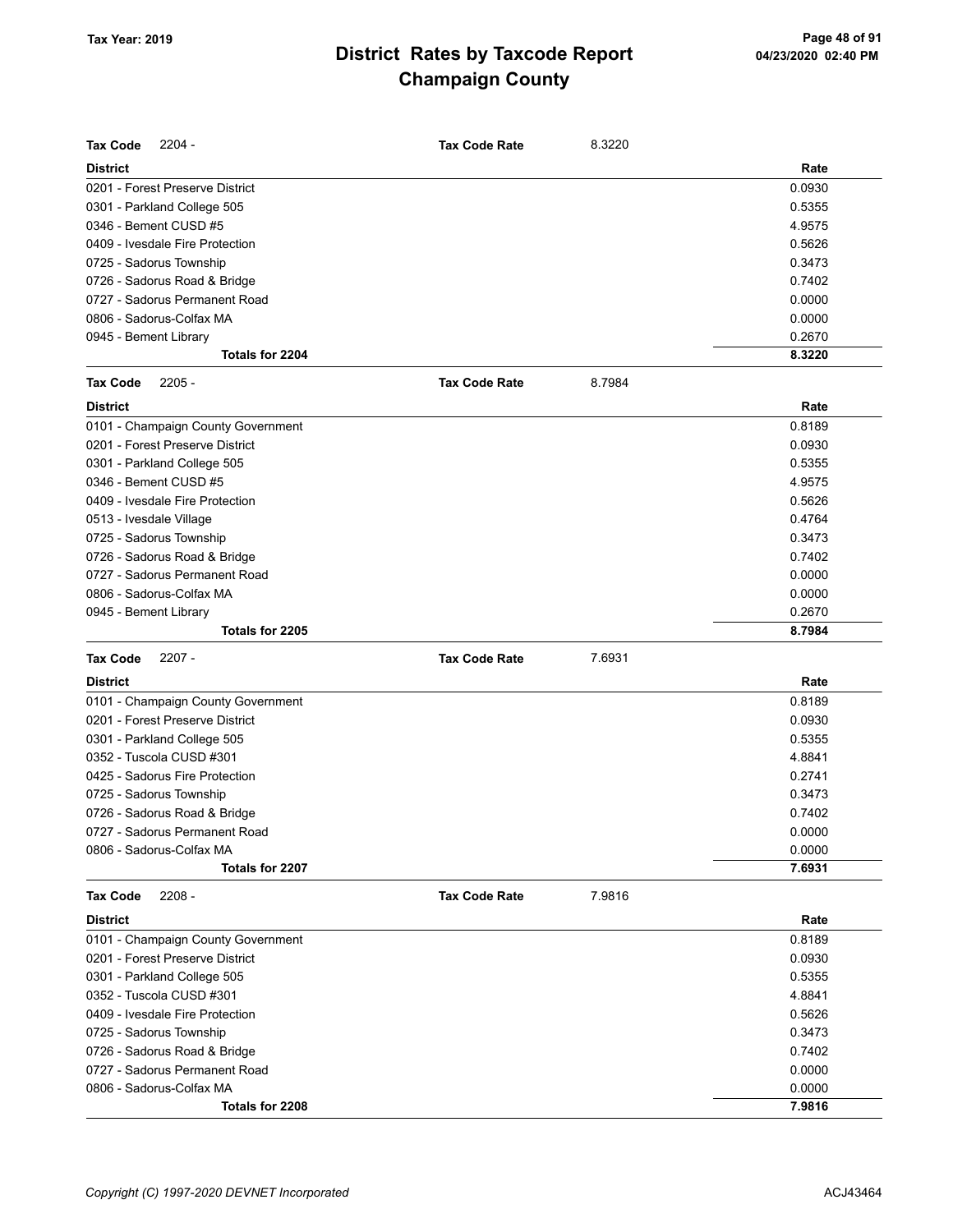| <b>Tax Code</b><br>$2209 -$        | <b>Tax Code Rate</b> | 6.8637 |        |
|------------------------------------|----------------------|--------|--------|
| <b>District</b>                    |                      |        | Rate   |
| 0101 - Champaign County Government |                      |        | 0.8189 |
| 0201 - Forest Preserve District    |                      |        | 0.0930 |
| 0301 - Parkland College 505        |                      |        | 0.5355 |
| 0348 - Tolono CUSD #7              |                      |        | 4.0729 |
| 0414 - Pesotum Fire Protection     |                      |        | 0.2559 |
| 0725 - Sadorus Township            |                      |        | 0.3473 |
| 0726 - Sadorus Road & Bridge       |                      |        | 0.7402 |
| 0727 - Sadorus Permanent Road      |                      |        | 0.0000 |
| 0806 - Sadorus-Colfax MA           |                      |        | 0.0000 |
| Totals for 2209                    |                      |        | 6.8637 |
| <b>Tax Code</b><br>$2210 -$        | <b>Tax Code Rate</b> | 7.1367 |        |
| <b>District</b>                    |                      |        | Rate   |
| 0101 - Champaign County Government |                      |        | 0.8189 |
| 0201 - Forest Preserve District    |                      |        | 0.0930 |
| 0301 - Parkland College 505        |                      |        | 0.5355 |
| 0350 - Atwood-Hammond School #39-P |                      |        | 0.4869 |
| 0359 - Arthur CUSD #305            |                      |        | 3.5523 |
| 0409 - Ivesdale Fire Protection    |                      |        | 0.5626 |
| 0725 - Sadorus Township            |                      |        | 0.3473 |
| 0726 - Sadorus Road & Bridge       |                      |        | 0.7402 |
| 0727 - Sadorus Permanent Road      |                      |        | 0.0000 |
| 0806 - Sadorus-Colfax MA           |                      |        | 0.0000 |
| Totals for 2210                    |                      |        | 7.1367 |
| <b>Tax Code</b><br>$2301 -$        | <b>Tax Code Rate</b> | 6.9014 |        |
| <b>District</b>                    |                      |        | Rate   |
| 0101 - Champaign County Government |                      |        | 0.8189 |
| 0201 - Forest Preserve District    |                      |        | 0.0930 |
| 0301 - Parkland College 505        |                      |        | 0.5355 |
| 0344 - Mahomet-Seymour CUSD #3     |                      |        | 4.5979 |
| 0424 - Scott Fire Protection       |                      |        | 0.2237 |
| 0731 - Scott Township              |                      |        | 0.2132 |
| 0732 - Scott Road & Bridge         |                      |        | 0.4192 |
| 0733 - Scott Permanent Road        |                      |        | 0.0000 |
| Totals for 2301                    |                      |        | 6.9014 |
|                                    |                      |        |        |
| 2302 -<br><b>Tax Code</b>          | <b>Tax Code Rate</b> | 7.3542 |        |
| <b>District</b>                    |                      |        | Rate   |
| 0101 - Champaign County Government |                      |        | 0.8189 |
| 0201 - Forest Preserve District    |                      |        | 0.0930 |
| 0301 - Parkland College 505        |                      |        | 0.5355 |
| 0345 - Champaign Unit 4 Schools    |                      |        | 5.0507 |
| 0424 - Scott Fire Protection       |                      |        | 0.2237 |
| 0731 - Scott Township              |                      |        | 0.2132 |
| 0732 - Scott Road & Bridge         |                      |        | 0.4192 |
| 0733 - Scott Permanent Road        |                      |        | 0.0000 |
| Totals for 2302                    |                      |        | 7.3542 |
| <b>Tax Code</b><br>$2303 -$        | <b>Tax Code Rate</b> | 6.0647 |        |
| <b>District</b>                    |                      |        | Rate   |
| 0101 - Champaign County Government |                      |        | 0.8189 |
| 0201 - Forest Preserve District    |                      |        | 0.0930 |
| 0301 - Parkland College 505        |                      |        | 0.5355 |
|                                    |                      |        |        |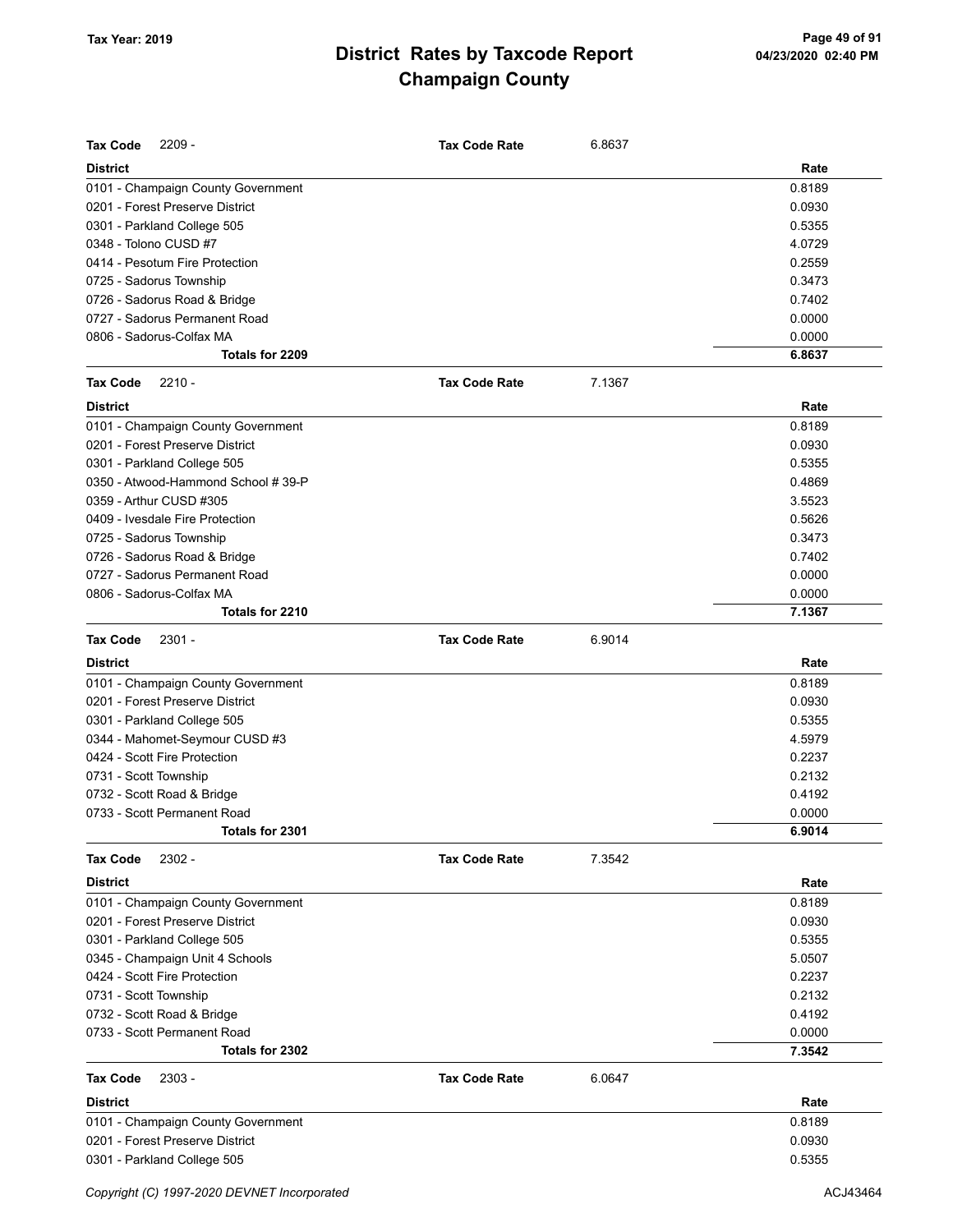| <b>Tax Code</b><br>$2303 -$        | <b>Tax Code Rate</b> | 6.0647 |        |
|------------------------------------|----------------------|--------|--------|
| <b>District</b>                    |                      |        | Rate   |
| 0349 - Monticello CUSD #25         |                      |        | 3.7612 |
| 0424 - Scott Fire Protection       |                      |        | 0.2237 |
| 0731 - Scott Township              |                      |        | 0.2132 |
| 0732 - Scott Road & Bridge         |                      |        | 0.4192 |
| 0733 - Scott Permanent Road        |                      |        | 0.0000 |
| Totals for 2303                    |                      |        | 6.0647 |
| <b>Tax Code</b><br>2304 -          | <b>Tax Code Rate</b> | 7.0368 |        |
| <b>District</b>                    |                      |        | Rate   |
| 0101 - Champaign County Government |                      |        | 0.8189 |
| 0201 - Forest Preserve District    |                      |        | 0.0930 |
| 0301 - Parkland College 505        |                      |        | 0.5355 |
| 0344 - Mahomet-Seymour CUSD #3     |                      |        | 4.5979 |
| 0404 - Cornbelt Fire Protection    |                      |        | 0.3591 |
| 0731 - Scott Township              |                      |        | 0.2132 |
| 0732 - Scott Road & Bridge         |                      |        | 0.4192 |
| 0733 - Scott Permanent Road        |                      |        | 0.0000 |
| Totals for 2304                    |                      |        | 7.0368 |
| <b>Tax Code</b><br>$2305 -$        | <b>Tax Code Rate</b> | 7.5785 |        |
| <b>District</b>                    |                      |        | Rate   |
| 0101 - Champaign County Government |                      |        | 0.8189 |
| 0201 - Forest Preserve District    |                      |        | 0.0930 |
| 0301 - Parkland College 505        |                      |        | 0.5355 |
| 0345 - Champaign Unit 4 Schools    |                      |        | 5.0507 |
| 0424 - Scott Fire Protection       |                      |        | 0.2237 |
| 0502 - Bondville Village           |                      |        | 0.2243 |
| 0731 - Scott Township              |                      |        | 0.2132 |
| 0732 - Scott Road & Bridge         |                      |        | 0.4192 |
| 0733 - Scott Permanent Road        |                      |        | 0.0000 |
| Totals for 2305                    |                      |        | 7.5785 |
| <b>Tax Code</b><br>$2401 -$        | <b>Tax Code Rate</b> | 6.4150 |        |
| <b>District</b>                    |                      |        | Rate   |
| 0101 - Champaign County Government |                      |        | 0.8189 |
| 0201 - Forest Preserve District    |                      |        | 0.0930 |
| 0301 - Parkland College 505        |                      |        | 0.5355 |
| 0348 - Tolono CUSD #7              |                      |        | 4.0729 |
| 0418 - Sidney Fire Protection      |                      |        | 0.2608 |
| 0737 - Sidney Township             |                      |        | 0.2305 |
| 0738 - Sidney Road & Bridge        |                      |        | 0.4034 |
| 0739 - Sidney Permanent Road       |                      |        | 0.0000 |
| 0740 - Sidney Cemetery             |                      |        | 0.0000 |
| Totals for 2401                    |                      |        | 6.4150 |
| 2402 -<br><b>Tax Code</b>          | <b>Tax Code Rate</b> | 6.7437 |        |
| <b>District</b>                    |                      |        | Rate   |
| 0101 - Champaign County Government |                      |        | 0.8189 |
| 0201 - Forest Preserve District    |                      |        | 0.0930 |
| 0301 - Parkland College 505        |                      |        | 0.5355 |
| 0348 - Tolono CUSD #7              |                      |        | 4.0729 |
| 0418 - Sidney Fire Protection      |                      |        | 0.2608 |
| 0526 - Sidney Village              |                      |        | 0.3287 |
| 0737 - Sidney Township             |                      |        | 0.2305 |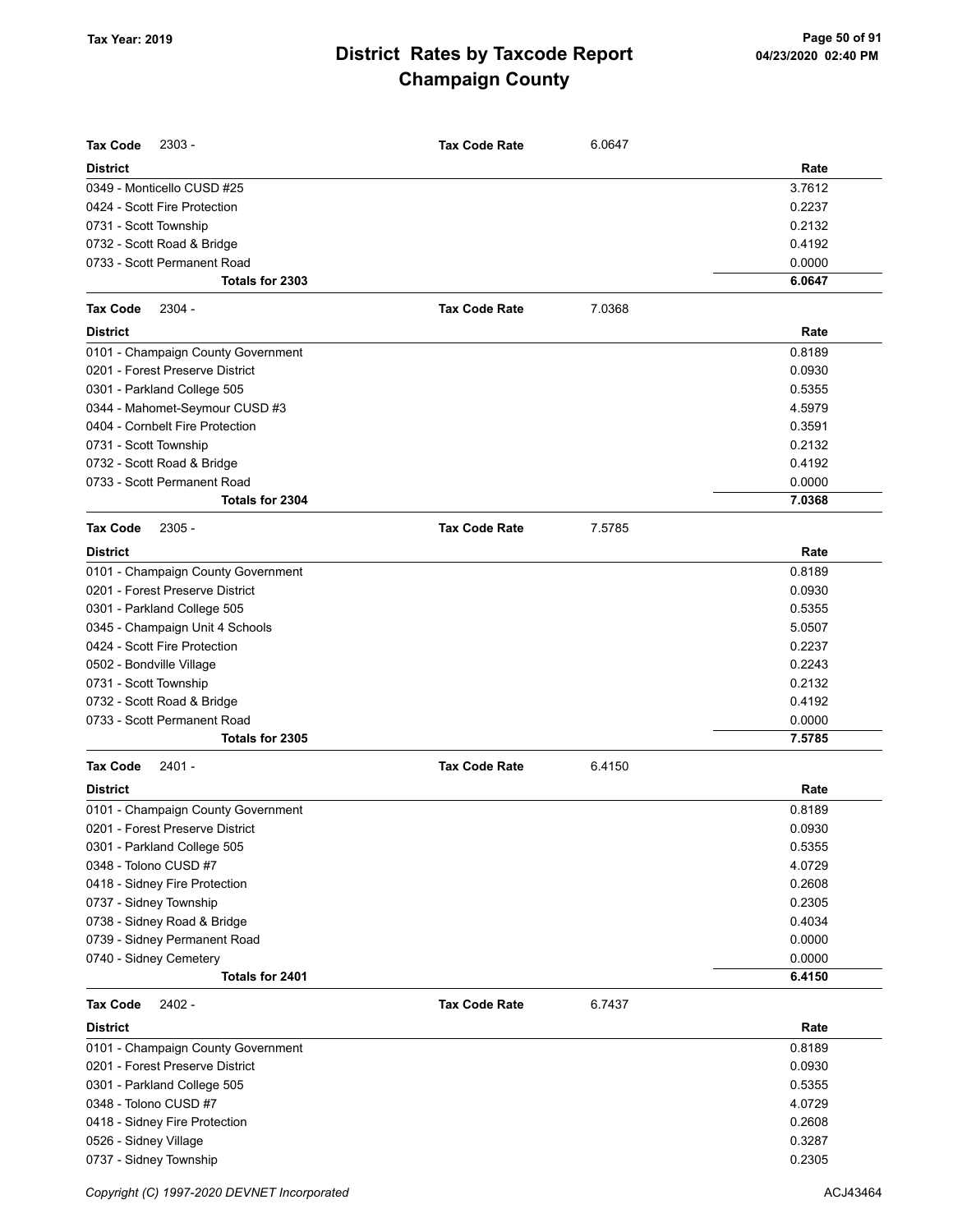| <b>Tax Code</b><br>$2402 -$         | <b>Tax Code Rate</b> | 6.7437 |        |
|-------------------------------------|----------------------|--------|--------|
| <b>District</b>                     |                      |        | Rate   |
| 0738 - Sidney Road & Bridge         |                      |        | 0.4034 |
| 0739 - Sidney Permanent Road        |                      |        | 0.0000 |
| 0740 - Sidney Cemetery              |                      |        | 0.0000 |
| Totals for 2402                     |                      |        | 6.7437 |
| <b>Tax Code</b><br>2403 -           | <b>Tax Code Rate</b> | 7.2303 |        |
|                                     |                      |        |        |
| <b>District</b>                     |                      |        | Rate   |
| 0101 - Champaign County Government  |                      |        | 0.8189 |
| 0201 - Forest Preserve District     |                      |        | 0.0930 |
| 0301 - Parkland College 505         |                      |        | 0.5355 |
| 0354 - Heritage CUSD #8             |                      |        | 4.8882 |
| 0418 - Sidney Fire Protection       |                      |        | 0.2608 |
| 0737 - Sidney Township              |                      |        | 0.2305 |
| 0738 - Sidney Road & Bridge         |                      |        | 0.4034 |
| 0739 - Sidney Permanent Road        |                      |        | 0.0000 |
| 0740 - Sidney Cemetery              |                      |        | 0.0000 |
| Totals for 2403                     |                      |        | 7.2303 |
| <b>Tax Code</b><br>2501 -           | <b>Tax Code Rate</b> | 7.9362 |        |
| <b>District</b>                     |                      |        | Rate   |
| 0101 - Champaign County Government  |                      |        | 0.8189 |
| 0201 - Forest Preserve District     |                      |        | 0.0930 |
| 0301 - Parkland College 505         |                      |        | 0.5355 |
| 0351 - Urbana Unit 116 Schools      |                      |        | 5.7188 |
| 0403 - Carroll Fire Protection      |                      |        | 0.3099 |
| 0743 - Somer Township               |                      |        | 0.1137 |
| 0744 - Somer Road & Bridge          |                      |        | 0.3464 |
| 0745 - Somer Permanent Road         |                      |        | 0.0000 |
| 0901 - Urbana-Champaign Sanit Distr |                      |        | 0.0000 |
| Totals for 2501                     |                      |        | 7.9362 |
| $2501A -$<br><b>Tax Code</b>        | <b>Tax Code Rate</b> | 7.3683 |        |
| <b>District</b>                     |                      |        | Rate   |
| 0101 - Champaign County Government  |                      |        | 0.8189 |
| 0201 - Forest Preserve District     |                      |        | 0.0930 |
| 0301 - Parkland College 505         |                      |        | 0.5355 |
| 0345 - Champaign Unit 4 Schools     |                      |        | 5.0507 |
| 0405 - East-Prairie Fire Protection |                      |        | 0.4101 |
| 0743 - Somer Township               |                      |        | 0.1137 |
| 0744 - Somer Road & Bridge          |                      |        | 0.3464 |
| 0745 - Somer Permanent Road         |                      |        | 0.0000 |
| Totals for 2501A                    |                      |        | 7.3683 |
| <b>Tax Code</b><br>2502 -           | <b>Tax Code Rate</b> | 7.9362 |        |
| <b>District</b>                     |                      |        | Rate   |
| 0101 - Champaign County Government  |                      |        | 0.8189 |
| 0201 - Forest Preserve District     |                      |        | 0.0930 |
| 0301 - Parkland College 505         |                      |        | 0.5355 |
| 0351 - Urbana Unit 116 Schools      |                      |        | 5.7188 |
| 0403 - Carroll Fire Protection      |                      |        | 0.3099 |
| 0743 - Somer Township               |                      |        | 0.1137 |
| 0744 - Somer Road & Bridge          |                      |        | 0.3464 |
| 0745 - Somer Permanent Road         |                      |        | 0.0000 |
| Totals for 2502                     |                      |        | 7.9362 |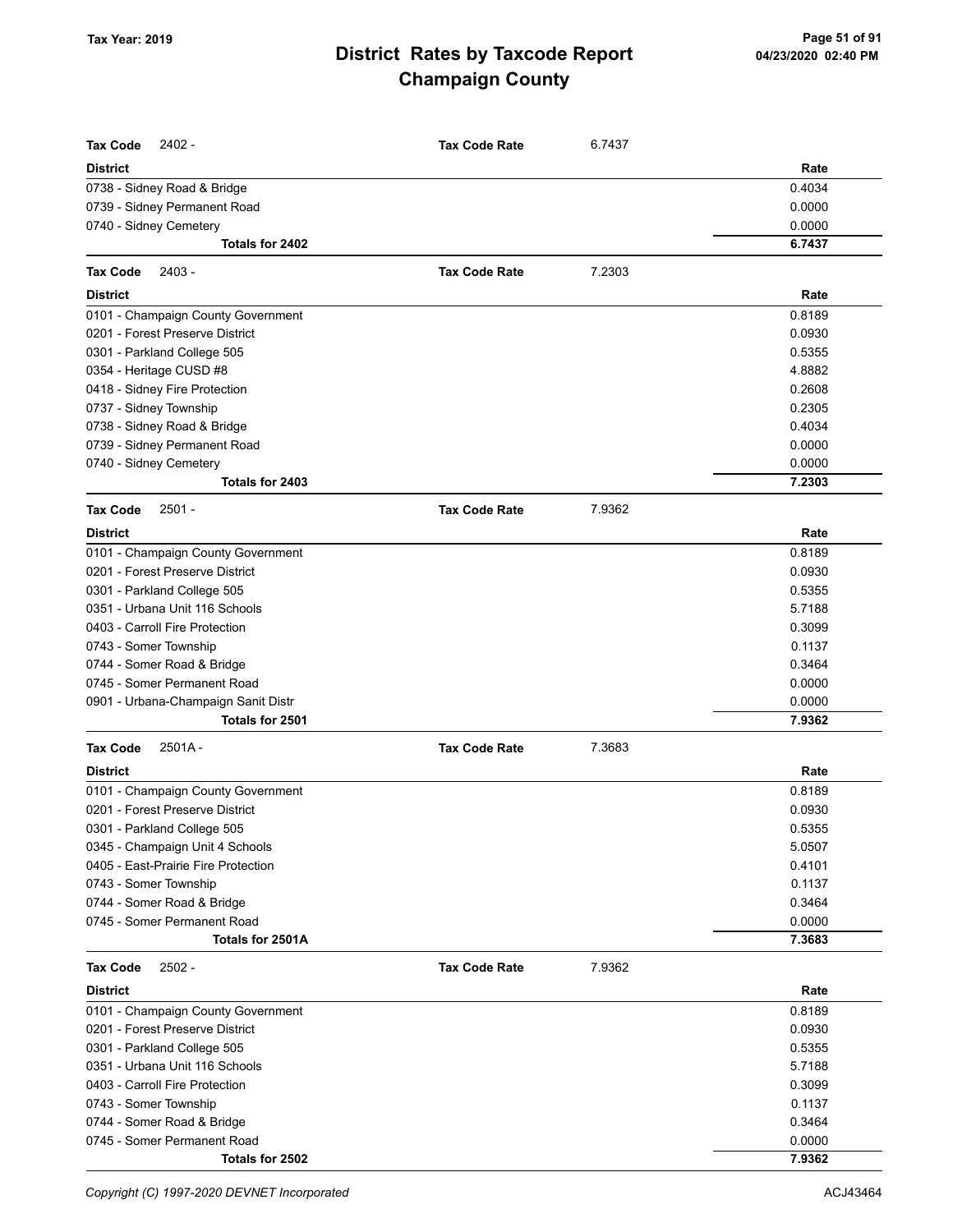| <b>Tax Code</b><br>$2502A -$         | <b>Tax Code Rate</b> | 8.0364 |        |
|--------------------------------------|----------------------|--------|--------|
| <b>District</b>                      |                      |        | Rate   |
| 0101 - Champaign County Government   |                      |        | 0.8189 |
| 0201 - Forest Preserve District      |                      |        | 0.0930 |
| 0301 - Parkland College 505          |                      |        | 0.5355 |
| 0351 - Urbana Unit 116 Schools       |                      |        | 5.7188 |
| 0405 - East-Prairie Fire Protection  |                      |        | 0.4101 |
| 0743 - Somer Township                |                      |        | 0.1137 |
| 0744 - Somer Road & Bridge           |                      |        | 0.3464 |
| 0745 - Somer Permanent Road          |                      |        | 0.0000 |
| Totals for 2502A                     |                      |        | 8.0364 |
| $2503 -$<br><b>Tax Code</b>          | <b>Tax Code Rate</b> | 7.0273 |        |
| <b>District</b>                      |                      |        | Rate   |
| 0101 - Champaign County Government   |                      |        | 0.8189 |
| 0201 - Forest Preserve District      |                      |        | 0.0930 |
| 0301 - Parkland College 505          |                      |        | 0.5355 |
| 0311 - Thomasboro CCSD #130          |                      |        | 2.8488 |
| 0333 - St.Jos-Ogden High School #305 |                      |        | 1.9915 |
| 0420 - Thomasboro Fire Protection    |                      |        | 0.2795 |
| 0743 - Somer Township                |                      |        | 0.1137 |
| 0744 - Somer Road & Bridge           |                      |        | 0.3464 |
| 0745 - Somer Permanent Road          |                      |        | 0.0000 |
| Totals for 2503                      |                      |        | 7.0273 |
| $2504 -$<br><b>Tax Code</b>          | <b>Tax Code Rate</b> | 6.9682 |        |
| <b>District</b>                      |                      |        | Rate   |
| 0101 - Champaign County Government   |                      |        | 0.8189 |
| 0201 - Forest Preserve District      |                      |        | 0.0930 |
| 0301 - Parkland College 505          |                      |        | 0.5355 |
| 0314 - St. Joseph CCSD #169          |                      |        | 2.7593 |
| 0333 - St.Jos-Ogden High School #305 |                      |        | 1.9915 |
| 0403 - Carroll Fire Protection       |                      |        | 0.3099 |
| 0743 - Somer Township                |                      |        | 0.1137 |
| 0744 - Somer Road & Bridge           |                      |        | 0.3464 |
| 0745 - Somer Permanent Road          |                      |        | 0.0000 |
| Totals for 2504                      |                      |        | 6.9682 |
| <b>Tax Code</b><br>$2505 -$          | <b>Tax Code Rate</b> | 7.4851 |        |
| <b>District</b>                      |                      |        | Rate   |
| 0101 - Champaign County Government   |                      |        | 0.8189 |
| 0201 - Forest Preserve District      |                      |        | 0.0930 |
| 0301 - Parkland College 505          |                      |        | 0.5355 |
| 0311 - Thomasboro CCSD #130          |                      |        | 2.8488 |
| 0331 - Rantoul Twp High School #193  |                      |        | 2.4493 |
| 0420 - Thomasboro Fire Protection    |                      |        | 0.2795 |
| 0743 - Somer Township                |                      |        | 0.1137 |
| 0744 - Somer Road & Bridge           |                      |        | 0.3464 |
| 0745 - Somer Permanent Road          |                      |        | 0.0000 |
| Totals for 2505                      |                      |        | 7.4851 |
| <b>Tax Code</b><br>$2507 -$          | <b>Tax Code Rate</b> | 7.2377 |        |
| <b>District</b>                      |                      |        | Rate   |
| 0101 - Champaign County Government   |                      |        | 0.8189 |
| 0201 - Forest Preserve District      |                      |        | 0.0930 |
| 0301 - Parkland College 505          |                      |        | 0.5355 |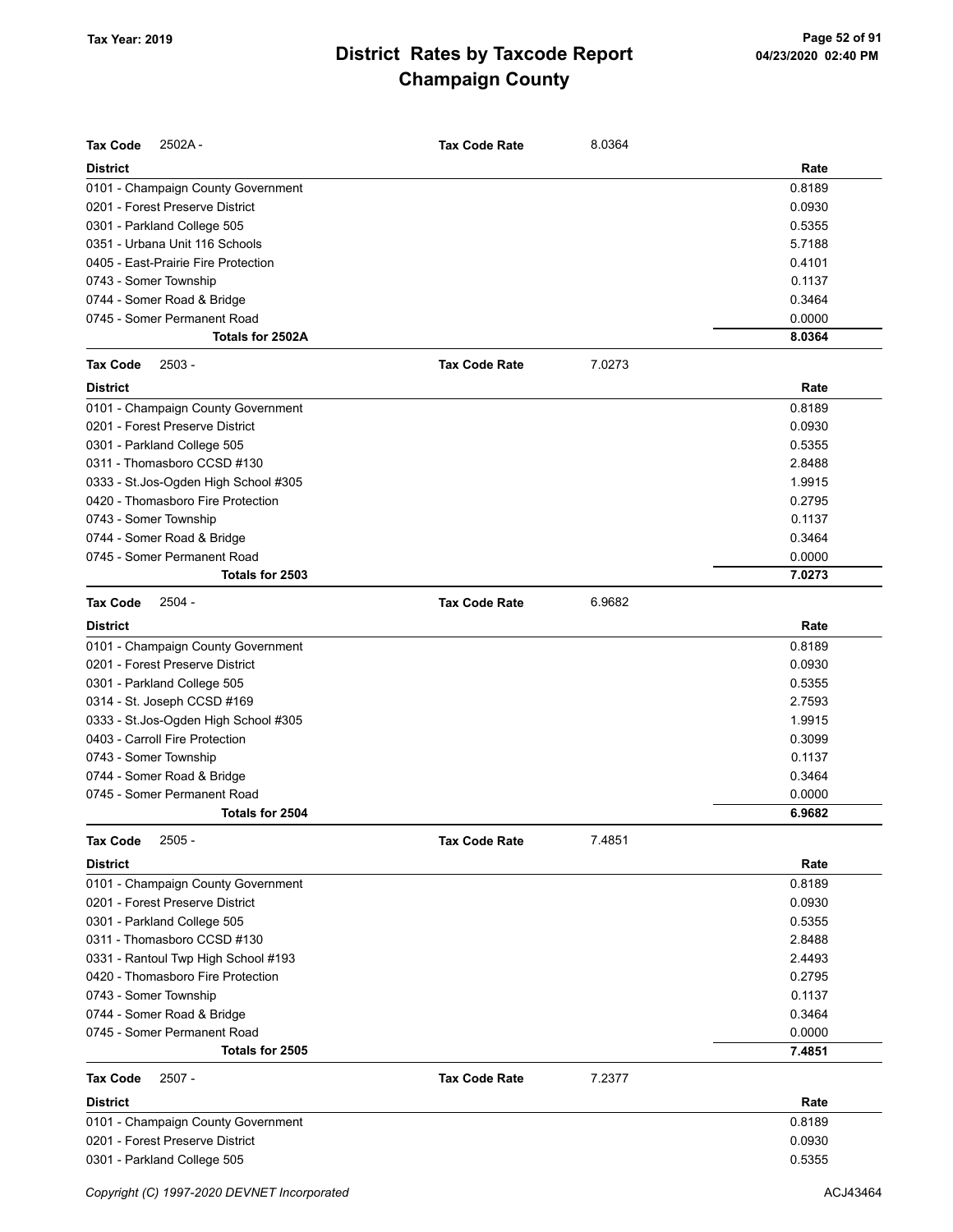| <b>Tax Code</b><br>$2507 -$            | <b>Tax Code Rate</b> | 7.2377 |        |
|----------------------------------------|----------------------|--------|--------|
| <b>District</b>                        |                      |        | Rate   |
| 0345 - Champaign Unit 4 Schools        |                      |        | 5.0507 |
| 0420 - Thomasboro Fire Protection      |                      |        | 0.2795 |
| 0743 - Somer Township                  |                      |        | 0.1137 |
| 0744 - Somer Road & Bridge             |                      |        | 0.3464 |
| 0745 - Somer Permanent Road            |                      |        | 0.0000 |
| Totals for 2507                        |                      |        | 7.2377 |
| <b>Tax Code</b><br>$2508 -$            | <b>Tax Code Rate</b> | 7.9058 |        |
| <b>District</b>                        |                      |        | Rate   |
| 0101 - Champaign County Government     |                      |        | 0.8189 |
| 0201 - Forest Preserve District        |                      |        | 0.0930 |
| 0301 - Parkland College 505            |                      |        | 0.5355 |
| 0351 - Urbana Unit 116 Schools         |                      |        | 5.7188 |
| 0420 - Thomasboro Fire Protection      |                      |        | 0.2795 |
| 0743 - Somer Township                  |                      |        | 0.1137 |
| 0744 - Somer Road & Bridge             |                      |        | 0.3464 |
| 0745 - Somer Permanent Road            |                      |        | 0.0000 |
| Totals for 2508                        |                      |        | 7.9058 |
| <b>Tax Code</b><br>$2509 -$            | <b>Tax Code Rate</b> | 7.3683 |        |
| <b>District</b>                        |                      |        | Rate   |
| 0101 - Champaign County Government     |                      |        | 0.8189 |
| 0201 - Forest Preserve District        |                      |        | 0.0930 |
| 0301 - Parkland College 505            |                      |        | 0.5355 |
| 0345 - Champaign Unit 4 Schools        |                      |        | 5.0507 |
| 0405 - East-Prairie Fire Protection    |                      |        | 0.4101 |
| 0743 - Somer Township                  |                      |        | 0.1137 |
| 0744 - Somer Road & Bridge             |                      |        | 0.3464 |
| 0745 - Somer Permanent Road            |                      |        | 0.0000 |
| 0901 - Urbana-Champaign Sanit Distr    |                      |        | 0.0000 |
| Totals for 2509                        |                      |        | 7.3683 |
| $2510 -$<br><b>Tax Code</b>            | <b>Tax Code Rate</b> | 6.9440 |        |
| <b>District</b>                        |                      |        | Rate   |
| 0101 - Champaign County Government     |                      |        | 0.8189 |
| 0201 - Forest Preserve District        |                      |        | 0.0930 |
| 0301 - Parkland College 505            |                      |        | 0.5355 |
| 0314 - St. Joseph CCSD #169            |                      |        | 2.7593 |
| 0333 - St.Jos-Ogden High School #305   |                      |        | 1.9915 |
| 0419 - St. Jos-Stanton Fire Protection |                      |        | 0.2857 |
| 0743 - Somer Township                  |                      |        | 0.1137 |
| 0744 - Somer Road & Bridge             |                      |        | 0.3464 |
| 0745 - Somer Permanent Road            |                      |        | 0.0000 |
| Totals for 2510                        |                      |        | 6.9440 |
| $2511 -$<br><b>Tax Code</b>            | <b>Tax Code Rate</b> | 8.0364 |        |
| <b>District</b>                        |                      |        | Rate   |
| 0101 - Champaign County Government     |                      |        | 0.8189 |
| 0201 - Forest Preserve District        |                      |        | 0.0930 |
| 0301 - Parkland College 505            |                      |        | 0.5355 |
| 0351 - Urbana Unit 116 Schools         |                      |        | 5.7188 |
| 0405 - East-Prairie Fire Protection    |                      |        | 0.4101 |
| 0743 - Somer Township                  |                      |        | 0.1137 |
| 0744 - Somer Road & Bridge             |                      |        | 0.3464 |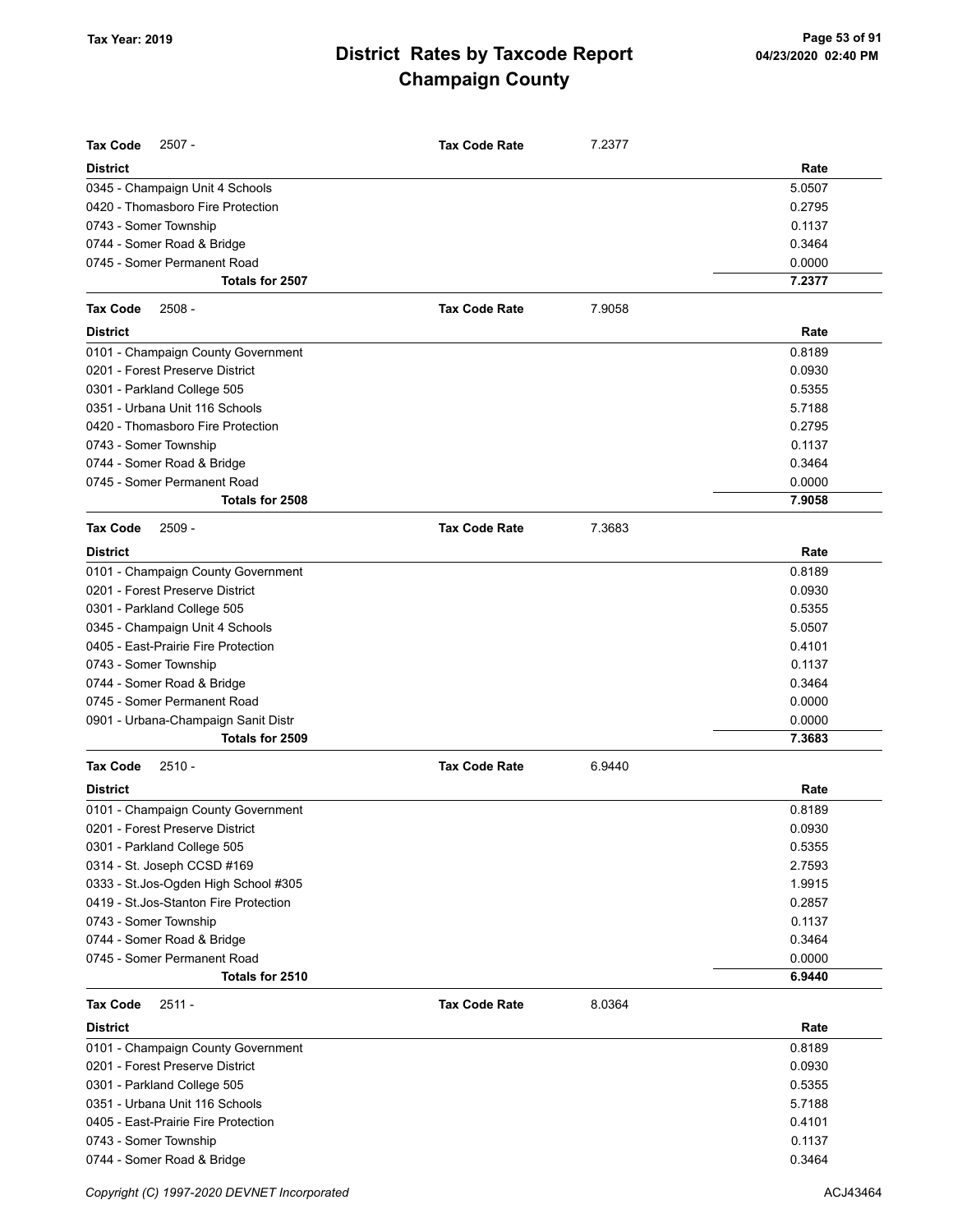| <b>Tax Code</b><br>$2511 -$                                            | <b>Tax Code Rate</b> | 8.0364 |                  |
|------------------------------------------------------------------------|----------------------|--------|------------------|
| <b>District</b>                                                        |                      |        | Rate             |
| 0745 - Somer Permanent Road                                            |                      |        | 0.0000           |
| 0901 - Urbana-Champaign Sanit Distr                                    |                      |        | 0.0000           |
| Totals for 2511                                                        |                      |        | 8.0364           |
|                                                                        |                      |        |                  |
| <b>Tax Code</b><br>$2512 -$                                            | <b>Tax Code Rate</b> | 7.7026 |                  |
| <b>District</b>                                                        |                      |        | Rate             |
| 0101 - Champaign County Government                                     |                      |        | 0.8189           |
| 0201 - Forest Preserve District                                        |                      |        | 0.0930           |
| 0301 - Parkland College 505                                            |                      |        | 0.5355           |
| 0345 - Champaign Unit 4 Schools                                        |                      |        | 5.0507           |
| 0405 - East-Prairie Fire Protection                                    |                      |        | 0.4101           |
| 0743 - Somer Township                                                  |                      |        | 0.1137           |
| 0744 - Somer Road & Bridge                                             |                      |        | 0.3464           |
| 0745 - Somer Permanent Road                                            |                      |        | 0.0000           |
| 0901 - Urbana-Champaign Sanit Distr                                    |                      |        | 0.0000           |
| 0921 - Champaign-Urbana Mass Transit                                   |                      |        | 0.3343           |
| Totals for 2512                                                        |                      |        | 7.7026           |
| <b>Tax Code</b><br>$2513 -$                                            | <b>Tax Code Rate</b> | 7.1371 |                  |
| <b>District</b>                                                        |                      |        | Rate             |
| 0101 - Champaign County Government                                     |                      |        | 0.8189           |
| 0201 - Forest Preserve District                                        |                      |        | 0.0930           |
| 0301 - Parkland College 505                                            |                      |        | 0.5355           |
| 0333 - St. Jos-Ogden High School #305                                  |                      |        | 1.9915           |
| 0358 - Prairieview-Ogden CCSD #197                                     |                      |        | 2.9586           |
| 0420 - Thomasboro Fire Protection                                      |                      |        | 0.2795           |
| 0743 - Somer Township                                                  |                      |        | 0.1137           |
| 0744 - Somer Road & Bridge                                             |                      |        | 0.3464           |
| 0745 - Somer Permanent Road                                            |                      |        | 0.0000           |
| Totals for 2513                                                        |                      |        | 7.1371           |
| <b>Tax Code</b><br>$2562 -$                                            | <b>Tax Code Rate</b> | 7.7026 |                  |
| <b>District</b>                                                        |                      |        | Rate             |
| 0101 - Champaign County Government                                     |                      |        | 0.8189           |
| 0201 - Forest Preserve District                                        |                      |        | 0.0930           |
| 0301 - Parkland College 505                                            |                      |        | 0.5355           |
|                                                                        |                      |        |                  |
| 0345 - Champaign Unit 4 Schools<br>0405 - East-Prairie Fire Protection |                      |        | 5.0507           |
| 0743 - Somer Township                                                  |                      |        | 0.4101<br>0.1137 |
|                                                                        |                      |        |                  |
| 0744 - Somer Road & Bridge<br>0745 - Somer Permanent Road              |                      |        | 0.3464           |
|                                                                        |                      |        | 0.0000           |
| 0901 - Urbana-Champaign Sanit Distr                                    |                      |        | 0.0000           |
| 0921 - Champaign-Urbana Mass Transit<br>Totals for 2562                |                      |        | 0.3343<br>7.7026 |
| $2601 -$                                                               |                      | 7.2596 |                  |
| <b>Tax Code</b>                                                        | <b>Tax Code Rate</b> |        |                  |
| <b>District</b><br>0101 - Champaign County Government                  |                      |        | Rate<br>0.8189   |
| 0201 - Forest Preserve District                                        |                      |        | 0.0930           |
|                                                                        |                      |        | 0.5355           |
| 0301 - Parkland College 505                                            |                      |        | 2.7593           |
| 0314 - St. Joseph CCSD #169                                            |                      |        |                  |
| 0333 - St. Jos-Ogden High School #305<br>0408 - Homer Fire Protection  |                      |        | 1.9915<br>0.4193 |
|                                                                        |                      |        |                  |
| 0749 - South Homer Township                                            |                      |        | 0.2570           |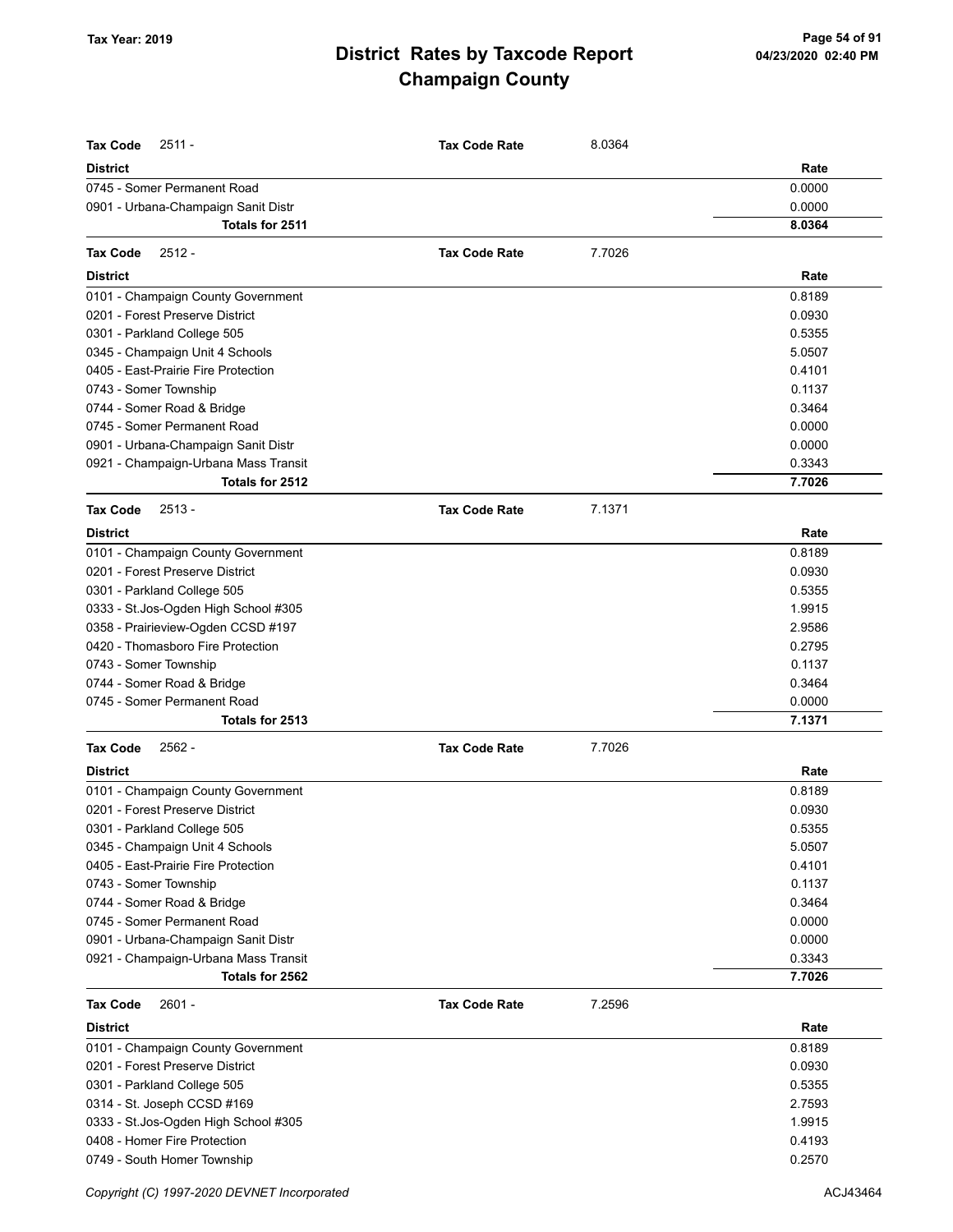| <b>Tax Code</b><br>$2601 -$                                           | <b>Tax Code Rate</b> | 7.2596 |                  |
|-----------------------------------------------------------------------|----------------------|--------|------------------|
| <b>District</b>                                                       |                      |        | Rate             |
|                                                                       |                      |        |                  |
| 0750 - South Homer Road & Bridge<br>0751 - South Homer Permanent Road |                      |        | 0.3491<br>0.0000 |
| 0808 - Ayers-Raymond Multi-Assmt                                      |                      |        | 0.0360           |
| Totals for 2601                                                       |                      |        | 7.2596           |
|                                                                       |                      |        |                  |
| <b>Tax Code</b><br>$2602 -$                                           | <b>Tax Code Rate</b> | 8.6529 |                  |
| <b>District</b>                                                       |                      |        | Rate             |
| 0101 - Champaign County Government                                    |                      |        | 0.8189           |
| 0201 - Forest Preserve District                                       |                      |        | 0.0930           |
| 0301 - Parkland College 505                                           |                      |        | 0.5355           |
| 0354 - Heritage CUSD #8                                               |                      |        | 4.8882           |
| 0408 - Homer Fire Protection                                          |                      |        | 0.4193           |
| 0512 - Homer Village                                                  |                      |        | 1.2559           |
| 0749 - South Homer Township                                           |                      |        | 0.2570           |
| 0750 - South Homer Road & Bridge                                      |                      |        | 0.3491           |
| 0751 - South Homer Permanent Road                                     |                      |        | 0.0000           |
| 0808 - Ayers-Raymond Multi-Assmt                                      |                      |        | 0.0360           |
| Totals for 2602                                                       |                      |        | 8.6529           |
| <b>Tax Code</b><br>$2603 -$                                           | <b>Tax Code Rate</b> | 7.3970 |                  |
| <b>District</b>                                                       |                      |        | Rate             |
| 0101 - Champaign County Government                                    |                      |        | 0.8189           |
| 0201 - Forest Preserve District                                       |                      |        | 0.0930           |
| 0301 - Parkland College 505                                           |                      |        | 0.5355           |
| 0354 - Heritage CUSD #8                                               |                      |        | 4.8882           |
| 0408 - Homer Fire Protection                                          |                      |        | 0.4193           |
| 0749 - South Homer Township                                           |                      |        | 0.2570           |
| 0750 - South Homer Road & Bridge                                      |                      |        | 0.3491           |
| 0751 - South Homer Permanent Road                                     |                      |        | 0.0000           |
| 0808 - Ayers-Raymond Multi-Assmt                                      |                      |        | 0.0360           |
| Totals for 2603                                                       |                      |        | 7.3970           |
| $2605 -$<br><b>Tax Code</b>                                           | <b>Tax Code Rate</b> | 7.4589 |                  |
| <b>District</b>                                                       |                      |        | Rate             |
| 0101 - Champaign County Government                                    |                      |        | 0.8189           |
| 0201 - Forest Preserve District                                       |                      |        | 0.0930           |
| 0301 - Parkland College 505                                           |                      |        | 0.5355           |
| 0333 - St.Jos-Ogden High School #305                                  |                      |        | 1.9915           |
| 0358 - Prairieview-Ogden CCSD #197                                    |                      |        | 2.9586           |
| 0408 - Homer Fire Protection                                          |                      |        | 0.4193           |
| 0749 - South Homer Township                                           |                      |        | 0.2570           |
| 0750 - South Homer Road & Bridge                                      |                      |        | 0.3491           |
| 0751 - South Homer Permanent Road                                     |                      |        | 0.0000           |
| 0808 - Ayers-Raymond Multi-Assmt                                      |                      |        | 0.0360           |
| Totals for 2605                                                       |                      |        | 7.4589           |
| $2650 -$<br><b>Tax Code</b>                                           | <b>Tax Code Rate</b> | 8.6529 |                  |
| <b>District</b>                                                       |                      |        | Rate             |
| 0101 - Champaign County Government                                    |                      |        | 0.8189           |
| 0201 - Forest Preserve District                                       |                      |        | 0.0930           |
| 0301 - Parkland College 505                                           |                      |        | 0.5355           |
| 0354 - Heritage CUSD #8                                               |                      |        | 4.8882           |
| 0408 - Homer Fire Protection                                          |                      |        | 0.4193           |
| 0512 - Homer Village                                                  |                      |        | 1.2559           |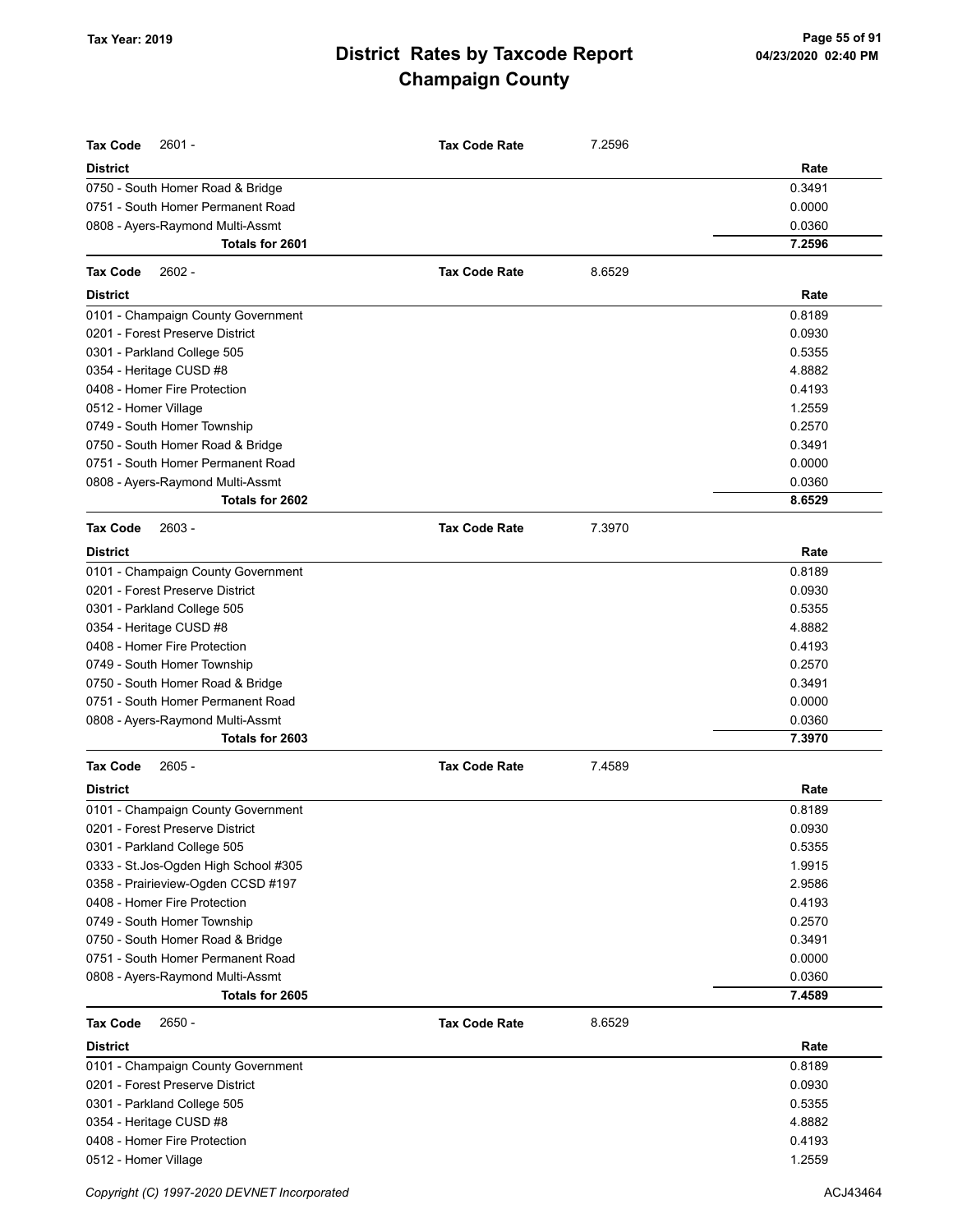| <b>Tax Code</b><br>2650 -              | <b>Tax Code Rate</b> | 8.6529 |        |
|----------------------------------------|----------------------|--------|--------|
| <b>District</b>                        |                      |        | Rate   |
| 0749 - South Homer Township            |                      |        | 0.2570 |
| 0750 - South Homer Road & Bridge       |                      |        | 0.3491 |
| 0751 - South Homer Permanent Road      |                      |        | 0.0000 |
| 0808 - Ayers-Raymond Multi-Assmt       |                      |        | 0.0360 |
| 1020 - Homer                           |                      |        | 0.0000 |
| Totals for 2650                        |                      |        | 8.6529 |
| <b>Tax Code</b><br>$2702 -$            | <b>Tax Code Rate</b> | 7.1895 |        |
| <b>District</b>                        |                      |        | Rate   |
| 0101 - Champaign County Government     |                      |        | 0.8189 |
| 0201 - Forest Preserve District        |                      |        | 0.0930 |
| 0301 - Parkland College 505            |                      |        | 0.5355 |
| 0314 - St. Joseph CCSD #169            |                      |        | 2.7593 |
| 0333 - St.Jos-Ogden High School #305   |                      |        | 1.9915 |
| 0419 - St. Jos-Stanton Fire Protection |                      |        | 0.2857 |
| 0755 - Stanton Township                |                      |        | 0.2913 |
| 0756 - Stanton Road & Bridge           |                      |        | 0.3791 |
| 0757 - Stanton Permanent Road          |                      |        | 0.0000 |
| 0805 - Ogden-Stanton Multi-Assmt       |                      |        | 0.0352 |
| Totals for 2702                        |                      |        | 7.1895 |
| <b>Tax Code</b><br>$2707 -$            | <b>Tax Code Rate</b> | 7.2607 |        |
| <b>District</b>                        |                      |        | Rate   |
| 0101 - Champaign County Government     |                      |        | 0.8189 |
| 0201 - Forest Preserve District        |                      |        | 0.0930 |
| 0301 - Parkland College 505            |                      |        | 0.5355 |
| 0333 - St.Jos-Ogden High School #305   |                      |        | 1.9915 |
| 0358 - Prairieview-Ogden CCSD #197     |                      |        | 2.9586 |
| 0413 - Ogden-Royal Fire Protection     |                      |        | 0.1576 |
| 0755 - Stanton Township                |                      |        | 0.2913 |
| 0756 - Stanton Road & Bridge           |                      |        | 0.3791 |
| 0757 - Stanton Permanent Road          |                      |        | 0.0000 |
| 0805 - Ogden-Stanton Multi-Assmt       |                      |        | 0.0352 |
| Totals for 2707                        |                      |        | 7.2607 |
| <b>Tax Code</b><br>$2708 -$            | <b>Tax Code Rate</b> | 7.3888 |        |
| <b>District</b>                        |                      |        | Rate   |
| 0101 - Champaign County Government     |                      |        | 0.8189 |
| 0201 - Forest Preserve District        |                      |        | 0.0930 |
| 0301 - Parkland College 505            |                      |        | 0.5355 |
| 0333 - St.Jos-Ogden High School #305   |                      |        | 1.9915 |
| 0358 - Prairieview-Ogden CCSD #197     |                      |        | 2.9586 |
| 0419 - St. Jos-Stanton Fire Protection |                      |        | 0.2857 |
| 0755 - Stanton Township                |                      |        | 0.2913 |
| 0756 - Stanton Road & Bridge           |                      |        | 0.3791 |
| 0757 - Stanton Permanent Road          |                      |        | 0.0000 |
| 0805 - Ogden-Stanton Multi-Assmt       |                      |        | 0.0352 |
| Totals for 2708                        |                      |        | 7.3888 |
| <b>Tax Code</b><br>2709 -              | <b>Tax Code Rate</b> | 7.3826 |        |
| <b>District</b>                        |                      |        | Rate   |
| 0101 - Champaign County Government     |                      |        | 0.8189 |
| 0201 - Forest Preserve District        |                      |        | 0.0930 |
| 0301 - Parkland College 505            |                      |        | 0.5355 |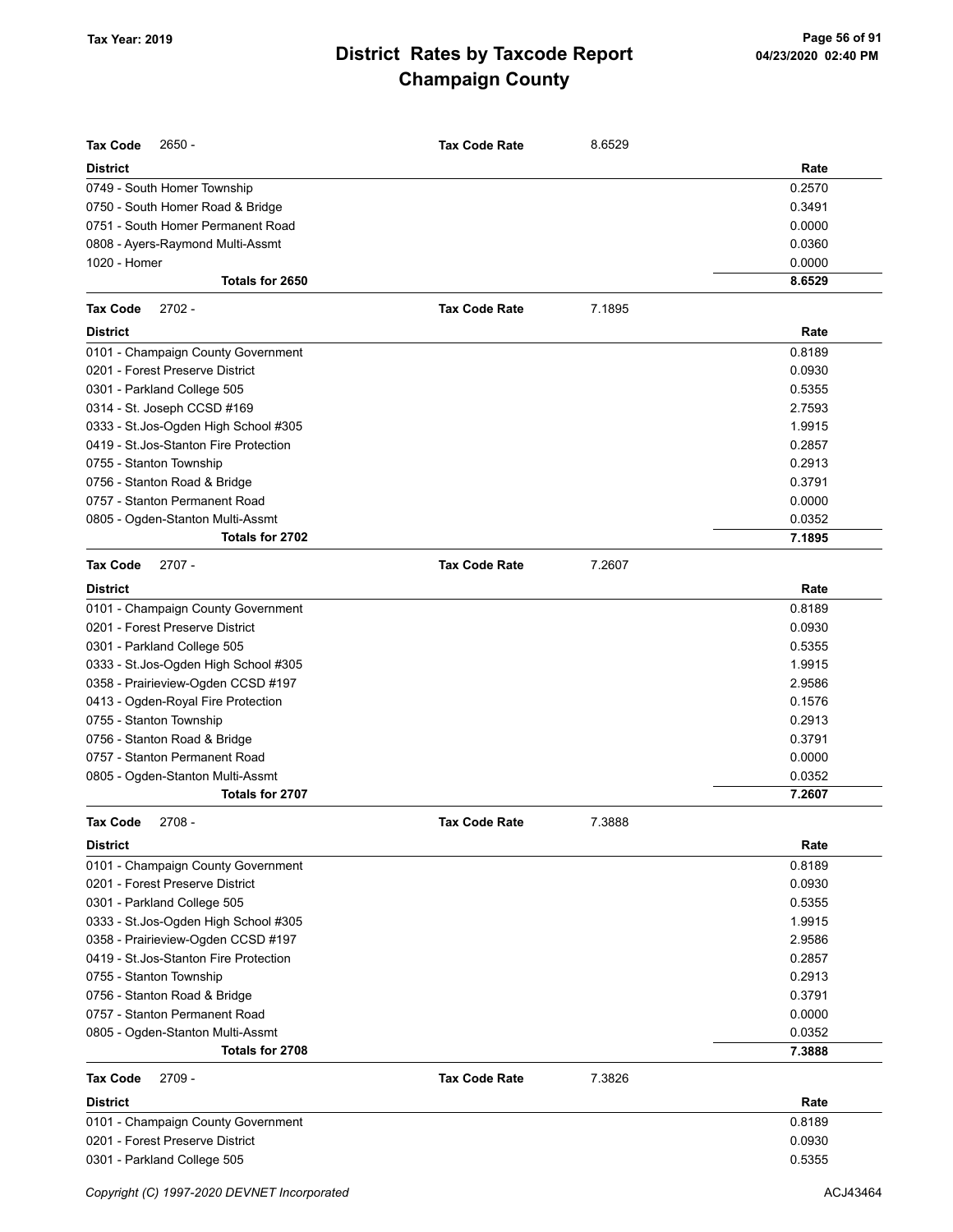| <b>Tax Code</b><br>2709 -              | <b>Tax Code Rate</b> | 7.3826 |        |
|----------------------------------------|----------------------|--------|--------|
| <b>District</b>                        |                      |        | Rate   |
| 0333 - St.Jos-Ogden High School #305   |                      |        | 1.9915 |
| 0358 - Prairieview-Ogden CCSD #197     |                      |        | 2.9586 |
| 0420 - Thomasboro Fire Protection      |                      |        | 0.2795 |
| 0755 - Stanton Township                |                      |        | 0.2913 |
| 0756 - Stanton Road & Bridge           |                      |        | 0.3791 |
| 0757 - Stanton Permanent Road          |                      |        | 0.0000 |
| 0805 - Ogden-Stanton Multi-Assmt       |                      |        | 0.0352 |
| Totals for 2709                        |                      |        | 7.3826 |
| <b>Tax Code</b><br>2801 -              | <b>Tax Code Rate</b> | 7.0609 |        |
| <b>District</b>                        |                      |        | Rate   |
| 0101 - Champaign County Government     |                      |        | 0.8189 |
| 0201 - Forest Preserve District        |                      |        | 0.0930 |
| 0301 - Parkland College 505            |                      |        | 0.5355 |
| 0314 - St. Joseph CCSD #169            |                      |        | 2.7593 |
| 0333 - St.Jos-Ogden High School #305   |                      |        | 1.9915 |
| 0419 - St. Jos-Stanton Fire Protection |                      |        | 0.2857 |
| 0761 - St. Joseph Township             |                      |        | 0.2748 |
| 0762 - St. Joseph Road & Bridge        |                      |        | 0.3022 |
| 0763 - St. Joseph Permanent Road       |                      |        | 0.0000 |
| Totals for 2801                        |                      |        | 7.0609 |
| <b>Tax Code</b><br>$2803 -$            | <b>Tax Code Rate</b> | 7.4859 |        |
| <b>District</b>                        |                      |        | Rate   |
| 0101 - Champaign County Government     |                      |        | 0.8189 |
| 0201 - Forest Preserve District        |                      |        | 0.0930 |
| 0301 - Parkland College 505            |                      |        | 0.5355 |
| 0314 - St. Joseph CCSD #169            |                      |        | 2.7593 |
| 0333 - St.Jos-Ogden High School #305   |                      |        | 1.9915 |
| 0419 - St. Jos-Stanton Fire Protection |                      |        | 0.2857 |
| 0524 - St. Joseph Village              |                      |        | 0.4250 |
| 0761 - St. Joseph Township             |                      |        | 0.2748 |
| 0762 - St. Joseph Road & Bridge        |                      |        | 0.3022 |
| 0763 - St. Joseph Permanent Road       |                      |        | 0.0000 |
| Totals for 2803                        |                      |        | 7.4859 |
| <b>Tax Code</b><br>2865 -              | <b>Tax Code Rate</b> | 7.4859 |        |
| <b>District</b>                        |                      |        | Rate   |
| 0101 - Champaign County Government     |                      |        | 0.8189 |
| 0201 - Forest Preserve District        |                      |        | 0.0930 |
| 0301 - Parkland College 505            |                      |        | 0.5355 |
| 0314 - St. Joseph CCSD #169            |                      |        | 2.7593 |
| 0333 - St.Jos-Ogden High School #305   |                      |        | 1.9915 |
| 0419 - St. Jos-Stanton Fire Protection |                      |        | 0.2857 |
| 0524 - St. Joseph Village              |                      |        | 0.4250 |
| 0761 - St. Joseph Township             |                      |        | 0.2748 |
| 0762 - St. Joseph Road & Bridge        |                      |        | 0.3022 |
| 0763 - St. Joseph Permanent Road       |                      |        | 0.0000 |
| Totals for 2865                        |                      |        | 7.4859 |
| <b>Tax Code</b><br>2901 -              | <b>Tax Code Rate</b> | 7.2336 |        |
| <b>District</b>                        |                      |        | Rate   |
| 0101 - Champaign County Government     |                      |        | 0.8189 |
| 0201 - Forest Preserve District        |                      |        | 0.0930 |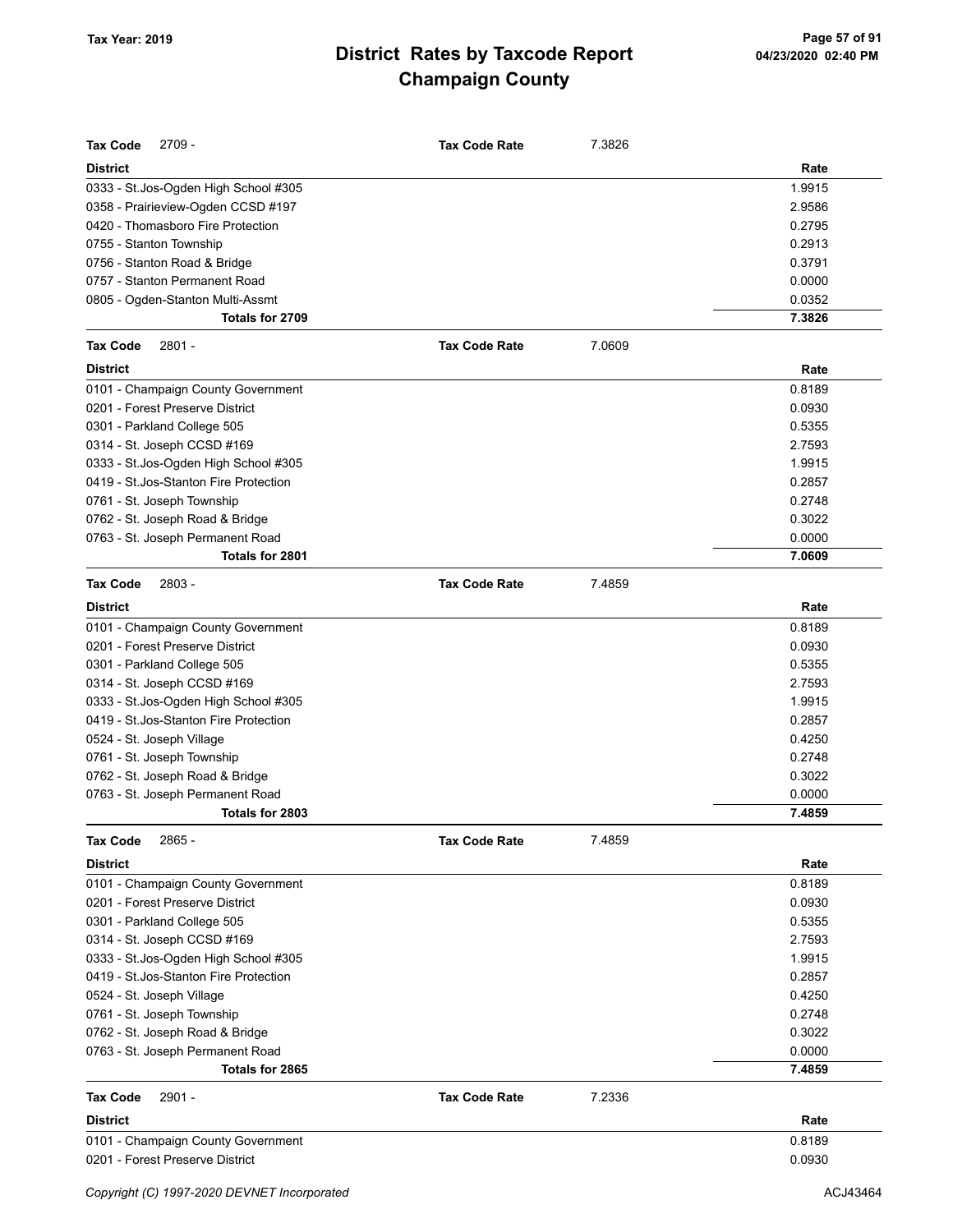| <b>Tax Code</b><br>$2901 -$        | <b>Tax Code Rate</b> | 7.2336 |        |
|------------------------------------|----------------------|--------|--------|
| <b>District</b>                    |                      |        | Rate   |
| 0301 - Parkland College 505        |                      |        | 0.5355 |
| 0345 - Champaign Unit 4 Schools    |                      |        | 5.0507 |
| 0767 - Tolono Township             |                      |        | 0.2108 |
| 0768 - Tolono Road & Bridge        |                      |        | 0.3936 |
| 0769 - Tolono Permanent Road       |                      |        | 0.0000 |
| 0941 - Tolono Library              |                      |        | 0.1311 |
| Totals for 2901                    |                      |        | 7.2336 |
| <b>Tax Code</b><br>2902 -          | <b>Tax Code Rate</b> | 6.4810 |        |
| <b>District</b>                    |                      |        | Rate   |
| 0101 - Champaign County Government |                      |        | 0.8189 |
| 0201 - Forest Preserve District    |                      |        | 0.0930 |
| 0301 - Parkland College 505        |                      |        | 0.5355 |
| 0348 - Tolono CUSD #7              |                      |        | 4.0729 |
| 0426 - Tolono Fire Protection      |                      |        | 0.2252 |
| 0767 - Tolono Township             |                      |        | 0.2108 |
| 0768 - Tolono Road & Bridge        |                      |        | 0.3936 |
| 0769 - Tolono Permanent Road       |                      |        | 0.0000 |
| 0941 - Tolono Library              |                      |        | 0.1311 |
| Totals for 2902                    |                      |        | 6.4810 |
| <b>Tax Code</b><br>2903 -          | <b>Tax Code Rate</b> | 7.2148 |        |
| <b>District</b>                    |                      |        | Rate   |
| 0101 - Champaign County Government |                      |        | 0.8189 |
| 0201 - Forest Preserve District    |                      |        | 0.0930 |
| 0301 - Parkland College 505        |                      |        | 0.5355 |
| 0348 - Tolono CUSD #7              |                      |        | 4.0729 |
| 0426 - Tolono Fire Protection      |                      |        | 0.2252 |
| 0528 - Tolono Village              |                      |        | 0.4279 |
| 0767 - Tolono Township             |                      |        | 0.2108 |
| 0768 - Tolono Road & Bridge        |                      |        | 0.3936 |
| 0769 - Tolono Permanent Road       |                      |        | 0.0000 |
| 0913 - Tolono Park District        |                      |        | 0.3059 |
| 0941 - Tolono Library              |                      |        | 0.1311 |
| Totals for 2903                    |                      |        | 7.2148 |
| <b>Tax Code</b><br>2903A-          | <b>Tax Code Rate</b> | 6.9089 |        |
| <b>District</b>                    |                      |        | Rate   |
| 0101 - Champaign County Government |                      |        | 0.8189 |
| 0201 - Forest Preserve District    |                      |        | 0.0930 |
| 0301 - Parkland College 505        |                      |        | 0.5355 |
| 0348 - Tolono CUSD #7              |                      |        | 4.0729 |
| 0426 - Tolono Fire Protection      |                      |        | 0.2252 |
| 0528 - Tolono Village              |                      |        | 0.4279 |
| 0767 - Tolono Township             |                      |        | 0.2108 |
| 0768 - Tolono Road & Bridge        |                      |        | 0.3936 |
| 0769 - Tolono Permanent Road       |                      |        | 0.0000 |
| 0941 - Tolono Library              |                      |        | 0.1311 |
| Totals for 2903A                   |                      |        | 6.9089 |
| <b>Tax Code</b><br>2904 -          | <b>Tax Code Rate</b> | 6.8190 |        |
| <b>District</b>                    |                      |        | Rate   |
| 0101 - Champaign County Government |                      |        | 0.8189 |
| 0201 - Forest Preserve District    |                      |        | 0.0930 |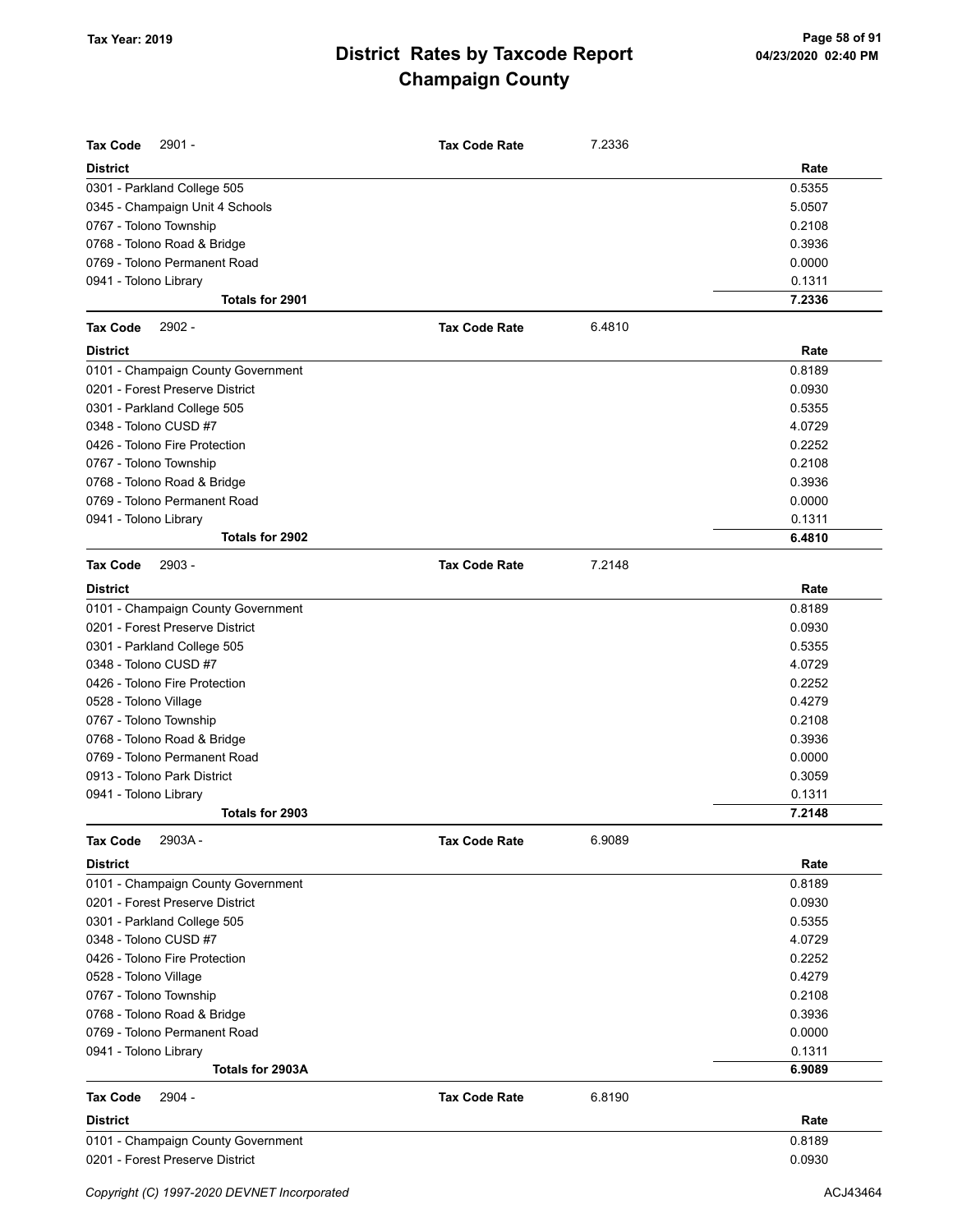| Rate<br><b>District</b><br>0.5355<br>0301 - Parkland College 505<br>0348 - Tolono CUSD #7<br>4.0729<br>0425 - Sadorus Fire Protection<br>0.2741<br>0.2891<br>0523 - Sadorus Village<br>0.2108<br>0767 - Tolono Township<br>0.3936<br>0768 - Tolono Road & Bridge<br>0769 - Tolono Permanent Road<br>0.0000<br>0.1311<br>0941 - Tolono Library<br>Totals for 2904<br>6.8190<br>$2905 -$<br>7.9621<br><b>Tax Code Rate</b><br><b>District</b><br>Rate<br>0101 - Champaign County Government<br>0.8189<br>0201 - Forest Preserve District<br>0.0930<br>0.5355<br>0301 - Parkland College 505<br>5.0507<br>0345 - Champaign Unit 4 Schools<br>0.7285<br>0525 - Savoy Village<br>0.2108<br>0767 - Tolono Township<br>0.3936<br>0768 - Tolono Road & Bridge<br>0769 - Tolono Permanent Road<br>0.0000<br>0901 - Urbana-Champaign Sanit Distr<br>0.0000<br>0.1311<br>0941 - Tolono Library<br>Totals for 2905<br>7.9621<br>2906 -<br>7.2336<br><b>Tax Code Rate</b><br>Rate<br>0.8189<br>0.0930<br>0.5355<br>5.0507<br>0.2108<br>0.3936<br>0.0000<br>0.0000<br>0.1311<br>Totals for 2906<br>7.2336<br>2907 -<br>6.4795<br><b>Tax Code Rate</b><br>Rate<br>0.8189<br>0.0930<br>0.5355<br>4.0729<br>0.2237<br>0.2108<br>0.3936<br>0.0000<br>0.1311<br>Totals for 2907<br>6.4795<br>2908 -<br><b>Tax Code Rate</b><br>7.4573<br>Rate<br>0.8189<br>0.0930 | <b>Tax Code</b><br>2904 -           | <b>Tax Code Rate</b> | 6.8190 |  |
|------------------------------------------------------------------------------------------------------------------------------------------------------------------------------------------------------------------------------------------------------------------------------------------------------------------------------------------------------------------------------------------------------------------------------------------------------------------------------------------------------------------------------------------------------------------------------------------------------------------------------------------------------------------------------------------------------------------------------------------------------------------------------------------------------------------------------------------------------------------------------------------------------------------------------------------------------------------------------------------------------------------------------------------------------------------------------------------------------------------------------------------------------------------------------------------------------------------------------------------------------------------------------------------------------------------------------------------------|-------------------------------------|----------------------|--------|--|
|                                                                                                                                                                                                                                                                                                                                                                                                                                                                                                                                                                                                                                                                                                                                                                                                                                                                                                                                                                                                                                                                                                                                                                                                                                                                                                                                                |                                     |                      |        |  |
|                                                                                                                                                                                                                                                                                                                                                                                                                                                                                                                                                                                                                                                                                                                                                                                                                                                                                                                                                                                                                                                                                                                                                                                                                                                                                                                                                |                                     |                      |        |  |
|                                                                                                                                                                                                                                                                                                                                                                                                                                                                                                                                                                                                                                                                                                                                                                                                                                                                                                                                                                                                                                                                                                                                                                                                                                                                                                                                                |                                     |                      |        |  |
|                                                                                                                                                                                                                                                                                                                                                                                                                                                                                                                                                                                                                                                                                                                                                                                                                                                                                                                                                                                                                                                                                                                                                                                                                                                                                                                                                |                                     |                      |        |  |
|                                                                                                                                                                                                                                                                                                                                                                                                                                                                                                                                                                                                                                                                                                                                                                                                                                                                                                                                                                                                                                                                                                                                                                                                                                                                                                                                                |                                     |                      |        |  |
|                                                                                                                                                                                                                                                                                                                                                                                                                                                                                                                                                                                                                                                                                                                                                                                                                                                                                                                                                                                                                                                                                                                                                                                                                                                                                                                                                |                                     |                      |        |  |
|                                                                                                                                                                                                                                                                                                                                                                                                                                                                                                                                                                                                                                                                                                                                                                                                                                                                                                                                                                                                                                                                                                                                                                                                                                                                                                                                                |                                     |                      |        |  |
|                                                                                                                                                                                                                                                                                                                                                                                                                                                                                                                                                                                                                                                                                                                                                                                                                                                                                                                                                                                                                                                                                                                                                                                                                                                                                                                                                |                                     |                      |        |  |
|                                                                                                                                                                                                                                                                                                                                                                                                                                                                                                                                                                                                                                                                                                                                                                                                                                                                                                                                                                                                                                                                                                                                                                                                                                                                                                                                                |                                     |                      |        |  |
|                                                                                                                                                                                                                                                                                                                                                                                                                                                                                                                                                                                                                                                                                                                                                                                                                                                                                                                                                                                                                                                                                                                                                                                                                                                                                                                                                |                                     |                      |        |  |
|                                                                                                                                                                                                                                                                                                                                                                                                                                                                                                                                                                                                                                                                                                                                                                                                                                                                                                                                                                                                                                                                                                                                                                                                                                                                                                                                                |                                     |                      |        |  |
|                                                                                                                                                                                                                                                                                                                                                                                                                                                                                                                                                                                                                                                                                                                                                                                                                                                                                                                                                                                                                                                                                                                                                                                                                                                                                                                                                | <b>Tax Code</b>                     |                      |        |  |
|                                                                                                                                                                                                                                                                                                                                                                                                                                                                                                                                                                                                                                                                                                                                                                                                                                                                                                                                                                                                                                                                                                                                                                                                                                                                                                                                                |                                     |                      |        |  |
|                                                                                                                                                                                                                                                                                                                                                                                                                                                                                                                                                                                                                                                                                                                                                                                                                                                                                                                                                                                                                                                                                                                                                                                                                                                                                                                                                |                                     |                      |        |  |
|                                                                                                                                                                                                                                                                                                                                                                                                                                                                                                                                                                                                                                                                                                                                                                                                                                                                                                                                                                                                                                                                                                                                                                                                                                                                                                                                                |                                     |                      |        |  |
|                                                                                                                                                                                                                                                                                                                                                                                                                                                                                                                                                                                                                                                                                                                                                                                                                                                                                                                                                                                                                                                                                                                                                                                                                                                                                                                                                |                                     |                      |        |  |
|                                                                                                                                                                                                                                                                                                                                                                                                                                                                                                                                                                                                                                                                                                                                                                                                                                                                                                                                                                                                                                                                                                                                                                                                                                                                                                                                                |                                     |                      |        |  |
|                                                                                                                                                                                                                                                                                                                                                                                                                                                                                                                                                                                                                                                                                                                                                                                                                                                                                                                                                                                                                                                                                                                                                                                                                                                                                                                                                |                                     |                      |        |  |
|                                                                                                                                                                                                                                                                                                                                                                                                                                                                                                                                                                                                                                                                                                                                                                                                                                                                                                                                                                                                                                                                                                                                                                                                                                                                                                                                                |                                     |                      |        |  |
|                                                                                                                                                                                                                                                                                                                                                                                                                                                                                                                                                                                                                                                                                                                                                                                                                                                                                                                                                                                                                                                                                                                                                                                                                                                                                                                                                |                                     |                      |        |  |
|                                                                                                                                                                                                                                                                                                                                                                                                                                                                                                                                                                                                                                                                                                                                                                                                                                                                                                                                                                                                                                                                                                                                                                                                                                                                                                                                                |                                     |                      |        |  |
|                                                                                                                                                                                                                                                                                                                                                                                                                                                                                                                                                                                                                                                                                                                                                                                                                                                                                                                                                                                                                                                                                                                                                                                                                                                                                                                                                |                                     |                      |        |  |
|                                                                                                                                                                                                                                                                                                                                                                                                                                                                                                                                                                                                                                                                                                                                                                                                                                                                                                                                                                                                                                                                                                                                                                                                                                                                                                                                                |                                     |                      |        |  |
|                                                                                                                                                                                                                                                                                                                                                                                                                                                                                                                                                                                                                                                                                                                                                                                                                                                                                                                                                                                                                                                                                                                                                                                                                                                                                                                                                |                                     |                      |        |  |
|                                                                                                                                                                                                                                                                                                                                                                                                                                                                                                                                                                                                                                                                                                                                                                                                                                                                                                                                                                                                                                                                                                                                                                                                                                                                                                                                                | <b>Tax Code</b>                     |                      |        |  |
|                                                                                                                                                                                                                                                                                                                                                                                                                                                                                                                                                                                                                                                                                                                                                                                                                                                                                                                                                                                                                                                                                                                                                                                                                                                                                                                                                | <b>District</b>                     |                      |        |  |
|                                                                                                                                                                                                                                                                                                                                                                                                                                                                                                                                                                                                                                                                                                                                                                                                                                                                                                                                                                                                                                                                                                                                                                                                                                                                                                                                                | 0101 - Champaign County Government  |                      |        |  |
|                                                                                                                                                                                                                                                                                                                                                                                                                                                                                                                                                                                                                                                                                                                                                                                                                                                                                                                                                                                                                                                                                                                                                                                                                                                                                                                                                | 0201 - Forest Preserve District     |                      |        |  |
|                                                                                                                                                                                                                                                                                                                                                                                                                                                                                                                                                                                                                                                                                                                                                                                                                                                                                                                                                                                                                                                                                                                                                                                                                                                                                                                                                | 0301 - Parkland College 505         |                      |        |  |
|                                                                                                                                                                                                                                                                                                                                                                                                                                                                                                                                                                                                                                                                                                                                                                                                                                                                                                                                                                                                                                                                                                                                                                                                                                                                                                                                                | 0345 - Champaign Unit 4 Schools     |                      |        |  |
|                                                                                                                                                                                                                                                                                                                                                                                                                                                                                                                                                                                                                                                                                                                                                                                                                                                                                                                                                                                                                                                                                                                                                                                                                                                                                                                                                | 0767 - Tolono Township              |                      |        |  |
|                                                                                                                                                                                                                                                                                                                                                                                                                                                                                                                                                                                                                                                                                                                                                                                                                                                                                                                                                                                                                                                                                                                                                                                                                                                                                                                                                | 0768 - Tolono Road & Bridge         |                      |        |  |
|                                                                                                                                                                                                                                                                                                                                                                                                                                                                                                                                                                                                                                                                                                                                                                                                                                                                                                                                                                                                                                                                                                                                                                                                                                                                                                                                                | 0769 - Tolono Permanent Road        |                      |        |  |
|                                                                                                                                                                                                                                                                                                                                                                                                                                                                                                                                                                                                                                                                                                                                                                                                                                                                                                                                                                                                                                                                                                                                                                                                                                                                                                                                                | 0901 - Urbana-Champaign Sanit Distr |                      |        |  |
|                                                                                                                                                                                                                                                                                                                                                                                                                                                                                                                                                                                                                                                                                                                                                                                                                                                                                                                                                                                                                                                                                                                                                                                                                                                                                                                                                | 0941 - Tolono Library               |                      |        |  |
|                                                                                                                                                                                                                                                                                                                                                                                                                                                                                                                                                                                                                                                                                                                                                                                                                                                                                                                                                                                                                                                                                                                                                                                                                                                                                                                                                |                                     |                      |        |  |
|                                                                                                                                                                                                                                                                                                                                                                                                                                                                                                                                                                                                                                                                                                                                                                                                                                                                                                                                                                                                                                                                                                                                                                                                                                                                                                                                                | <b>Tax Code</b>                     |                      |        |  |
|                                                                                                                                                                                                                                                                                                                                                                                                                                                                                                                                                                                                                                                                                                                                                                                                                                                                                                                                                                                                                                                                                                                                                                                                                                                                                                                                                | <b>District</b>                     |                      |        |  |
|                                                                                                                                                                                                                                                                                                                                                                                                                                                                                                                                                                                                                                                                                                                                                                                                                                                                                                                                                                                                                                                                                                                                                                                                                                                                                                                                                | 0101 - Champaign County Government  |                      |        |  |
|                                                                                                                                                                                                                                                                                                                                                                                                                                                                                                                                                                                                                                                                                                                                                                                                                                                                                                                                                                                                                                                                                                                                                                                                                                                                                                                                                | 0201 - Forest Preserve District     |                      |        |  |
|                                                                                                                                                                                                                                                                                                                                                                                                                                                                                                                                                                                                                                                                                                                                                                                                                                                                                                                                                                                                                                                                                                                                                                                                                                                                                                                                                | 0301 - Parkland College 505         |                      |        |  |
|                                                                                                                                                                                                                                                                                                                                                                                                                                                                                                                                                                                                                                                                                                                                                                                                                                                                                                                                                                                                                                                                                                                                                                                                                                                                                                                                                | 0348 - Tolono CUSD #7               |                      |        |  |
|                                                                                                                                                                                                                                                                                                                                                                                                                                                                                                                                                                                                                                                                                                                                                                                                                                                                                                                                                                                                                                                                                                                                                                                                                                                                                                                                                | 0424 - Scott Fire Protection        |                      |        |  |
|                                                                                                                                                                                                                                                                                                                                                                                                                                                                                                                                                                                                                                                                                                                                                                                                                                                                                                                                                                                                                                                                                                                                                                                                                                                                                                                                                | 0767 - Tolono Township              |                      |        |  |
|                                                                                                                                                                                                                                                                                                                                                                                                                                                                                                                                                                                                                                                                                                                                                                                                                                                                                                                                                                                                                                                                                                                                                                                                                                                                                                                                                | 0768 - Tolono Road & Bridge         |                      |        |  |
|                                                                                                                                                                                                                                                                                                                                                                                                                                                                                                                                                                                                                                                                                                                                                                                                                                                                                                                                                                                                                                                                                                                                                                                                                                                                                                                                                | 0769 - Tolono Permanent Road        |                      |        |  |
|                                                                                                                                                                                                                                                                                                                                                                                                                                                                                                                                                                                                                                                                                                                                                                                                                                                                                                                                                                                                                                                                                                                                                                                                                                                                                                                                                | 0941 - Tolono Library               |                      |        |  |
|                                                                                                                                                                                                                                                                                                                                                                                                                                                                                                                                                                                                                                                                                                                                                                                                                                                                                                                                                                                                                                                                                                                                                                                                                                                                                                                                                |                                     |                      |        |  |
|                                                                                                                                                                                                                                                                                                                                                                                                                                                                                                                                                                                                                                                                                                                                                                                                                                                                                                                                                                                                                                                                                                                                                                                                                                                                                                                                                | <b>Tax Code</b>                     |                      |        |  |
|                                                                                                                                                                                                                                                                                                                                                                                                                                                                                                                                                                                                                                                                                                                                                                                                                                                                                                                                                                                                                                                                                                                                                                                                                                                                                                                                                | <b>District</b>                     |                      |        |  |
|                                                                                                                                                                                                                                                                                                                                                                                                                                                                                                                                                                                                                                                                                                                                                                                                                                                                                                                                                                                                                                                                                                                                                                                                                                                                                                                                                | 0101 - Champaign County Government  |                      |        |  |
|                                                                                                                                                                                                                                                                                                                                                                                                                                                                                                                                                                                                                                                                                                                                                                                                                                                                                                                                                                                                                                                                                                                                                                                                                                                                                                                                                | 0201 - Forest Preserve District     |                      |        |  |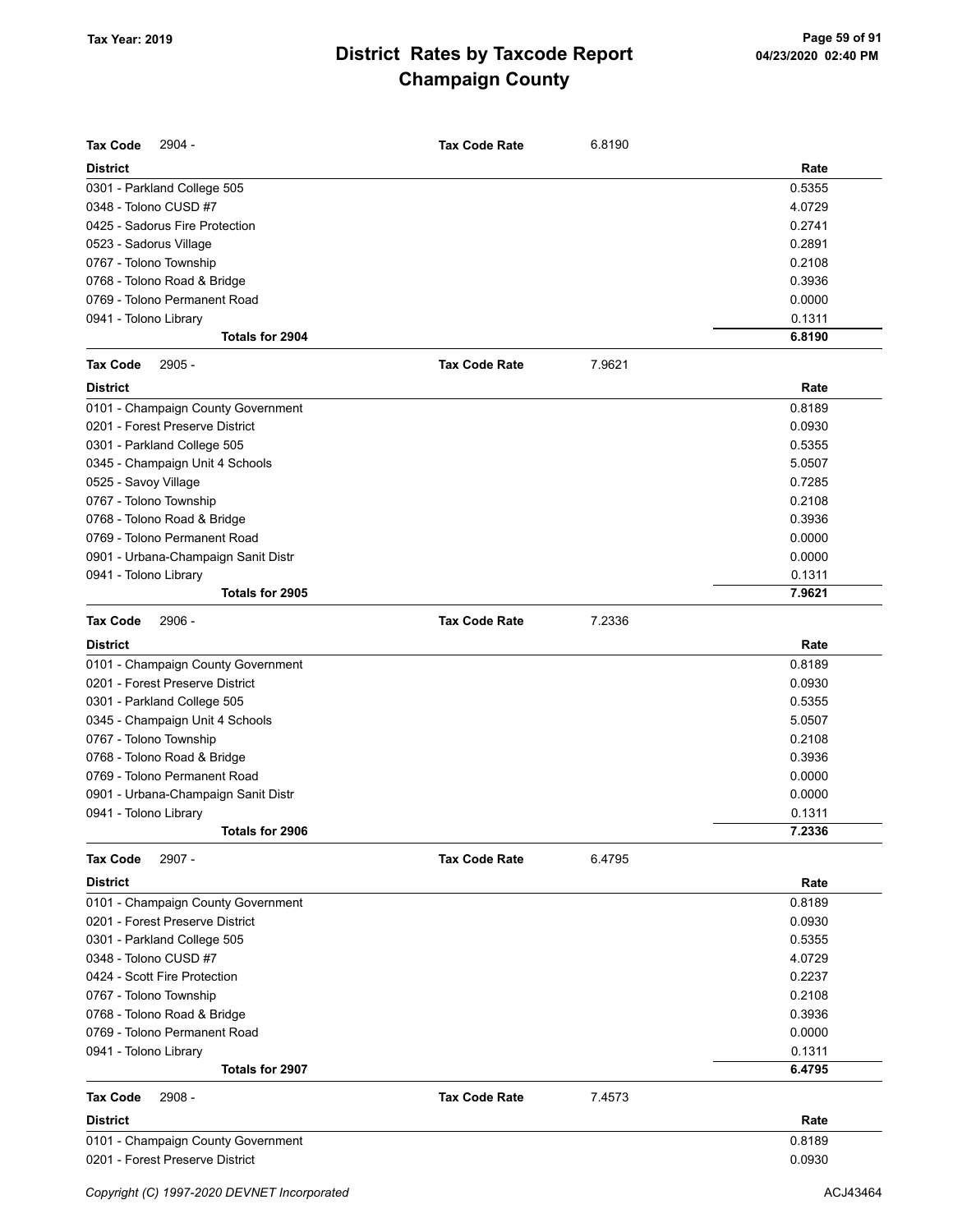| <b>Tax Code</b><br>$2908 -$              | <b>Tax Code Rate</b> | 7.4573 |                  |
|------------------------------------------|----------------------|--------|------------------|
| <b>District</b>                          |                      |        | Rate             |
| 0301 - Parkland College 505              |                      |        | 0.5355           |
| 0345 - Champaign Unit 4 Schools          |                      |        | 5.0507           |
| 0424 - Scott Fire Protection             |                      |        | 0.2237           |
| 0767 - Tolono Township                   |                      |        | 0.2108           |
| 0768 - Tolono Road & Bridge              |                      |        | 0.3936           |
| 0769 - Tolono Permanent Road             |                      |        | 0.0000           |
| 0941 - Tolono Library                    |                      |        | 0.1311           |
| Totals for 2908                          |                      |        | 7.4573           |
| 2909 -<br><b>Tax Code</b>                | <b>Tax Code Rate</b> | 6.5299 |                  |
| <b>District</b>                          |                      |        | Rate             |
| 0101 - Champaign County Government       |                      |        | 0.8189           |
| 0201 - Forest Preserve District          |                      |        | 0.0930           |
| 0301 - Parkland College 505              |                      |        | 0.5355           |
| 0348 - Tolono CUSD #7                    |                      |        | 4.0729           |
| 0425 - Sadorus Fire Protection           |                      |        | 0.2741           |
| 0767 - Tolono Township                   |                      |        | 0.2108           |
| 0768 - Tolono Road & Bridge              |                      |        | 0.3936           |
| 0769 - Tolono Permanent Road             |                      |        | 0.0000           |
| 0941 - Tolono Library                    |                      |        | 0.1311           |
| Totals for 2909                          |                      |        | 6.5299           |
| <b>Tax Code</b><br>$2910 -$              | <b>Tax Code Rate</b> | 6.2558 |                  |
|                                          |                      |        |                  |
| <b>District</b>                          |                      |        | Rate             |
| 0101 - Champaign County Government       |                      |        | 0.8189           |
| 0201 - Forest Preserve District          |                      |        | 0.0930           |
| 0301 - Parkland College 505              |                      |        | 0.5355           |
| 0348 - Tolono CUSD #7                    |                      |        | 4.0729           |
| 0767 - Tolono Township                   |                      |        | 0.2108           |
| 0768 - Tolono Road & Bridge              |                      |        | 0.3936           |
| 0769 - Tolono Permanent Road             |                      |        | 0.0000           |
| 0941 - Tolono Library<br>Totals for 2910 |                      |        | 0.1311<br>6.2558 |
|                                          |                      |        |                  |
| <b>Tax Code</b><br>$2911 -$              | <b>Tax Code Rate</b> | 7.9621 |                  |
| <b>District</b>                          |                      |        | Rate             |
| 0101 - Champaign County Government       |                      |        | 0.8189           |
| 0201 - Forest Preserve District          |                      |        | 0.0930           |
| 0301 - Parkland College 505              |                      |        | 0.5355           |
| 0345 - Champaign Unit 4 Schools          |                      |        | 5.0507           |
| 0525 - Savoy Village                     |                      |        | 0.7285           |
| 0767 - Tolono Township                   |                      |        | 0.2108           |
| 0768 - Tolono Road & Bridge              |                      |        | 0.3936           |
| 0769 - Tolono Permanent Road             |                      |        | 0.0000           |
| 0941 - Tolono Library                    |                      |        | 0.1311           |
| Totals for 2911                          |                      |        | 7.9621           |
| <b>Tax Code</b><br>$2912 -$              | <b>Tax Code Rate</b> | 8.2964 |                  |
| <b>District</b>                          |                      |        | Rate             |
| 0101 - Champaign County Government       |                      |        | 0.8189           |
| 0201 - Forest Preserve District          |                      |        | 0.0930           |
| 0301 - Parkland College 505              |                      |        | 0.5355           |
| 0345 - Champaign Unit 4 Schools          |                      |        | 5.0507           |
| 0525 - Savoy Village                     |                      |        | 0.7285           |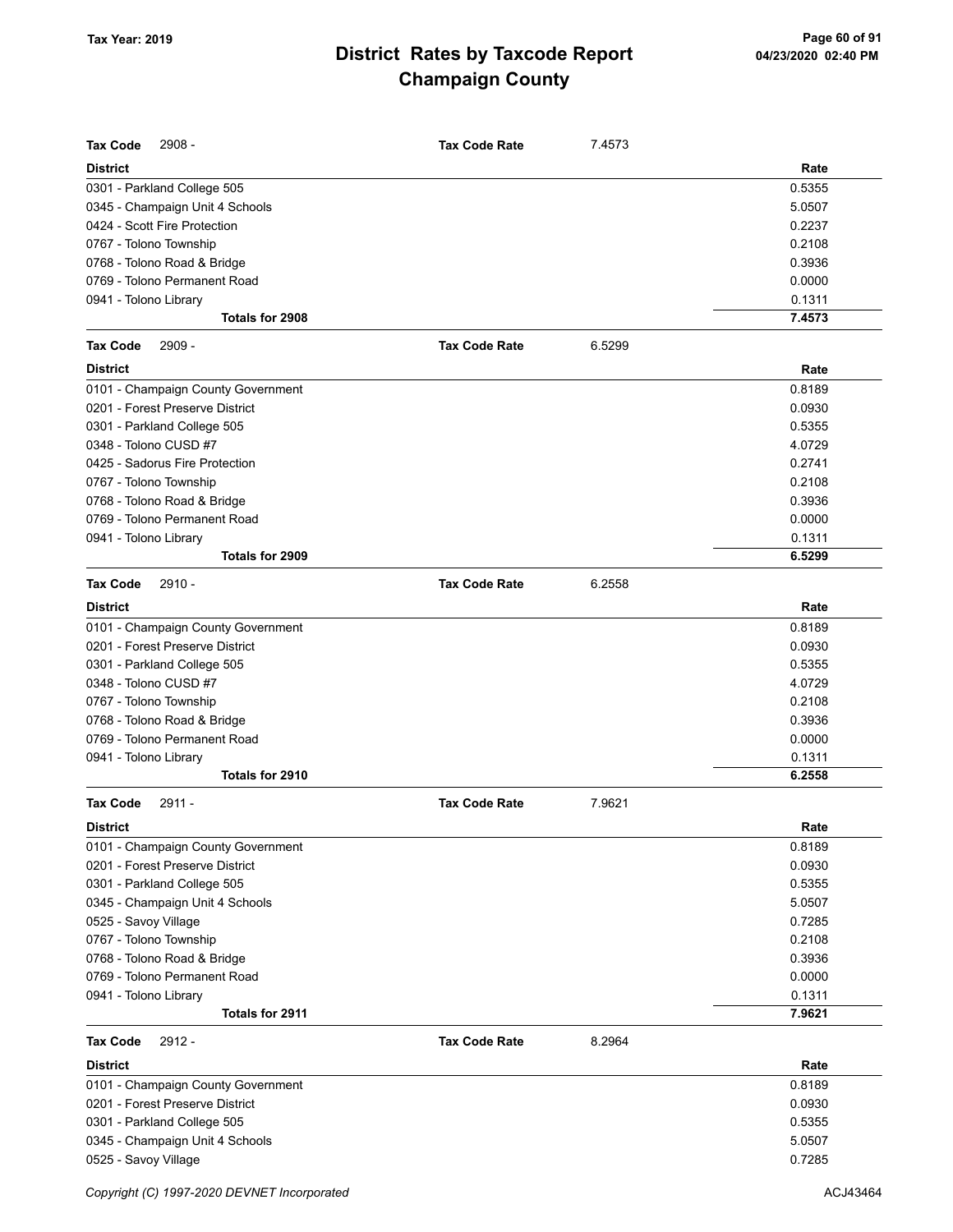| <b>Tax Code</b><br>2912 -            | <b>Tax Code Rate</b> | 8.2964 |        |
|--------------------------------------|----------------------|--------|--------|
| <b>District</b>                      |                      |        | Rate   |
| 0767 - Tolono Township               |                      |        | 0.2108 |
| 0768 - Tolono Road & Bridge          |                      |        | 0.3936 |
| 0769 - Tolono Permanent Road         |                      |        | 0.0000 |
| 0901 - Urbana-Champaign Sanit Distr  |                      |        | 0.0000 |
| 0921 - Champaign-Urbana Mass Transit |                      |        | 0.3343 |
| 0941 - Tolono Library                |                      |        | 0.1311 |
| Totals for 2912                      |                      |        | 8.2964 |
| <b>Tax Code</b><br>2913 -            | <b>Tax Code Rate</b> | 7.5679 |        |
| <b>District</b>                      |                      |        | Rate   |
| 0101 - Champaign County Government   |                      |        | 0.8189 |
| 0201 - Forest Preserve District      |                      |        | 0.0930 |
| 0301 - Parkland College 505          |                      |        | 0.5355 |
| 0345 - Champaign Unit 4 Schools      |                      |        | 5.0507 |
| 0767 - Tolono Township               |                      |        | 0.2108 |
| 0768 - Tolono Road & Bridge          |                      |        | 0.3936 |
| 0769 - Tolono Permanent Road         |                      |        | 0.0000 |
| 0901 - Urbana-Champaign Sanit Distr  |                      |        | 0.0000 |
| 0921 - Champaign-Urbana Mass Transit |                      |        | 0.3343 |
| 0941 - Tolono Library                |                      |        | 0.1311 |
| Totals for 2913                      |                      |        | 7.5679 |
| <b>Tax Code</b><br>$2914 -$          | <b>Tax Code Rate</b> | 7.5679 |        |
| <b>District</b>                      |                      |        | Rate   |
| 0101 - Champaign County Government   |                      |        | 0.8189 |
| 0201 - Forest Preserve District      |                      |        | 0.0930 |
| 0301 - Parkland College 505          |                      |        | 0.5355 |
| 0345 - Champaign Unit 4 Schools      |                      |        | 5.0507 |
| 0767 - Tolono Township               |                      |        | 0.2108 |
| 0768 - Tolono Road & Bridge          |                      |        | 0.3936 |
| 0769 - Tolono Permanent Road         |                      |        | 0.0000 |
| 0921 - Champaign-Urbana Mass Transit |                      |        | 0.3343 |
| 0941 - Tolono Library                |                      |        | 0.1311 |
| Totals for 2914                      |                      |        | 7.5679 |
| <b>Tax Code</b><br>2950 -            | <b>Tax Code Rate</b> | 7.2148 |        |
| <b>District</b>                      |                      |        | Rate   |
| 0101 - Champaign County Government   |                      |        | 0.8189 |
| 0201 - Forest Preserve District      |                      |        | 0.0930 |
| 0301 - Parkland College 505          |                      |        | 0.5355 |
| 0348 - Tolono CUSD #7                |                      |        | 4.0729 |
| 0426 - Tolono Fire Protection        |                      |        | 0.2252 |
| 0528 - Tolono Village                |                      |        | 0.4279 |
| 0767 - Tolono Township               |                      |        | 0.2108 |
| 0768 - Tolono Road & Bridge          |                      |        | 0.3936 |
| 0769 - Tolono Permanent Road         |                      |        | 0.0000 |
| 0913 - Tolono Park District          |                      |        | 0.3059 |
| 0941 - Tolono Library                |                      |        | 0.1311 |
| 1060 - Tolono                        |                      |        | 0.0000 |
| Totals for 2950                      |                      |        | 7.2148 |
| 2955 -<br><b>Tax Code</b>            | <b>Tax Code Rate</b> | 7.9621 |        |
| <b>District</b>                      |                      |        | Rate   |
| 0101 - Champaign County Government   |                      |        | 0.8189 |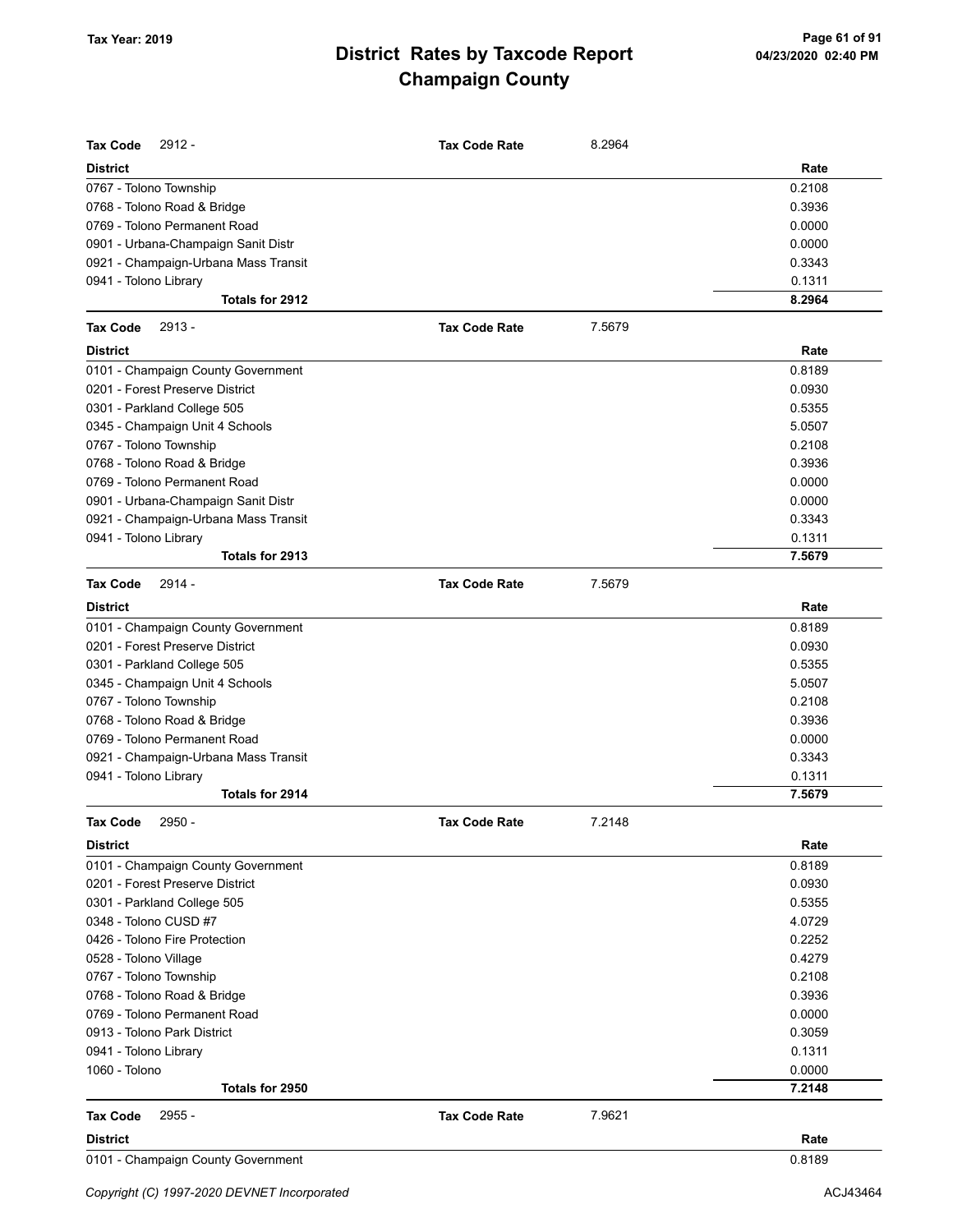| <b>District</b><br>Rate<br>0201 - Forest Preserve District<br>0.0930<br>0301 - Parkland College 505<br>0.5355<br>0345 - Champaign Unit 4 Schools<br>5.0507<br>0.7285<br>0525 - Savoy Village<br>0.2108<br>0767 - Tolono Township<br>0.3936<br>0768 - Tolono Road & Bridge<br>0769 - Tolono Permanent Road<br>0.0000<br>0901 - Urbana-Champaign Sanit Distr<br>0.0000<br>0941 - Tolono Library<br>0.1311<br>0.0000<br>1051 - Savoy I<br>7.9621<br>Totals for 2955<br><b>Tax Code</b><br>2956 -<br><b>Tax Code Rate</b><br>8.2964<br><b>District</b><br>Rate<br>0.8189<br>0101 - Champaign County Government<br>0201 - Forest Preserve District<br>0.0930<br>0301 - Parkland College 505<br>0.5355<br>0345 - Champaign Unit 4 Schools<br>5.0507<br>0525 - Savoy Village<br>0.7285<br>0767 - Tolono Township<br>0.2108<br>0768 - Tolono Road & Bridge<br>0.3936<br>0769 - Tolono Permanent Road<br>0.0000<br>0901 - Urbana-Champaign Sanit Distr<br>0.0000<br>0.3343<br>0921 - Champaign-Urbana Mass Transit<br>0941 - Tolono Library<br>0.1311<br>1051 - Savoy I<br>0.0000<br>8.2964<br>Totals for 2956<br><b>Tax Code</b><br>$3001 -$<br><b>Tax Code Rate</b><br>7.1000<br><b>District</b><br>Rate<br>0.8189<br>0101 - Champaign County Government<br>0201 - Forest Preserve District<br>0.0930<br>0301 - Parkland College 505<br>0.5355<br>0345 - Champaign Unit 4 Schools<br>5.0507<br>0773 - Urbana Township<br>0.1940<br>0.4079<br>0774 - Urbana Road & Bridge<br>0.0000<br>0775 - Urbana Permanent Road<br>7.1000<br>Totals for 3001<br><b>Tax Code</b><br>$3004 -$<br><b>Tax Code Rate</b><br>8.0538<br><b>District</b><br>Rate<br>0101 - Champaign County Government<br>0.8189<br>0201 - Forest Preserve District<br>0.0930<br>0301 - Parkland College 505<br>0.5355<br>0351 - Urbana Unit 116 Schools<br>5.7188<br>0419 - St. Jos-Stanton Fire Protection<br>0.2857<br>0773 - Urbana Township<br>0.1940<br>0774 - Urbana Road & Bridge<br>0.4079<br>0775 - Urbana Permanent Road<br>0.0000<br>8.0538<br>Totals for 3004<br>$3005 -$<br>7.7681<br><b>Tax Code</b><br><b>Tax Code Rate</b><br><b>District</b><br>Rate | <b>Tax Code</b><br>2955 -          | <b>Tax Code Rate</b> | 7.9621 |        |
|----------------------------------------------------------------------------------------------------------------------------------------------------------------------------------------------------------------------------------------------------------------------------------------------------------------------------------------------------------------------------------------------------------------------------------------------------------------------------------------------------------------------------------------------------------------------------------------------------------------------------------------------------------------------------------------------------------------------------------------------------------------------------------------------------------------------------------------------------------------------------------------------------------------------------------------------------------------------------------------------------------------------------------------------------------------------------------------------------------------------------------------------------------------------------------------------------------------------------------------------------------------------------------------------------------------------------------------------------------------------------------------------------------------------------------------------------------------------------------------------------------------------------------------------------------------------------------------------------------------------------------------------------------------------------------------------------------------------------------------------------------------------------------------------------------------------------------------------------------------------------------------------------------------------------------------------------------------------------------------------------------------------------------------------------------------------------------------------------------------------------|------------------------------------|----------------------|--------|--------|
|                                                                                                                                                                                                                                                                                                                                                                                                                                                                                                                                                                                                                                                                                                                                                                                                                                                                                                                                                                                                                                                                                                                                                                                                                                                                                                                                                                                                                                                                                                                                                                                                                                                                                                                                                                                                                                                                                                                                                                                                                                                                                                                            |                                    |                      |        |        |
|                                                                                                                                                                                                                                                                                                                                                                                                                                                                                                                                                                                                                                                                                                                                                                                                                                                                                                                                                                                                                                                                                                                                                                                                                                                                                                                                                                                                                                                                                                                                                                                                                                                                                                                                                                                                                                                                                                                                                                                                                                                                                                                            |                                    |                      |        |        |
|                                                                                                                                                                                                                                                                                                                                                                                                                                                                                                                                                                                                                                                                                                                                                                                                                                                                                                                                                                                                                                                                                                                                                                                                                                                                                                                                                                                                                                                                                                                                                                                                                                                                                                                                                                                                                                                                                                                                                                                                                                                                                                                            |                                    |                      |        |        |
|                                                                                                                                                                                                                                                                                                                                                                                                                                                                                                                                                                                                                                                                                                                                                                                                                                                                                                                                                                                                                                                                                                                                                                                                                                                                                                                                                                                                                                                                                                                                                                                                                                                                                                                                                                                                                                                                                                                                                                                                                                                                                                                            |                                    |                      |        |        |
|                                                                                                                                                                                                                                                                                                                                                                                                                                                                                                                                                                                                                                                                                                                                                                                                                                                                                                                                                                                                                                                                                                                                                                                                                                                                                                                                                                                                                                                                                                                                                                                                                                                                                                                                                                                                                                                                                                                                                                                                                                                                                                                            |                                    |                      |        |        |
|                                                                                                                                                                                                                                                                                                                                                                                                                                                                                                                                                                                                                                                                                                                                                                                                                                                                                                                                                                                                                                                                                                                                                                                                                                                                                                                                                                                                                                                                                                                                                                                                                                                                                                                                                                                                                                                                                                                                                                                                                                                                                                                            |                                    |                      |        |        |
|                                                                                                                                                                                                                                                                                                                                                                                                                                                                                                                                                                                                                                                                                                                                                                                                                                                                                                                                                                                                                                                                                                                                                                                                                                                                                                                                                                                                                                                                                                                                                                                                                                                                                                                                                                                                                                                                                                                                                                                                                                                                                                                            |                                    |                      |        |        |
|                                                                                                                                                                                                                                                                                                                                                                                                                                                                                                                                                                                                                                                                                                                                                                                                                                                                                                                                                                                                                                                                                                                                                                                                                                                                                                                                                                                                                                                                                                                                                                                                                                                                                                                                                                                                                                                                                                                                                                                                                                                                                                                            |                                    |                      |        |        |
|                                                                                                                                                                                                                                                                                                                                                                                                                                                                                                                                                                                                                                                                                                                                                                                                                                                                                                                                                                                                                                                                                                                                                                                                                                                                                                                                                                                                                                                                                                                                                                                                                                                                                                                                                                                                                                                                                                                                                                                                                                                                                                                            |                                    |                      |        |        |
|                                                                                                                                                                                                                                                                                                                                                                                                                                                                                                                                                                                                                                                                                                                                                                                                                                                                                                                                                                                                                                                                                                                                                                                                                                                                                                                                                                                                                                                                                                                                                                                                                                                                                                                                                                                                                                                                                                                                                                                                                                                                                                                            |                                    |                      |        |        |
|                                                                                                                                                                                                                                                                                                                                                                                                                                                                                                                                                                                                                                                                                                                                                                                                                                                                                                                                                                                                                                                                                                                                                                                                                                                                                                                                                                                                                                                                                                                                                                                                                                                                                                                                                                                                                                                                                                                                                                                                                                                                                                                            |                                    |                      |        |        |
|                                                                                                                                                                                                                                                                                                                                                                                                                                                                                                                                                                                                                                                                                                                                                                                                                                                                                                                                                                                                                                                                                                                                                                                                                                                                                                                                                                                                                                                                                                                                                                                                                                                                                                                                                                                                                                                                                                                                                                                                                                                                                                                            |                                    |                      |        |        |
|                                                                                                                                                                                                                                                                                                                                                                                                                                                                                                                                                                                                                                                                                                                                                                                                                                                                                                                                                                                                                                                                                                                                                                                                                                                                                                                                                                                                                                                                                                                                                                                                                                                                                                                                                                                                                                                                                                                                                                                                                                                                                                                            |                                    |                      |        |        |
|                                                                                                                                                                                                                                                                                                                                                                                                                                                                                                                                                                                                                                                                                                                                                                                                                                                                                                                                                                                                                                                                                                                                                                                                                                                                                                                                                                                                                                                                                                                                                                                                                                                                                                                                                                                                                                                                                                                                                                                                                                                                                                                            |                                    |                      |        |        |
|                                                                                                                                                                                                                                                                                                                                                                                                                                                                                                                                                                                                                                                                                                                                                                                                                                                                                                                                                                                                                                                                                                                                                                                                                                                                                                                                                                                                                                                                                                                                                                                                                                                                                                                                                                                                                                                                                                                                                                                                                                                                                                                            |                                    |                      |        |        |
|                                                                                                                                                                                                                                                                                                                                                                                                                                                                                                                                                                                                                                                                                                                                                                                                                                                                                                                                                                                                                                                                                                                                                                                                                                                                                                                                                                                                                                                                                                                                                                                                                                                                                                                                                                                                                                                                                                                                                                                                                                                                                                                            |                                    |                      |        |        |
|                                                                                                                                                                                                                                                                                                                                                                                                                                                                                                                                                                                                                                                                                                                                                                                                                                                                                                                                                                                                                                                                                                                                                                                                                                                                                                                                                                                                                                                                                                                                                                                                                                                                                                                                                                                                                                                                                                                                                                                                                                                                                                                            |                                    |                      |        |        |
|                                                                                                                                                                                                                                                                                                                                                                                                                                                                                                                                                                                                                                                                                                                                                                                                                                                                                                                                                                                                                                                                                                                                                                                                                                                                                                                                                                                                                                                                                                                                                                                                                                                                                                                                                                                                                                                                                                                                                                                                                                                                                                                            |                                    |                      |        |        |
|                                                                                                                                                                                                                                                                                                                                                                                                                                                                                                                                                                                                                                                                                                                                                                                                                                                                                                                                                                                                                                                                                                                                                                                                                                                                                                                                                                                                                                                                                                                                                                                                                                                                                                                                                                                                                                                                                                                                                                                                                                                                                                                            |                                    |                      |        |        |
|                                                                                                                                                                                                                                                                                                                                                                                                                                                                                                                                                                                                                                                                                                                                                                                                                                                                                                                                                                                                                                                                                                                                                                                                                                                                                                                                                                                                                                                                                                                                                                                                                                                                                                                                                                                                                                                                                                                                                                                                                                                                                                                            |                                    |                      |        |        |
|                                                                                                                                                                                                                                                                                                                                                                                                                                                                                                                                                                                                                                                                                                                                                                                                                                                                                                                                                                                                                                                                                                                                                                                                                                                                                                                                                                                                                                                                                                                                                                                                                                                                                                                                                                                                                                                                                                                                                                                                                                                                                                                            |                                    |                      |        |        |
|                                                                                                                                                                                                                                                                                                                                                                                                                                                                                                                                                                                                                                                                                                                                                                                                                                                                                                                                                                                                                                                                                                                                                                                                                                                                                                                                                                                                                                                                                                                                                                                                                                                                                                                                                                                                                                                                                                                                                                                                                                                                                                                            |                                    |                      |        |        |
|                                                                                                                                                                                                                                                                                                                                                                                                                                                                                                                                                                                                                                                                                                                                                                                                                                                                                                                                                                                                                                                                                                                                                                                                                                                                                                                                                                                                                                                                                                                                                                                                                                                                                                                                                                                                                                                                                                                                                                                                                                                                                                                            |                                    |                      |        |        |
|                                                                                                                                                                                                                                                                                                                                                                                                                                                                                                                                                                                                                                                                                                                                                                                                                                                                                                                                                                                                                                                                                                                                                                                                                                                                                                                                                                                                                                                                                                                                                                                                                                                                                                                                                                                                                                                                                                                                                                                                                                                                                                                            |                                    |                      |        |        |
|                                                                                                                                                                                                                                                                                                                                                                                                                                                                                                                                                                                                                                                                                                                                                                                                                                                                                                                                                                                                                                                                                                                                                                                                                                                                                                                                                                                                                                                                                                                                                                                                                                                                                                                                                                                                                                                                                                                                                                                                                                                                                                                            |                                    |                      |        |        |
|                                                                                                                                                                                                                                                                                                                                                                                                                                                                                                                                                                                                                                                                                                                                                                                                                                                                                                                                                                                                                                                                                                                                                                                                                                                                                                                                                                                                                                                                                                                                                                                                                                                                                                                                                                                                                                                                                                                                                                                                                                                                                                                            |                                    |                      |        |        |
|                                                                                                                                                                                                                                                                                                                                                                                                                                                                                                                                                                                                                                                                                                                                                                                                                                                                                                                                                                                                                                                                                                                                                                                                                                                                                                                                                                                                                                                                                                                                                                                                                                                                                                                                                                                                                                                                                                                                                                                                                                                                                                                            |                                    |                      |        |        |
|                                                                                                                                                                                                                                                                                                                                                                                                                                                                                                                                                                                                                                                                                                                                                                                                                                                                                                                                                                                                                                                                                                                                                                                                                                                                                                                                                                                                                                                                                                                                                                                                                                                                                                                                                                                                                                                                                                                                                                                                                                                                                                                            |                                    |                      |        |        |
|                                                                                                                                                                                                                                                                                                                                                                                                                                                                                                                                                                                                                                                                                                                                                                                                                                                                                                                                                                                                                                                                                                                                                                                                                                                                                                                                                                                                                                                                                                                                                                                                                                                                                                                                                                                                                                                                                                                                                                                                                                                                                                                            |                                    |                      |        |        |
|                                                                                                                                                                                                                                                                                                                                                                                                                                                                                                                                                                                                                                                                                                                                                                                                                                                                                                                                                                                                                                                                                                                                                                                                                                                                                                                                                                                                                                                                                                                                                                                                                                                                                                                                                                                                                                                                                                                                                                                                                                                                                                                            |                                    |                      |        |        |
|                                                                                                                                                                                                                                                                                                                                                                                                                                                                                                                                                                                                                                                                                                                                                                                                                                                                                                                                                                                                                                                                                                                                                                                                                                                                                                                                                                                                                                                                                                                                                                                                                                                                                                                                                                                                                                                                                                                                                                                                                                                                                                                            |                                    |                      |        |        |
|                                                                                                                                                                                                                                                                                                                                                                                                                                                                                                                                                                                                                                                                                                                                                                                                                                                                                                                                                                                                                                                                                                                                                                                                                                                                                                                                                                                                                                                                                                                                                                                                                                                                                                                                                                                                                                                                                                                                                                                                                                                                                                                            |                                    |                      |        |        |
|                                                                                                                                                                                                                                                                                                                                                                                                                                                                                                                                                                                                                                                                                                                                                                                                                                                                                                                                                                                                                                                                                                                                                                                                                                                                                                                                                                                                                                                                                                                                                                                                                                                                                                                                                                                                                                                                                                                                                                                                                                                                                                                            |                                    |                      |        |        |
|                                                                                                                                                                                                                                                                                                                                                                                                                                                                                                                                                                                                                                                                                                                                                                                                                                                                                                                                                                                                                                                                                                                                                                                                                                                                                                                                                                                                                                                                                                                                                                                                                                                                                                                                                                                                                                                                                                                                                                                                                                                                                                                            |                                    |                      |        |        |
|                                                                                                                                                                                                                                                                                                                                                                                                                                                                                                                                                                                                                                                                                                                                                                                                                                                                                                                                                                                                                                                                                                                                                                                                                                                                                                                                                                                                                                                                                                                                                                                                                                                                                                                                                                                                                                                                                                                                                                                                                                                                                                                            |                                    |                      |        |        |
|                                                                                                                                                                                                                                                                                                                                                                                                                                                                                                                                                                                                                                                                                                                                                                                                                                                                                                                                                                                                                                                                                                                                                                                                                                                                                                                                                                                                                                                                                                                                                                                                                                                                                                                                                                                                                                                                                                                                                                                                                                                                                                                            |                                    |                      |        |        |
|                                                                                                                                                                                                                                                                                                                                                                                                                                                                                                                                                                                                                                                                                                                                                                                                                                                                                                                                                                                                                                                                                                                                                                                                                                                                                                                                                                                                                                                                                                                                                                                                                                                                                                                                                                                                                                                                                                                                                                                                                                                                                                                            |                                    |                      |        |        |
|                                                                                                                                                                                                                                                                                                                                                                                                                                                                                                                                                                                                                                                                                                                                                                                                                                                                                                                                                                                                                                                                                                                                                                                                                                                                                                                                                                                                                                                                                                                                                                                                                                                                                                                                                                                                                                                                                                                                                                                                                                                                                                                            |                                    |                      |        |        |
|                                                                                                                                                                                                                                                                                                                                                                                                                                                                                                                                                                                                                                                                                                                                                                                                                                                                                                                                                                                                                                                                                                                                                                                                                                                                                                                                                                                                                                                                                                                                                                                                                                                                                                                                                                                                                                                                                                                                                                                                                                                                                                                            |                                    |                      |        |        |
|                                                                                                                                                                                                                                                                                                                                                                                                                                                                                                                                                                                                                                                                                                                                                                                                                                                                                                                                                                                                                                                                                                                                                                                                                                                                                                                                                                                                                                                                                                                                                                                                                                                                                                                                                                                                                                                                                                                                                                                                                                                                                                                            |                                    |                      |        |        |
|                                                                                                                                                                                                                                                                                                                                                                                                                                                                                                                                                                                                                                                                                                                                                                                                                                                                                                                                                                                                                                                                                                                                                                                                                                                                                                                                                                                                                                                                                                                                                                                                                                                                                                                                                                                                                                                                                                                                                                                                                                                                                                                            |                                    |                      |        |        |
|                                                                                                                                                                                                                                                                                                                                                                                                                                                                                                                                                                                                                                                                                                                                                                                                                                                                                                                                                                                                                                                                                                                                                                                                                                                                                                                                                                                                                                                                                                                                                                                                                                                                                                                                                                                                                                                                                                                                                                                                                                                                                                                            |                                    |                      |        |        |
|                                                                                                                                                                                                                                                                                                                                                                                                                                                                                                                                                                                                                                                                                                                                                                                                                                                                                                                                                                                                                                                                                                                                                                                                                                                                                                                                                                                                                                                                                                                                                                                                                                                                                                                                                                                                                                                                                                                                                                                                                                                                                                                            |                                    |                      |        |        |
|                                                                                                                                                                                                                                                                                                                                                                                                                                                                                                                                                                                                                                                                                                                                                                                                                                                                                                                                                                                                                                                                                                                                                                                                                                                                                                                                                                                                                                                                                                                                                                                                                                                                                                                                                                                                                                                                                                                                                                                                                                                                                                                            |                                    |                      |        |        |
|                                                                                                                                                                                                                                                                                                                                                                                                                                                                                                                                                                                                                                                                                                                                                                                                                                                                                                                                                                                                                                                                                                                                                                                                                                                                                                                                                                                                                                                                                                                                                                                                                                                                                                                                                                                                                                                                                                                                                                                                                                                                                                                            |                                    |                      |        |        |
|                                                                                                                                                                                                                                                                                                                                                                                                                                                                                                                                                                                                                                                                                                                                                                                                                                                                                                                                                                                                                                                                                                                                                                                                                                                                                                                                                                                                                                                                                                                                                                                                                                                                                                                                                                                                                                                                                                                                                                                                                                                                                                                            |                                    |                      |        |        |
|                                                                                                                                                                                                                                                                                                                                                                                                                                                                                                                                                                                                                                                                                                                                                                                                                                                                                                                                                                                                                                                                                                                                                                                                                                                                                                                                                                                                                                                                                                                                                                                                                                                                                                                                                                                                                                                                                                                                                                                                                                                                                                                            |                                    |                      |        |        |
|                                                                                                                                                                                                                                                                                                                                                                                                                                                                                                                                                                                                                                                                                                                                                                                                                                                                                                                                                                                                                                                                                                                                                                                                                                                                                                                                                                                                                                                                                                                                                                                                                                                                                                                                                                                                                                                                                                                                                                                                                                                                                                                            |                                    |                      |        |        |
|                                                                                                                                                                                                                                                                                                                                                                                                                                                                                                                                                                                                                                                                                                                                                                                                                                                                                                                                                                                                                                                                                                                                                                                                                                                                                                                                                                                                                                                                                                                                                                                                                                                                                                                                                                                                                                                                                                                                                                                                                                                                                                                            |                                    |                      |        |        |
|                                                                                                                                                                                                                                                                                                                                                                                                                                                                                                                                                                                                                                                                                                                                                                                                                                                                                                                                                                                                                                                                                                                                                                                                                                                                                                                                                                                                                                                                                                                                                                                                                                                                                                                                                                                                                                                                                                                                                                                                                                                                                                                            |                                    |                      |        |        |
|                                                                                                                                                                                                                                                                                                                                                                                                                                                                                                                                                                                                                                                                                                                                                                                                                                                                                                                                                                                                                                                                                                                                                                                                                                                                                                                                                                                                                                                                                                                                                                                                                                                                                                                                                                                                                                                                                                                                                                                                                                                                                                                            |                                    |                      |        |        |
|                                                                                                                                                                                                                                                                                                                                                                                                                                                                                                                                                                                                                                                                                                                                                                                                                                                                                                                                                                                                                                                                                                                                                                                                                                                                                                                                                                                                                                                                                                                                                                                                                                                                                                                                                                                                                                                                                                                                                                                                                                                                                                                            | 0101 - Champaign County Government |                      |        | 0.8189 |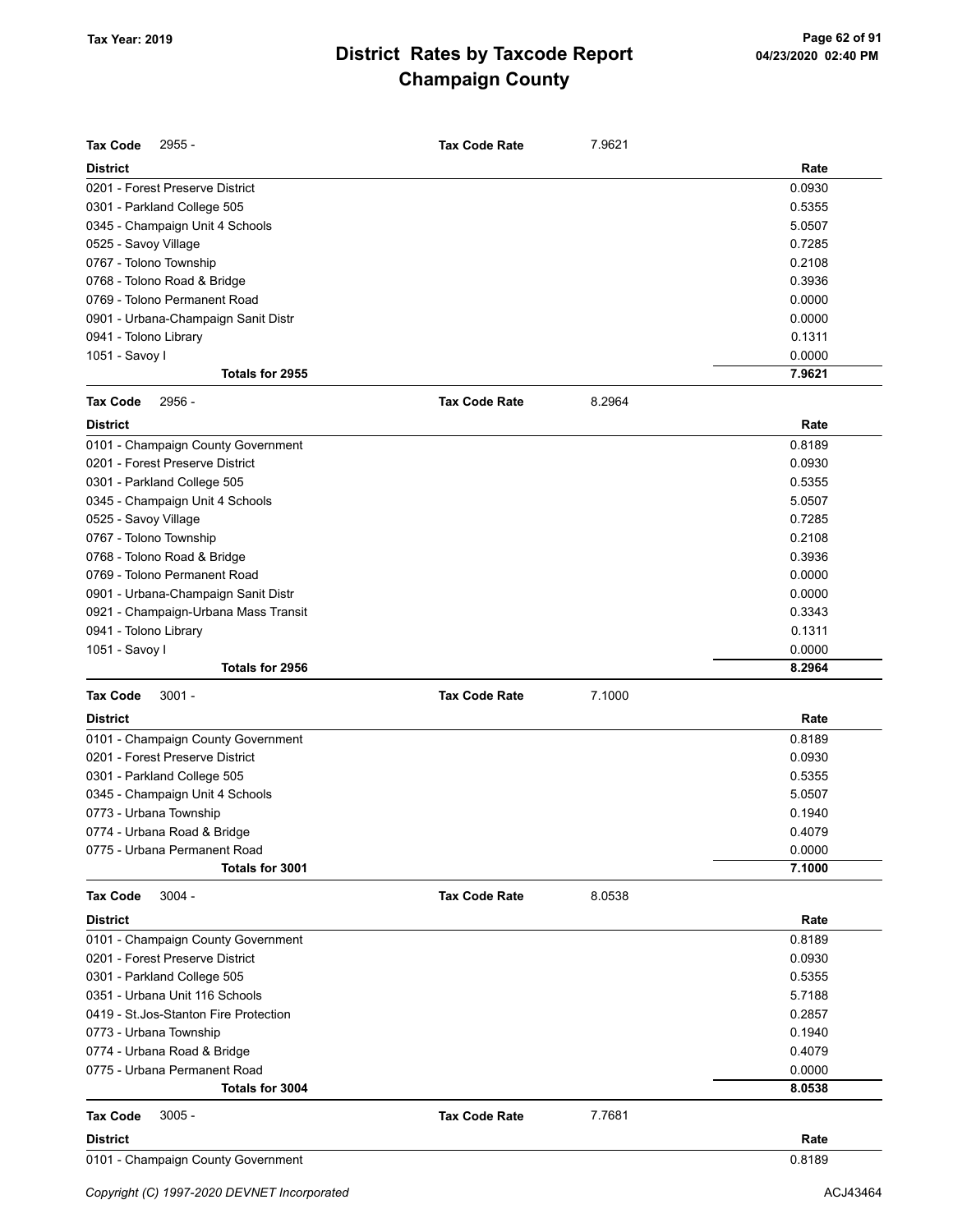| <b>Tax Code</b><br>$3005 -$                                 | <b>Tax Code Rate</b> | 7.7681 |                  |
|-------------------------------------------------------------|----------------------|--------|------------------|
| <b>District</b>                                             |                      |        | Rate             |
| 0201 - Forest Preserve District                             |                      |        | 0.0930           |
| 0301 - Parkland College 505                                 |                      |        | 0.5355           |
| 0351 - Urbana Unit 116 Schools                              |                      |        | 5.7188           |
| 0773 - Urbana Township                                      |                      |        | 0.1940           |
| 0774 - Urbana Road & Bridge                                 |                      |        | 0.4079           |
| 0775 - Urbana Permanent Road                                |                      |        | 0.0000           |
| Totals for 3005                                             |                      |        | 7.7681           |
| <b>Tax Code</b><br>$3005B -$                                | <b>Tax Code Rate</b> | 8.0780 |                  |
| <b>District</b>                                             |                      |        | Rate             |
| 0101 - Champaign County Government                          |                      |        | 0.8189           |
| 0201 - Forest Preserve District                             |                      |        | 0.0930           |
| 0301 - Parkland College 505                                 |                      |        | 0.5355           |
| 0351 - Urbana Unit 116 Schools                              |                      |        | 5.7188           |
| 0403 - Carroll Fire Protection                              |                      |        | 0.3099           |
| 0773 - Urbana Township                                      |                      |        | 0.1940           |
| 0774 - Urbana Road & Bridge                                 |                      |        | 0.4079           |
| 0775 - Urbana Permanent Road                                |                      |        | 0.0000           |
| Totals for 3005B                                            |                      |        | 8.0780           |
| <b>Tax Code</b><br>3005C-                                   | <b>Tax Code Rate</b> | 8.5380 |                  |
| <b>District</b>                                             |                      |        | Rate             |
| 0101 - Champaign County Government                          |                      |        | 0.8189           |
| 0201 - Forest Preserve District                             |                      |        | 0.0930           |
| 0301 - Parkland College 505                                 |                      |        | 0.5355           |
| 0351 - Urbana Unit 116 Schools                              |                      |        | 5.7188           |
| 0406 - Edge-Scott Fire Protection                           |                      |        | 0.4356           |
| 0773 - Urbana Township                                      |                      |        | 0.1940           |
| 0774 - Urbana Road & Bridge                                 |                      |        | 0.4079           |
| 0775 - Urbana Permanent Road                                |                      |        | 0.0000           |
| 0921 - Champaign-Urbana Mass Transit                        |                      |        | 0.3343           |
| Totals for 3005C                                            |                      |        | 8.5380           |
| <b>Tax Code</b><br>$3005D -$                                | <b>Tax Code Rate</b> | 9.7787 |                  |
|                                                             |                      |        |                  |
| <b>District</b>                                             |                      |        | Rate             |
| 0101 - Champaign County Government                          |                      |        | 0.8189           |
| 0201 - Forest Preserve District                             |                      |        | 0.0930           |
| 0301 - Parkland College 505                                 |                      |        | 0.5355           |
| 0351 - Urbana Unit 116 Schools                              |                      |        | 5.7188           |
| 0406 - Edge-Scott Fire Protection                           |                      |        | 0.4356           |
| 0773 - Urbana Township                                      |                      |        | 0.1940<br>0.4079 |
| 0774 - Urbana Road & Bridge<br>0775 - Urbana Permanent Road |                      |        |                  |
| 0914 - Urbana Park District                                 |                      |        | 0.0000<br>1.2407 |
| 0921 - Champaign-Urbana Mass Transit                        |                      |        | 0.3343           |
| Totals for 3005D                                            |                      |        | 9.7787           |
|                                                             |                      |        |                  |
| <b>Tax Code</b><br>3006C-                                   | <b>Tax Code Rate</b> | 8.5380 |                  |
| <b>District</b>                                             |                      |        | Rate             |
| 0101 - Champaign County Government                          |                      |        | 0.8189           |
| 0201 - Forest Preserve District                             |                      |        | 0.0930           |
| 0301 - Parkland College 505                                 |                      |        | 0.5355           |
| 0351 - Urbana Unit 116 Schools                              |                      |        | 5.7188           |
| 0406 - Edge-Scott Fire Protection                           |                      |        | 0.4356           |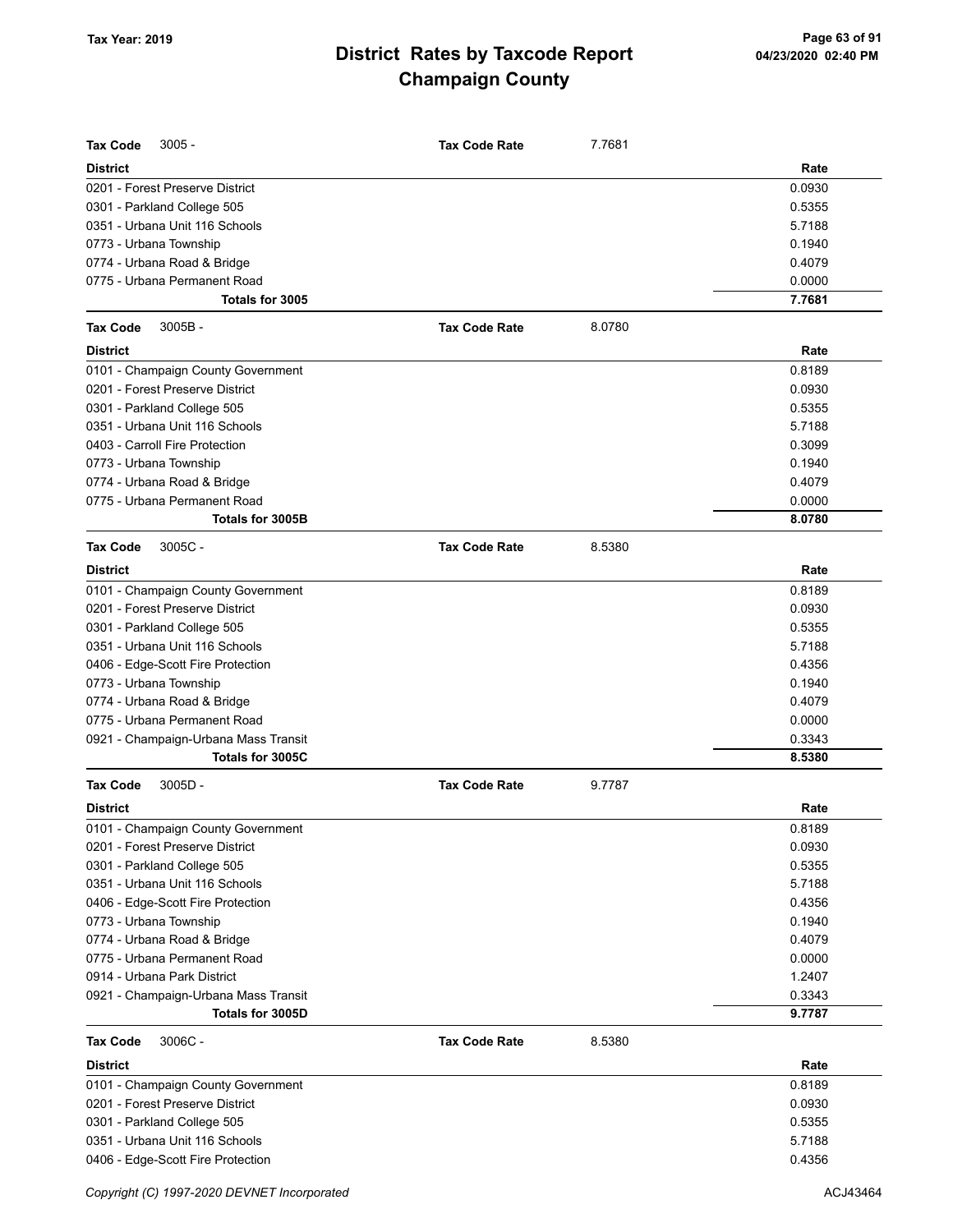| <b>Tax Code</b><br>3006C-              | <b>Tax Code Rate</b> | 8.5380 |        |
|----------------------------------------|----------------------|--------|--------|
| <b>District</b>                        |                      |        | Rate   |
| 0773 - Urbana Township                 |                      |        | 0.1940 |
| 0774 - Urbana Road & Bridge            |                      |        | 0.4079 |
| 0775 - Urbana Permanent Road           |                      |        | 0.0000 |
| 0901 - Urbana-Champaign Sanit Distr    |                      |        | 0.0000 |
| 0921 - Champaign-Urbana Mass Transit   |                      |        | 0.3343 |
| Totals for 3006C                       |                      |        | 8.5380 |
| <b>Tax Code</b><br>$3006D -$           | <b>Tax Code Rate</b> | 9.7787 |        |
| <b>District</b>                        |                      |        | Rate   |
| 0101 - Champaign County Government     |                      |        | 0.8189 |
| 0201 - Forest Preserve District        |                      |        | 0.0930 |
| 0301 - Parkland College 505            |                      |        | 0.5355 |
| 0351 - Urbana Unit 116 Schools         |                      |        | 5.7188 |
| 0406 - Edge-Scott Fire Protection      |                      |        | 0.4356 |
| 0773 - Urbana Township                 |                      |        | 0.1940 |
| 0774 - Urbana Road & Bridge            |                      |        | 0.4079 |
| 0775 - Urbana Permanent Road           |                      |        | 0.0000 |
| 0901 - Urbana-Champaign Sanit Distr    |                      |        | 0.0000 |
| 0914 - Urbana Park District            |                      |        | 1.2407 |
| 0921 - Champaign-Urbana Mass Transit   |                      |        | 0.3343 |
| Totals for 3006D                       |                      |        | 9.7787 |
| <b>Tax Code</b><br>$3007 -$            | <b>Tax Code Rate</b> | 9.2047 |        |
| <b>District</b>                        |                      |        | Rate   |
| 0101 - Champaign County Government     |                      |        | 0.8189 |
| 0201 - Forest Preserve District        |                      |        | 0.0930 |
| 0301 - Parkland College 505            |                      |        | 0.5355 |
| 0351 - Urbana Unit 116 Schools         |                      |        | 5.7188 |
| 0415 - Philo Fire Protection           |                      |        | 0.1959 |
| 0773 - Urbana Township                 |                      |        | 0.1940 |
| 0774 - Urbana Road & Bridge            |                      |        | 0.4079 |
| 0775 - Urbana Permanent Road           |                      |        | 0.0000 |
| 0914 - Urbana Park District            |                      |        | 1.2407 |
| Totals for 3007                        |                      |        | 9.2047 |
| $3009 -$<br><b>Tax Code</b>            | <b>Tax Code Rate</b> | 7.0858 |        |
| <b>District</b>                        |                      |        | Rate   |
| 0101 - Champaign County Government     |                      |        | 0.8189 |
| 0201 - Forest Preserve District        |                      |        | 0.0930 |
| 0301 - Parkland College 505            |                      |        | 0.5355 |
| 0314 - St. Joseph CCSD #169            |                      |        | 2.7593 |
| 0333 - St.Jos-Ogden High School #305   |                      |        | 1.9915 |
| 0419 - St. Jos-Stanton Fire Protection |                      |        | 0.2857 |
| 0773 - Urbana Township                 |                      |        | 0.1940 |
| 0774 - Urbana Road & Bridge            |                      |        | 0.4079 |
| 0775 - Urbana Permanent Road           |                      |        | 0.0000 |
| Totals for 3009                        |                      |        | 7.0858 |
| <b>Tax Code</b><br>$3010 -$            | <b>Tax Code Rate</b> | 7.9640 |        |
| <b>District</b>                        |                      |        | Rate   |
| 0101 - Champaign County Government     |                      |        | 0.8189 |
| 0201 - Forest Preserve District        |                      |        | 0.0930 |
| 0301 - Parkland College 505            |                      |        | 0.5355 |
| 0351 - Urbana Unit 116 Schools         |                      |        | 5.7188 |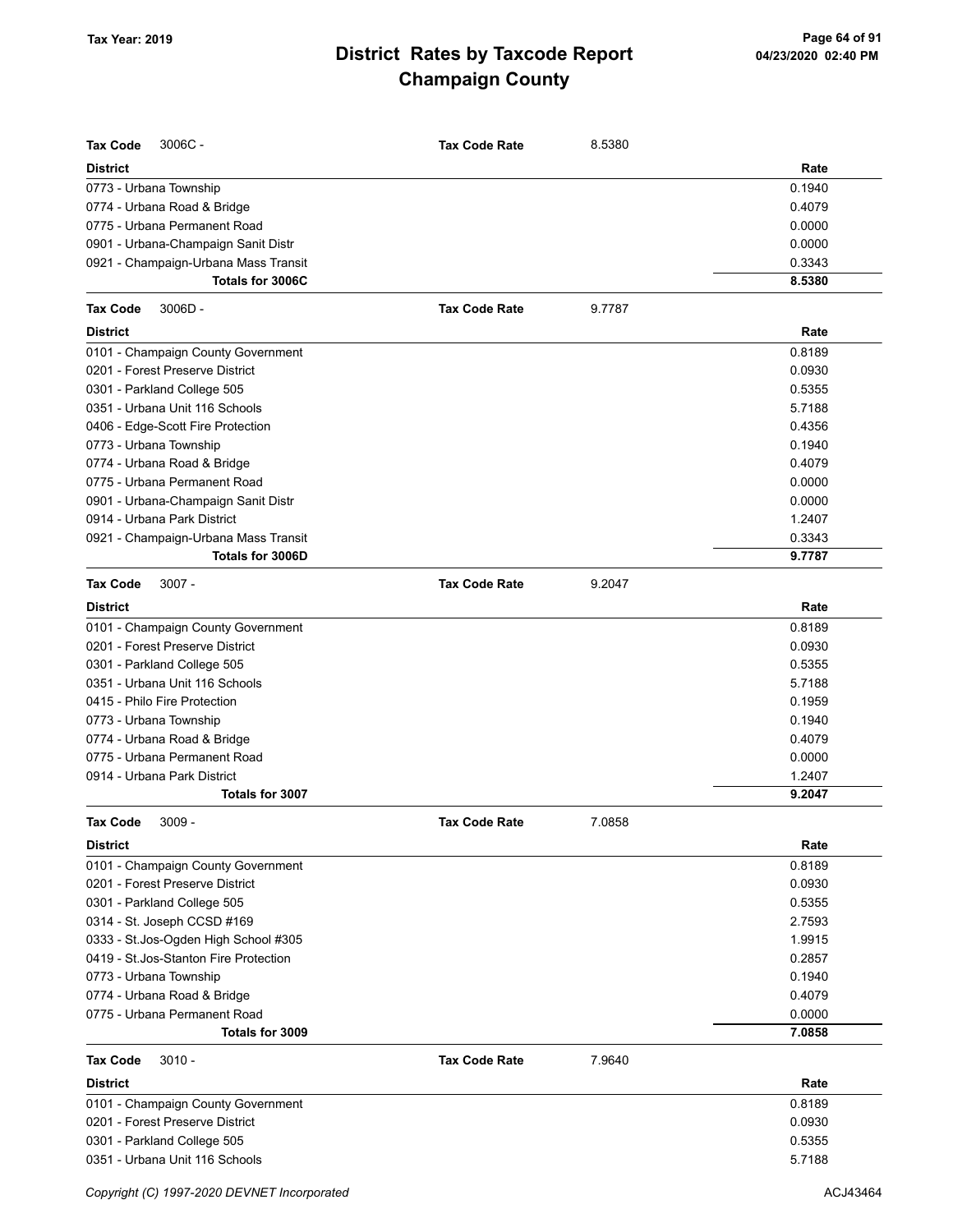| <b>Tax Code</b><br>$3010 -$          | <b>Tax Code Rate</b> | 7.9640 |        |
|--------------------------------------|----------------------|--------|--------|
| <b>District</b>                      |                      |        | Rate   |
| 0415 - Philo Fire Protection         |                      |        | 0.1959 |
| 0773 - Urbana Township               |                      |        | 0.1940 |
| 0774 - Urbana Road & Bridge          |                      |        | 0.4079 |
| 0775 - Urbana Permanent Road         |                      |        | 0.0000 |
| Totals for 3010                      |                      |        | 7.9640 |
| <b>Tax Code</b><br>$3011 -$          | <b>Tax Code Rate</b> | 7.1100 |        |
| <b>District</b>                      |                      |        | Rate   |
| 0101 - Champaign County Government   |                      |        | 0.8189 |
| 0201 - Forest Preserve District      |                      |        | 0.0930 |
| 0301 - Parkland College 505          |                      |        | 0.5355 |
| 0314 - St. Joseph CCSD #169          |                      |        | 2.7593 |
| 0333 - St.Jos-Ogden High School #305 |                      |        | 1.9915 |
| 0403 - Carroll Fire Protection       |                      |        | 0.3099 |
| 0773 - Urbana Township               |                      |        | 0.1940 |
| 0774 - Urbana Road & Bridge          |                      |        | 0.4079 |
| 0775 - Urbana Permanent Road         |                      |        | 0.0000 |
| Totals for 3011                      |                      |        | 7.1100 |
| <b>Tax Code</b><br>$3012 -$          | <b>Tax Code Rate</b> | 8.4123 |        |
| <b>District</b>                      |                      |        | Rate   |
| 0101 - Champaign County Government   |                      |        | 0.8189 |
| 0201 - Forest Preserve District      |                      |        | 0.0930 |
| 0301 - Parkland College 505          |                      |        | 0.5355 |
| 0351 - Urbana Unit 116 Schools       |                      |        | 5.7188 |
| 0403 - Carroll Fire Protection       |                      |        | 0.3099 |
| 0773 - Urbana Township               |                      |        | 0.1940 |
| 0774 - Urbana Road & Bridge          |                      |        | 0.4079 |
| 0775 - Urbana Permanent Road         |                      |        | 0.0000 |
| 0921 - Champaign-Urbana Mass Transit |                      |        | 0.3343 |
| Totals for 3012                      |                      |        | 8.4123 |
| $3014 -$<br><b>Tax Code</b>          | <b>Tax Code Rate</b> | 8.4123 |        |
| <b>District</b>                      |                      |        | Rate   |
| 0101 - Champaign County Government   |                      |        | 0.8189 |
| 0201 - Forest Preserve District      |                      |        | 0.0930 |
| 0301 - Parkland College 505          |                      |        | 0.5355 |
| 0351 - Urbana Unit 116 Schools       |                      |        | 5.7188 |
| 0403 - Carroll Fire Protection       |                      |        | 0.3099 |
| 0773 - Urbana Township               |                      |        | 0.1940 |
| 0774 - Urbana Road & Bridge          |                      |        | 0.4079 |
| 0775 - Urbana Permanent Road         |                      |        | 0.0000 |
| 0901 - Urbana-Champaign Sanit Distr  |                      |        | 0.0000 |
| 0921 - Champaign-Urbana Mass Transit |                      |        | 0.3343 |
| Totals for 3014                      |                      |        | 8.4123 |
| $3016 -$<br><b>Tax Code</b>          | <b>Tax Code Rate</b> | 8.5125 |        |
| <b>District</b>                      |                      |        | Rate   |
| 0101 - Champaign County Government   |                      |        | 0.8189 |
| 0201 - Forest Preserve District      |                      |        | 0.0930 |
| 0301 - Parkland College 505          |                      |        | 0.5355 |
| 0351 - Urbana Unit 116 Schools       |                      |        | 5.7188 |
| 0405 - East-Prairie Fire Protection  |                      |        | 0.4101 |
| 0773 - Urbana Township               |                      |        | 0.1940 |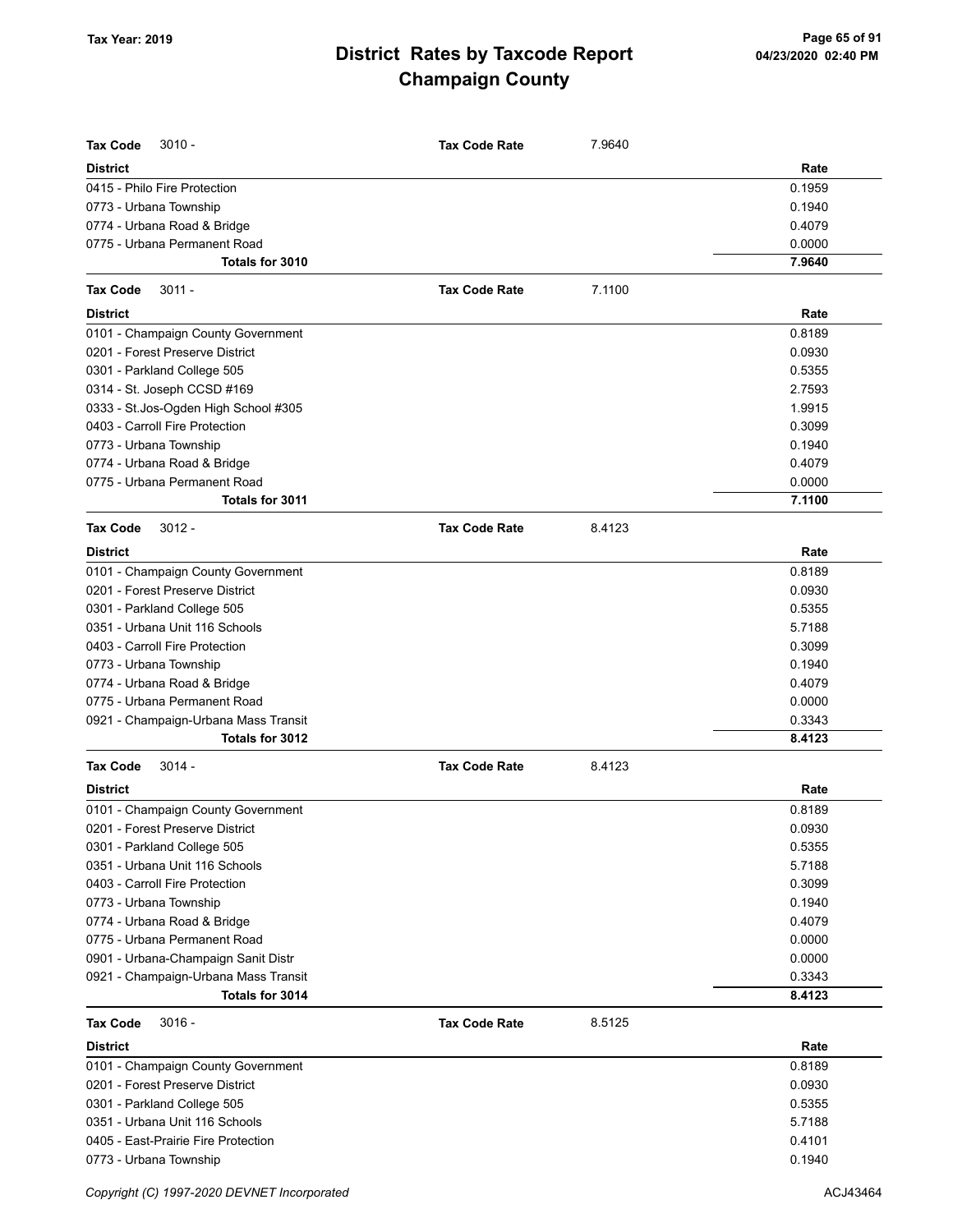| <b>Tax Code</b><br>$3016 -$                             | <b>Tax Code Rate</b> | 8.5125 |                  |
|---------------------------------------------------------|----------------------|--------|------------------|
| <b>District</b>                                         |                      |        | Rate             |
| 0774 - Urbana Road & Bridge                             |                      |        | 0.4079           |
| 0775 - Urbana Permanent Road                            |                      |        | 0.0000           |
| 0901 - Urbana-Champaign Sanit Distr                     |                      |        | 0.0000           |
| 0921 - Champaign-Urbana Mass Transit                    |                      |        | 0.3343           |
| Totals for 3016                                         |                      |        | 8.5125           |
| <b>Tax Code</b><br>$3018 -$                             | <b>Tax Code Rate</b> | 7.2357 |                  |
| <b>District</b>                                         |                      |        | Rate             |
| 0101 - Champaign County Government                      |                      |        | 0.8189           |
| 0201 - Forest Preserve District                         |                      |        | 0.0930           |
| 0301 - Parkland College 505                             |                      |        | 0.5355           |
| 0314 - St. Joseph CCSD #169                             |                      |        | 2.7593           |
| 0333 - St.Jos-Ogden High School #305                    |                      |        | 1.9915           |
| 0406 - Edge-Scott Fire Protection                       |                      |        | 0.4356           |
| 0773 - Urbana Township                                  |                      |        | 0.1940           |
| 0774 - Urbana Road & Bridge                             |                      |        | 0.4079           |
| 0775 - Urbana Permanent Road                            |                      |        | 0.0000           |
| Totals for 3018                                         |                      |        | 7.2357           |
| <b>Tax Code</b><br>$3019 -$                             | <b>Tax Code Rate</b> | 9.7532 |                  |
| <b>District</b>                                         |                      |        | Rate             |
| 0101 - Champaign County Government                      |                      |        | 0.8189           |
| 0201 - Forest Preserve District                         |                      |        | 0.0930           |
| 0301 - Parkland College 505                             |                      |        | 0.5355           |
| 0351 - Urbana Unit 116 Schools                          |                      |        | 5.7188           |
| 0405 - East-Prairie Fire Protection                     |                      |        | 0.4101           |
| 0773 - Urbana Township                                  |                      |        | 0.1940           |
| 0774 - Urbana Road & Bridge                             |                      |        | 0.4079           |
| 0775 - Urbana Permanent Road                            |                      |        | 0.0000           |
| 0901 - Urbana-Champaign Sanit Distr                     |                      |        | 0.0000           |
| 0914 - Urbana Park District                             |                      |        | 1.2407           |
| 0921 - Champaign-Urbana Mass Transit<br>Totals for 3019 |                      |        | 0.3343<br>9.7532 |
|                                                         |                      |        |                  |
| <b>Tax Code</b><br>$3022 -$                             | <b>Tax Code Rate</b> | 8.1024 |                  |
| District<br>0101 - Champaign County Government          |                      |        | Rate<br>0.8189   |
| 0201 - Forest Preserve District                         |                      |        | 0.0930           |
| 0301 - Parkland College 505                             |                      |        | 0.5355           |
| 0351 - Urbana Unit 116 Schools                          |                      |        | 5.7188           |
| 0773 - Urbana Township                                  |                      |        | 0.1940           |
| 0774 - Urbana Road & Bridge                             |                      |        | 0.4079           |
| 0775 - Urbana Permanent Road                            |                      |        | 0.0000           |
| 0921 - Champaign-Urbana Mass Transit                    |                      |        | 0.3343           |
| Totals for 3022                                         |                      |        | 8.1024           |
| $3023 -$<br>Tax Code                                    | <b>Tax Code Rate</b> | 7.4343 |                  |
| <b>District</b>                                         |                      |        | Rate             |
| 0101 - Champaign County Government                      |                      |        | 0.8189           |
| 0201 - Forest Preserve District                         |                      |        | 0.0930           |
| 0301 - Parkland College 505                             |                      |        | 0.5355           |
| 0345 - Champaign Unit 4 Schools                         |                      |        | 5.0507           |
| 0773 - Urbana Township                                  |                      |        | 0.1940           |
| 0774 - Urbana Road & Bridge                             |                      |        | 0.4079           |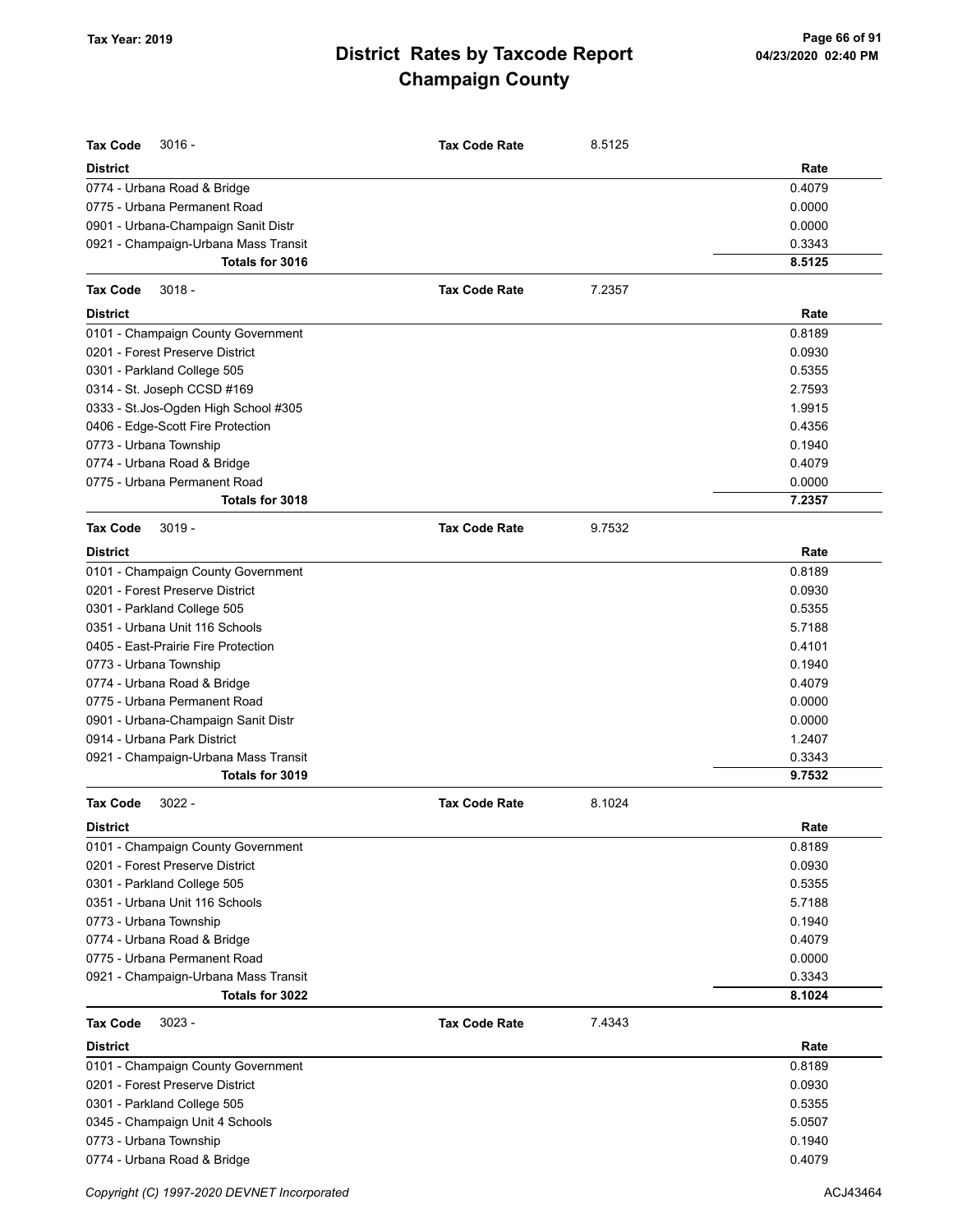| <b>Tax Code</b><br>$3023 -$          | <b>Tax Code Rate</b> | 7.4343 |        |
|--------------------------------------|----------------------|--------|--------|
| <b>District</b>                      |                      |        | Rate   |
| 0775 - Urbana Permanent Road         |                      |        | 0.0000 |
| 0921 - Champaign-Urbana Mass Transit |                      |        | 0.3343 |
| Totals for 3023                      |                      |        | 7.4343 |
| $3024 -$<br><b>Tax Code</b>          | <b>Tax Code Rate</b> | 8.1024 |        |
| <b>District</b>                      |                      |        | Rate   |
| 0101 - Champaign County Government   |                      |        | 0.8189 |
| 0201 - Forest Preserve District      |                      |        | 0.0930 |
| 0301 - Parkland College 505          |                      |        | 0.5355 |
| 0351 - Urbana Unit 116 Schools       |                      |        | 5.7188 |
| 0773 - Urbana Township               |                      |        | 0.1940 |
| 0774 - Urbana Road & Bridge          |                      |        | 0.4079 |
| 0775 - Urbana Permanent Road         |                      |        | 0.0000 |
| 0901 - Urbana-Champaign Sanit Distr  |                      |        | 0.0000 |
| 0921 - Champaign-Urbana Mass Transit |                      |        | 0.3343 |
| Totals for 3024                      |                      |        | 8.1024 |
| $3025 -$<br><b>Tax Code</b>          | <b>Tax Code Rate</b> | 8.5125 |        |
| <b>District</b>                      |                      |        | Rate   |
| 0101 - Champaign County Government   |                      |        | 0.8189 |
| 0201 - Forest Preserve District      |                      |        | 0.0930 |
| 0301 - Parkland College 505          |                      |        | 0.5355 |
| 0351 - Urbana Unit 116 Schools       |                      |        | 5.7188 |
| 0405 - East-Prairie Fire Protection  |                      |        | 0.4101 |
| 0773 - Urbana Township               |                      |        | 0.1940 |
| 0774 - Urbana Road & Bridge          |                      |        | 0.4079 |
| 0775 - Urbana Permanent Road         |                      |        | 0.0000 |
| 0921 - Champaign-Urbana Mass Transit |                      |        | 0.3343 |
| Totals for 3025                      |                      |        | 8.5125 |
| <b>Tax Code</b><br>$3026 -$          | <b>Tax Code Rate</b> | 7.8444 |        |
| <b>District</b>                      |                      |        | Rate   |
| 0101 - Champaign County Government   |                      |        | 0.8189 |
| 0201 - Forest Preserve District      |                      |        | 0.0930 |
| 0301 - Parkland College 505          |                      |        | 0.5355 |
| 0345 - Champaign Unit 4 Schools      |                      |        | 5.0507 |
| 0405 - East-Prairie Fire Protection  |                      |        | 0.4101 |
| 0773 - Urbana Township               |                      |        | 0.1940 |
| 0774 - Urbana Road & Bridge          |                      |        | 0.4079 |
| 0775 - Urbana Permanent Road         |                      |        | 0.0000 |
| 0901 - Urbana-Champaign Sanit Distr  |                      |        | 0.0000 |
| 0921 - Champaign-Urbana Mass Transit |                      |        | 0.3343 |
| Totals for 3026                      |                      |        | 7.8444 |
| <b>Tax Code</b><br>$3027 -$          | <b>Tax Code Rate</b> | 8.2037 |        |
| <b>District</b>                      |                      |        | Rate   |
| 0101 - Champaign County Government   |                      |        | 0.8189 |
| 0201 - Forest Preserve District      |                      |        | 0.0930 |
| 0301 - Parkland College 505          |                      |        | 0.5355 |
| 0351 - Urbana Unit 116 Schools       |                      |        | 5.7188 |
| 0406 - Edge-Scott Fire Protection    |                      |        | 0.4356 |
| 0773 - Urbana Township               |                      |        | 0.1940 |
| 0774 - Urbana Road & Bridge          |                      |        | 0.4079 |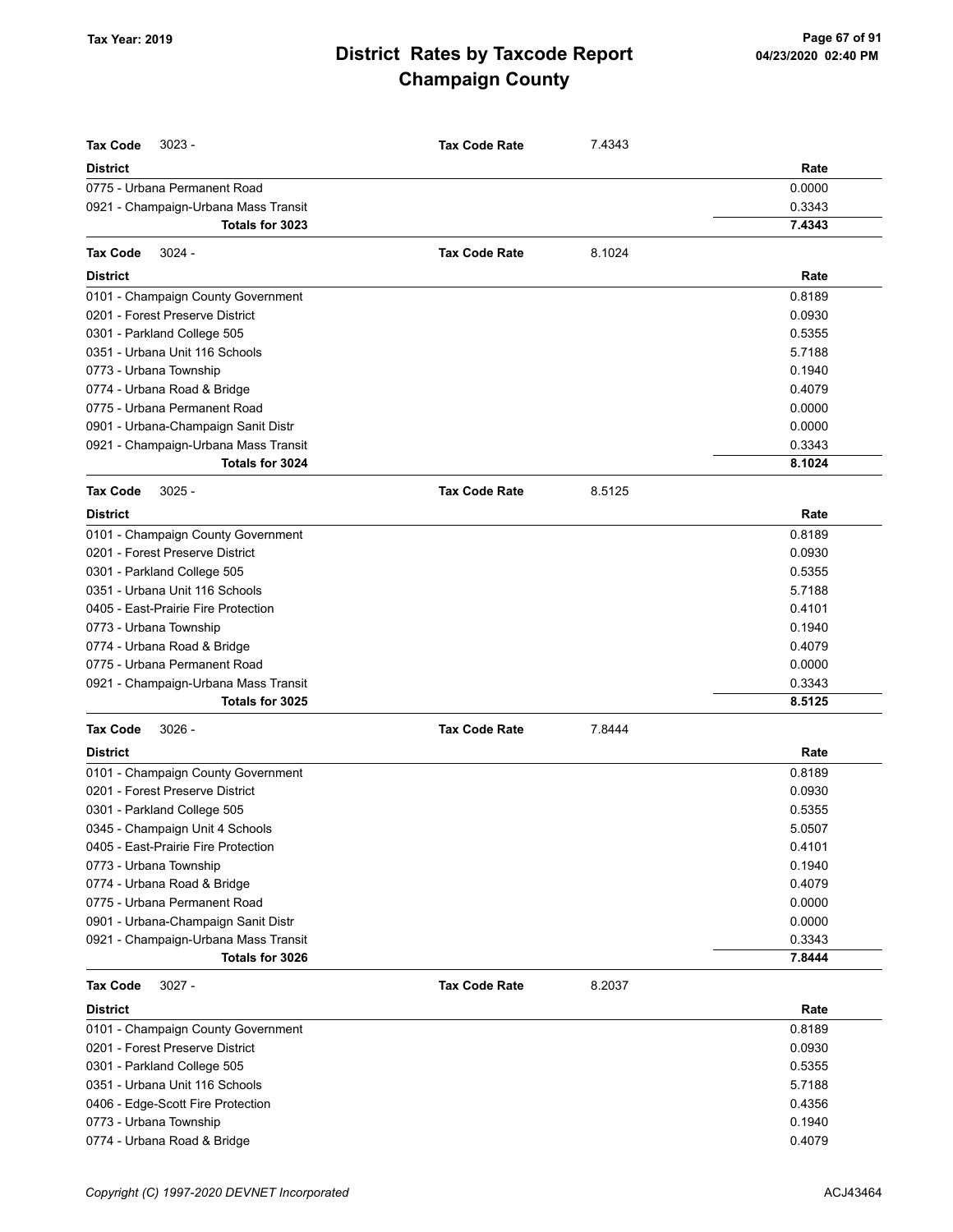| <b>District</b><br>Rate<br>0775 - Urbana Permanent Road<br>0.0000<br>Totals for 3027<br>8.2037<br>$3028 -$<br>9.6530<br><b>Tax Code</b><br><b>Tax Code Rate</b><br>Rate<br><b>District</b><br>0.8189<br>0101 - Champaign County Government<br>0201 - Forest Preserve District<br>0.0930<br>0301 - Parkland College 505<br>0.5355<br>0351 - Urbana Unit 116 Schools<br>5.7188<br>0403 - Carroll Fire Protection<br>0.3099<br>0.1940<br>0773 - Urbana Township<br>0774 - Urbana Road & Bridge<br>0.4079<br>0775 - Urbana Permanent Road<br>0.0000<br>0901 - Urbana-Champaign Sanit Distr<br>0.0000<br>0914 - Urbana Park District<br>1.2407<br>0921 - Champaign-Urbana Mass Transit<br>0.3343<br>Totals for 3028<br>9.6530<br>$3032 -$<br><b>Tax Code</b><br><b>Tax Code Rate</b><br>9.6530<br><b>District</b><br>Rate<br>0101 - Champaign County Government<br>0.8189<br>0201 - Forest Preserve District<br>0.0930<br>0301 - Parkland College 505<br>0.5355<br>0351 - Urbana Unit 116 Schools<br>5.7188<br>0403 - Carroll Fire Protection<br>0.3099<br>0.1940<br>0773 - Urbana Township<br>0774 - Urbana Road & Bridge<br>0.4079<br>0775 - Urbana Permanent Road<br>0.0000<br>0914 - Urbana Park District<br>1.2407<br>0921 - Champaign-Urbana Mass Transit<br>0.3343<br>Totals for 3032<br>9.6530<br>$3033 -$<br><b>Tax Code</b><br><b>Tax Code Rate</b><br>7.5101<br><b>District</b><br>Rate<br>0101 - Champaign County Government<br>0.8189<br>0.0930<br>0201 - Forest Preserve District<br>0.5355<br>0301 - Parkland College 505<br>5.0507<br>0345 - Champaign Unit 4 Schools<br>0405 - East-Prairie Fire Protection<br>0.4101<br>0773 - Urbana Township<br>0.1940<br>0774 - Urbana Road & Bridge<br>0.4079<br>0775 - Urbana Permanent Road<br>0.0000<br>0901 - Urbana-Champaign Sanit Distr<br>0.0000<br>Totals for 3033<br>7.5101<br>$3034 -$<br>7.4343<br><b>Tax Code</b><br><b>Tax Code Rate</b><br><b>District</b><br>Rate<br>0.8189<br>0101 - Champaign County Government<br>0201 - Forest Preserve District<br>0.0930<br>0301 - Parkland College 505<br>0.5355<br>0345 - Champaign Unit 4 Schools<br>5.0507<br>0.1940<br>0773 - Urbana Township<br>0774 - Urbana Road & Bridge<br>0.4079<br>0775 - Urbana Permanent Road<br>0.0000 | <b>Tax Code</b><br>$3027 -$ | <b>Tax Code Rate</b> | 8.2037 |  |
|----------------------------------------------------------------------------------------------------------------------------------------------------------------------------------------------------------------------------------------------------------------------------------------------------------------------------------------------------------------------------------------------------------------------------------------------------------------------------------------------------------------------------------------------------------------------------------------------------------------------------------------------------------------------------------------------------------------------------------------------------------------------------------------------------------------------------------------------------------------------------------------------------------------------------------------------------------------------------------------------------------------------------------------------------------------------------------------------------------------------------------------------------------------------------------------------------------------------------------------------------------------------------------------------------------------------------------------------------------------------------------------------------------------------------------------------------------------------------------------------------------------------------------------------------------------------------------------------------------------------------------------------------------------------------------------------------------------------------------------------------------------------------------------------------------------------------------------------------------------------------------------------------------------------------------------------------------------------------------------------------------------------------------------------------------------------------------------------------------------------------------------------------------------------------------------------------------------------------------------------|-----------------------------|----------------------|--------|--|
|                                                                                                                                                                                                                                                                                                                                                                                                                                                                                                                                                                                                                                                                                                                                                                                                                                                                                                                                                                                                                                                                                                                                                                                                                                                                                                                                                                                                                                                                                                                                                                                                                                                                                                                                                                                                                                                                                                                                                                                                                                                                                                                                                                                                                                              |                             |                      |        |  |
|                                                                                                                                                                                                                                                                                                                                                                                                                                                                                                                                                                                                                                                                                                                                                                                                                                                                                                                                                                                                                                                                                                                                                                                                                                                                                                                                                                                                                                                                                                                                                                                                                                                                                                                                                                                                                                                                                                                                                                                                                                                                                                                                                                                                                                              |                             |                      |        |  |
|                                                                                                                                                                                                                                                                                                                                                                                                                                                                                                                                                                                                                                                                                                                                                                                                                                                                                                                                                                                                                                                                                                                                                                                                                                                                                                                                                                                                                                                                                                                                                                                                                                                                                                                                                                                                                                                                                                                                                                                                                                                                                                                                                                                                                                              |                             |                      |        |  |
|                                                                                                                                                                                                                                                                                                                                                                                                                                                                                                                                                                                                                                                                                                                                                                                                                                                                                                                                                                                                                                                                                                                                                                                                                                                                                                                                                                                                                                                                                                                                                                                                                                                                                                                                                                                                                                                                                                                                                                                                                                                                                                                                                                                                                                              |                             |                      |        |  |
|                                                                                                                                                                                                                                                                                                                                                                                                                                                                                                                                                                                                                                                                                                                                                                                                                                                                                                                                                                                                                                                                                                                                                                                                                                                                                                                                                                                                                                                                                                                                                                                                                                                                                                                                                                                                                                                                                                                                                                                                                                                                                                                                                                                                                                              |                             |                      |        |  |
|                                                                                                                                                                                                                                                                                                                                                                                                                                                                                                                                                                                                                                                                                                                                                                                                                                                                                                                                                                                                                                                                                                                                                                                                                                                                                                                                                                                                                                                                                                                                                                                                                                                                                                                                                                                                                                                                                                                                                                                                                                                                                                                                                                                                                                              |                             |                      |        |  |
|                                                                                                                                                                                                                                                                                                                                                                                                                                                                                                                                                                                                                                                                                                                                                                                                                                                                                                                                                                                                                                                                                                                                                                                                                                                                                                                                                                                                                                                                                                                                                                                                                                                                                                                                                                                                                                                                                                                                                                                                                                                                                                                                                                                                                                              |                             |                      |        |  |
|                                                                                                                                                                                                                                                                                                                                                                                                                                                                                                                                                                                                                                                                                                                                                                                                                                                                                                                                                                                                                                                                                                                                                                                                                                                                                                                                                                                                                                                                                                                                                                                                                                                                                                                                                                                                                                                                                                                                                                                                                                                                                                                                                                                                                                              |                             |                      |        |  |
|                                                                                                                                                                                                                                                                                                                                                                                                                                                                                                                                                                                                                                                                                                                                                                                                                                                                                                                                                                                                                                                                                                                                                                                                                                                                                                                                                                                                                                                                                                                                                                                                                                                                                                                                                                                                                                                                                                                                                                                                                                                                                                                                                                                                                                              |                             |                      |        |  |
|                                                                                                                                                                                                                                                                                                                                                                                                                                                                                                                                                                                                                                                                                                                                                                                                                                                                                                                                                                                                                                                                                                                                                                                                                                                                                                                                                                                                                                                                                                                                                                                                                                                                                                                                                                                                                                                                                                                                                                                                                                                                                                                                                                                                                                              |                             |                      |        |  |
|                                                                                                                                                                                                                                                                                                                                                                                                                                                                                                                                                                                                                                                                                                                                                                                                                                                                                                                                                                                                                                                                                                                                                                                                                                                                                                                                                                                                                                                                                                                                                                                                                                                                                                                                                                                                                                                                                                                                                                                                                                                                                                                                                                                                                                              |                             |                      |        |  |
|                                                                                                                                                                                                                                                                                                                                                                                                                                                                                                                                                                                                                                                                                                                                                                                                                                                                                                                                                                                                                                                                                                                                                                                                                                                                                                                                                                                                                                                                                                                                                                                                                                                                                                                                                                                                                                                                                                                                                                                                                                                                                                                                                                                                                                              |                             |                      |        |  |
|                                                                                                                                                                                                                                                                                                                                                                                                                                                                                                                                                                                                                                                                                                                                                                                                                                                                                                                                                                                                                                                                                                                                                                                                                                                                                                                                                                                                                                                                                                                                                                                                                                                                                                                                                                                                                                                                                                                                                                                                                                                                                                                                                                                                                                              |                             |                      |        |  |
|                                                                                                                                                                                                                                                                                                                                                                                                                                                                                                                                                                                                                                                                                                                                                                                                                                                                                                                                                                                                                                                                                                                                                                                                                                                                                                                                                                                                                                                                                                                                                                                                                                                                                                                                                                                                                                                                                                                                                                                                                                                                                                                                                                                                                                              |                             |                      |        |  |
|                                                                                                                                                                                                                                                                                                                                                                                                                                                                                                                                                                                                                                                                                                                                                                                                                                                                                                                                                                                                                                                                                                                                                                                                                                                                                                                                                                                                                                                                                                                                                                                                                                                                                                                                                                                                                                                                                                                                                                                                                                                                                                                                                                                                                                              |                             |                      |        |  |
|                                                                                                                                                                                                                                                                                                                                                                                                                                                                                                                                                                                                                                                                                                                                                                                                                                                                                                                                                                                                                                                                                                                                                                                                                                                                                                                                                                                                                                                                                                                                                                                                                                                                                                                                                                                                                                                                                                                                                                                                                                                                                                                                                                                                                                              |                             |                      |        |  |
|                                                                                                                                                                                                                                                                                                                                                                                                                                                                                                                                                                                                                                                                                                                                                                                                                                                                                                                                                                                                                                                                                                                                                                                                                                                                                                                                                                                                                                                                                                                                                                                                                                                                                                                                                                                                                                                                                                                                                                                                                                                                                                                                                                                                                                              |                             |                      |        |  |
|                                                                                                                                                                                                                                                                                                                                                                                                                                                                                                                                                                                                                                                                                                                                                                                                                                                                                                                                                                                                                                                                                                                                                                                                                                                                                                                                                                                                                                                                                                                                                                                                                                                                                                                                                                                                                                                                                                                                                                                                                                                                                                                                                                                                                                              |                             |                      |        |  |
|                                                                                                                                                                                                                                                                                                                                                                                                                                                                                                                                                                                                                                                                                                                                                                                                                                                                                                                                                                                                                                                                                                                                                                                                                                                                                                                                                                                                                                                                                                                                                                                                                                                                                                                                                                                                                                                                                                                                                                                                                                                                                                                                                                                                                                              |                             |                      |        |  |
|                                                                                                                                                                                                                                                                                                                                                                                                                                                                                                                                                                                                                                                                                                                                                                                                                                                                                                                                                                                                                                                                                                                                                                                                                                                                                                                                                                                                                                                                                                                                                                                                                                                                                                                                                                                                                                                                                                                                                                                                                                                                                                                                                                                                                                              |                             |                      |        |  |
|                                                                                                                                                                                                                                                                                                                                                                                                                                                                                                                                                                                                                                                                                                                                                                                                                                                                                                                                                                                                                                                                                                                                                                                                                                                                                                                                                                                                                                                                                                                                                                                                                                                                                                                                                                                                                                                                                                                                                                                                                                                                                                                                                                                                                                              |                             |                      |        |  |
|                                                                                                                                                                                                                                                                                                                                                                                                                                                                                                                                                                                                                                                                                                                                                                                                                                                                                                                                                                                                                                                                                                                                                                                                                                                                                                                                                                                                                                                                                                                                                                                                                                                                                                                                                                                                                                                                                                                                                                                                                                                                                                                                                                                                                                              |                             |                      |        |  |
|                                                                                                                                                                                                                                                                                                                                                                                                                                                                                                                                                                                                                                                                                                                                                                                                                                                                                                                                                                                                                                                                                                                                                                                                                                                                                                                                                                                                                                                                                                                                                                                                                                                                                                                                                                                                                                                                                                                                                                                                                                                                                                                                                                                                                                              |                             |                      |        |  |
|                                                                                                                                                                                                                                                                                                                                                                                                                                                                                                                                                                                                                                                                                                                                                                                                                                                                                                                                                                                                                                                                                                                                                                                                                                                                                                                                                                                                                                                                                                                                                                                                                                                                                                                                                                                                                                                                                                                                                                                                                                                                                                                                                                                                                                              |                             |                      |        |  |
|                                                                                                                                                                                                                                                                                                                                                                                                                                                                                                                                                                                                                                                                                                                                                                                                                                                                                                                                                                                                                                                                                                                                                                                                                                                                                                                                                                                                                                                                                                                                                                                                                                                                                                                                                                                                                                                                                                                                                                                                                                                                                                                                                                                                                                              |                             |                      |        |  |
|                                                                                                                                                                                                                                                                                                                                                                                                                                                                                                                                                                                                                                                                                                                                                                                                                                                                                                                                                                                                                                                                                                                                                                                                                                                                                                                                                                                                                                                                                                                                                                                                                                                                                                                                                                                                                                                                                                                                                                                                                                                                                                                                                                                                                                              |                             |                      |        |  |
|                                                                                                                                                                                                                                                                                                                                                                                                                                                                                                                                                                                                                                                                                                                                                                                                                                                                                                                                                                                                                                                                                                                                                                                                                                                                                                                                                                                                                                                                                                                                                                                                                                                                                                                                                                                                                                                                                                                                                                                                                                                                                                                                                                                                                                              |                             |                      |        |  |
|                                                                                                                                                                                                                                                                                                                                                                                                                                                                                                                                                                                                                                                                                                                                                                                                                                                                                                                                                                                                                                                                                                                                                                                                                                                                                                                                                                                                                                                                                                                                                                                                                                                                                                                                                                                                                                                                                                                                                                                                                                                                                                                                                                                                                                              |                             |                      |        |  |
|                                                                                                                                                                                                                                                                                                                                                                                                                                                                                                                                                                                                                                                                                                                                                                                                                                                                                                                                                                                                                                                                                                                                                                                                                                                                                                                                                                                                                                                                                                                                                                                                                                                                                                                                                                                                                                                                                                                                                                                                                                                                                                                                                                                                                                              |                             |                      |        |  |
|                                                                                                                                                                                                                                                                                                                                                                                                                                                                                                                                                                                                                                                                                                                                                                                                                                                                                                                                                                                                                                                                                                                                                                                                                                                                                                                                                                                                                                                                                                                                                                                                                                                                                                                                                                                                                                                                                                                                                                                                                                                                                                                                                                                                                                              |                             |                      |        |  |
|                                                                                                                                                                                                                                                                                                                                                                                                                                                                                                                                                                                                                                                                                                                                                                                                                                                                                                                                                                                                                                                                                                                                                                                                                                                                                                                                                                                                                                                                                                                                                                                                                                                                                                                                                                                                                                                                                                                                                                                                                                                                                                                                                                                                                                              |                             |                      |        |  |
|                                                                                                                                                                                                                                                                                                                                                                                                                                                                                                                                                                                                                                                                                                                                                                                                                                                                                                                                                                                                                                                                                                                                                                                                                                                                                                                                                                                                                                                                                                                                                                                                                                                                                                                                                                                                                                                                                                                                                                                                                                                                                                                                                                                                                                              |                             |                      |        |  |
|                                                                                                                                                                                                                                                                                                                                                                                                                                                                                                                                                                                                                                                                                                                                                                                                                                                                                                                                                                                                                                                                                                                                                                                                                                                                                                                                                                                                                                                                                                                                                                                                                                                                                                                                                                                                                                                                                                                                                                                                                                                                                                                                                                                                                                              |                             |                      |        |  |
|                                                                                                                                                                                                                                                                                                                                                                                                                                                                                                                                                                                                                                                                                                                                                                                                                                                                                                                                                                                                                                                                                                                                                                                                                                                                                                                                                                                                                                                                                                                                                                                                                                                                                                                                                                                                                                                                                                                                                                                                                                                                                                                                                                                                                                              |                             |                      |        |  |
|                                                                                                                                                                                                                                                                                                                                                                                                                                                                                                                                                                                                                                                                                                                                                                                                                                                                                                                                                                                                                                                                                                                                                                                                                                                                                                                                                                                                                                                                                                                                                                                                                                                                                                                                                                                                                                                                                                                                                                                                                                                                                                                                                                                                                                              |                             |                      |        |  |
|                                                                                                                                                                                                                                                                                                                                                                                                                                                                                                                                                                                                                                                                                                                                                                                                                                                                                                                                                                                                                                                                                                                                                                                                                                                                                                                                                                                                                                                                                                                                                                                                                                                                                                                                                                                                                                                                                                                                                                                                                                                                                                                                                                                                                                              |                             |                      |        |  |
|                                                                                                                                                                                                                                                                                                                                                                                                                                                                                                                                                                                                                                                                                                                                                                                                                                                                                                                                                                                                                                                                                                                                                                                                                                                                                                                                                                                                                                                                                                                                                                                                                                                                                                                                                                                                                                                                                                                                                                                                                                                                                                                                                                                                                                              |                             |                      |        |  |
|                                                                                                                                                                                                                                                                                                                                                                                                                                                                                                                                                                                                                                                                                                                                                                                                                                                                                                                                                                                                                                                                                                                                                                                                                                                                                                                                                                                                                                                                                                                                                                                                                                                                                                                                                                                                                                                                                                                                                                                                                                                                                                                                                                                                                                              |                             |                      |        |  |
|                                                                                                                                                                                                                                                                                                                                                                                                                                                                                                                                                                                                                                                                                                                                                                                                                                                                                                                                                                                                                                                                                                                                                                                                                                                                                                                                                                                                                                                                                                                                                                                                                                                                                                                                                                                                                                                                                                                                                                                                                                                                                                                                                                                                                                              |                             |                      |        |  |
|                                                                                                                                                                                                                                                                                                                                                                                                                                                                                                                                                                                                                                                                                                                                                                                                                                                                                                                                                                                                                                                                                                                                                                                                                                                                                                                                                                                                                                                                                                                                                                                                                                                                                                                                                                                                                                                                                                                                                                                                                                                                                                                                                                                                                                              |                             |                      |        |  |
|                                                                                                                                                                                                                                                                                                                                                                                                                                                                                                                                                                                                                                                                                                                                                                                                                                                                                                                                                                                                                                                                                                                                                                                                                                                                                                                                                                                                                                                                                                                                                                                                                                                                                                                                                                                                                                                                                                                                                                                                                                                                                                                                                                                                                                              |                             |                      |        |  |
|                                                                                                                                                                                                                                                                                                                                                                                                                                                                                                                                                                                                                                                                                                                                                                                                                                                                                                                                                                                                                                                                                                                                                                                                                                                                                                                                                                                                                                                                                                                                                                                                                                                                                                                                                                                                                                                                                                                                                                                                                                                                                                                                                                                                                                              |                             |                      |        |  |
|                                                                                                                                                                                                                                                                                                                                                                                                                                                                                                                                                                                                                                                                                                                                                                                                                                                                                                                                                                                                                                                                                                                                                                                                                                                                                                                                                                                                                                                                                                                                                                                                                                                                                                                                                                                                                                                                                                                                                                                                                                                                                                                                                                                                                                              |                             |                      |        |  |
|                                                                                                                                                                                                                                                                                                                                                                                                                                                                                                                                                                                                                                                                                                                                                                                                                                                                                                                                                                                                                                                                                                                                                                                                                                                                                                                                                                                                                                                                                                                                                                                                                                                                                                                                                                                                                                                                                                                                                                                                                                                                                                                                                                                                                                              |                             |                      |        |  |
|                                                                                                                                                                                                                                                                                                                                                                                                                                                                                                                                                                                                                                                                                                                                                                                                                                                                                                                                                                                                                                                                                                                                                                                                                                                                                                                                                                                                                                                                                                                                                                                                                                                                                                                                                                                                                                                                                                                                                                                                                                                                                                                                                                                                                                              |                             |                      |        |  |
|                                                                                                                                                                                                                                                                                                                                                                                                                                                                                                                                                                                                                                                                                                                                                                                                                                                                                                                                                                                                                                                                                                                                                                                                                                                                                                                                                                                                                                                                                                                                                                                                                                                                                                                                                                                                                                                                                                                                                                                                                                                                                                                                                                                                                                              |                             |                      |        |  |
|                                                                                                                                                                                                                                                                                                                                                                                                                                                                                                                                                                                                                                                                                                                                                                                                                                                                                                                                                                                                                                                                                                                                                                                                                                                                                                                                                                                                                                                                                                                                                                                                                                                                                                                                                                                                                                                                                                                                                                                                                                                                                                                                                                                                                                              |                             |                      |        |  |
|                                                                                                                                                                                                                                                                                                                                                                                                                                                                                                                                                                                                                                                                                                                                                                                                                                                                                                                                                                                                                                                                                                                                                                                                                                                                                                                                                                                                                                                                                                                                                                                                                                                                                                                                                                                                                                                                                                                                                                                                                                                                                                                                                                                                                                              |                             |                      |        |  |
|                                                                                                                                                                                                                                                                                                                                                                                                                                                                                                                                                                                                                                                                                                                                                                                                                                                                                                                                                                                                                                                                                                                                                                                                                                                                                                                                                                                                                                                                                                                                                                                                                                                                                                                                                                                                                                                                                                                                                                                                                                                                                                                                                                                                                                              |                             |                      |        |  |
|                                                                                                                                                                                                                                                                                                                                                                                                                                                                                                                                                                                                                                                                                                                                                                                                                                                                                                                                                                                                                                                                                                                                                                                                                                                                                                                                                                                                                                                                                                                                                                                                                                                                                                                                                                                                                                                                                                                                                                                                                                                                                                                                                                                                                                              |                             |                      |        |  |
|                                                                                                                                                                                                                                                                                                                                                                                                                                                                                                                                                                                                                                                                                                                                                                                                                                                                                                                                                                                                                                                                                                                                                                                                                                                                                                                                                                                                                                                                                                                                                                                                                                                                                                                                                                                                                                                                                                                                                                                                                                                                                                                                                                                                                                              |                             |                      |        |  |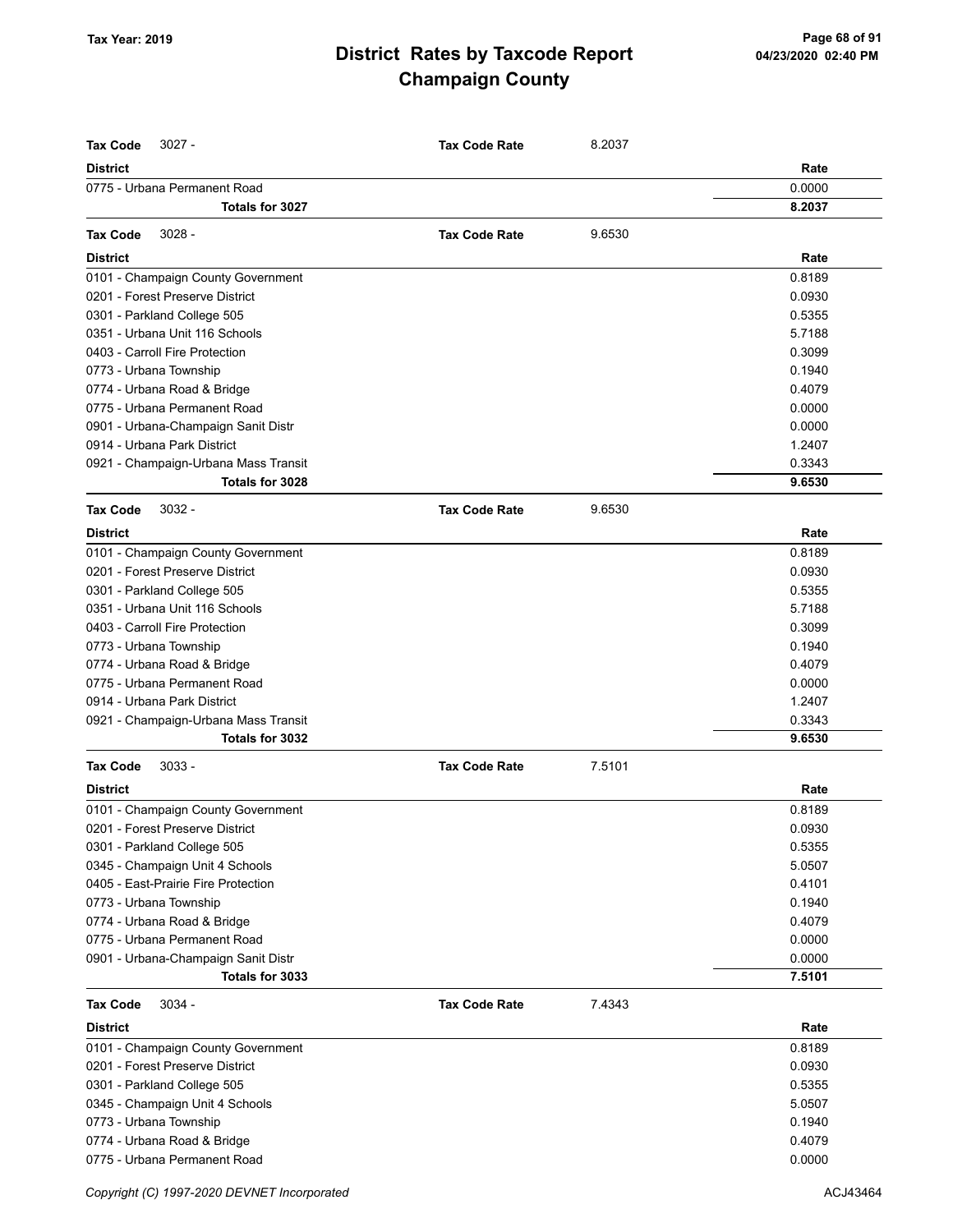| <b>Tax Code</b><br>$3034 -$                                                 | <b>Tax Code Rate</b> | 7.4343 |                |
|-----------------------------------------------------------------------------|----------------------|--------|----------------|
|                                                                             |                      |        |                |
| <b>District</b>                                                             |                      |        | Rate<br>0.0000 |
| 0901 - Urbana-Champaign Sanit Distr<br>0921 - Champaign-Urbana Mass Transit |                      |        | 0.3343         |
| <b>Totals for 3034</b>                                                      |                      |        | 7.4343         |
|                                                                             |                      |        |                |
| <b>Tax Code</b><br>$3035 -$                                                 | <b>Tax Code Rate</b> | 9.2047 |                |
| <b>District</b>                                                             |                      |        | Rate           |
| 0101 - Champaign County Government                                          |                      |        | 0.8189         |
| 0201 - Forest Preserve District                                             |                      |        | 0.0930         |
| 0301 - Parkland College 505                                                 |                      |        | 0.5355         |
| 0351 - Urbana Unit 116 Schools                                              |                      |        | 5.7188         |
| 0415 - Philo Fire Protection                                                |                      |        | 0.1959         |
| 0773 - Urbana Township                                                      |                      |        | 0.1940         |
| 0774 - Urbana Road & Bridge                                                 |                      |        | 0.4079         |
| 0775 - Urbana Permanent Road                                                |                      |        | 0.0000         |
| 0901 - Urbana-Champaign Sanit Distr                                         |                      |        | 0.0000         |
| 0914 - Urbana Park District                                                 |                      |        | 1.2407         |
| Totals for 3035                                                             |                      |        | 9.2047         |
| $3036 -$<br><b>Tax Code</b>                                                 | <b>Tax Code Rate</b> | 8.2983 |                |
| <b>District</b>                                                             |                      |        | Rate           |
| 0101 - Champaign County Government                                          |                      |        | 0.8189         |
| 0201 - Forest Preserve District                                             |                      |        | 0.0930         |
| 0301 - Parkland College 505                                                 |                      |        | 0.5355         |
| 0351 - Urbana Unit 116 Schools                                              |                      |        | 5.7188         |
| 0415 - Philo Fire Protection                                                |                      |        | 0.1959         |
| 0773 - Urbana Township                                                      |                      |        | 0.1940         |
| 0774 - Urbana Road & Bridge                                                 |                      |        | 0.4079         |
| 0775 - Urbana Permanent Road                                                |                      |        | 0.0000         |
| 0921 - Champaign-Urbana Mass Transit                                        |                      |        | 0.3343         |
| Totals for 3036                                                             |                      |        | 8.2983         |
| <b>Tax Code</b><br>$3037 -$                                                 | <b>Tax Code Rate</b> | 8.2037 |                |
| <b>District</b>                                                             |                      |        | Rate           |
| 0101 - Champaign County Government                                          |                      |        | 0.8189         |
| 0201 - Forest Preserve District                                             |                      |        | 0.0930         |
| 0301 - Parkland College 505                                                 |                      |        | 0.5355         |
| 0351 - Urbana Unit 116 Schools                                              |                      |        | 5.7188         |
| 0406 - Edge-Scott Fire Protection                                           |                      |        | 0.4356         |
| 0773 - Urbana Township                                                      |                      |        | 0.1940         |
| 0774 - Urbana Road & Bridge                                                 |                      |        | 0.4079         |
| 0775 - Urbana Permanent Road                                                |                      |        | 0.0000         |
| 0901 - Urbana-Champaign Sanit Distr                                         |                      |        | 0.0000         |
| Totals for 3037                                                             |                      |        | 8.2037         |
| <b>Tax Code</b><br>$3038 -$                                                 | <b>Tax Code Rate</b> | 7.9640 |                |
| <b>District</b>                                                             |                      |        | Rate           |
| 0101 - Champaign County Government                                          |                      |        | 0.8189         |
| 0201 - Forest Preserve District                                             |                      |        | 0.0930         |
| 0301 - Parkland College 505                                                 |                      |        | 0.5355         |
| 0351 - Urbana Unit 116 Schools                                              |                      |        | 5.7188         |
| 0415 - Philo Fire Protection                                                |                      |        | 0.1959         |
| 0773 - Urbana Township                                                      |                      |        | 0.1940         |
| 0774 - Urbana Road & Bridge                                                 |                      |        | 0.4079         |
| 0775 - Urbana Permanent Road                                                |                      |        | 0.0000         |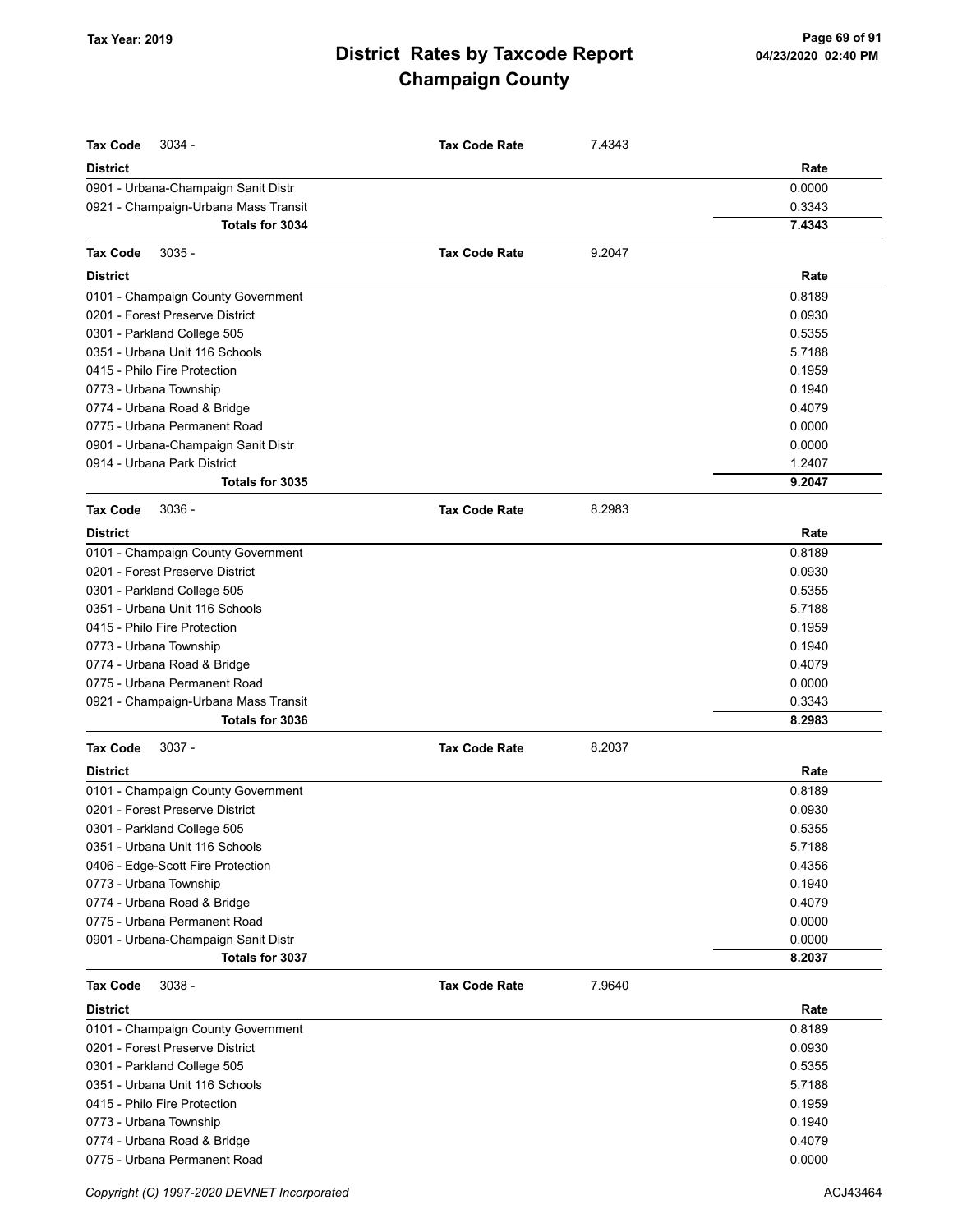| <b>Tax Code</b><br>$3038 -$                                               | <b>Tax Code Rate</b> | 7.9640 |                  |
|---------------------------------------------------------------------------|----------------------|--------|------------------|
| <b>District</b>                                                           |                      |        | Rate             |
| 0901 - Urbana-Champaign Sanit Distr                                       |                      |        | 0.0000           |
| Totals for 3038                                                           |                      |        | 7.9640           |
| 4101 -<br><b>Tax Code</b>                                                 | <b>Tax Code Rate</b> | 8.3410 |                  |
| <b>District</b>                                                           |                      |        | Rate             |
| 0101 - Champaign County Government                                        |                      |        | 0.8189           |
| 0201 - Forest Preserve District                                           |                      |        | 0.0930           |
| 0301 - Parkland College 505                                               |                      |        | 0.5355           |
| 0345 - Champaign Unit 4 Schools                                           |                      |        | 5.0507           |
| 0504 - Champaign City                                                     |                      |        | 1.3152           |
| 0619 - City of Champaign Township                                         |                      |        | 0.0401           |
| 0921 - Champaign-Urbana Mass Transit                                      |                      |        | 0.3343           |
| 0931 - C-U Public Health District                                         |                      |        | 0.1533           |
| Totals for 4101                                                           |                      |        | 8.3410           |
| <b>Tax Code</b><br>4102 -                                                 | <b>Tax Code Rate</b> | 9.0603 |                  |
| <b>District</b>                                                           |                      |        | Rate             |
|                                                                           |                      |        | 0.8189           |
| 0101 - Champaign County Government                                        |                      |        |                  |
| 0201 - Forest Preserve District                                           |                      |        | 0.0930           |
| 0301 - Parkland College 505                                               |                      |        | 0.5355           |
| 0345 - Champaign Unit 4 Schools                                           |                      |        | 5.0507           |
| 0504 - Champaign City                                                     |                      |        | 1.3152           |
| 0619 - City of Champaign Township                                         |                      |        | 0.0401           |
| 0901 - Urbana-Champaign Sanit Distr                                       |                      |        | 0.0000<br>0.7193 |
| 0911 - Champaign Park District                                            |                      |        | 0.3343           |
| 0921 - Champaign-Urbana Mass Transit<br>0931 - C-U Public Health District |                      |        | 0.1533           |
| Totals for 4102                                                           |                      |        | 9.0603           |
|                                                                           |                      |        |                  |
| <b>Tax Code</b><br>4103 -                                                 | <b>Tax Code Rate</b> | 8.7260 |                  |
| <b>District</b>                                                           |                      |        | Rate             |
| 0101 - Champaign County Government                                        |                      |        | 0.8189           |
| 0201 - Forest Preserve District                                           |                      |        | 0.0930           |
| 0301 - Parkland College 505                                               |                      |        | 0.5355           |
| 0345 - Champaign Unit 4 Schools                                           |                      |        | 5.0507           |
| 0504 - Champaign City                                                     |                      |        | 1.3152           |
| 0619 - City of Champaign Township                                         |                      |        | 0.0401           |
| 0901 - Urbana-Champaign Sanit Distr                                       |                      |        | 0.0000<br>0.7193 |
| 0911 - Champaign Park District<br>0931 - C-U Public Health District       |                      |        | 0.1533           |
| Totals for 4103                                                           |                      |        | 8.7260           |
|                                                                           |                      |        |                  |
| <b>Tax Code</b><br>4104 -                                                 | <b>Tax Code Rate</b> | 8.0067 |                  |
| <b>District</b>                                                           |                      |        | Rate             |
| 0101 - Champaign County Government                                        |                      |        | 0.8189           |
| 0201 - Forest Preserve District                                           |                      |        | 0.0930           |
| 0301 - Parkland College 505                                               |                      |        | 0.5355           |
| 0345 - Champaign Unit 4 Schools                                           |                      |        | 5.0507           |
| 0504 - Champaign City                                                     |                      |        | 1.3152           |
| 0619 - City of Champaign Township                                         |                      |        | 0.0401           |
| 0931 - C-U Public Health District<br>Totals for 4104                      |                      |        | 0.1533<br>8.0067 |
|                                                                           |                      |        |                  |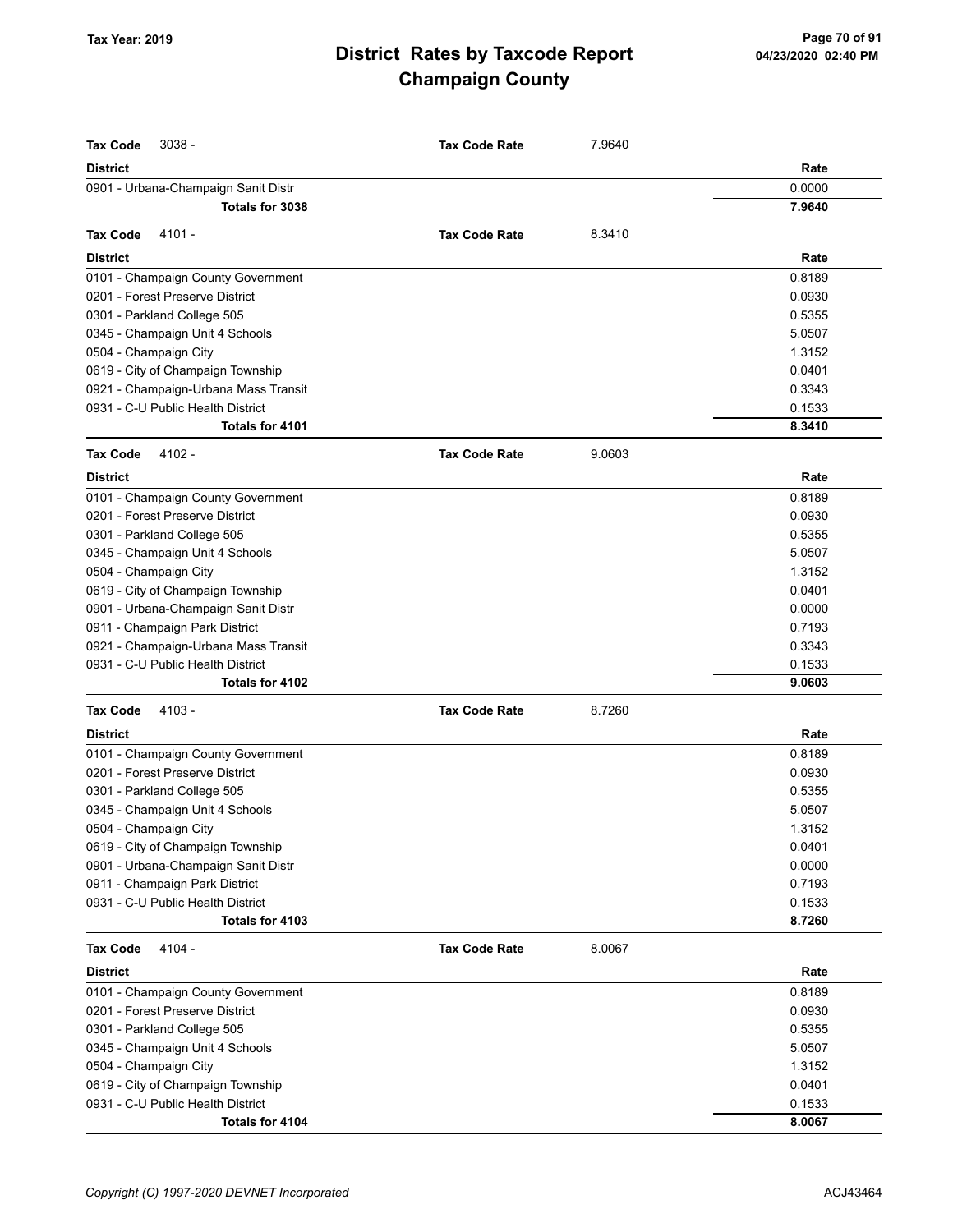| <b>Tax Code</b><br>$4105 -$          | <b>Tax Code Rate</b> | 8.0067 |        |
|--------------------------------------|----------------------|--------|--------|
| <b>District</b>                      |                      |        | Rate   |
| 0101 - Champaign County Government   |                      |        | 0.8189 |
| 0201 - Forest Preserve District      |                      |        | 0.0930 |
| 0301 - Parkland College 505          |                      |        | 0.5355 |
| 0345 - Champaign Unit 4 Schools      |                      |        | 5.0507 |
| 0504 - Champaign City                |                      |        | 1.3152 |
| 0619 - City of Champaign Township    |                      |        | 0.0401 |
| 0901 - Urbana-Champaign Sanit Distr  |                      |        | 0.0000 |
| 0931 - C-U Public Health District    |                      |        | 0.1533 |
| Totals for 4105                      |                      |        | 8.0067 |
| 4106 -<br><b>Tax Code</b>            | <b>Tax Code Rate</b> | 9.0603 |        |
| <b>District</b>                      |                      |        | Rate   |
| 0101 - Champaign County Government   |                      |        | 0.8189 |
| 0201 - Forest Preserve District      |                      |        | 0.0930 |
| 0301 - Parkland College 505          |                      |        | 0.5355 |
| 0345 - Champaign Unit 4 Schools      |                      |        | 5.0507 |
| 0504 - Champaign City                |                      |        | 1.3152 |
| 0619 - City of Champaign Township    |                      |        | 0.0401 |
| 0911 - Champaign Park District       |                      |        | 0.7193 |
| 0921 - Champaign-Urbana Mass Transit |                      |        | 0.3343 |
| 0931 - C-U Public Health District    |                      |        | 0.1533 |
| Totals for 4106                      |                      |        | 9.0603 |
| $4115 -$<br><b>Tax Code</b>          | <b>Tax Code Rate</b> | 8.3410 |        |
| <b>District</b>                      |                      |        | Rate   |
| 0101 - Champaign County Government   |                      |        | 0.8189 |
| 0201 - Forest Preserve District      |                      |        | 0.0930 |
| 0301 - Parkland College 505          |                      |        | 0.5355 |
| 0345 - Champaign Unit 4 Schools      |                      |        | 5.0507 |
| 0504 - Champaign City                |                      |        | 1.3152 |
| 0619 - City of Champaign Township    |                      |        | 0.0401 |
| 0901 - Urbana-Champaign Sanit Distr  |                      |        | 0.0000 |
| 0921 - Champaign-Urbana Mass Transit |                      |        | 0.3343 |
| 0931 - C-U Public Health District    |                      |        | 0.1533 |
| Totals for 4115                      |                      |        | 8.3410 |
| <b>Tax Code</b><br>4118 -            | <b>Tax Code Rate</b> | 8.7260 |        |
| District                             |                      |        | Rate   |
| 0101 - Champaign County Government   |                      |        | 0.8189 |
| 0201 - Forest Preserve District      |                      |        | 0.0930 |
| 0301 - Parkland College 505          |                      |        | 0.5355 |
| 0345 - Champaign Unit 4 Schools      |                      |        | 5.0507 |
| 0504 - Champaign City                |                      |        | 1.3152 |
| 0619 - City of Champaign Township    |                      |        | 0.0401 |
| 0911 - Champaign Park District       |                      |        | 0.7193 |
| 0931 - C-U Public Health District    |                      |        | 0.1533 |
| Totals for 4118                      |                      |        | 8.7260 |
| <b>Tax Code</b><br>4153 -            | <b>Tax Code Rate</b> | 9.0603 |        |
| <b>District</b>                      |                      |        | Rate   |
| 0101 - Champaign County Government   |                      |        | 0.8189 |
| 0201 - Forest Preserve District      |                      |        | 0.0930 |
| 0301 - Parkland College 505          |                      |        | 0.5355 |
| 0345 - Champaign Unit 4 Schools      |                      |        | 5.0507 |
|                                      |                      |        |        |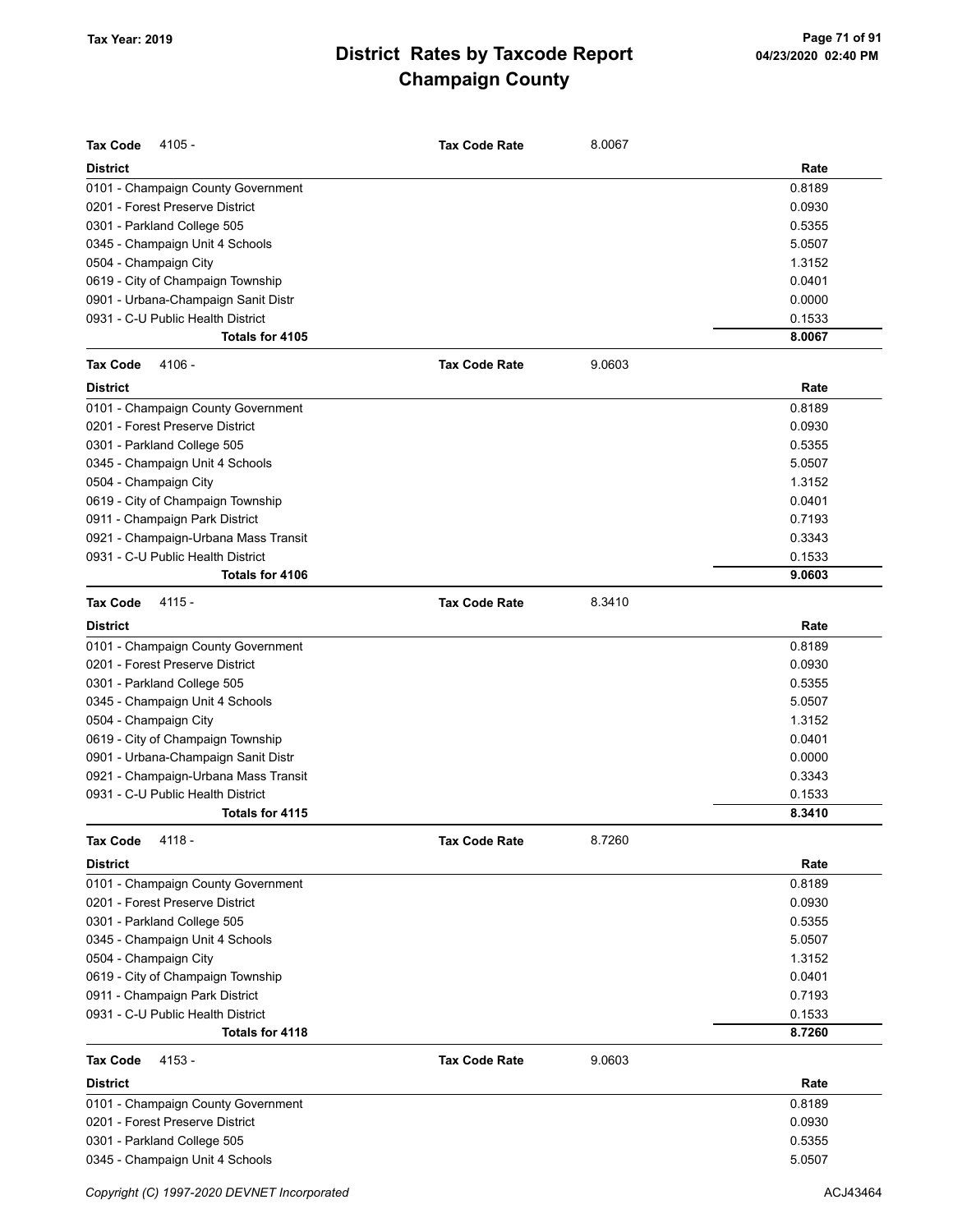| <b>Tax Code</b><br>4153 -            | <b>Tax Code Rate</b> | 9.0603 |        |
|--------------------------------------|----------------------|--------|--------|
| <b>District</b>                      |                      |        | Rate   |
| 0504 - Champaign City                |                      |        | 1.3152 |
| 0619 - City of Champaign Township    |                      |        | 0.0401 |
| 0901 - Urbana-Champaign Sanit Distr  |                      |        | 0.0000 |
| 0911 - Champaign Park District       |                      |        | 0.7193 |
| 0921 - Champaign-Urbana Mass Transit |                      |        | 0.3343 |
| 0931 - C-U Public Health District    |                      |        | 0.1533 |
| 1004 - Champaign IV                  |                      |        | 0.0000 |
| Totals for 4153                      |                      |        | 9.0603 |
| 4154 -<br><b>Tax Code</b>            | <b>Tax Code Rate</b> | 9.0603 |        |
| <b>District</b>                      |                      |        | Rate   |
| 0101 - Champaign County Government   |                      |        | 0.8189 |
| 0201 - Forest Preserve District      |                      |        | 0.0930 |
| 0301 - Parkland College 505          |                      |        | 0.5355 |
| 0345 - Champaign Unit 4 Schools      |                      |        | 5.0507 |
| 0504 - Champaign City                |                      |        | 1.3152 |
| 0619 - City of Champaign Township    |                      |        | 0.0401 |
| 0901 - Urbana-Champaign Sanit Distr  |                      |        | 0.0000 |
| 0911 - Champaign Park District       |                      |        | 0.7193 |
| 0921 - Champaign-Urbana Mass Transit |                      |        | 0.3343 |
| 0931 - C-U Public Health District    |                      |        | 0.1533 |
| 1005 - Champaign V                   |                      |        | 0.0000 |
| Totals for 4154                      |                      |        | 9.0603 |
| 4160 -<br><b>Tax Code</b>            | <b>Tax Code Rate</b> | 9.0603 |        |
| <b>District</b>                      |                      |        | Rate   |
| 0101 - Champaign County Government   |                      |        | 0.8189 |
| 0201 - Forest Preserve District      |                      |        | 0.0930 |
| 0301 - Parkland College 505          |                      |        | 0.5355 |
| 0345 - Champaign Unit 4 Schools      |                      |        | 5.0507 |
| 0504 - Champaign City                |                      |        | 1.3152 |
| 0619 - City of Champaign Township    |                      |        | 0.0401 |
| 0901 - Urbana-Champaign Sanit Distr  |                      |        | 0.0000 |
| 0911 - Champaign Park District       |                      |        | 0.7193 |
| 0921 - Champaign-Urbana Mass Transit |                      |        | 0.3343 |
| 0931 - C-U Public Health District    |                      |        | 0.1533 |
| Totals for 4160                      |                      |        | 9.0603 |
| 4162 -<br><b>Tax Code</b>            | <b>Tax Code Rate</b> | 8.7260 |        |
| <b>District</b>                      |                      |        | Rate   |
| 0101 - Champaign County Government   |                      |        | 0.8189 |
| 0201 - Forest Preserve District      |                      |        | 0.0930 |
| 0301 - Parkland College 505          |                      |        | 0.5355 |
| 0345 - Champaign Unit 4 Schools      |                      |        | 5.0507 |
| 0504 - Champaign City                |                      |        | 1.3152 |
| 0619 - City of Champaign Township    |                      |        | 0.0401 |
| 0901 - Urbana-Champaign Sanit Distr  |                      |        | 0.0000 |
| 0911 - Champaign Park District       |                      |        | 0.7193 |
| 0931 - C-U Public Health District    |                      |        | 0.1533 |
| Totals for 4162                      |                      |        | 8.7260 |
| 4163 -<br><b>Tax Code</b>            | <b>Tax Code Rate</b> | 9.0603 |        |
| <b>District</b>                      |                      |        | Rate   |
| 0101 - Champaign County Government   |                      |        | 0.8189 |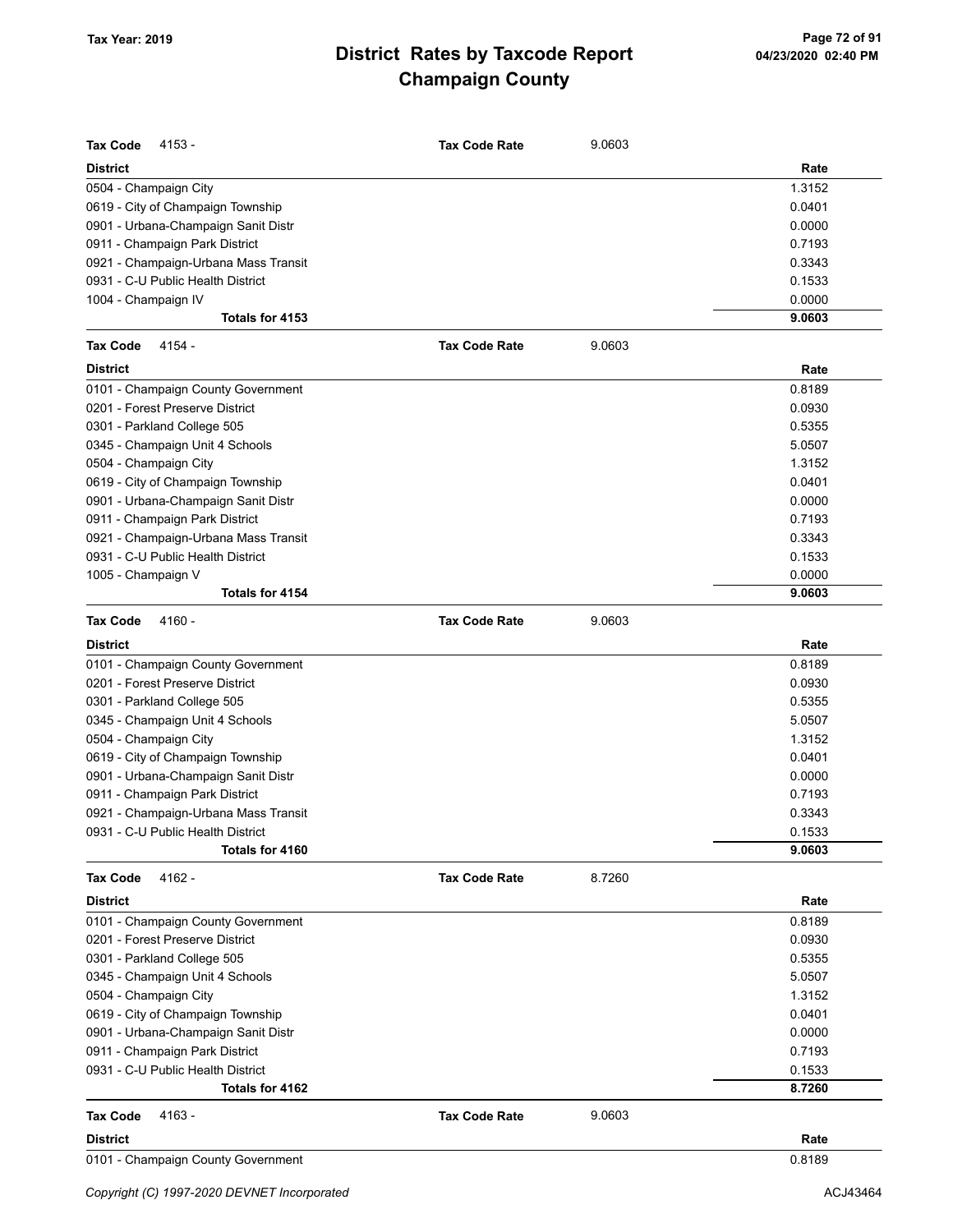| <b>Tax Code</b><br>$4163 -$          | <b>Tax Code Rate</b> | 9.0603 |        |
|--------------------------------------|----------------------|--------|--------|
| <b>District</b>                      |                      |        | Rate   |
| 0201 - Forest Preserve District      |                      |        | 0.0930 |
| 0301 - Parkland College 505          |                      |        | 0.5355 |
| 0345 - Champaign Unit 4 Schools      |                      |        | 5.0507 |
| 0504 - Champaign City                |                      |        | 1.3152 |
| 0619 - City of Champaign Township    |                      |        | 0.0401 |
| 0911 - Champaign Park District       |                      |        | 0.7193 |
| 0921 - Champaign-Urbana Mass Transit |                      |        | 0.3343 |
| 0931 - C-U Public Health District    |                      |        | 0.1533 |
| Totals for 4163                      |                      |        | 9.0603 |
| <b>Tax Code</b><br>4164 -            | <b>Tax Code Rate</b> | 8.7260 |        |
| <b>District</b>                      |                      |        | Rate   |
| 0101 - Champaign County Government   |                      |        | 0.8189 |
| 0201 - Forest Preserve District      |                      |        | 0.0930 |
| 0301 - Parkland College 505          |                      |        | 0.5355 |
| 0345 - Champaign Unit 4 Schools      |                      |        | 5.0507 |
| 0504 - Champaign City                |                      |        | 1.3152 |
| 0619 - City of Champaign Township    |                      |        | 0.0401 |
| 0911 - Champaign Park District       |                      |        | 0.7193 |
| 0931 - C-U Public Health District    |                      |        | 0.1533 |
| Totals for 4164                      |                      |        | 8.7260 |
| <b>Tax Code</b><br>4167 -            | <b>Tax Code Rate</b> | 8.3410 |        |
| <b>District</b>                      |                      |        | Rate   |
| 0101 - Champaign County Government   |                      |        | 0.8189 |
| 0201 - Forest Preserve District      |                      |        | 0.0930 |
| 0301 - Parkland College 505          |                      |        | 0.5355 |
| 0345 - Champaign Unit 4 Schools      |                      |        | 5.0507 |
| 0504 - Champaign City                |                      |        | 1.3152 |
| 0619 - City of Champaign Township    |                      |        | 0.0401 |
| 0921 - Champaign-Urbana Mass Transit |                      |        | 0.3343 |
| 0931 - C-U Public Health District    |                      |        | 0.1533 |
| Totals for 4167                      |                      |        | 8.3410 |
| Tax Code<br>$4202 -$                 | <b>Tax Code Rate</b> | 9.0603 |        |
| <b>District</b>                      |                      |        | Rate   |
| 0101 - Champaign County Government   |                      |        | 0.8189 |
| 0201 - Forest Preserve District      |                      |        | 0.0930 |
| 0301 - Parkland College 505          |                      |        | 0.5355 |
| 0345 - Champaign Unit 4 Schools      |                      |        | 5.0507 |
| 0504 - Champaign City                |                      |        | 1.3152 |
| 0619 - City of Champaign Township    |                      |        | 0.0401 |
| 0901 - Urbana-Champaign Sanit Distr  |                      |        | 0.0000 |
| 0911 - Champaign Park District       |                      |        | 0.7193 |
| 0921 - Champaign-Urbana Mass Transit |                      |        | 0.3343 |
| 0931 - C-U Public Health District    |                      |        | 0.1533 |
| Totals for 4202                      |                      |        | 9.0603 |
| <b>Tax Code</b><br>4250 -            | <b>Tax Code Rate</b> | 9.0603 |        |
| <b>District</b>                      |                      |        | Rate   |
| 0101 - Champaign County Government   |                      |        | 0.8189 |
| 0201 - Forest Preserve District      |                      |        | 0.0930 |
| 0301 - Parkland College 505          |                      |        | 0.5355 |
| 0345 - Champaign Unit 4 Schools      |                      |        | 5.0507 |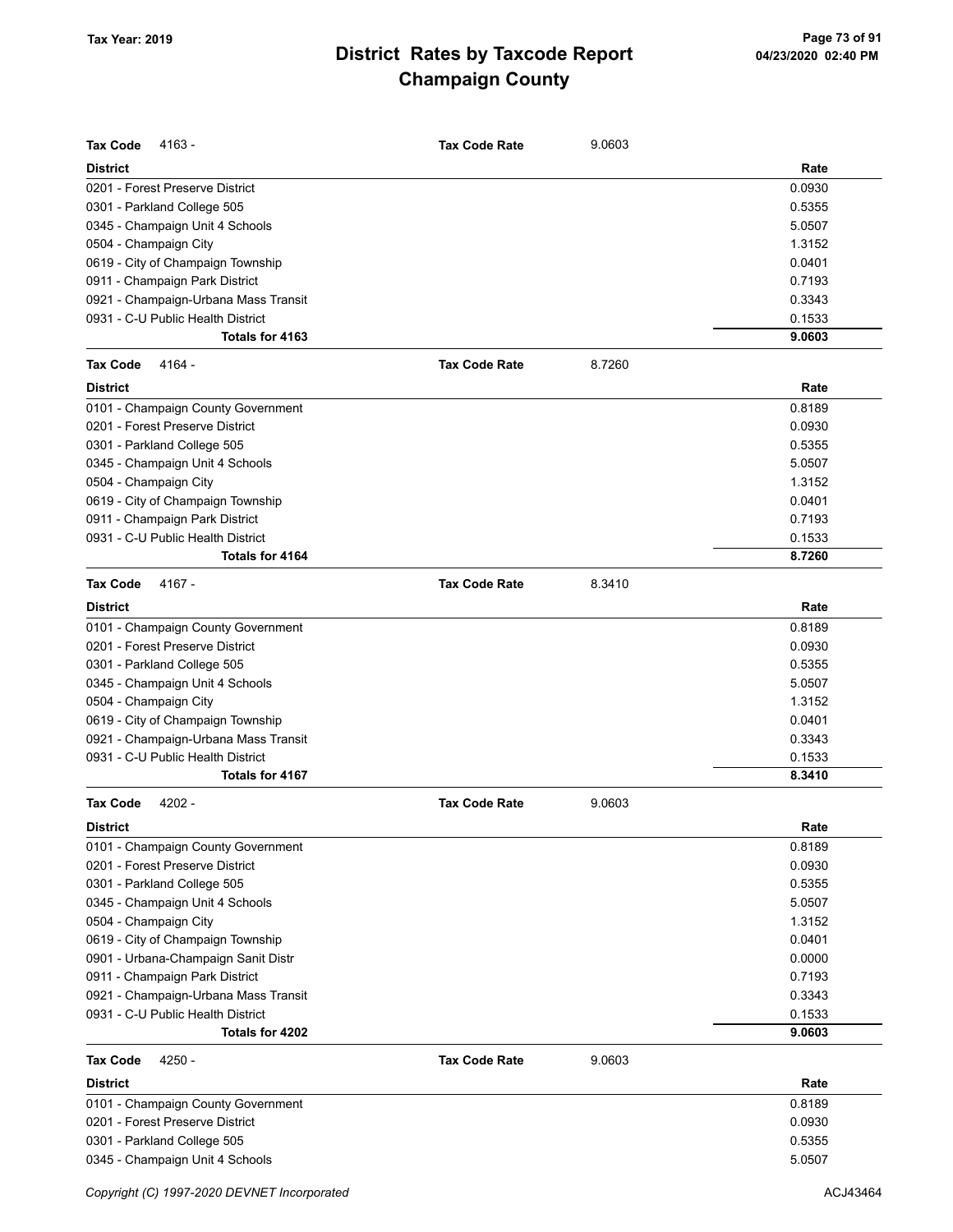| <b>Tax Code</b><br>4250 -            | <b>Tax Code Rate</b> | 9.0603 |        |
|--------------------------------------|----------------------|--------|--------|
| <b>District</b>                      |                      |        | Rate   |
| 0504 - Champaign City                |                      |        | 1.3152 |
| 0619 - City of Champaign Township    |                      |        | 0.0401 |
| 0901 - Urbana-Champaign Sanit Distr  |                      |        | 0.0000 |
| 0911 - Champaign Park District       |                      |        | 0.7193 |
| 0921 - Champaign-Urbana Mass Transit |                      |        | 0.3343 |
| 0931 - C-U Public Health District    |                      |        | 0.1533 |
| Totals for 4250                      |                      |        | 9.0603 |
| <b>Tax Code</b><br>4251 -            | <b>Tax Code Rate</b> | 9.0603 |        |
| <b>District</b>                      |                      |        | Rate   |
| 0101 - Champaign County Government   |                      |        | 0.8189 |
| 0201 - Forest Preserve District      |                      |        | 0.0930 |
| 0301 - Parkland College 505          |                      |        | 0.5355 |
| 0345 - Champaign Unit 4 Schools      |                      |        | 5.0507 |
| 0504 - Champaign City                |                      |        | 1.3152 |
| 0619 - City of Champaign Township    |                      |        | 0.0401 |
| 0901 - Urbana-Champaign Sanit Distr  |                      |        | 0.0000 |
| 0911 - Champaign Park District       |                      |        | 0.7193 |
| 0921 - Champaign-Urbana Mass Transit |                      |        | 0.3343 |
| 0931 - C-U Public Health District    |                      |        | 0.1533 |
| 1000 - Champaign II                  |                      |        | 0.0000 |
| Totals for 4251                      |                      |        | 9.0603 |
| 4254 -<br><b>Tax Code</b>            | <b>Tax Code Rate</b> | 9.0603 |        |
| <b>District</b>                      |                      |        | Rate   |
| 0101 - Champaign County Government   |                      |        | 0.8189 |
| 0201 - Forest Preserve District      |                      |        | 0.0930 |
| 0301 - Parkland College 505          |                      |        | 0.5355 |
| 0345 - Champaign Unit 4 Schools      |                      |        | 5.0507 |
| 0504 - Champaign City                |                      |        | 1.3152 |
| 0619 - City of Champaign Township    |                      |        | 0.0401 |
| 0901 - Urbana-Champaign Sanit Distr  |                      |        | 0.0000 |
| 0911 - Champaign Park District       |                      |        | 0.7193 |
| 0921 - Champaign-Urbana Mass Transit |                      |        | 0.3343 |
| 0931 - C-U Public Health District    |                      |        | 0.1533 |
| 1005 - Champaign V                   |                      |        | 0.0000 |
| Totals for 4254                      |                      |        | 9.0603 |
| 4255 -<br><b>Tax Code</b>            | <b>Tax Code Rate</b> | 9.0603 |        |
| <b>District</b>                      |                      |        | Rate   |
| 0101 - Champaign County Government   |                      |        | 0.8189 |
| 0201 - Forest Preserve District      |                      |        | 0.0930 |
| 0301 - Parkland College 505          |                      |        | 0.5355 |
| 0345 - Champaign Unit 4 Schools      |                      |        | 5.0507 |
| 0504 - Champaign City                |                      |        | 1.3152 |
| 0619 - City of Champaign Township    |                      |        | 0.0401 |
| 0901 - Urbana-Champaign Sanit Distr  |                      |        | 0.0000 |
| 0911 - Champaign Park District       |                      |        | 0.7193 |
| 0921 - Champaign-Urbana Mass Transit |                      |        | 0.3343 |
| 0931 - C-U Public Health District    |                      |        | 0.1533 |
| 1006 - Champaign VI                  |                      |        | 0.0000 |
| Totals for 4255                      |                      |        | 9.0603 |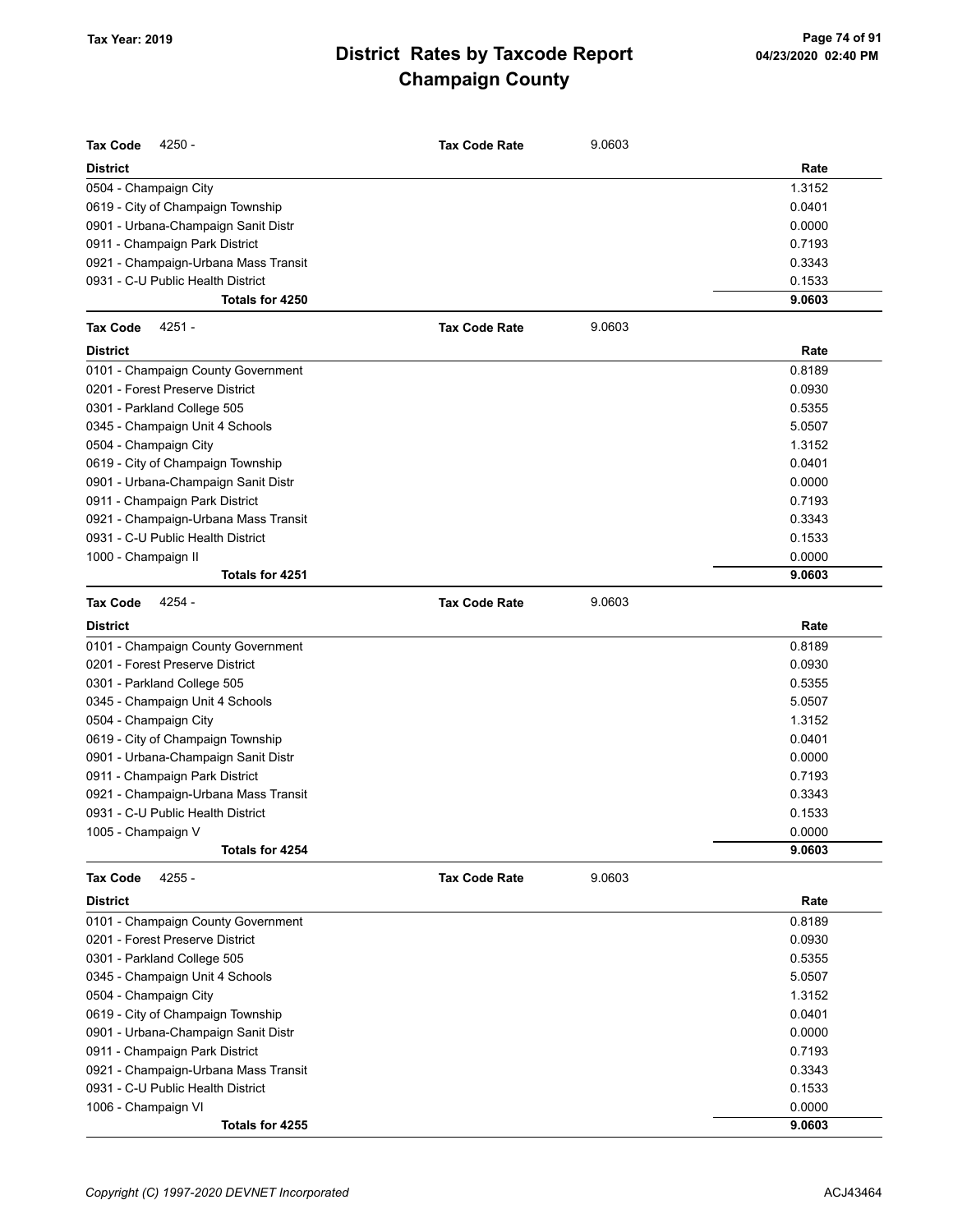| <b>Tax Code</b>       | 4260 -                                               | <b>Tax Code Rate</b> | 9.0603 |                  |
|-----------------------|------------------------------------------------------|----------------------|--------|------------------|
| <b>District</b>       |                                                      |                      |        | Rate             |
|                       | 0101 - Champaign County Government                   |                      |        | 0.8189           |
|                       | 0201 - Forest Preserve District                      |                      |        | 0.0930           |
|                       | 0301 - Parkland College 505                          |                      |        | 0.5355           |
|                       | 0345 - Champaign Unit 4 Schools                      |                      |        | 5.0507           |
| 0504 - Champaign City |                                                      |                      |        | 1.3152           |
|                       | 0619 - City of Champaign Township                    |                      |        | 0.0401           |
|                       | 0901 - Urbana-Champaign Sanit Distr                  |                      |        | 0.0000           |
|                       | 0911 - Champaign Park District                       |                      |        | 0.7193           |
|                       | 0921 - Champaign-Urbana Mass Transit                 |                      |        | 0.3343           |
|                       | 0931 - C-U Public Health District                    |                      |        | 0.1533           |
|                       | Totals for 4260                                      |                      |        | 9.0603           |
| <b>Tax Code</b>       | 4302 -                                               | <b>Tax Code Rate</b> | 9.0603 |                  |
| <b>District</b>       |                                                      |                      |        | Rate             |
|                       | 0101 - Champaign County Government                   |                      |        | 0.8189           |
|                       | 0201 - Forest Preserve District                      |                      |        | 0.0930           |
|                       | 0301 - Parkland College 505                          |                      |        | 0.5355           |
|                       | 0345 - Champaign Unit 4 Schools                      |                      |        | 5.0507           |
| 0504 - Champaign City |                                                      |                      |        | 1.3152           |
|                       | 0619 - City of Champaign Township                    |                      |        | 0.0401           |
|                       | 0901 - Urbana-Champaign Sanit Distr                  |                      |        | 0.0000           |
|                       | 0911 - Champaign Park District                       |                      |        | 0.7193           |
|                       | 0921 - Champaign-Urbana Mass Transit                 |                      |        | 0.3343           |
|                       | 0931 - C-U Public Health District                    |                      |        | 0.1533           |
|                       | Totals for 4302                                      |                      |        | 9.0603           |
|                       |                                                      |                      |        |                  |
| <b>Tax Code</b>       | 4351 -                                               | <b>Tax Code Rate</b> | 9.0603 |                  |
| <b>District</b>       |                                                      |                      |        | Rate             |
|                       | 0101 - Champaign County Government                   |                      |        | 0.8189           |
|                       | 0201 - Forest Preserve District                      |                      |        | 0.0930           |
|                       | 0301 - Parkland College 505                          |                      |        | 0.5355           |
|                       | 0345 - Champaign Unit 4 Schools                      |                      |        | 5.0507           |
| 0504 - Champaign City |                                                      |                      |        | 1.3152           |
|                       | 0619 - City of Champaign Township                    |                      |        | 0.0401           |
|                       | 0901 - Urbana-Champaign Sanit Distr                  |                      |        | 0.0000           |
|                       | 0911 - Champaign Park District                       |                      |        | 0.7193           |
|                       | 0921 - Champaign-Urbana Mass Transit                 |                      |        | 0.3343           |
|                       | 0931 - C-U Public Health District                    |                      |        | 0.1533           |
|                       | Totals for 4351                                      |                      |        | 9.0603           |
| <b>Tax Code</b>       | 4360 -                                               | <b>Tax Code Rate</b> | 9.0603 |                  |
| <b>District</b>       |                                                      |                      |        | Rate             |
|                       | 0101 - Champaign County Government                   |                      |        | 0.8189           |
|                       | 0201 - Forest Preserve District                      |                      |        | 0.0930           |
|                       | 0301 - Parkland College 505                          |                      |        | 0.5355           |
|                       | 0345 - Champaign Unit 4 Schools                      |                      |        | 5.0507           |
| 0504 - Champaign City |                                                      |                      |        | 1.3152           |
|                       | 0619 - City of Champaign Township                    |                      |        | 0.0401           |
|                       | 0901 - Urbana-Champaign Sanit Distr                  |                      |        | 0.0000           |
|                       | 0911 - Champaign Park District                       |                      |        | 0.7193           |
|                       | 0921 - Champaign-Urbana Mass Transit                 |                      |        | 0.3343           |
|                       | 0931 - C-U Public Health District<br>Totals for 4360 |                      |        | 0.1533<br>9.0603 |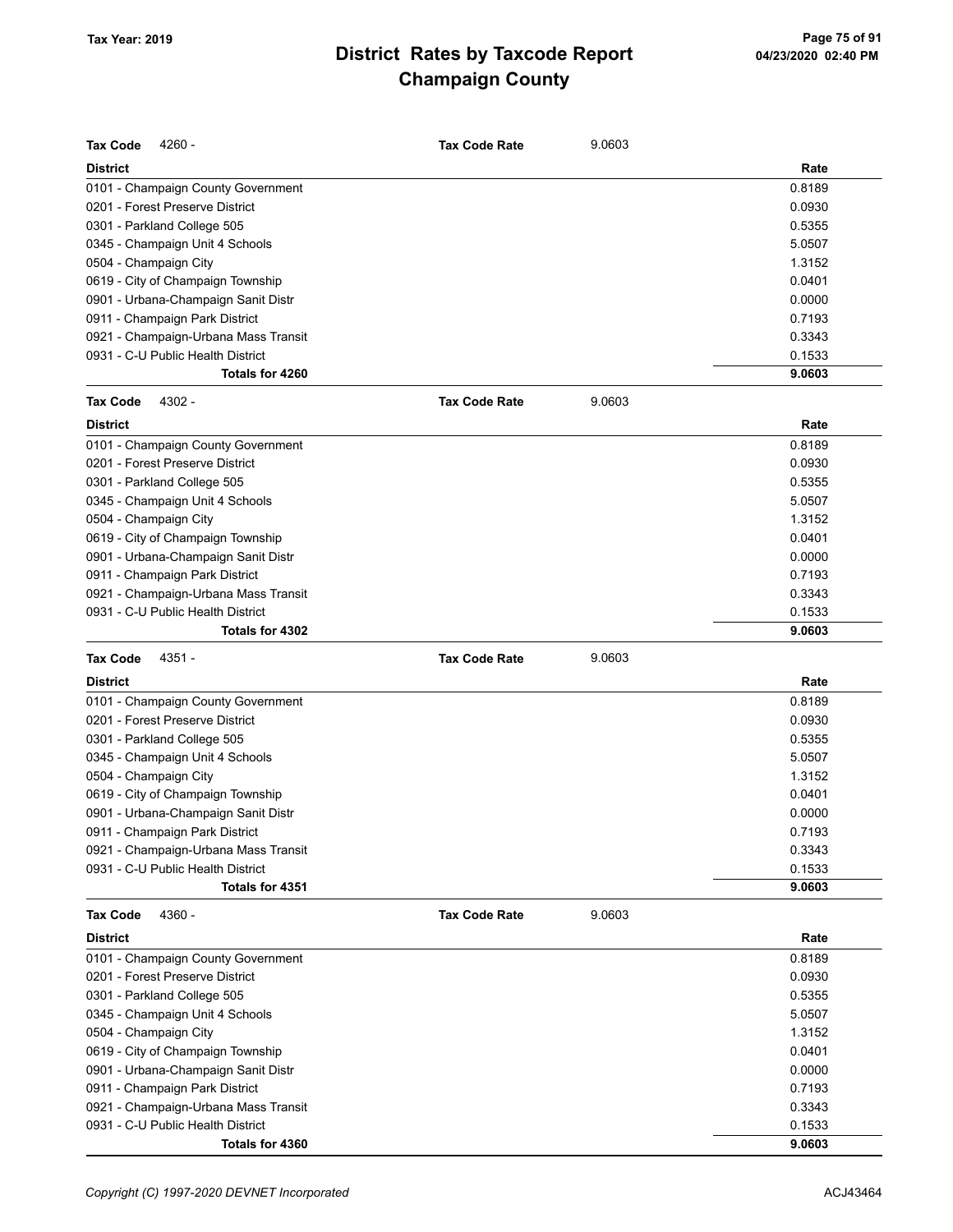| <b>Tax Code</b><br>4401 -            | <b>Tax Code Rate</b> | 8.3410 |        |
|--------------------------------------|----------------------|--------|--------|
| <b>District</b>                      |                      |        | Rate   |
| 0101 - Champaign County Government   |                      |        | 0.8189 |
| 0201 - Forest Preserve District      |                      |        | 0.0930 |
| 0301 - Parkland College 505          |                      |        | 0.5355 |
| 0345 - Champaign Unit 4 Schools      |                      |        | 5.0507 |
| 0504 - Champaign City                |                      |        | 1.3152 |
| 0619 - City of Champaign Township    |                      |        | 0.0401 |
| 0921 - Champaign-Urbana Mass Transit |                      |        | 0.3343 |
| 0931 - C-U Public Health District    |                      |        | 0.1533 |
| Totals for 4401                      |                      |        | 8.3410 |
| <b>Tax Code</b><br>4402 -            | <b>Tax Code Rate</b> | 9.0603 |        |
| <b>District</b>                      |                      |        | Rate   |
| 0101 - Champaign County Government   |                      |        | 0.8189 |
| 0201 - Forest Preserve District      |                      |        | 0.0930 |
| 0301 - Parkland College 505          |                      |        | 0.5355 |
| 0345 - Champaign Unit 4 Schools      |                      |        | 5.0507 |
| 0504 - Champaign City                |                      |        | 1.3152 |
| 0619 - City of Champaign Township    |                      |        | 0.0401 |
| 0901 - Urbana-Champaign Sanit Distr  |                      |        | 0.0000 |
| 0911 - Champaign Park District       |                      |        | 0.7193 |
| 0921 - Champaign-Urbana Mass Transit |                      |        | 0.3343 |
| 0931 - C-U Public Health District    |                      |        | 0.1533 |
| Totals for 4402                      |                      |        | 9.0603 |
| <b>Tax Code</b><br>4403 -            | <b>Tax Code Rate</b> | 8.7260 |        |
| <b>District</b>                      |                      |        | Rate   |
| 0101 - Champaign County Government   |                      |        | 0.8189 |
| 0201 - Forest Preserve District      |                      |        | 0.0930 |
| 0301 - Parkland College 505          |                      |        | 0.5355 |
| 0345 - Champaign Unit 4 Schools      |                      |        | 5.0507 |
| 0504 - Champaign City                |                      |        | 1.3152 |
| 0619 - City of Champaign Township    |                      |        | 0.0401 |
| 0901 - Urbana-Champaign Sanit Distr  |                      |        | 0.0000 |
| 0911 - Champaign Park District       |                      |        | 0.7193 |
| 0931 - C-U Public Health District    |                      |        | 0.1533 |
| Totals for 4403                      |                      |        | 8.7260 |
| 4406 -<br><b>Tax Code</b>            | <b>Tax Code Rate</b> | 9.0603 |        |
| <b>District</b>                      |                      |        | Rate   |
| 0101 - Champaign County Government   |                      |        | 0.8189 |
| 0201 - Forest Preserve District      |                      |        | 0.0930 |
| 0301 - Parkland College 505          |                      |        | 0.5355 |
| 0345 - Champaign Unit 4 Schools      |                      |        | 5.0507 |
| 0504 - Champaign City                |                      |        | 1.3152 |
| 0619 - City of Champaign Township    |                      |        | 0.0401 |
| 0911 - Champaign Park District       |                      |        | 0.7193 |
| 0921 - Champaign-Urbana Mass Transit |                      |        | 0.3343 |
| 0931 - C-U Public Health District    |                      |        | 0.1533 |
| Totals for 4406                      |                      |        | 9.0603 |
| <b>Tax Code</b><br>4419 -            | <b>Tax Code Rate</b> | 8.6075 |        |
| <b>District</b>                      |                      |        | Rate   |
| 0101 - Champaign County Government   |                      |        | 0.8189 |
| 0201 - Forest Preserve District      |                      |        | 0.0930 |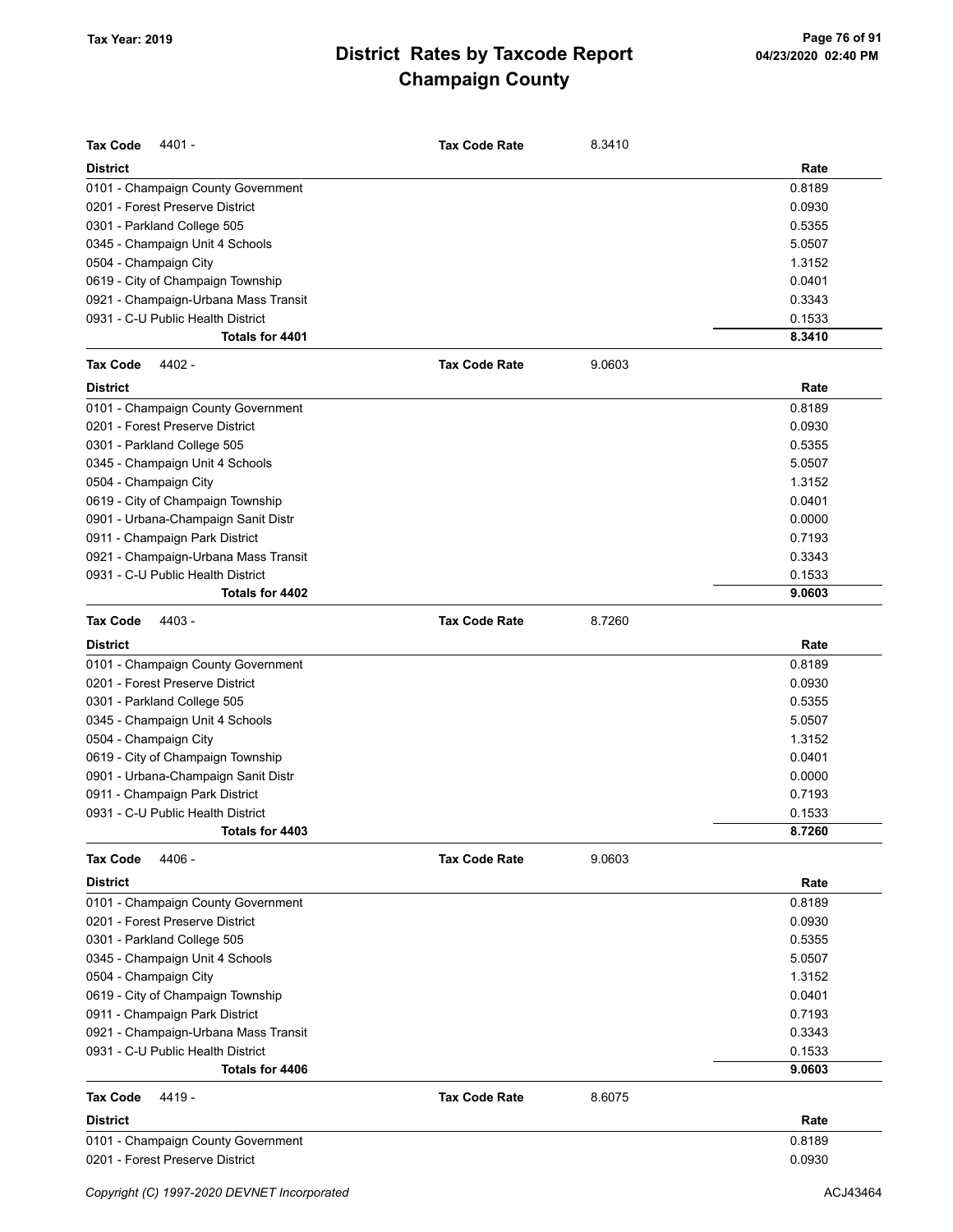| <b>Tax Code</b><br>4419 -            | <b>Tax Code Rate</b> | 8.6075 |        |
|--------------------------------------|----------------------|--------|--------|
| <b>District</b>                      |                      |        | Rate   |
| 0301 - Parkland College 505          |                      |        | 0.5355 |
| 0344 - Mahomet-Seymour CUSD #3       |                      |        | 4.5979 |
| 0504 - Champaign City                |                      |        | 1.3152 |
| 0619 - City of Champaign Township    |                      |        | 0.0401 |
| 0911 - Champaign Park District       |                      |        | 0.7193 |
| 0921 - Champaign-Urbana Mass Transit |                      |        | 0.3343 |
| 0931 - C-U Public Health District    |                      |        | 0.1533 |
| Totals for 4419                      |                      |        | 8.6075 |
| 4420 -<br><b>Tax Code</b>            | <b>Tax Code Rate</b> | 8.2732 |        |
| <b>District</b>                      |                      |        | Rate   |
| 0101 - Champaign County Government   |                      |        | 0.8189 |
| 0201 - Forest Preserve District      |                      |        | 0.0930 |
| 0301 - Parkland College 505          |                      |        | 0.5355 |
| 0344 - Mahomet-Seymour CUSD #3       |                      |        | 4.5979 |
| 0504 - Champaign City                |                      |        | 1.3152 |
| 0619 - City of Champaign Township    |                      |        | 0.0401 |
| 0911 - Champaign Park District       |                      |        | 0.7193 |
| 0931 - C-U Public Health District    |                      |        | 0.1533 |
| Totals for 4420                      |                      |        | 8.2732 |
| <b>Tax Code</b><br>4421 -            | <b>Tax Code Rate</b> | 8.2732 |        |
| <b>District</b>                      |                      |        | Rate   |
| 0101 - Champaign County Government   |                      |        | 0.8189 |
| 0201 - Forest Preserve District      |                      |        | 0.0930 |
| 0301 - Parkland College 505          |                      |        | 0.5355 |
| 0344 - Mahomet-Seymour CUSD #3       |                      |        | 4.5979 |
| 0504 - Champaign City                |                      |        | 1.3152 |
| 0619 - City of Champaign Township    |                      |        | 0.0401 |
| 0901 - Urbana-Champaign Sanit Distr  |                      |        | 0.0000 |
| 0911 - Champaign Park District       |                      |        | 0.7193 |
| 0931 - C-U Public Health District    |                      |        | 0.1533 |
| Totals for 4421                      |                      |        | 8.2732 |
| <b>Tax Code</b><br>4422 -            | <b>Tax Code Rate</b> | 8.6075 |        |
|                                      |                      |        |        |
| <b>District</b>                      |                      |        | Rate   |
| 0101 - Champaign County Government   |                      |        | 0.8189 |
| 0201 - Forest Preserve District      |                      |        | 0.0930 |
| 0301 - Parkland College 505          |                      |        | 0.5355 |
| 0344 - Mahomet-Seymour CUSD #3       |                      |        | 4.5979 |
| 0504 - Champaign City                |                      |        | 1.3152 |
| 0619 - City of Champaign Township    |                      |        | 0.0401 |
| 0901 - Urbana-Champaign Sanit Distr  |                      |        | 0.0000 |
| 0911 - Champaign Park District       |                      |        | 0.7193 |
| 0921 - Champaign-Urbana Mass Transit |                      |        | 0.3343 |
| 0931 - C-U Public Health District    |                      |        | 0.1533 |
| Totals for 4422                      |                      |        | 8.6075 |
| <b>Tax Code</b><br>4460 -            | <b>Tax Code Rate</b> | 9.0603 |        |
| <b>District</b>                      |                      |        | Rate   |
| 0101 - Champaign County Government   |                      |        | 0.8189 |
| 0201 - Forest Preserve District      |                      |        | 0.0930 |
| 0301 - Parkland College 505          |                      |        | 0.5355 |
| 0345 - Champaign Unit 4 Schools      |                      |        | 5.0507 |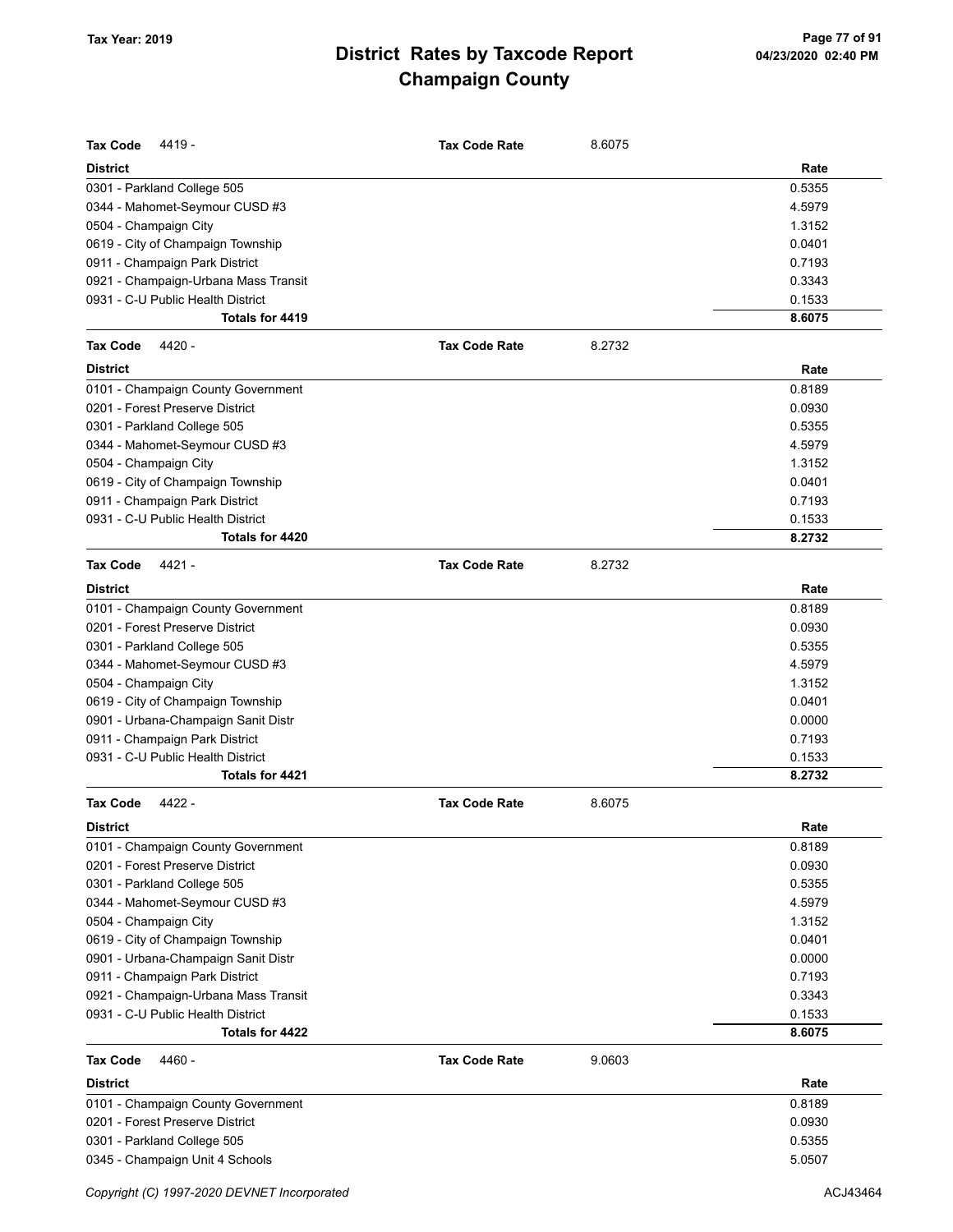| <b>Tax Code</b><br>4460 -            | <b>Tax Code Rate</b> | 9.0603 |        |
|--------------------------------------|----------------------|--------|--------|
| <b>District</b>                      |                      |        | Rate   |
| 0504 - Champaign City                |                      |        | 1.3152 |
| 0619 - City of Champaign Township    |                      |        | 0.0401 |
| 0901 - Urbana-Champaign Sanit Distr  |                      |        | 0.0000 |
| 0911 - Champaign Park District       |                      |        | 0.7193 |
| 0921 - Champaign-Urbana Mass Transit |                      |        | 0.3343 |
| 0931 - C-U Public Health District    |                      |        | 0.1533 |
| Totals for 4460                      |                      |        | 9.0603 |
| <b>Tax Code</b><br>4463 -            | <b>Tax Code Rate</b> | 9.0603 |        |
| <b>District</b>                      |                      |        | Rate   |
| 0101 - Champaign County Government   |                      |        | 0.8189 |
| 0201 - Forest Preserve District      |                      |        | 0.0930 |
| 0301 - Parkland College 505          |                      |        | 0.5355 |
| 0345 - Champaign Unit 4 Schools      |                      |        | 5.0507 |
| 0504 - Champaign City                |                      |        | 1.3152 |
| 0619 - City of Champaign Township    |                      |        | 0.0401 |
| 0911 - Champaign Park District       |                      |        | 0.7193 |
| 0921 - Champaign-Urbana Mass Transit |                      |        | 0.3343 |
| 0931 - C-U Public Health District    |                      |        | 0.1533 |
| Totals for 4463                      |                      |        | 9.0603 |
| <b>Tax Code</b><br>4502 -            | <b>Tax Code Rate</b> | 9.0603 |        |
| <b>District</b>                      |                      |        | Rate   |
| 0101 - Champaign County Government   |                      |        | 0.8189 |
| 0201 - Forest Preserve District      |                      |        | 0.0930 |
| 0301 - Parkland College 505          |                      |        | 0.5355 |
| 0345 - Champaign Unit 4 Schools      |                      |        | 5.0507 |
| 0504 - Champaign City                |                      |        | 1.3152 |
| 0619 - City of Champaign Township    |                      |        | 0.0401 |
| 0901 - Urbana-Champaign Sanit Distr  |                      |        | 0.0000 |
| 0911 - Champaign Park District       |                      |        | 0.7193 |
| 0921 - Champaign-Urbana Mass Transit |                      |        | 0.3343 |
| 0931 - C-U Public Health District    |                      |        | 0.1533 |
| Totals for 4502                      |                      |        | 9.0603 |
| 4503 -<br>Tax Code                   | <b>Tax Code Rate</b> | 8.7260 |        |
| District                             |                      |        | Rate   |
| 0101 - Champaign County Government   |                      |        | 0.8189 |
| 0201 - Forest Preserve District      |                      |        | 0.0930 |
| 0301 - Parkland College 505          |                      |        | 0.5355 |
| 0345 - Champaign Unit 4 Schools      |                      |        | 5.0507 |
| 0504 - Champaign City                |                      |        | 1.3152 |
| 0619 - City of Champaign Township    |                      |        | 0.0401 |
| 0901 - Urbana-Champaign Sanit Distr  |                      |        | 0.0000 |
| 0911 - Champaign Park District       |                      |        | 0.7193 |
| 0931 - C-U Public Health District    |                      |        | 0.1533 |
| Totals for 4503                      |                      |        | 8.7260 |
| <b>Tax Code</b><br>4504 -            | <b>Tax Code Rate</b> | 8.0067 |        |
| <b>District</b>                      |                      |        | Rate   |
| 0101 - Champaign County Government   |                      |        | 0.8189 |
| 0201 - Forest Preserve District      |                      |        | 0.0930 |
| 0301 - Parkland College 505          |                      |        | 0.5355 |
| 0345 - Champaign Unit 4 Schools      |                      |        | 5.0507 |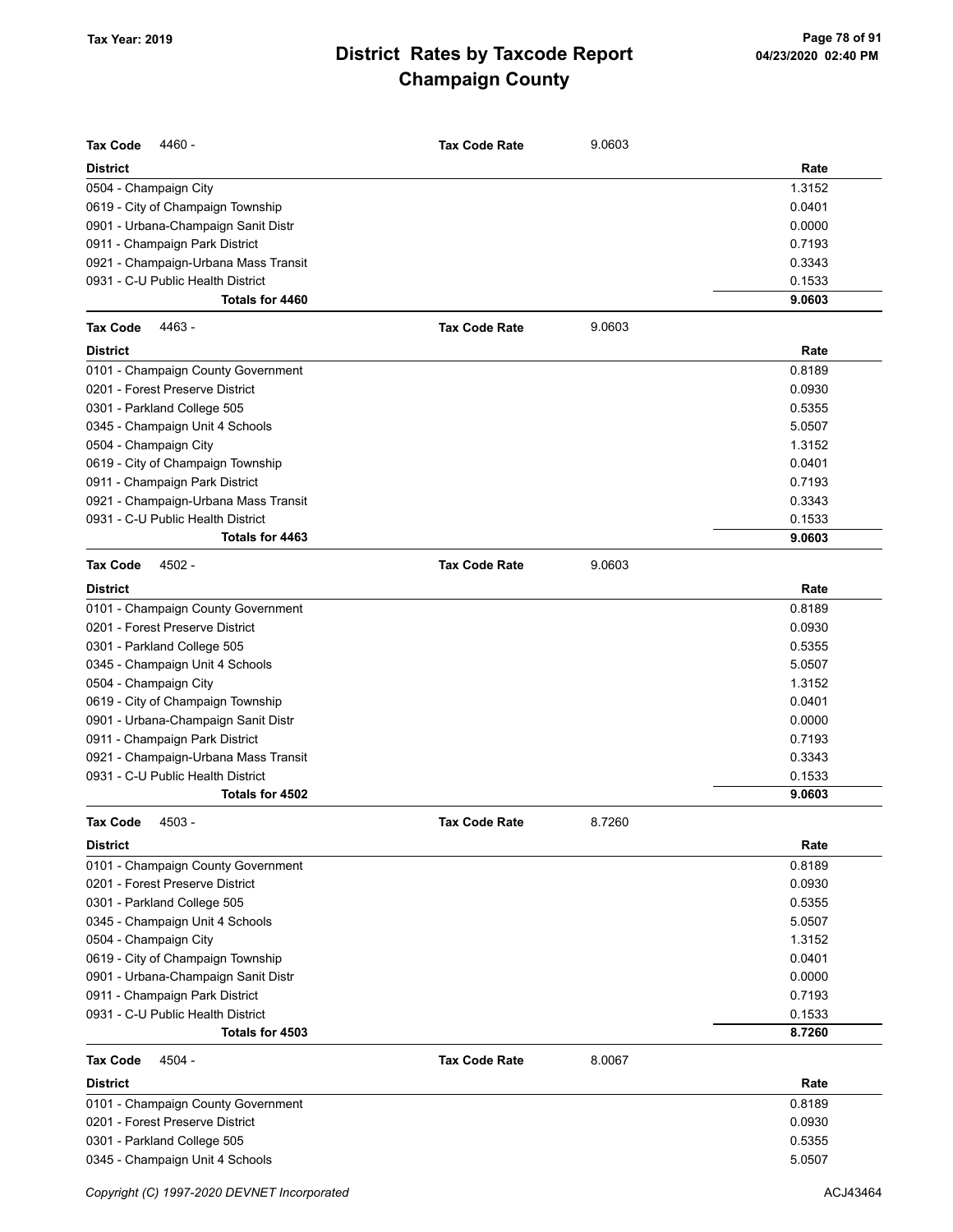| <b>Tax Code</b><br>4504 -            | <b>Tax Code Rate</b> | 8.0067 |        |
|--------------------------------------|----------------------|--------|--------|
| <b>District</b>                      |                      |        | Rate   |
| 0504 - Champaign City                |                      |        | 1.3152 |
| 0619 - City of Champaign Township    |                      |        | 0.0401 |
| 0931 - C-U Public Health District    |                      |        | 0.1533 |
| <b>Totals for 4504</b>               |                      |        | 8.0067 |
| <b>Tax Code</b><br>4506 -            | <b>Tax Code Rate</b> | 9.0603 |        |
| <b>District</b>                      |                      |        | Rate   |
|                                      |                      |        |        |
| 0101 - Champaign County Government   |                      |        | 0.8189 |
| 0201 - Forest Preserve District      |                      |        | 0.0930 |
| 0301 - Parkland College 505          |                      |        | 0.5355 |
| 0345 - Champaign Unit 4 Schools      |                      |        | 5.0507 |
| 0504 - Champaign City                |                      |        | 1.3152 |
| 0619 - City of Champaign Township    |                      |        | 0.0401 |
| 0911 - Champaign Park District       |                      |        | 0.7193 |
| 0921 - Champaign-Urbana Mass Transit |                      |        | 0.3343 |
| 0931 - C-U Public Health District    |                      |        | 0.1533 |
| Totals for 4506                      |                      |        | 9.0603 |
| $4515 -$<br>Tax Code                 | <b>Tax Code Rate</b> | 8.3410 |        |
| District                             |                      |        | Rate   |
| 0101 - Champaign County Government   |                      |        | 0.8189 |
| 0201 - Forest Preserve District      |                      |        | 0.0930 |
| 0301 - Parkland College 505          |                      |        | 0.5355 |
| 0345 - Champaign Unit 4 Schools      |                      |        | 5.0507 |
| 0504 - Champaign City                |                      |        | 1.3152 |
| 0619 - City of Champaign Township    |                      |        | 0.0401 |
| 0901 - Urbana-Champaign Sanit Distr  |                      |        | 0.0000 |
| 0921 - Champaign-Urbana Mass Transit |                      |        | 0.3343 |
| 0931 - C-U Public Health District    |                      |        | 0.1533 |
| Totals for 4515                      |                      |        | 8.3410 |
| 4518 -<br><b>Tax Code</b>            | <b>Tax Code Rate</b> | 8.7260 |        |
| <b>District</b>                      |                      |        | Rate   |
| 0101 - Champaign County Government   |                      |        | 0.8189 |
| 0201 - Forest Preserve District      |                      |        | 0.0930 |
| 0301 - Parkland College 505          |                      |        | 0.5355 |
| 0345 - Champaign Unit 4 Schools      |                      |        | 5.0507 |
| 0504 - Champaign City                |                      |        | 1.3152 |
| 0619 - City of Champaign Township    |                      |        | 0.0401 |
| 0911 - Champaign Park District       |                      |        | 0.7193 |
| 0931 - C-U Public Health District    |                      |        | 0.1533 |
| Totals for 4518                      |                      |        | 8.7260 |
| <b>Tax Code</b><br>4560 -            | <b>Tax Code Rate</b> | 9.0603 |        |
| District                             |                      |        | Rate   |
| 0101 - Champaign County Government   |                      |        | 0.8189 |
| 0201 - Forest Preserve District      |                      |        | 0.0930 |
| 0301 - Parkland College 505          |                      |        | 0.5355 |
| 0345 - Champaign Unit 4 Schools      |                      |        | 5.0507 |
| 0504 - Champaign City                |                      |        | 1.3152 |
| 0619 - City of Champaign Township    |                      |        | 0.0401 |
| 0901 - Urbana-Champaign Sanit Distr  |                      |        | 0.0000 |
| 0911 - Champaign Park District       |                      |        | 0.7193 |
| 0921 - Champaign-Urbana Mass Transit |                      |        | 0.3343 |

Copyright (C) 1997-2020 DEVNET Incorporated **ACJ43464**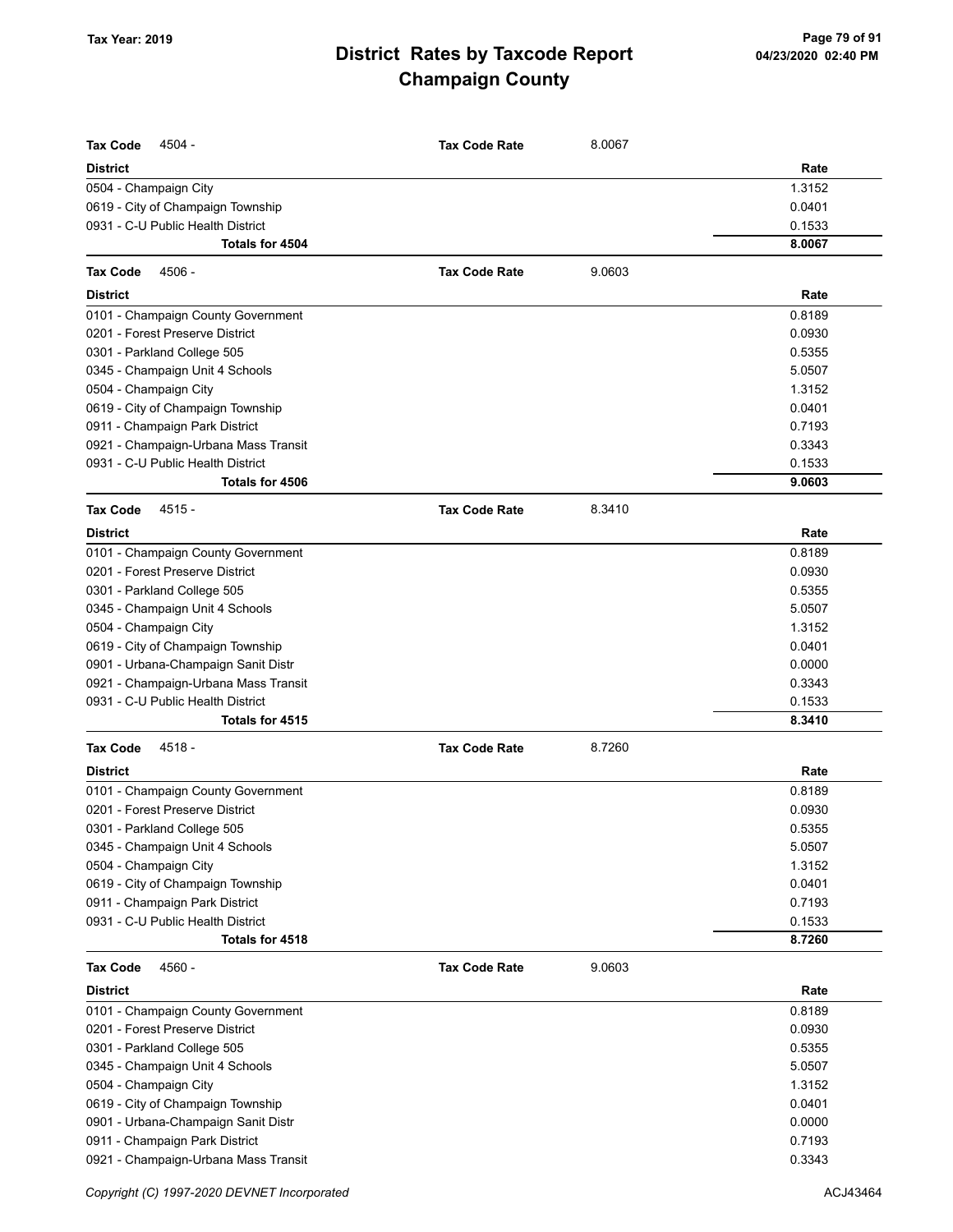| <b>Tax Code</b><br>4560 -            | <b>Tax Code Rate</b> | 9.0603 |        |
|--------------------------------------|----------------------|--------|--------|
| <b>District</b>                      |                      |        | Rate   |
| 0931 - C-U Public Health District    |                      |        | 0.1533 |
| Totals for 4560                      |                      |        | 9.0603 |
| 4602 -<br><b>Tax Code</b>            | <b>Tax Code Rate</b> | 9.0603 |        |
| <b>District</b>                      |                      |        | Rate   |
| 0101 - Champaign County Government   |                      |        | 0.8189 |
| 0201 - Forest Preserve District      |                      |        | 0.0930 |
| 0301 - Parkland College 505          |                      |        | 0.5355 |
| 0345 - Champaign Unit 4 Schools      |                      |        | 5.0507 |
| 0504 - Champaign City                |                      |        | 1.3152 |
| 0619 - City of Champaign Township    |                      |        | 0.0401 |
| 0901 - Urbana-Champaign Sanit Distr  |                      |        | 0.0000 |
| 0911 - Champaign Park District       |                      |        | 0.7193 |
| 0921 - Champaign-Urbana Mass Transit |                      |        | 0.3343 |
| 0931 - C-U Public Health District    |                      |        | 0.1533 |
| Totals for 4602                      |                      |        | 9.0603 |
| <b>Tax Code</b><br>4603 -            | <b>Tax Code Rate</b> | 8.7260 |        |
| <b>District</b>                      |                      |        | Rate   |
| 0101 - Champaign County Government   |                      |        | 0.8189 |
| 0201 - Forest Preserve District      |                      |        | 0.0930 |
| 0301 - Parkland College 505          |                      |        | 0.5355 |
| 0345 - Champaign Unit 4 Schools      |                      |        | 5.0507 |
| 0504 - Champaign City                |                      |        | 1.3152 |
| 0619 - City of Champaign Township    |                      |        | 0.0401 |
| 0901 - Urbana-Champaign Sanit Distr  |                      |        | 0.0000 |
| 0911 - Champaign Park District       |                      |        | 0.7193 |
| 0931 - C-U Public Health District    |                      |        | 0.1533 |
| Totals for 4603                      |                      |        | 8.7260 |
| <b>Tax Code</b><br>4606 -            | <b>Tax Code Rate</b> | 9.0603 |        |
| <b>District</b>                      |                      |        | Rate   |
| 0101 - Champaign County Government   |                      |        | 0.8189 |
| 0201 - Forest Preserve District      |                      |        | 0.0930 |
| 0301 - Parkland College 505          |                      |        | 0.5355 |
| 0345 - Champaign Unit 4 Schools      |                      |        | 5.0507 |
| 0504 - Champaign City                |                      |        | 1.3152 |
| 0619 - City of Champaign Township    |                      |        | 0.0401 |
| 0911 - Champaign Park District       |                      |        | 0.7193 |
| 0921 - Champaign-Urbana Mass Transit |                      |        | 0.3343 |
| 0931 - C-U Public Health District    |                      |        | 0.1533 |
| Totals for 4606                      |                      |        | 9.0603 |
| <b>Tax Code</b><br>4607 -            | <b>Tax Code Rate</b> | 8.7260 |        |
| <b>District</b>                      |                      |        | Rate   |
| 0101 - Champaign County Government   |                      |        | 0.8189 |
| 0201 - Forest Preserve District      |                      |        | 0.0930 |
| 0301 - Parkland College 505          |                      |        | 0.5355 |
| 0345 - Champaign Unit 4 Schools      |                      |        | 5.0507 |
| 0504 - Champaign City                |                      |        | 1.3152 |
| 0619 - City of Champaign Township    |                      |        | 0.0401 |
| 0901 - Urbana-Champaign Sanit Distr  |                      |        | 0.0000 |
| 0911 - Champaign Park District       |                      |        | 0.7193 |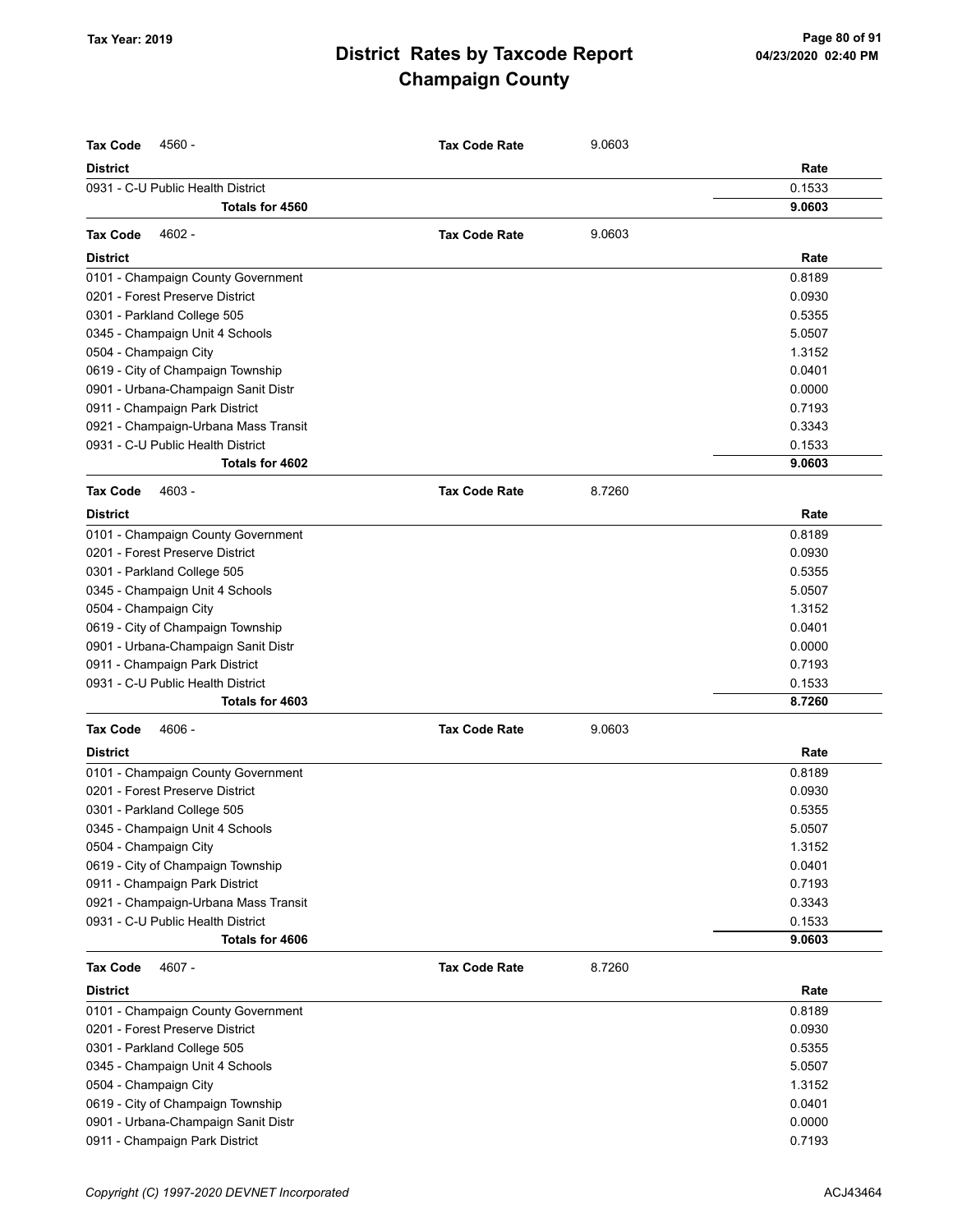| <b>Tax Code</b><br>4607 -                                   | <b>Tax Code Rate</b> | 8.7260 |        |
|-------------------------------------------------------------|----------------------|--------|--------|
| <b>District</b>                                             |                      |        | Rate   |
| 0931 - C-U Public Health District<br><b>Totals for 4607</b> |                      |        | 0.1533 |
|                                                             |                      |        | 8.7260 |
| <b>Tax Code</b><br>4615 -                                   | <b>Tax Code Rate</b> | 8.3410 |        |
| <b>District</b>                                             |                      |        | Rate   |
| 0101 - Champaign County Government                          |                      |        | 0.8189 |
| 0201 - Forest Preserve District                             |                      |        | 0.0930 |
| 0301 - Parkland College 505                                 |                      |        | 0.5355 |
| 0345 - Champaign Unit 4 Schools                             |                      |        | 5.0507 |
| 0504 - Champaign City                                       |                      |        | 1.3152 |
| 0619 - City of Champaign Township                           |                      |        | 0.0401 |
| 0901 - Urbana-Champaign Sanit Distr                         |                      |        | 0.0000 |
| 0921 - Champaign-Urbana Mass Transit                        |                      |        | 0.3343 |
| 0931 - C-U Public Health District                           |                      |        | 0.1533 |
| Totals for 4615                                             |                      |        | 8.3410 |
| <b>Tax Code</b><br>$4618 -$                                 | <b>Tax Code Rate</b> | 8.7260 |        |
| <b>District</b>                                             |                      |        | Rate   |
| 0101 - Champaign County Government                          |                      |        | 0.8189 |
| 0201 - Forest Preserve District                             |                      |        | 0.0930 |
| 0301 - Parkland College 505                                 |                      |        | 0.5355 |
| 0345 - Champaign Unit 4 Schools                             |                      |        | 5.0507 |
| 0504 - Champaign City                                       |                      |        | 1.3152 |
| 0619 - City of Champaign Township                           |                      |        | 0.0401 |
| 0911 - Champaign Park District                              |                      |        | 0.7193 |
| 0931 - C-U Public Health District                           |                      |        | 0.1533 |
| Totals for 4618                                             |                      |        | 8.7260 |
| <b>Tax Code</b><br>4651 -                                   | <b>Tax Code Rate</b> | 9.0603 |        |
| <b>District</b>                                             |                      |        | Rate   |
| 0101 - Champaign County Government                          |                      |        | 0.8189 |
| 0201 - Forest Preserve District                             |                      |        | 0.0930 |
| 0301 - Parkland College 505                                 |                      |        | 0.5355 |
| 0345 - Champaign Unit 4 Schools                             |                      |        | 5.0507 |
| 0504 - Champaign City                                       |                      |        | 1.3152 |
| 0619 - City of Champaign Township                           |                      |        | 0.0401 |
| 0901 - Urbana-Champaign Sanit Distr                         |                      |        | 0.0000 |
| 0911 - Champaign Park District                              |                      |        | 0.7193 |
| 0921 - Champaign-Urbana Mass Transit                        |                      |        | 0.3343 |
| 0931 - C-U Public Health District                           |                      |        | 0.1533 |
| 1000 - Champaign II                                         |                      |        | 0.0000 |
| Totals for 4651                                             |                      |        | 9.0603 |
| <b>Tax Code</b><br>4652 -                                   | <b>Tax Code Rate</b> | 9.0603 |        |
| <b>District</b>                                             |                      |        | Rate   |
| 0101 - Champaign County Government                          |                      |        | 0.8189 |
| 0201 - Forest Preserve District                             |                      |        | 0.0930 |
| 0301 - Parkland College 505                                 |                      |        | 0.5355 |
| 0345 - Champaign Unit 4 Schools                             |                      |        | 5.0507 |
| 0504 - Champaign City                                       |                      |        | 1.3152 |
| 0619 - City of Champaign Township                           |                      |        | 0.0401 |
| 0901 - Urbana-Champaign Sanit Distr                         |                      |        | 0.0000 |
| 0911 - Champaign Park District                              |                      |        | 0.7193 |
| 0921 - Champaign-Urbana Mass Transit                        |                      |        | 0.3343 |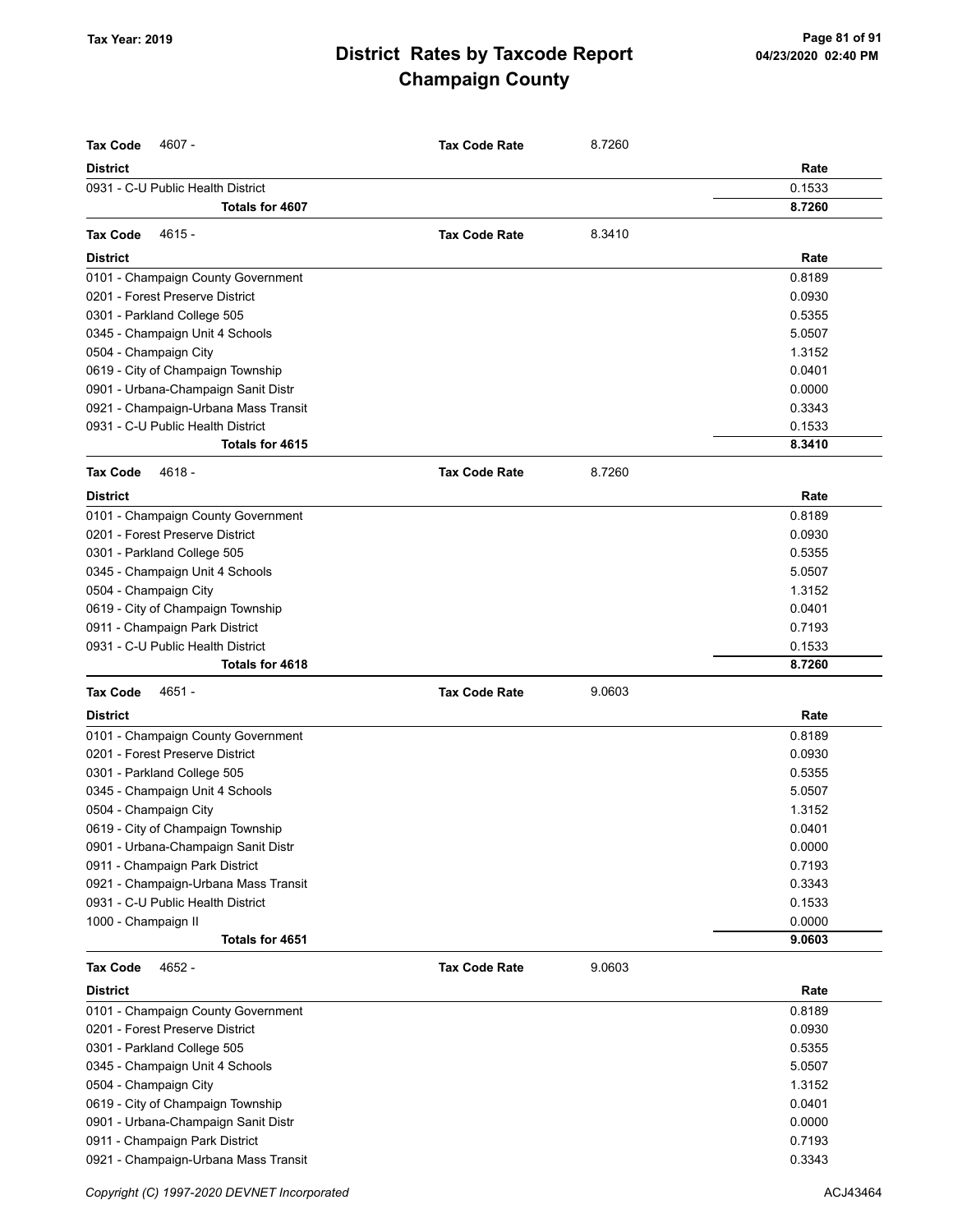| <b>Tax Code</b><br>4652 -            | <b>Tax Code Rate</b> | 9.0603 |                  |
|--------------------------------------|----------------------|--------|------------------|
| <b>District</b>                      |                      |        | Rate             |
| 0931 - C-U Public Health District    |                      |        | 0.1533           |
| 1003 - Champaign III                 |                      |        | 0.0000<br>9.0603 |
| Totals for 4652                      |                      |        |                  |
| 4654 -<br><b>Tax Code</b>            | <b>Tax Code Rate</b> | 9.0603 |                  |
| <b>District</b>                      |                      |        | Rate             |
| 0101 - Champaign County Government   |                      |        | 0.8189           |
| 0201 - Forest Preserve District      |                      |        | 0.0930           |
| 0301 - Parkland College 505          |                      |        | 0.5355           |
| 0345 - Champaign Unit 4 Schools      |                      |        | 5.0507           |
| 0504 - Champaign City                |                      |        | 1.3152           |
| 0619 - City of Champaign Township    |                      |        | 0.0401           |
| 0901 - Urbana-Champaign Sanit Distr  |                      |        | 0.0000           |
| 0911 - Champaign Park District       |                      |        | 0.7193           |
| 0921 - Champaign-Urbana Mass Transit |                      |        | 0.3343           |
| 0931 - C-U Public Health District    |                      |        | 0.1533           |
| 1005 - Champaign V                   |                      |        | 0.0000           |
| Totals for 4654                      |                      |        | 9.0603           |
| <b>Tax Code</b><br>4660 -            | <b>Tax Code Rate</b> | 9.0603 |                  |
| <b>District</b>                      |                      |        | Rate             |
| 0101 - Champaign County Government   |                      |        | 0.8189           |
| 0201 - Forest Preserve District      |                      |        | 0.0930           |
| 0301 - Parkland College 505          |                      |        | 0.5355           |
| 0345 - Champaign Unit 4 Schools      |                      |        | 5.0507           |
| 0504 - Champaign City                |                      |        | 1.3152           |
| 0619 - City of Champaign Township    |                      |        | 0.0401           |
| 0901 - Urbana-Champaign Sanit Distr  |                      |        | 0.0000           |
| 0911 - Champaign Park District       |                      |        | 0.7193           |
| 0921 - Champaign-Urbana Mass Transit |                      |        | 0.3343           |
| 0931 - C-U Public Health District    |                      |        | 0.1533           |
| Totals for 4660                      |                      |        | 9.0603           |
| <b>Tax Code</b><br>4663 -            | <b>Tax Code Rate</b> | 9.0603 |                  |
| <b>District</b>                      |                      |        | Rate             |
| 0101 - Champaign County Government   |                      |        | 0.8189           |
| 0201 - Forest Preserve District      |                      |        | 0.0930           |
| 0301 - Parkland College 505          |                      |        | 0.5355           |
| 0345 - Champaign Unit 4 Schools      |                      |        | 5.0507           |
| 0504 - Champaign City                |                      |        | 1.3152           |
| 0619 - City of Champaign Township    |                      |        | 0.0401           |
| 0911 - Champaign Park District       |                      |        | 0.7193           |
| 0921 - Champaign-Urbana Mass Transit |                      |        | 0.3343           |
| 0931 - C-U Public Health District    |                      |        | 0.1533           |
| Totals for 4663                      |                      |        | 9.0603           |
| $9101 -$<br><b>Tax Code</b>          | <b>Tax Code Rate</b> | 9.7819 |                  |
| District                             |                      |        | Rate             |
| 0101 - Champaign County Government   |                      |        | 0.8189           |
| 0201 - Forest Preserve District      |                      |        | 0.0930           |
| 0301 - Parkland College 505          |                      |        | 0.5355           |
| 0345 - Champaign Unit 4 Schools      |                      |        | 5.0507           |
| 0529 - Urbana City                   |                      |        | 1.3499           |
| 0648 - Cunningham Township           |                      |        | 0.2056           |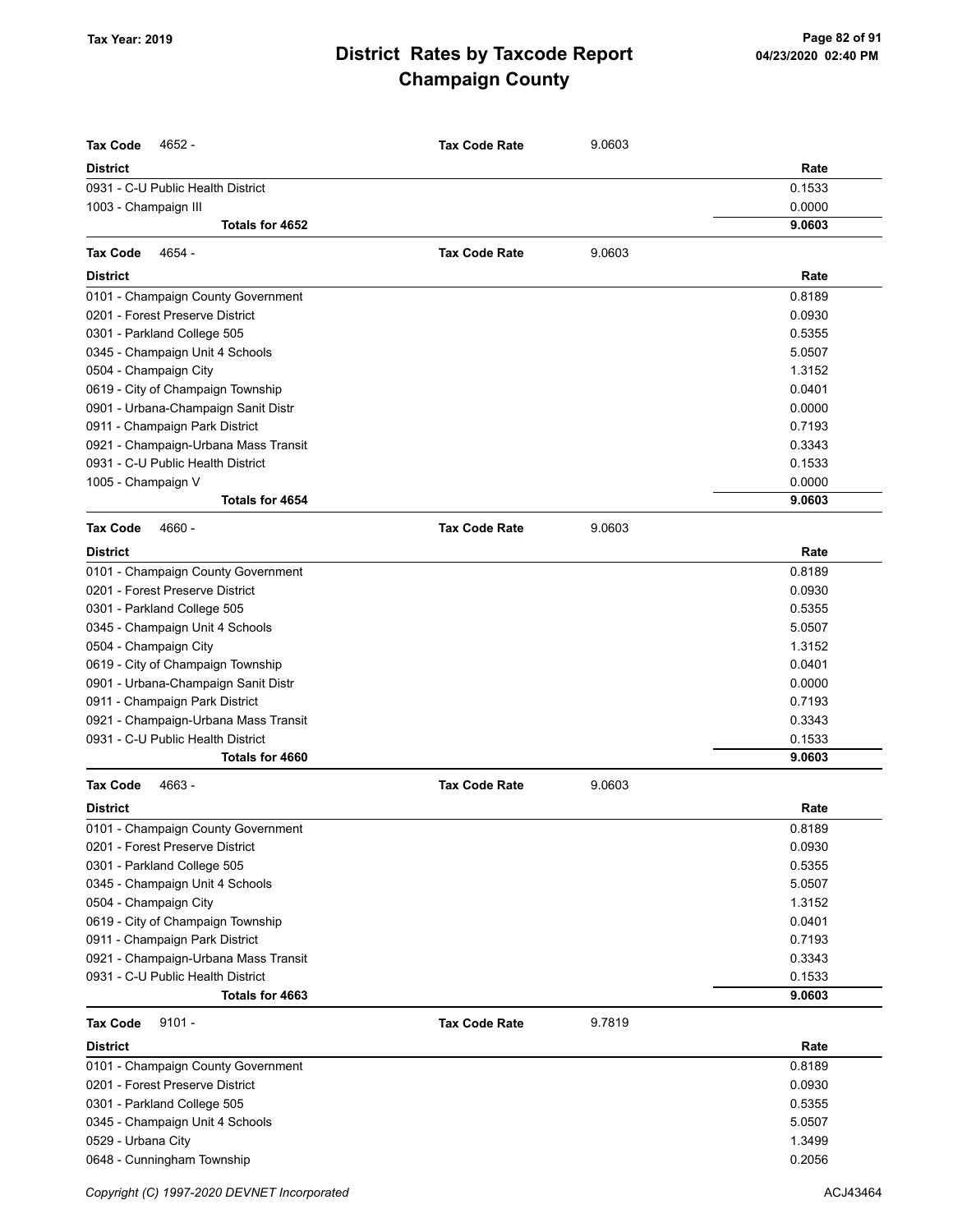| <b>Tax Code</b><br>$9101 -$                                         | <b>Tax Code Rate</b> | 9.7819  |                  |
|---------------------------------------------------------------------|----------------------|---------|------------------|
|                                                                     |                      |         |                  |
| <b>District</b>                                                     |                      |         | Rate             |
| 0914 - Urbana Park District<br>0921 - Champaign-Urbana Mass Transit |                      |         | 1.2407<br>0.3343 |
| 0931 - C-U Public Health District                                   |                      |         | 0.1533           |
| <b>Totals for 9101</b>                                              |                      |         | 9.7819           |
|                                                                     |                      |         |                  |
| <b>Tax Code</b><br>$9103 -$                                         | <b>Tax Code Rate</b> | 10.4500 |                  |
| <b>District</b>                                                     |                      |         | Rate             |
| 0101 - Champaign County Government                                  |                      |         | 0.8189           |
| 0201 - Forest Preserve District                                     |                      |         | 0.0930           |
| 0301 - Parkland College 505                                         |                      |         | 0.5355           |
| 0351 - Urbana Unit 116 Schools                                      |                      |         | 5.7188           |
| 0529 - Urbana City                                                  |                      |         | 1.3499           |
| 0648 - Cunningham Township                                          |                      |         | 0.2056           |
| 0901 - Urbana-Champaign Sanit Distr                                 |                      |         | 0.0000           |
| 0914 - Urbana Park District                                         |                      |         | 1.2407           |
| 0921 - Champaign-Urbana Mass Transit                                |                      |         | 0.3343           |
| 0931 - C-U Public Health District                                   |                      |         | 0.1533           |
| Totals for 9103                                                     |                      |         | 10.4500          |
| <b>Tax Code</b><br>$9104 -$                                         | <b>Tax Code Rate</b> | 10.1157 |                  |
| <b>District</b>                                                     |                      |         | Rate             |
| 0101 - Champaign County Government                                  |                      |         | 0.8189           |
| 0201 - Forest Preserve District                                     |                      |         | 0.0930           |
| 0301 - Parkland College 505                                         |                      |         | 0.5355           |
| 0351 - Urbana Unit 116 Schools                                      |                      |         | 5.7188           |
| 0529 - Urbana City                                                  |                      |         | 1.3499           |
| 0648 - Cunningham Township                                          |                      |         | 0.2056           |
| 0914 - Urbana Park District                                         |                      |         | 1.2407           |
| 0931 - C-U Public Health District                                   |                      |         | 0.1533           |
| Totals for 9104                                                     |                      |         | 10.1157          |
| $9105 -$<br><b>Tax Code</b>                                         | <b>Tax Code Rate</b> | 10.4500 |                  |
| <b>District</b>                                                     |                      |         | Rate             |
| 0101 - Champaign County Government                                  |                      |         | 0.8189           |
| 0201 - Forest Preserve District                                     |                      |         | 0.0930           |
| 0301 - Parkland College 505                                         |                      |         | 0.5355           |
| 0351 - Urbana Unit 116 Schools                                      |                      |         | 5.7188           |
| 0529 - Urbana City                                                  |                      |         | 1.3499           |
| 0648 - Cunningham Township                                          |                      |         | 0.2056           |
| 0914 - Urbana Park District                                         |                      |         | 1.2407           |
| 0921 - Champaign-Urbana Mass Transit                                |                      |         | 0.3343           |
| 0931 - C-U Public Health District                                   |                      |         | 0.1533           |
| Totals for 9105                                                     |                      |         | 10.4500          |
| <b>Tax Code</b><br>$9106 -$                                         | <b>Tax Code Rate</b> | 10.1157 |                  |
|                                                                     |                      |         | Rate             |
| <b>District</b><br>0101 - Champaign County Government               |                      |         | 0.8189           |
| 0201 - Forest Preserve District                                     |                      |         | 0.0930           |
| 0301 - Parkland College 505                                         |                      |         | 0.5355           |
| 0351 - Urbana Unit 116 Schools                                      |                      |         | 5.7188           |
|                                                                     |                      |         | 1.3499           |
| 0529 - Urbana City                                                  |                      |         | 0.2056           |
| 0648 - Cunningham Township<br>0901 - Urbana-Champaign Sanit Distr   |                      |         | 0.0000           |
| 0914 - Urbana Park District                                         |                      |         | 1.2407           |
|                                                                     |                      |         |                  |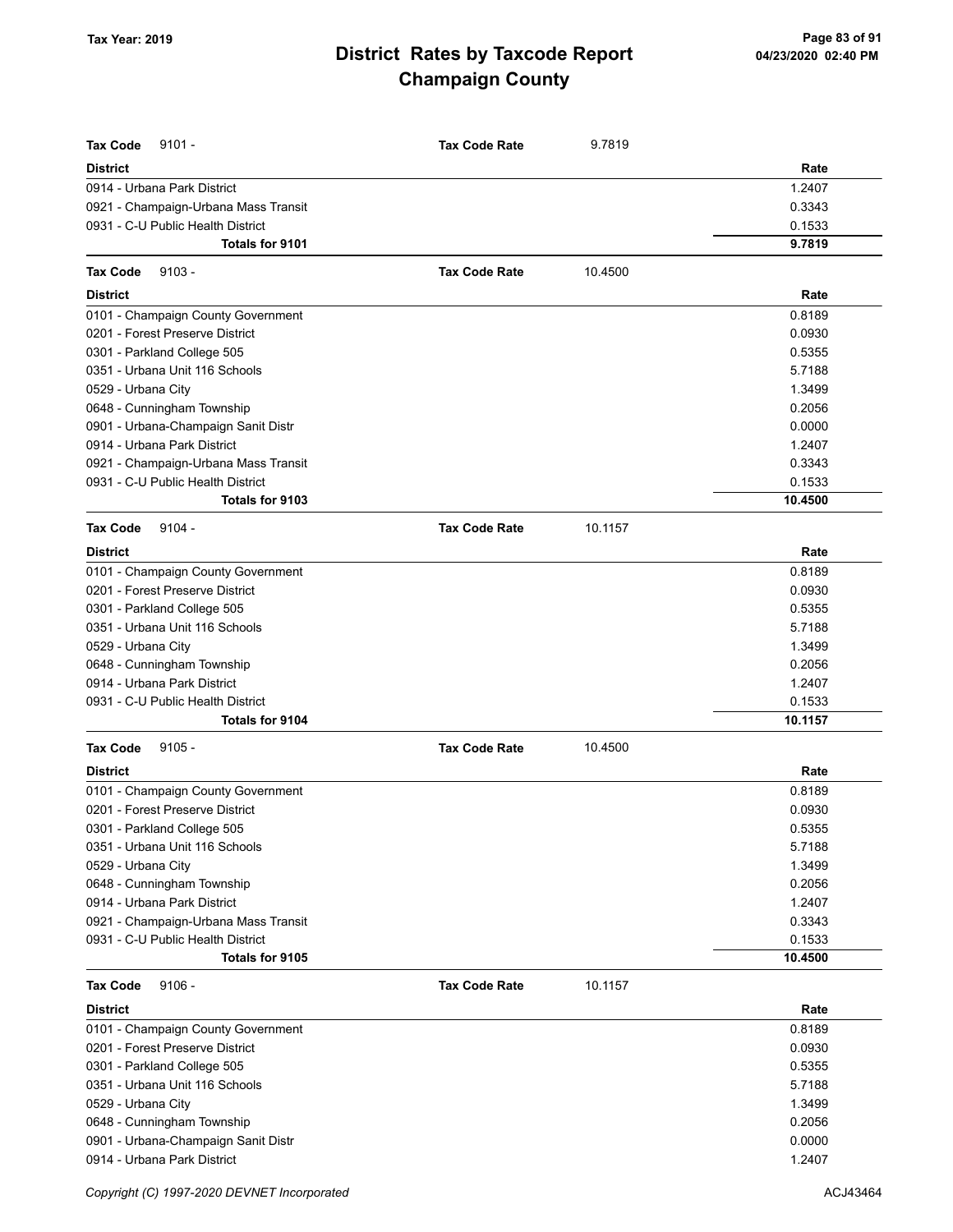| <b>Tax Code</b><br>$9106 -$          | <b>Tax Code Rate</b> | 10.1157 |         |
|--------------------------------------|----------------------|---------|---------|
| <b>District</b>                      |                      |         | Rate    |
| 0931 - C-U Public Health District    |                      |         | 0.1533  |
| Totals for 9106                      |                      |         | 10.1157 |
| $9107 -$<br><b>Tax Code</b>          | <b>Tax Code Rate</b> | 9.7819  |         |
| <b>District</b>                      |                      |         | Rate    |
| 0101 - Champaign County Government   |                      |         | 0.8189  |
| 0201 - Forest Preserve District      |                      |         | 0.0930  |
| 0301 - Parkland College 505          |                      |         | 0.5355  |
| 0345 - Champaign Unit 4 Schools      |                      |         | 5.0507  |
| 0529 - Urbana City                   |                      |         | 1.3499  |
| 0648 - Cunningham Township           |                      |         | 0.2056  |
| 0901 - Urbana-Champaign Sanit Distr  |                      |         | 0.0000  |
| 0914 - Urbana Park District          |                      |         | 1.2407  |
| 0921 - Champaign-Urbana Mass Transit |                      |         | 0.3343  |
| 0931 - C-U Public Health District    |                      |         | 0.1533  |
| <b>Totals for 9107</b>               |                      |         | 9.7819  |
| $9108 -$<br><b>Tax Code</b>          | <b>Tax Code Rate</b> | 9.2093  |         |
| <b>District</b>                      |                      |         | Rate    |
| 0101 - Champaign County Government   |                      |         | 0.8189  |
| 0201 - Forest Preserve District      |                      |         | 0.0930  |
| 0301 - Parkland College 505          |                      |         | 0.5355  |
| 0351 - Urbana Unit 116 Schools       |                      |         | 5.7188  |
| 0529 - Urbana City                   |                      |         | 1.3499  |
| 0648 - Cunningham Township           |                      |         | 0.2056  |
| 0901 - Urbana-Champaign Sanit Distr  |                      |         | 0.0000  |
| 0921 - Champaign-Urbana Mass Transit |                      |         | 0.3343  |
| 0931 - C-U Public Health District    |                      |         | 0.1533  |
| Totals for 9108                      |                      |         | 9.2093  |
| <b>Tax Code</b><br>$9109 -$          | <b>Tax Code Rate</b> | 9.4476  |         |
| <b>District</b>                      |                      |         | Rate    |
| 0101 - Champaign County Government   |                      |         | 0.8189  |
| 0201 - Forest Preserve District      |                      |         | 0.0930  |
| 0301 - Parkland College 505          |                      |         | 0.5355  |
| 0345 - Champaign Unit 4 Schools      |                      |         | 5.0507  |
| 0529 - Urbana City                   |                      |         | 1.3499  |
| 0648 - Cunningham Township           |                      |         | 0.2056  |
| 0914 - Urbana Park District          |                      |         | 1.2407  |
| 0931 - C-U Public Health District    |                      |         | 0.1533  |
| Totals for 9109                      |                      |         | 9.4476  |
| <b>Tax Code</b><br>$9110 -$          | <b>Tax Code Rate</b> | 9.2093  |         |
| <b>District</b>                      |                      |         | Rate    |
| 0101 - Champaign County Government   |                      |         | 0.8189  |
| 0201 - Forest Preserve District      |                      |         | 0.0930  |
| 0301 - Parkland College 505          |                      |         | 0.5355  |
| 0351 - Urbana Unit 116 Schools       |                      |         | 5.7188  |
| 0529 - Urbana City                   |                      |         | 1.3499  |
| 0648 - Cunningham Township           |                      |         | 0.2056  |
| 0921 - Champaign-Urbana Mass Transit |                      |         | 0.3343  |
| 0931 - C-U Public Health District    |                      |         | 0.1533  |
| Totals for 9110                      |                      |         | 9.2093  |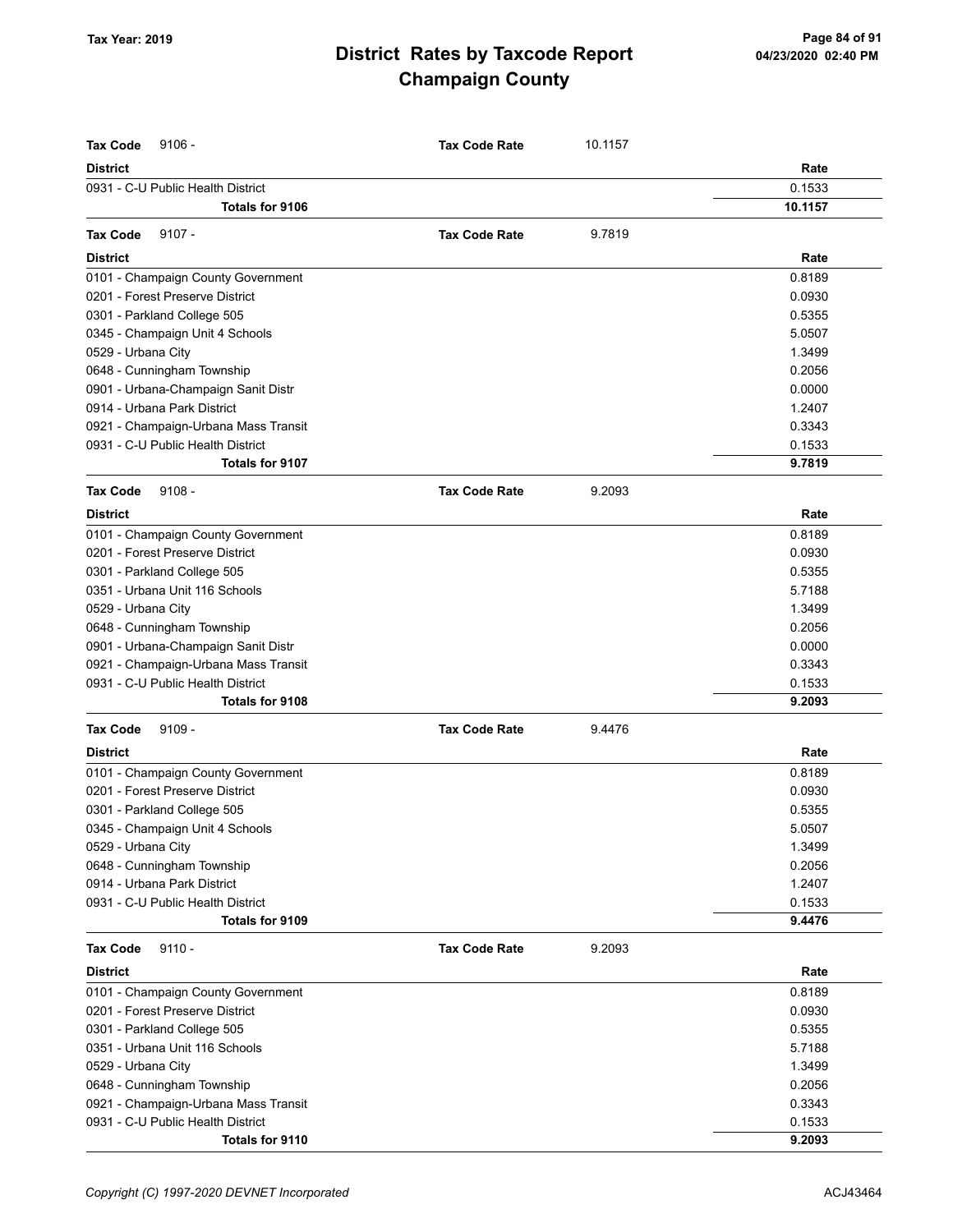| <b>Tax Code</b><br>$9112 -$          | <b>Tax Code Rate</b> | 9.4476  |         |
|--------------------------------------|----------------------|---------|---------|
| <b>District</b>                      |                      |         | Rate    |
| 0101 - Champaign County Government   |                      |         | 0.8189  |
| 0201 - Forest Preserve District      |                      |         | 0.0930  |
| 0301 - Parkland College 505          |                      |         | 0.5355  |
| 0345 - Champaign Unit 4 Schools      |                      |         | 5.0507  |
| 0529 - Urbana City                   |                      |         | 1.3499  |
| 0648 - Cunningham Township           |                      |         | 0.2056  |
| 0901 - Urbana-Champaign Sanit Distr  |                      |         | 0.0000  |
| 0914 - Urbana Park District          |                      |         | 1.2407  |
| 0931 - C-U Public Health District    |                      |         | 0.1533  |
| Totals for 9112                      |                      |         | 9.4476  |
| <b>Tax Code</b><br>$9150 -$          | <b>Tax Code Rate</b> | 10.4500 |         |
| <b>District</b>                      |                      |         | Rate    |
| 0101 - Champaign County Government   |                      |         | 0.8189  |
| 0201 - Forest Preserve District      |                      |         | 0.0930  |
| 0301 - Parkland College 505          |                      |         | 0.5355  |
| 0351 - Urbana Unit 116 Schools       |                      |         | 5.7188  |
| 0529 - Urbana City                   |                      |         | 1.3499  |
| 0648 - Cunningham Township           |                      |         | 0.2056  |
| 0901 - Urbana-Champaign Sanit Distr  |                      |         | 0.0000  |
| 0914 - Urbana Park District          |                      |         | 1.2407  |
| 0921 - Champaign-Urbana Mass Transit |                      |         | 0.3343  |
| 0931 - C-U Public Health District    |                      |         | 0.1533  |
| Totals for 9150                      |                      |         | 10.4500 |
| <b>Tax Code</b><br>$9151 -$          | <b>Tax Code Rate</b> | 10.4500 |         |
| <b>District</b>                      |                      |         | Rate    |
| 0101 - Champaign County Government   |                      |         | 0.8189  |
| 0201 - Forest Preserve District      |                      |         | 0.0930  |
| 0301 - Parkland College 505          |                      |         | 0.5355  |
| 0351 - Urbana Unit 116 Schools       |                      |         | 5.7188  |
| 0529 - Urbana City                   |                      |         | 1.3499  |
| 0648 - Cunningham Township           |                      |         | 0.2056  |
| 0901 - Urbana-Champaign Sanit Distr  |                      |         | 0.0000  |
| 0914 - Urbana Park District          |                      |         | 1.2407  |
| 0921 - Champaign-Urbana Mass Transit |                      |         | 0.3343  |
| 0931 - C-U Public Health District    |                      |         | 0.1533  |
| 1072 - Urbana II                     |                      |         | 0.0000  |
| Totals for 9151                      |                      |         | 10.4500 |
| <b>Tax Code</b><br>$9152 -$          | <b>Tax Code Rate</b> | 10.4500 |         |
| <b>District</b>                      |                      |         | Rate    |
| 0101 - Champaign County Government   |                      |         | 0.8189  |
| 0201 - Forest Preserve District      |                      |         | 0.0930  |
| 0301 - Parkland College 505          |                      |         | 0.5355  |
| 0351 - Urbana Unit 116 Schools       |                      |         | 5.7188  |
| 0529 - Urbana City                   |                      |         | 1.3499  |
| 0648 - Cunningham Township           |                      |         | 0.2056  |
| 0901 - Urbana-Champaign Sanit Distr  |                      |         | 0.0000  |
| 0914 - Urbana Park District          |                      |         | 1.2407  |
| 0921 - Champaign-Urbana Mass Transit |                      |         | 0.3343  |
| 0931 - C-U Public Health District    |                      |         | 0.1533  |
| Totals for 9152                      |                      |         | 10.4500 |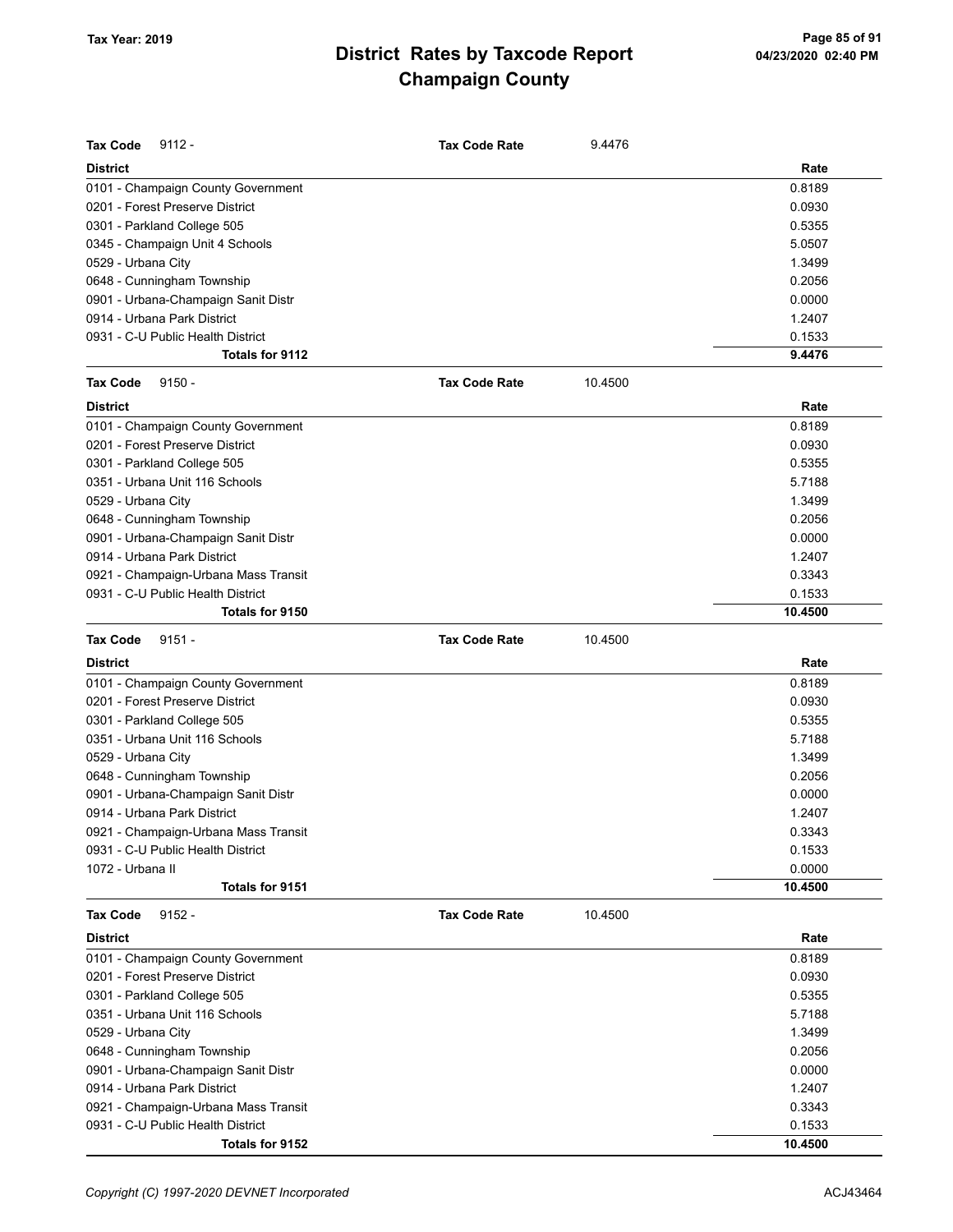| <b>Tax Code</b><br>$9153 -$          | <b>Tax Code Rate</b> | 10.4500 |         |
|--------------------------------------|----------------------|---------|---------|
| <b>District</b>                      |                      |         | Rate    |
| 0101 - Champaign County Government   |                      |         | 0.8189  |
| 0201 - Forest Preserve District      |                      |         | 0.0930  |
| 0301 - Parkland College 505          |                      |         | 0.5355  |
| 0351 - Urbana Unit 116 Schools       |                      |         | 5.7188  |
| 0529 - Urbana City                   |                      |         | 1.3499  |
| 0648 - Cunningham Township           |                      |         | 0.2056  |
| 0901 - Urbana-Champaign Sanit Distr  |                      |         | 0.0000  |
| 0914 - Urbana Park District          |                      |         | 1.2407  |
| 0921 - Champaign-Urbana Mass Transit |                      |         | 0.3343  |
| 0931 - C-U Public Health District    |                      |         | 0.1533  |
| 1074 - Urbana IV                     |                      |         | 0.0000  |
| Totals for 9153                      |                      |         | 10.4500 |
| <b>Tax Code</b><br>$9154 -$          | <b>Tax Code Rate</b> | 10.1157 |         |
| <b>District</b>                      |                      |         | Rate    |
| 0101 - Champaign County Government   |                      |         | 0.8189  |
| 0201 - Forest Preserve District      |                      |         | 0.0930  |
| 0301 - Parkland College 505          |                      |         | 0.5355  |
| 0351 - Urbana Unit 116 Schools       |                      |         | 5.7188  |
| 0529 - Urbana City                   |                      |         | 1.3499  |
| 0648 - Cunningham Township           |                      |         | 0.2056  |
| 0914 - Urbana Park District          |                      |         | 1.2407  |
| 0931 - C-U Public Health District    |                      |         | 0.1533  |
| 1074 - Urbana IV                     |                      |         | 0.0000  |
| Totals for 9154                      |                      |         | 10.1157 |
| <b>Tax Code</b><br>$9155 -$          | <b>Tax Code Rate</b> | 10.4500 |         |
| <b>District</b>                      |                      |         | Rate    |
| 0101 - Champaign County Government   |                      |         | 0.8189  |
| 0201 - Forest Preserve District      |                      |         | 0.0930  |
| 0301 - Parkland College 505          |                      |         | 0.5355  |
| 0351 - Urbana Unit 116 Schools       |                      |         | 5.7188  |
| 0529 - Urbana City                   |                      |         | 1.3499  |
| 0648 - Cunningham Township           |                      |         | 0.2056  |
| 0914 - Urbana Park District          |                      |         | 1.2407  |
| 0921 - Champaign-Urbana Mass Transit |                      |         | 0.3343  |
| 0931 - C-U Public Health District    |                      |         | 0.1533  |
| Totals for 9155                      |                      |         | 10.4500 |
| <b>Tax Code</b><br>$9156 -$          | <b>Tax Code Rate</b> | 10.1157 |         |
| <b>District</b>                      |                      |         | Rate    |
| 0101 - Champaign County Government   |                      |         | 0.8189  |
| 0201 - Forest Preserve District      |                      |         | 0.0930  |
| 0301 - Parkland College 505          |                      |         | 0.5355  |
| 0351 - Urbana Unit 116 Schools       |                      |         | 5.7188  |
| 0529 - Urbana City                   |                      |         | 1.3499  |
| 0648 - Cunningham Township           |                      |         | 0.2056  |
| 0901 - Urbana-Champaign Sanit Distr  |                      |         | 0.0000  |
| 0914 - Urbana Park District          |                      |         | 1.2407  |
| 0931 - C-U Public Health District    |                      |         | 0.1533  |
| 1074 - Urbana IV                     |                      |         | 0.0000  |
| Totals for 9156                      |                      |         | 10.1157 |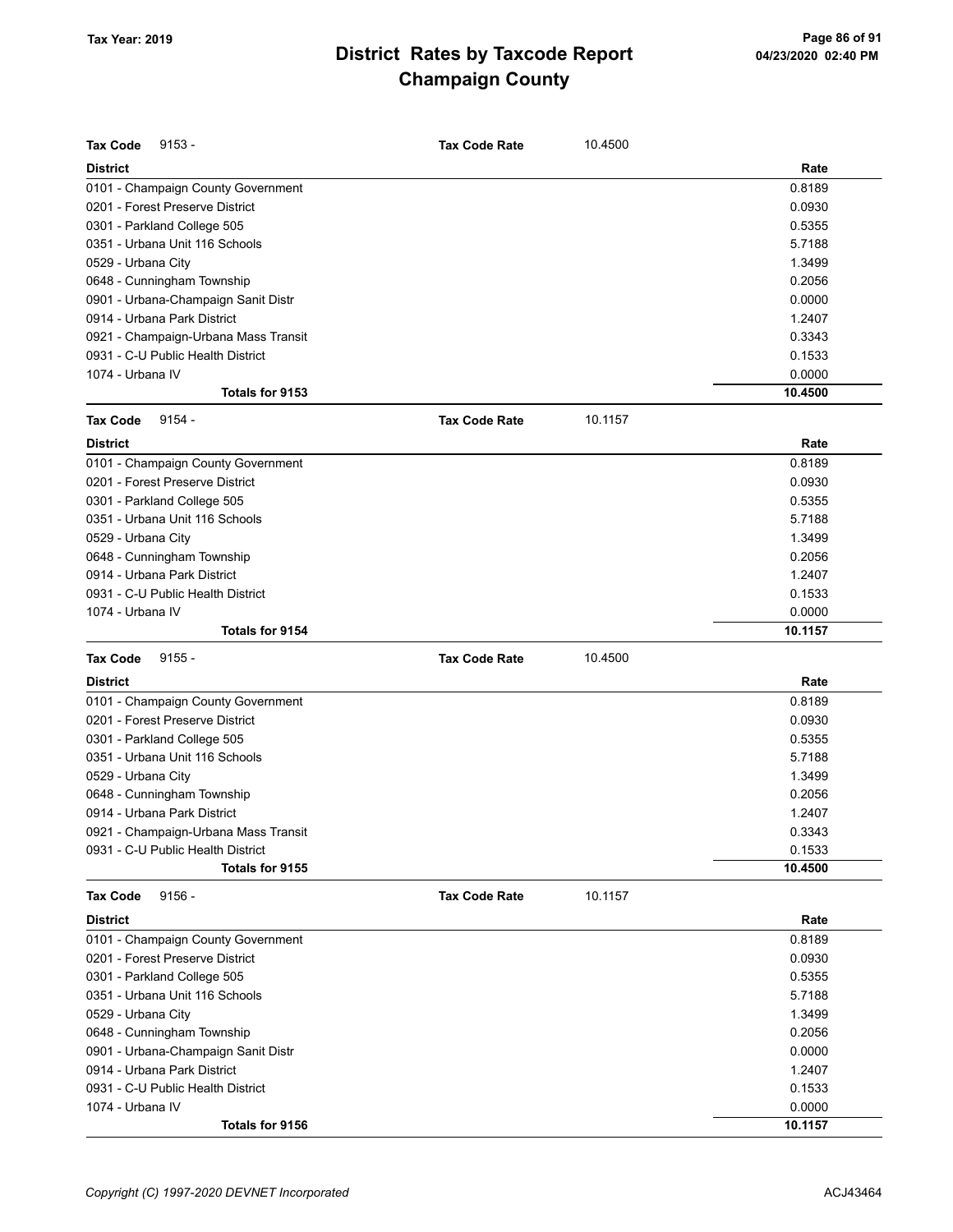| <b>Tax Code</b><br>$9157 -$          | <b>Tax Code Rate</b> | 10.4500 |                   |
|--------------------------------------|----------------------|---------|-------------------|
| <b>District</b>                      |                      |         | Rate              |
| 0101 - Champaign County Government   |                      |         | 0.8189            |
| 0201 - Forest Preserve District      |                      |         | 0.0930            |
| 0301 - Parkland College 505          |                      |         | 0.5355            |
| 0351 - Urbana Unit 116 Schools       |                      |         | 5.7188            |
| 0529 - Urbana City                   |                      |         | 1.3499            |
| 0648 - Cunningham Township           |                      |         | 0.2056            |
| 0901 - Urbana-Champaign Sanit Distr  |                      |         | 0.0000            |
| 0914 - Urbana Park District          |                      |         | 1.2407            |
|                                      |                      |         | 0.3343            |
| 0921 - Champaign-Urbana Mass Transit |                      |         |                   |
| 0931 - C-U Public Health District    |                      |         | 0.1533            |
| 1075 - Urbana V<br>Totals for 9157   |                      |         | 0.0000<br>10.4500 |
| <b>Tax Code</b><br>$9160 -$          | <b>Tax Code Rate</b> | 10.4500 |                   |
| <b>District</b>                      |                      |         | Rate              |
|                                      |                      |         |                   |
| 0101 - Champaign County Government   |                      |         | 0.8189            |
| 0201 - Forest Preserve District      |                      |         | 0.0930            |
| 0301 - Parkland College 505          |                      |         | 0.5355            |
| 0351 - Urbana Unit 116 Schools       |                      |         | 5.7188            |
| 0529 - Urbana City                   |                      |         | 1.3499            |
| 0648 - Cunningham Township           |                      |         | 0.2056            |
| 0901 - Urbana-Champaign Sanit Distr  |                      |         | 0.0000            |
| 0914 - Urbana Park District          |                      |         | 1.2407            |
| 0921 - Champaign-Urbana Mass Transit |                      |         | 0.3343            |
| 0931 - C-U Public Health District    |                      |         | 0.1533            |
| Totals for 9160                      |                      |         | 10.4500           |
| <b>Tax Code</b><br>$9162 -$          | <b>Tax Code Rate</b> | 9.7819  |                   |
| <b>District</b>                      |                      |         | Rate              |
| 0101 - Champaign County Government   |                      |         | 0.8189            |
| 0201 - Forest Preserve District      |                      |         | 0.0930            |
| 0301 - Parkland College 505          |                      |         | 0.5355            |
| 0345 - Champaign Unit 4 Schools      |                      |         | 5.0507            |
| 0529 - Urbana City                   |                      |         | 1.3499            |
| 0648 - Cunningham Township           |                      |         | 0.2056            |
| 0901 - Urbana-Champaign Sanit Distr  |                      |         | 0.0000            |
| 0914 - Urbana Park District          |                      |         | 1.2407            |
| 0921 - Champaign-Urbana Mass Transit |                      |         | 0.3343            |
| 0931 - C-U Public Health District    |                      |         | 0.1533            |
| Totals for 9162                      |                      |         | 9.7819            |
| <b>Tax Code</b><br>$9163 -$          | <b>Tax Code Rate</b> | 10.4500 |                   |
| <b>District</b>                      |                      |         | Rate              |
| 0101 - Champaign County Government   |                      |         | 0.8189            |
| 0201 - Forest Preserve District      |                      |         | 0.0930            |
| 0301 - Parkland College 505          |                      |         | 0.5355            |
| 0351 - Urbana Unit 116 Schools       |                      |         | 5.7188            |
| 0529 - Urbana City                   |                      |         | 1.3499            |
| 0648 - Cunningham Township           |                      |         | 0.2056            |
| 0914 - Urbana Park District          |                      |         | 1.2407            |
| 0921 - Champaign-Urbana Mass Transit |                      |         | 0.3343            |
| 0931 - C-U Public Health District    |                      |         | 0.1533            |
| Totals for 9163                      |                      |         | 10.4500           |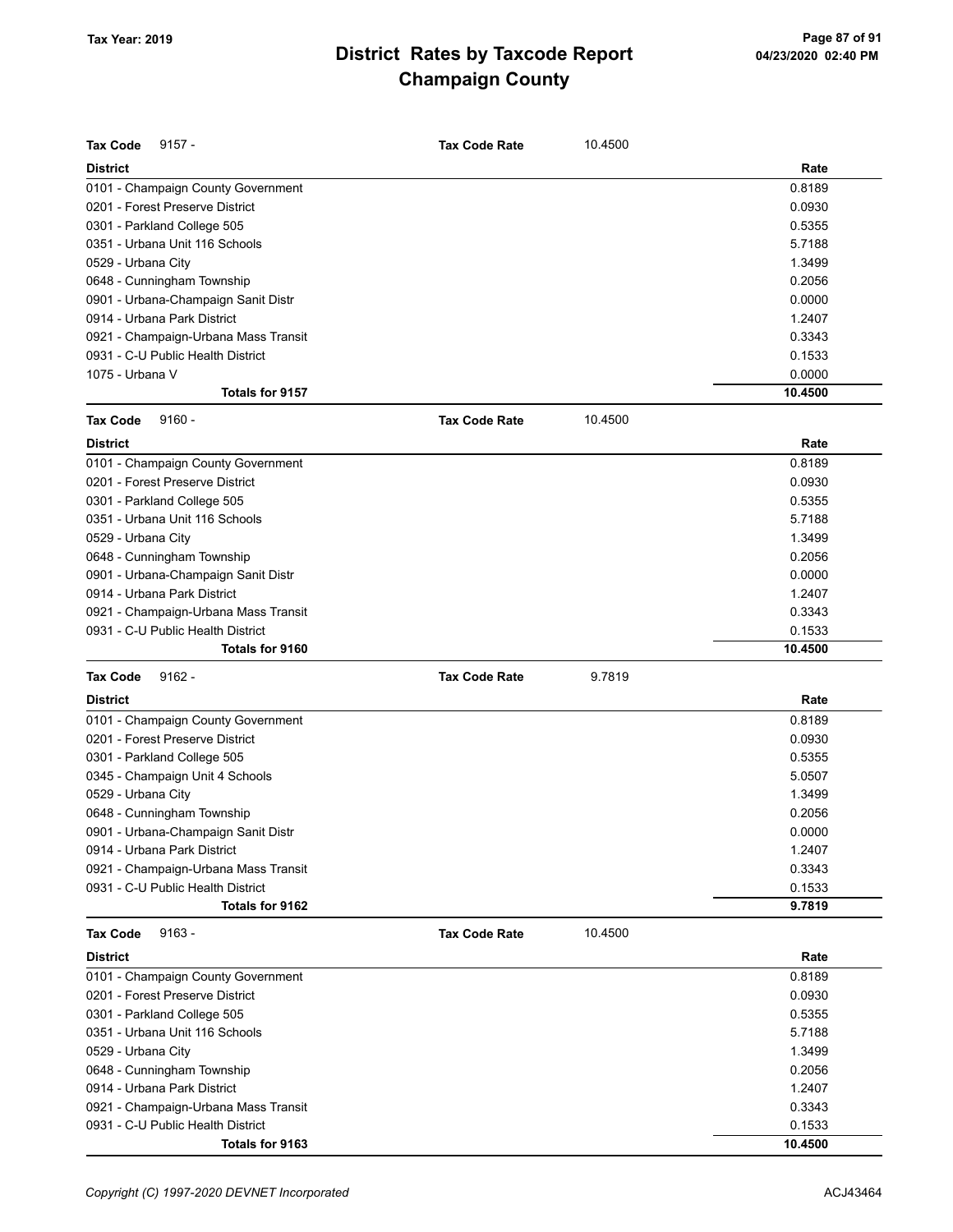| <b>Tax Code</b><br>$9164 -$          | Tax Code Rate        | 10.1157 |         |
|--------------------------------------|----------------------|---------|---------|
| <b>District</b>                      |                      |         | Rate    |
| 0101 - Champaign County Government   |                      |         | 0.8189  |
| 0201 - Forest Preserve District      |                      |         | 0.0930  |
| 0301 - Parkland College 505          |                      |         | 0.5355  |
| 0351 - Urbana Unit 116 Schools       |                      |         | 5.7188  |
| 0529 - Urbana City                   |                      |         | 1.3499  |
| 0648 - Cunningham Township           |                      |         | 0.2056  |
| 0901 - Urbana-Champaign Sanit Distr  |                      |         | 0.0000  |
| 0914 - Urbana Park District          |                      |         | 1.2407  |
| 0931 - C-U Public Health District    |                      |         | 0.1533  |
| Totals for 9164                      |                      |         | 10.1157 |
| <b>Tax Code</b><br>$9166 -$          | <b>Tax Code Rate</b> | 9.4476  |         |
| <b>District</b>                      |                      |         | Rate    |
| 0101 - Champaign County Government   |                      |         | 0.8189  |
| 0201 - Forest Preserve District      |                      |         | 0.0930  |
| 0301 - Parkland College 505          |                      |         | 0.5355  |
| 0345 - Champaign Unit 4 Schools      |                      |         | 5.0507  |
| 0529 - Urbana City                   |                      |         | 1.3499  |
| 0648 - Cunningham Township           |                      |         | 0.2056  |
| 0901 - Urbana-Champaign Sanit Distr  |                      |         | 0.0000  |
| 0914 - Urbana Park District          |                      |         | 1.2407  |
| 0931 - C-U Public Health District    |                      |         | 0.1533  |
| Totals for 9166                      |                      |         | 9.4476  |
| <b>Tax Code</b><br>$9203 -$          | <b>Tax Code Rate</b> | 10.4500 |         |
| <b>District</b>                      |                      |         | Rate    |
| 0101 - Champaign County Government   |                      |         | 0.8189  |
| 0201 - Forest Preserve District      |                      |         | 0.0930  |
| 0301 - Parkland College 505          |                      |         | 0.5355  |
| 0351 - Urbana Unit 116 Schools       |                      |         | 5.7188  |
| 0529 - Urbana City                   |                      |         | 1.3499  |
| 0648 - Cunningham Township           |                      |         | 0.2056  |
| 0901 - Urbana-Champaign Sanit Distr  |                      |         | 0.0000  |
| 0914 - Urbana Park District          |                      |         | 1.2407  |
| 0921 - Champaign-Urbana Mass Transit |                      |         | 0.3343  |
| 0931 - C-U Public Health District    |                      |         | 0.1533  |
| Totals for 9203                      |                      |         | 10.4500 |
| $9250 -$<br><b>Tax Code</b>          | <b>Tax Code Rate</b> | 10.4500 |         |
| <b>District</b>                      |                      |         | Rate    |
| 0101 - Champaign County Government   |                      |         | 0.8189  |
| 0201 - Forest Preserve District      |                      |         | 0.0930  |
| 0301 - Parkland College 505          |                      |         | 0.5355  |
| 0351 - Urbana Unit 116 Schools       |                      |         | 5.7188  |
| 0529 - Urbana City                   |                      |         | 1.3499  |
| 0648 - Cunningham Township           |                      |         | 0.2056  |
| 0901 - Urbana-Champaign Sanit Distr  |                      |         | 0.0000  |
| 0914 - Urbana Park District          |                      |         | 1.2407  |
| 0921 - Champaign-Urbana Mass Transit |                      |         | 0.3343  |
| 0931 - C-U Public Health District    |                      |         | 0.1533  |
| Totals for 9250                      |                      |         | 10.4500 |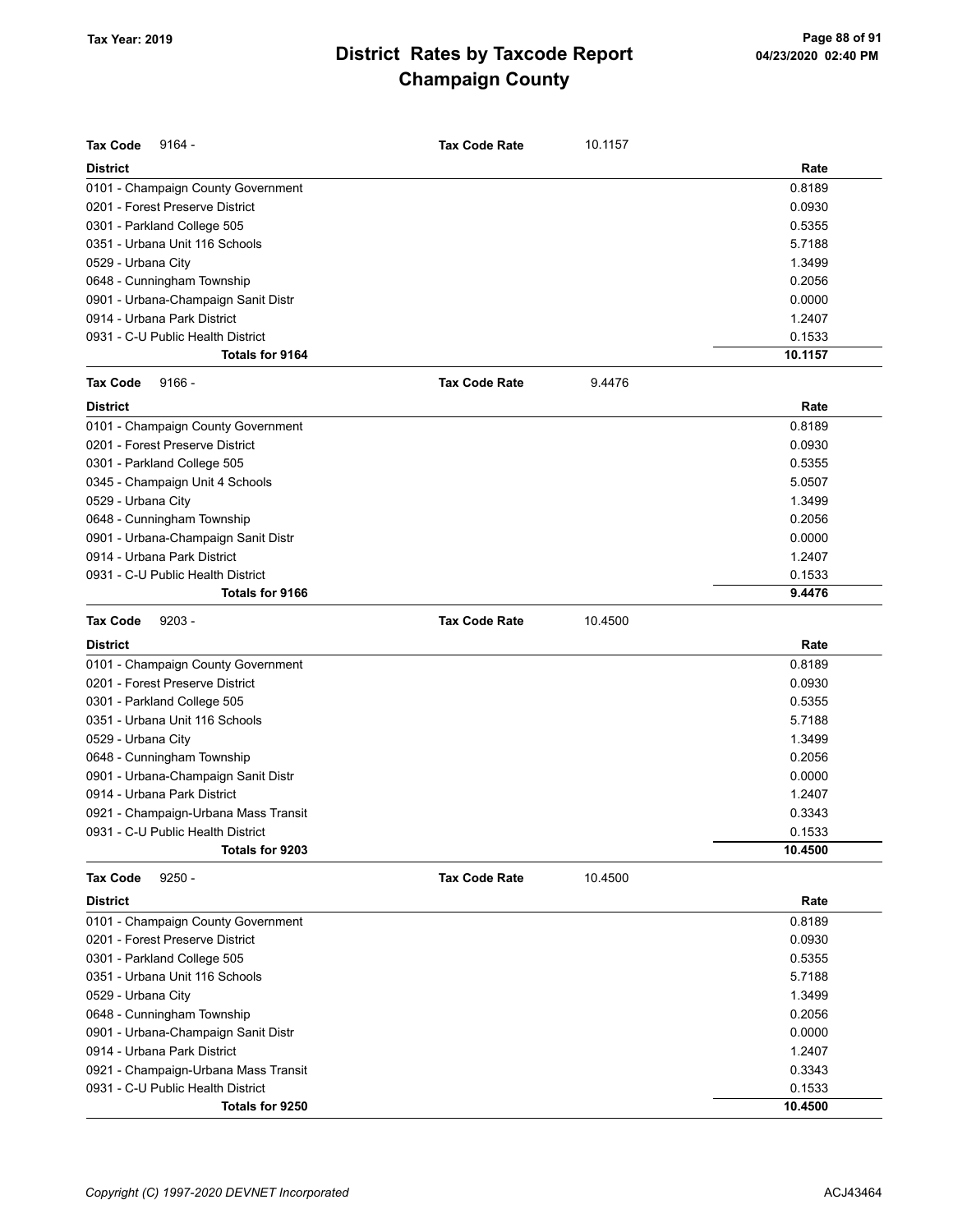| <b>Tax Code</b><br>$9251 -$          | <b>Tax Code Rate</b> | 10.4500 |         |
|--------------------------------------|----------------------|---------|---------|
| <b>District</b>                      |                      |         | Rate    |
| 0101 - Champaign County Government   |                      |         | 0.8189  |
| 0201 - Forest Preserve District      |                      |         | 0.0930  |
| 0301 - Parkland College 505          |                      |         | 0.5355  |
| 0351 - Urbana Unit 116 Schools       |                      |         | 5.7188  |
| 0529 - Urbana City                   |                      |         | 1.3499  |
| 0648 - Cunningham Township           |                      |         | 0.2056  |
| 0901 - Urbana-Champaign Sanit Distr  |                      |         | 0.0000  |
| 0914 - Urbana Park District          |                      |         | 1.2407  |
| 0921 - Champaign-Urbana Mass Transit |                      |         | 0.3343  |
| 0931 - C-U Public Health District    |                      |         | 0.1533  |
| 1072 - Urbana II                     |                      |         | 0.0000  |
| Totals for 9251                      |                      |         | 10.4500 |
| <b>Tax Code</b>                      |                      |         |         |
| $9257 -$                             | <b>Tax Code Rate</b> | 10.4500 |         |
| <b>District</b>                      |                      |         | Rate    |
| 0101 - Champaign County Government   |                      |         | 0.8189  |
| 0201 - Forest Preserve District      |                      |         | 0.0930  |
| 0301 - Parkland College 505          |                      |         | 0.5355  |
| 0351 - Urbana Unit 116 Schools       |                      |         | 5.7188  |
| 0529 - Urbana City                   |                      |         | 1.3499  |
| 0648 - Cunningham Township           |                      |         | 0.2056  |
| 0901 - Urbana-Champaign Sanit Distr  |                      |         | 0.0000  |
| 0914 - Urbana Park District          |                      |         | 1.2407  |
| 0921 - Champaign-Urbana Mass Transit |                      |         | 0.3343  |
| 0931 - C-U Public Health District    |                      |         | 0.1533  |
| 1075 - Urbana V                      |                      |         | 0.0000  |
| Totals for 9257                      |                      |         | 10.4500 |
| <b>Tax Code</b><br>$9260 -$          | <b>Tax Code Rate</b> | 10.4500 |         |
| <b>District</b>                      |                      |         | Rate    |
| 0101 - Champaign County Government   |                      |         | 0.8189  |
| 0201 - Forest Preserve District      |                      |         | 0.0930  |
| 0301 - Parkland College 505          |                      |         | 0.5355  |
| 0351 - Urbana Unit 116 Schools       |                      |         | 5.7188  |
| 0529 - Urbana City                   |                      |         | 1.3499  |
| 0648 - Cunningham Township           |                      |         | 0.2056  |
| 0901 - Urbana-Champaign Sanit Distr  |                      |         | 0.0000  |
| 0914 - Urbana Park District          |                      |         | 1.2407  |
| 0921 - Champaign-Urbana Mass Transit |                      |         | 0.3343  |
| 0931 - C-U Public Health District    |                      |         | 0.1533  |
| Totals for 9260                      |                      |         | 10.4500 |
| <b>Tax Code</b><br>$9303 -$          | <b>Tax Code Rate</b> | 10.4500 |         |
| District                             |                      |         | Rate    |
| 0101 - Champaign County Government   |                      |         | 0.8189  |
| 0201 - Forest Preserve District      |                      |         | 0.0930  |
| 0301 - Parkland College 505          |                      |         | 0.5355  |
| 0351 - Urbana Unit 116 Schools       |                      |         | 5.7188  |
| 0529 - Urbana City                   |                      |         | 1.3499  |

0648 - Cunningham Township 0.2056 0901 - Urbana-Champaign Sanit Distr 0.0000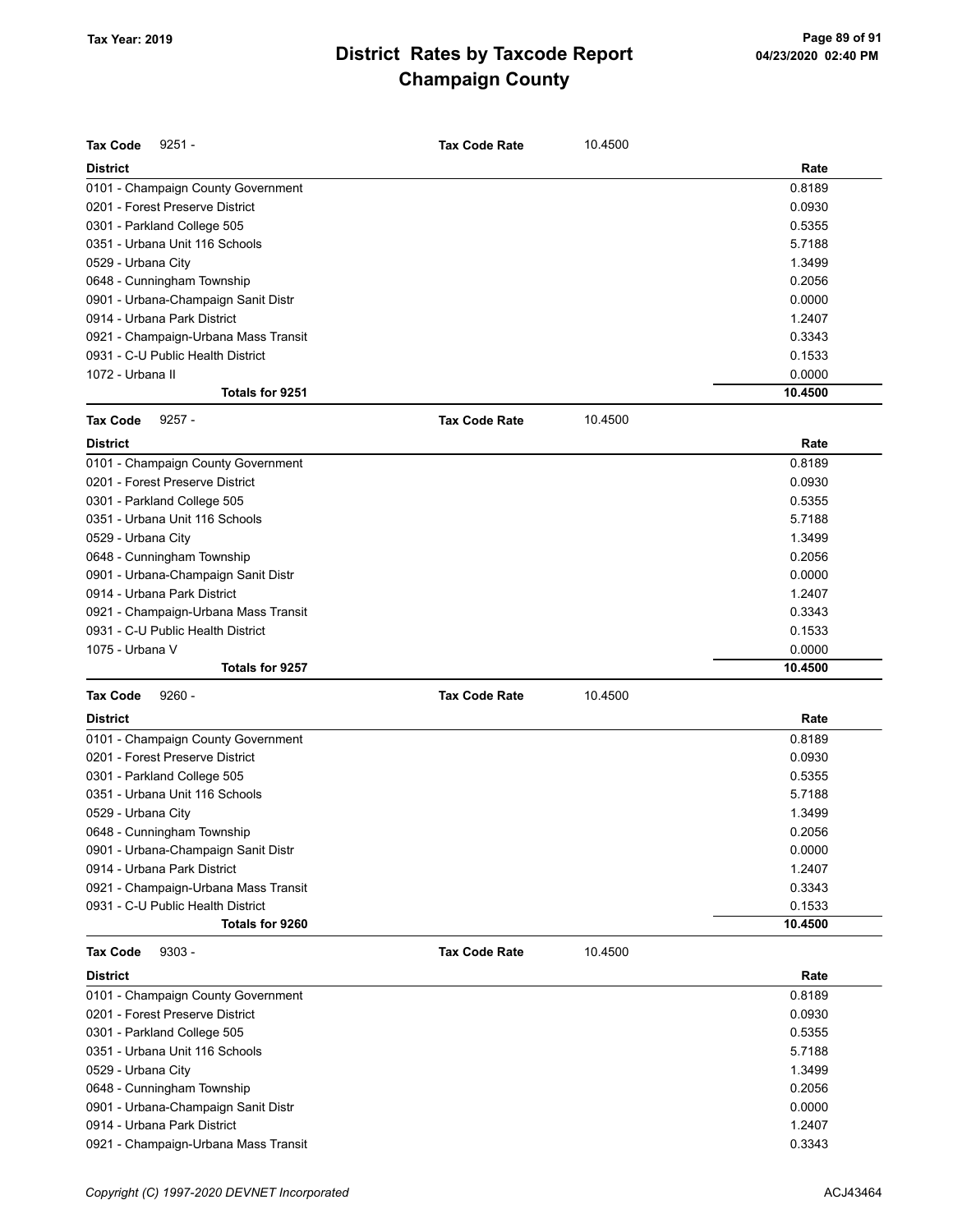| <b>Tax Code</b><br>$9303 -$          | <b>Tax Code Rate</b> | 10.4500 |         |
|--------------------------------------|----------------------|---------|---------|
| <b>District</b>                      |                      |         | Rate    |
| 0931 - C-U Public Health District    |                      |         | 0.1533  |
| Totals for 9303                      |                      |         | 10.4500 |
| $9304 -$<br><b>Tax Code</b>          | <b>Tax Code Rate</b> | 10.1157 |         |
| <b>District</b>                      |                      |         | Rate    |
| 0101 - Champaign County Government   |                      |         | 0.8189  |
| 0201 - Forest Preserve District      |                      |         | 0.0930  |
| 0301 - Parkland College 505          |                      |         | 0.5355  |
| 0351 - Urbana Unit 116 Schools       |                      |         | 5.7188  |
| 0529 - Urbana City                   |                      |         | 1.3499  |
| 0648 - Cunningham Township           |                      |         | 0.2056  |
| 0914 - Urbana Park District          |                      |         | 1.2407  |
| 0931 - C-U Public Health District    |                      |         | 0.1533  |
| <b>Totals for 9304</b>               |                      |         | 10.1157 |
| <b>Tax Code</b><br>$9305 -$          | <b>Tax Code Rate</b> | 10.4500 |         |
| <b>District</b>                      |                      |         | Rate    |
| 0101 - Champaign County Government   |                      |         | 0.8189  |
| 0201 - Forest Preserve District      |                      |         | 0.0930  |
| 0301 - Parkland College 505          |                      |         | 0.5355  |
| 0351 - Urbana Unit 116 Schools       |                      |         | 5.7188  |
| 0529 - Urbana City                   |                      |         | 1.3499  |
| 0648 - Cunningham Township           |                      |         | 0.2056  |
| 0914 - Urbana Park District          |                      |         | 1.2407  |
| 0921 - Champaign-Urbana Mass Transit |                      |         | 0.3343  |
| 0931 - C-U Public Health District    |                      |         | 0.1533  |
| <b>Totals for 9305</b>               |                      |         | 10.4500 |
| <b>Tax Code</b><br>$9306 -$          | <b>Tax Code Rate</b> | 10.1157 |         |
| <b>District</b>                      |                      |         | Rate    |
| 0101 - Champaign County Government   |                      |         | 0.8189  |
| 0201 - Forest Preserve District      |                      |         | 0.0930  |
| 0301 - Parkland College 505          |                      |         | 0.5355  |
| 0351 - Urbana Unit 116 Schools       |                      |         | 5.7188  |
| 0529 - Urbana City                   |                      |         | 1.3499  |
| 0648 - Cunningham Township           |                      |         | 0.2056  |
| 0901 - Urbana-Champaign Sanit Distr  |                      |         | 0.0000  |
| 0914 - Urbana Park District          |                      |         | 1.2407  |
| 0931 - C-U Public Health District    |                      |         | 0.1533  |
| Totals for 9306                      |                      |         | 10.1157 |
| <b>Tax Code</b><br>$9307 -$          | <b>Tax Code Rate</b> | 9.7819  |         |
| <b>District</b>                      |                      |         | Rate    |
| 0101 - Champaign County Government   |                      |         | 0.8189  |
| 0201 - Forest Preserve District      |                      |         | 0.0930  |
| 0301 - Parkland College 505          |                      |         | 0.5355  |
| 0345 - Champaign Unit 4 Schools      |                      |         | 5.0507  |
| 0529 - Urbana City                   |                      |         | 1.3499  |
| 0648 - Cunningham Township           |                      |         | 0.2056  |
| 0901 - Urbana-Champaign Sanit Distr  |                      |         | 0.0000  |
| 0914 - Urbana Park District          |                      |         | 1.2407  |
| 0921 - Champaign-Urbana Mass Transit |                      |         | 0.3343  |
| 0931 - C-U Public Health District    |                      |         | 0.1533  |
| Totals for 9307                      |                      |         | 9.7819  |

Copyright (C) 1997-2020 DEVNET Incorporated **ACJ43464**